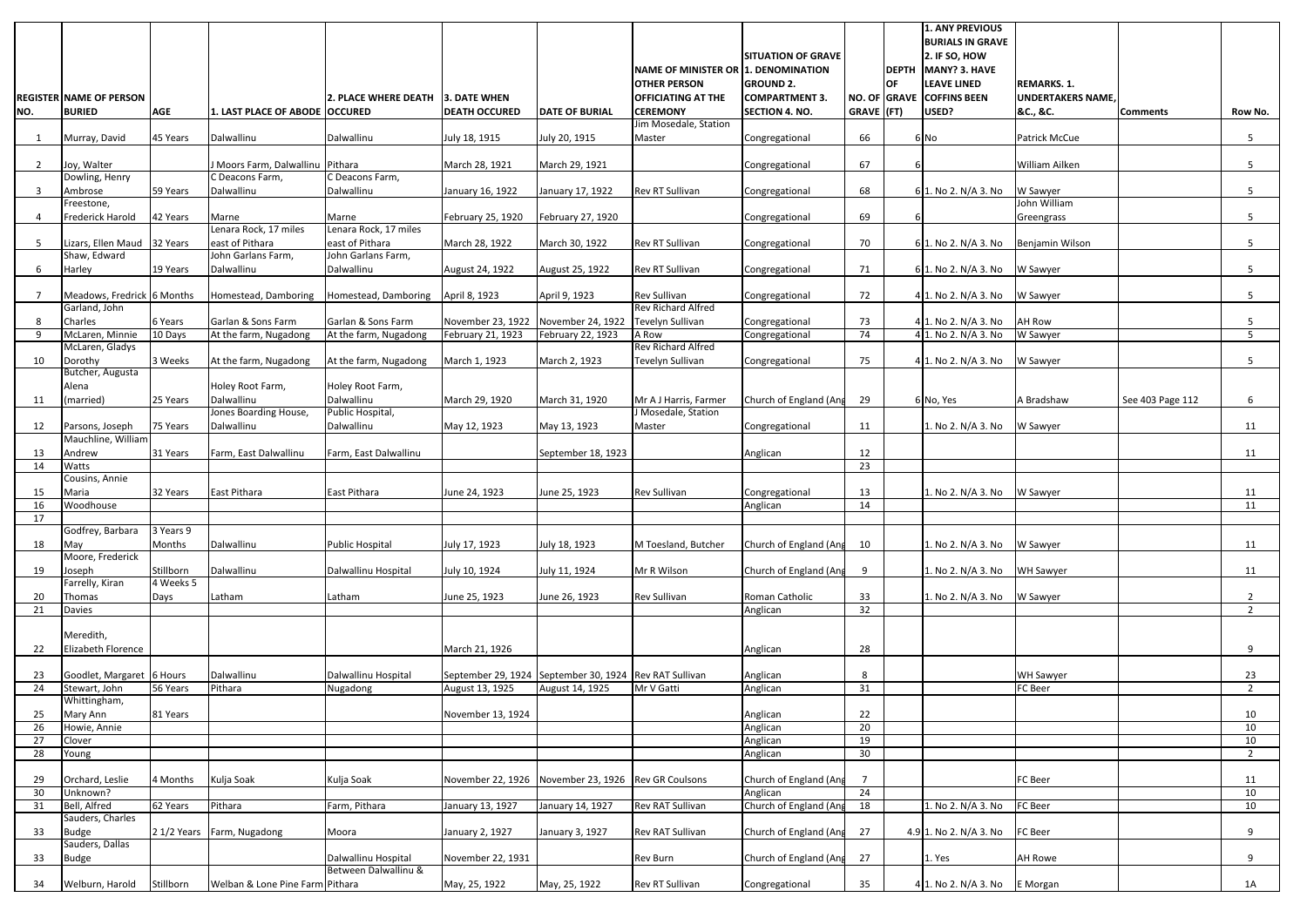|          |                                                  |                         |                                 |                                   |                      |                                   | NAME OF MINISTER OR 1. DENOMINATION | <b>SITUATION OF GRAVE</b>  |            |           | <b>1. ANY PREVIOUS</b><br><b>BURIALS IN GRAVE</b><br>2. IF SO, HOW<br><b>DEPTH MANY? 3. HAVE</b> |                          |                 |                      |
|----------|--------------------------------------------------|-------------------------|---------------------------------|-----------------------------------|----------------------|-----------------------------------|-------------------------------------|----------------------------|------------|-----------|--------------------------------------------------------------------------------------------------|--------------------------|-----------------|----------------------|
|          |                                                  |                         |                                 |                                   |                      |                                   | <b>OTHER PERSON</b>                 | <b>GROUND 2.</b>           |            | <b>OF</b> | <b>LEAVE LINED</b>                                                                               | <b>REMARKS. 1.</b>       |                 |                      |
|          | <b>REGISTER NAME OF PERSON</b><br><b>BURIED</b>  | <b>AGE</b>              |                                 | 2. PLACE WHERE DEATH 3. DATE WHEN |                      |                                   | <b>OFFICIATING AT THE</b>           | <b>COMPARTMENT 3.</b>      |            |           | NO. OF GRAVE COFFINS BEEN                                                                        | <b>UNDERTAKERS NAME,</b> |                 |                      |
| NO.      | Welburn, Marion                                  |                         | 1. LAST PLACE OF ABODE OCCURED  | Between Dalwallinu &              | <b>DEATH OCCURED</b> | <b>DATE OF BURIAL</b>             | <b>CEREMONY</b>                     | <b>SECTION 4. NO.</b>      | GRAVE (FT) |           | USED?                                                                                            | &C., &C.                 | <b>Comments</b> | Row No.              |
| 34       | Grace                                            | Stillborn               | Welban & Lone Pine Farm Pithara |                                   | May, 25, 1922        | May, 25, 1922                     | Rev RT Sullivan                     | Congregational             | 35         |           | 4 1. No 2. N/A 3. No                                                                             | E Morgan                 |                 | 1A                   |
|          | Welburn, Lister                                  |                         |                                 |                                   |                      |                                   |                                     |                            |            |           |                                                                                                  |                          |                 |                      |
| 34       | Ross                                             | Stillborn               | Wubin                           | Dalwallinu Hospital               |                      | December 8, 1931                  |                                     |                            | 34         |           | 6 1. Yes (1)                                                                                     | <b>AH Rowe</b>           |                 | 1A<br>$\overline{7}$ |
| 35       | Sampson, Oliver                                  | 58 Years                |                                 | Farm, Wubin                       | September 3, 1927    | September 4, 1927                 | <b>Rev RAT Sullivan</b>             | Congregational             | 126        |           | 6 1. No 2. N/A 3. No                                                                             | FC Beer                  |                 |                      |
| 36       | Griffiths, Llewellyn 10 Years                    |                         | Dalwallinu                      |                                   |                      | October 25, 1927                  | Rev RT Sullivan                     | Church of England (Ang     | 47         | 4.6       |                                                                                                  | <b>FC</b> Beer           |                 | 3                    |
| 37       | Dawson, John                                     | 8 Hours                 | Dalwallinu                      |                                   |                      | October 28, 1927                  | Martin Flynn                        | Roman Catholic             | 76         |           |                                                                                                  | FC Beer                  |                 | $\overline{7}$       |
| 38       | Palfrey, George                                  | 62 Years                | <b>Buntine</b>                  |                                   |                      | November 15, 1927                 | Rev RT Sullivan                     | Church of England (Ang     | 127        |           |                                                                                                  | FC Beer                  |                 |                      |
| 39       | Hyland, John                                     | 45-50 Years Perenjori   |                                 |                                   |                      | February 9, 1928                  | <b>Rev RT Sullivan</b>              | Church of England (Ang     | 48         |           |                                                                                                  | FC Beer                  |                 | 3                    |
|          | Leaver, William                                  |                         |                                 |                                   |                      |                                   |                                     |                            |            |           |                                                                                                  |                          |                 |                      |
| 40       | John<br>Osborne, Dorothy                         | Infant                  | Moora                           | Moora                             |                      | December 21, 1927                 |                                     | Roman Catholic             | 77         |           | 4 No                                                                                             | FC Beer                  |                 | 3                    |
| 41       | Myrtle                                           |                         | Wubin                           | Dalwallinu Hospital               |                      | June 25, 1928                     | RT Sullivan                         | Church of England (Ang     | 128        |           | 6 No                                                                                             | <b>FC</b> Beer           |                 | $\overline{7}$       |
|          | Smith, Harold                                    |                         |                                 |                                   |                      |                                   |                                     |                            |            |           |                                                                                                  |                          |                 |                      |
| 42       | Eaton<br>Dawes, Egbert                           |                         | Wubin                           | West Wubin                        |                      | June 26, 1928                     | RT Sullivan                         | Congregational             | 146        |           | 6 No                                                                                             | FC Beer                  |                 | 6                    |
| 43       | Charles                                          | 25 Years                | Dalwallinu                      |                                   |                      | July 29, 1928                     | <b>RT Sullivan</b>                  | Congregational             | 129        |           |                                                                                                  | <b>WH Sawyer</b>         |                 |                      |
| 44       | Martin, Charles                                  | 37 Years                |                                 | Wubin                             |                      | August 18, 1928                   | Rev Father Moreno                   | Roman Catholic             | 78         |           |                                                                                                  | <b>WH Sawyer</b>         |                 | 3                    |
| 45       | Lewis, Denis<br>William                          | 12 Hours                | Dalwallinu                      |                                   |                      | August 4, 1928                    | Rev Kirby                           | Church of England (Ang     | 49         |           |                                                                                                  | <b>WH Sawyer</b>         |                 | 3                    |
|          | Cable, Alberta                                   |                         |                                 |                                   |                      |                                   |                                     |                            |            |           |                                                                                                  |                          |                 |                      |
| 46       | Edith                                            | 37 Years                | <b>Buntine</b>                  |                                   |                      | September 5, 1928                 | Rev RT Sullivan                     | Congregational             | 50         |           |                                                                                                  | <b>WH Sawyer</b>         |                 | 3                    |
| 47       | Howden, William                                  | 74 Years                |                                 | Jibberding                        |                      | October 9, 1928                   | Rev RT Sullivan                     | Congregational             | 130        |           | 6 No                                                                                             | <b>WH Sawyer</b>         |                 | $\overline{7}$       |
| 48       | Honner, Beryl                                    | 21 Hours                | Dalwallinu Hospital             | East Dalwallinu                   |                      | November 15, 1928                 |                                     | Roman Catholic             | 79         |           | 4 No                                                                                             | <b>WH Sawyer</b>         |                 | 3                    |
| 49<br>50 | Barry, Maurice<br><b>Hughes</b>                  | 62 Years                | Pithara                         | Dalwallinu Hospital               |                      | December 15, 1928                 |                                     | Roman Catholic<br>Anglican | 81<br>37   |           | 6 No                                                                                             | <b>WH Sawyer</b>         |                 | 3<br>$\overline{2}$  |
|          | Osborne, Michael 4 1/2                           |                         |                                 |                                   |                      |                                   |                                     |                            |            |           |                                                                                                  |                          |                 |                      |
| 51       | John                                             | Months                  | West Wubin                      | Dalwallinu                        |                      | December 31, 1928 Rev RT Sullivan |                                     | Congregational             | 82         |           | 4.6 No                                                                                           | F O'Brien                |                 | 3                    |
|          | Fitzgerald, John                                 |                         |                                 |                                   |                      |                                   |                                     |                            |            |           |                                                                                                  |                          |                 |                      |
| 52       | Edward<br>Gibbons, Ronald                        | 18 Years<br>12 Years 11 | Paynesville<br>7 Rockton Road,  | <b>Hospital Dalwallinu</b>        | February 5, 1929     | February 6, 1929                  | <b>Father Moreno</b>                | Roman Catholic             | 39         | 5.6       |                                                                                                  | <b>AH Rowe</b>           |                 | $2^{\circ}$          |
| 53       | Verdan                                           | Months                  | Claremont                       | <b>Buntine</b>                    |                      | February 23, 1929                 | <b>William Bermer</b>               | Church of England (Ang     | 131        | 4.9       |                                                                                                  | <b>AH Rowe</b>           |                 | $\overline{ }$       |
|          |                                                  |                         |                                 |                                   |                      |                                   |                                     |                            |            |           |                                                                                                  |                          |                 |                      |
| 54       | Smith, Shirley Alice 6 Weeks                     |                         | Latham                          | Dalwallinu                        | March 12, 1929       | March 13, 1929                    | RT Sullivan                         | Congregational             | 132        |           | 4 No                                                                                             | <b>AH Rowe</b>           |                 | $\overline{7}$       |
|          |                                                  |                         |                                 |                                   |                      |                                   |                                     |                            |            |           |                                                                                                  |                          |                 |                      |
| 55       | Wincaddy, Paddy<br>(Aboriginal)                  | 50 Years                | Ninghan Station                 | Dalwallinu Hospital               |                      | March 20, 1929                    | RT Sullivan                         | Congregational             | 133        |           | 4.6 No                                                                                           | <b>AH Rowe</b>           |                 | $\overline{7}$       |
|          | Spicer, Margaret                                 |                         |                                 |                                   |                      |                                   |                                     |                            |            |           |                                                                                                  |                          |                 |                      |
| 56       | Clare                                            | 62 Years                | Dalwallinu                      | Dalwallinu                        | May 30, 1929         | May 31, 1929                      |                                     | Roman Catholic             | 91         |           | 6 1. No 2. N/A 3. No                                                                             | <b>AH Rowe</b>           |                 | $\mathbf{2}$         |
| 57       | Payne, Phillip                                   | 79 Years                | <b>Buntine</b>                  | <b>Buntine</b>                    | June 6, 1929         | June 7, 1929                      | <b>RT Sullivan</b>                  | Congregational             | 147        |           | 6 1. No 2. N/A 3. No                                                                             | <b>AH Rowe</b>           |                 | 6                    |
| 58       | Howiegan, Richard 56 Years                       |                         | Pithara                         | Dalwallinu Hospital               | July 4, 1929         | July 5, 1929                      | <b>Father Moreno</b>                | Roman Catholic             | 83         |           | 6 1. No 2. N/A 3. No                                                                             | AH Rowe                  |                 | 3                    |
| 59       | Healy, Michael<br>John                           | 45 Years                | Dalwallinu                      | Dalwallinu Hospital               |                      | August 26, 1929                   |                                     | Roman Catholic             | 84         |           | 5.6 1. No 2. No                                                                                  | <b>AH Rowe</b>           |                 | 3                    |
|          | Hadden, Frederick                                |                         |                                 |                                   |                      |                                   |                                     |                            |            |           |                                                                                                  |                          |                 |                      |
| 60       | Gilbert-Carlisle                                 | 5 Days                  | Dalwallinu                      | Dalwallinu Hospital               |                      | October 26, 1929                  | <b>Rev RT Sullivan</b>              | Congregational             | 150        |           | 4 No                                                                                             | <b>AH Rowe</b>           |                 | 6                    |
|          | Turner, May<br>Lurline                           | 9 Weeks                 | <b>Buntine</b>                  | Dalwallinu Hospital               | November 25, 1929    | November 26, 1929 Rev RT Sullivan |                                     |                            | 151        |           | 4 No                                                                                             | <b>AH Rowe</b>           |                 | 6                    |
| 61       |                                                  |                         |                                 |                                   |                      |                                   |                                     | Congregational             |            |           |                                                                                                  |                          |                 |                      |
| 62       | Paterson, William<br>Thompson, Robert 20 Years 9 | 61 Years                | <b>Ballidu</b>                  | Ballidu                           | December 3, 1929     | December 4, 1929                  | <b>Rev RT Sullivan</b>              | Congregational             | 152        |           | $5.6$ No                                                                                         | <b>AH Rowe</b>           |                 | 6                    |
| 63       | Raymond<br>Whittingham,                          | Months                  | Claremont                       | Dalwallinu Hospital               | December 17, 1929    | December 18, 1929                 | <b>Rev RT Sullivan</b>              | Congregational             | 118        |           | 4.6 No                                                                                           | <b>AH Rowe</b>           |                 | 6                    |
| 64       | George                                           | 58 Years                | East Pithara                    | East Pithara                      | December 26, 1929    | December 27, 1929                 | <b>Rev RT Sullivan</b>              | Congregational             | 21         |           | 6 No                                                                                             | <b>AH Rowe</b>           |                 | 10                   |
| 65       | Stainton, James                                  | 63 Years                | <b>Retalialion Goldfields</b>   | Dalwallinu Hospital               | January 29, 1930     | January 30, 1930                  | Rev RT Sullivan                     | Congregational             | 155        |           | 6 No                                                                                             | <b>AH Rowe</b>           |                 | 6                    |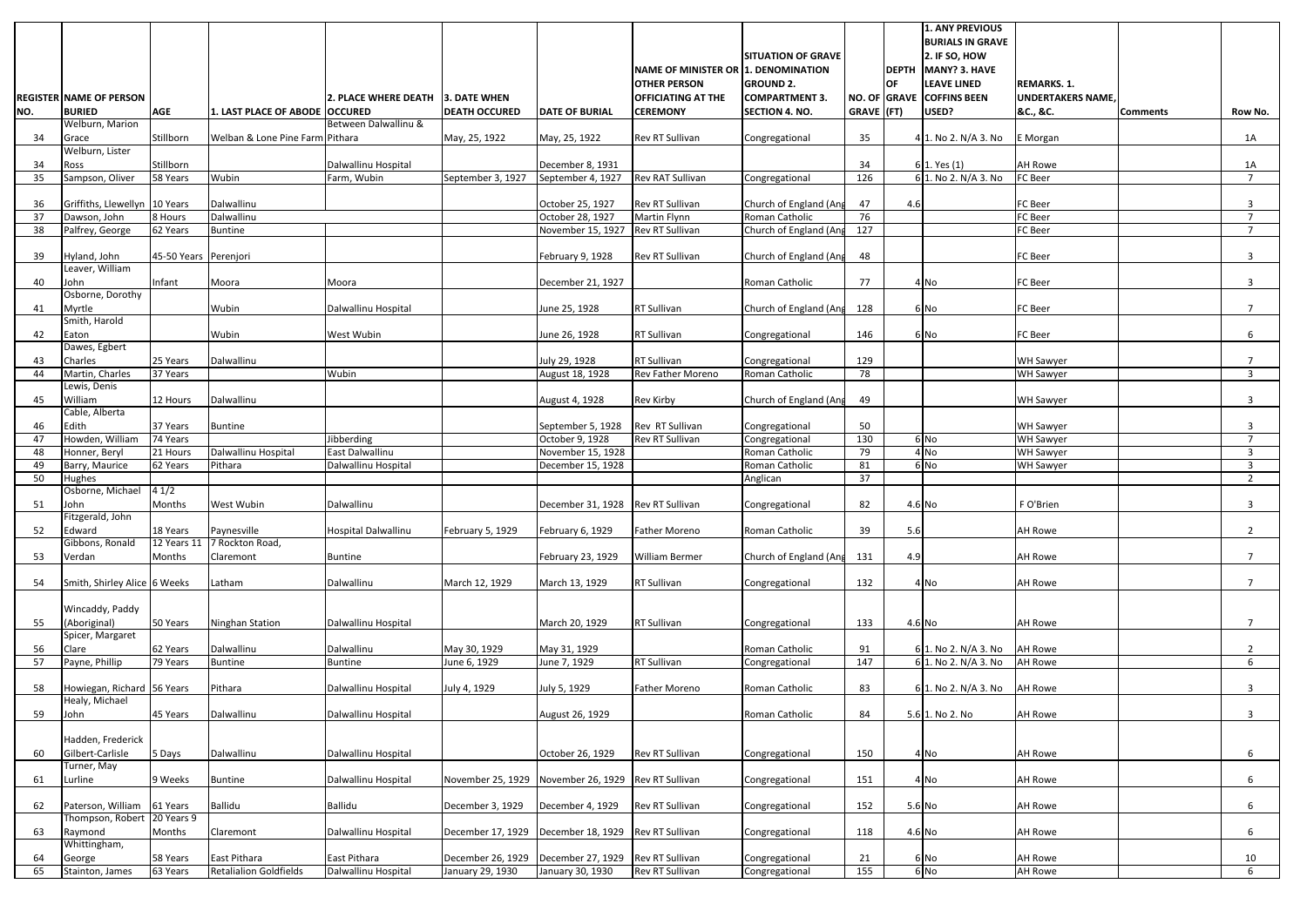|          |                                                          |            |                                |                                 |                                      |                                    |                                              |                                                |                |              | <b>1. ANY PREVIOUS</b><br><b>BURIALS IN GRAVE</b> |                                   |                                         |                                  |
|----------|----------------------------------------------------------|------------|--------------------------------|---------------------------------|--------------------------------------|------------------------------------|----------------------------------------------|------------------------------------------------|----------------|--------------|---------------------------------------------------|-----------------------------------|-----------------------------------------|----------------------------------|
|          |                                                          |            |                                |                                 |                                      |                                    | NAME OF MINISTER OR 1. DENOMINATION          | <b>SITUATION OF GRAVE</b>                      |                | <b>DEPTH</b> | 2. IF SO, HOW<br>MANY? 3. HAVE                    |                                   |                                         |                                  |
|          |                                                          |            |                                |                                 |                                      |                                    | <b>OTHER PERSON</b>                          | <b>GROUND 2.</b>                               |                | <b>OF</b>    | <b>LEAVE LINED</b>                                | <b>REMARKS. 1.</b>                |                                         |                                  |
| NO.      | <b>REGISTER NAME OF PERSON</b><br><b>BURIED</b>          | <b>AGE</b> | 1. LAST PLACE OF ABODE OCCURED | <b>2. PLACE WHERE DEATH</b>     | 3. DATE WHEN<br><b>DEATH OCCURED</b> | <b>DATE OF BURIAL</b>              | <b>OFFICIATING AT THE</b><br><b>CEREMONY</b> | <b>COMPARTMENT 3.</b><br><b>SECTION 4. NO.</b> | GRAVE (FT)     |              | NO. OF GRAVE COFFINS BEEN<br>USED?                | <b>UNDERTAKERS NAME</b>           | <b>Comments</b>                         |                                  |
|          | Thompson, Coral                                          |            |                                |                                 |                                      |                                    |                                              |                                                |                |              |                                                   | &C., &C.                          |                                         | Row No.                          |
| 66       | Rose                                                     | 25 Years   | Pithara                        | Dalwallinu Hospital             | January 29, 1930                     | January 30, 1930                   | Rev W Bermer                                 | Church of England (Ang                         | 6              |              | 6 No                                              | <b>AH Rowe</b>                    |                                         | 11                               |
| 67       | Westbrook, Roy<br>Vernon                                 | 6 Months   | <b>Buntine</b>                 | Dalwallinu Hospital             | January 29, 1930                     | February 1, 1930                   | Rev W Bermer                                 | Church of England (Ang                         | 5              |              | 4 No                                              | <b>AH Rowe</b>                    |                                         | 11                               |
| 68       | Stewart, Rex<br>Valentine                                | 30 Years   | <b>Ballidu</b>                 | Dalwallinu Hospital             | February 11, 1930                    | February 12, 1930                  | Rev RT Sullivan                              | Congregational                                 | 154            |              | 6 No                                              | <b>AH Rowe</b>                    |                                         | 6                                |
| 69       | Carvell, Edith<br>Isobel                                 | Stillborn  | Dalwallinu Hospital            |                                 | March 14, 1930                       | March 14, 1930                     | Rev RT Sullivan                              | Congregational                                 | 156            |              | 4 No                                              | <b>AH Rowe</b>                    |                                         | 6                                |
|          | Hutson, Herbert                                          |            |                                |                                 |                                      |                                    |                                              |                                                |                |              |                                                   |                                   |                                         |                                  |
| 70       | Samuel                                                   | 70 Years   | Pithara                        | Dalwallinu Hospital             | March 27, 1930                       | March 28, 1930                     | <b>Rev Bermer</b>                            | Church of England (Ang                         | $\overline{4}$ |              | 6 No                                              | <b>AH Rowe</b>                    |                                         | 11                               |
| 71       | Perkins, Samuel<br>Farrell, William                      | 24 Years   |                                | Dalwallinu Hospital             | March 28, 1930                       | March 28, 1930                     | <b>Rev Bermer</b>                            | Church of England (Ang                         | 17             |              | 5N <sub>0</sub>                                   | <b>AH Rowe</b>                    |                                         | 10                               |
| 72       | Vincent                                                  | 28 Years   | Jibberding (192)               |                                 | April 16, 1930                       | April 17, 1930                     | Mr M Flynn                                   | Roman Catholic                                 | 85             |              | 6 No                                              | <b>AH Rowe</b>                    |                                         | 3                                |
|          | Noakes, Otto                                             |            |                                |                                 |                                      |                                    |                                              |                                                |                |              |                                                   |                                   |                                         |                                  |
| 73       | <b>Charles Frederick</b><br>Griffiths, Susan             | 50 Years   | Jibberding                     | libberding                      |                                      | July 27, 1930                      | Mr Albert Young                              | Congregational                                 | 157            |              | 6 No                                              | <b>AH Rowe</b>                    |                                         | 6                                |
| 74       | Maud                                                     | 50 Years   | Dawallinu                      | Dalwallinu                      |                                      | August 24, 1930                    | <b>Rev W Bermer</b>                          | Church of England (Ang                         | 46             |              | 6 No                                              | <b>AH Rowe</b>                    |                                         | 3                                |
|          |                                                          |            |                                |                                 |                                      |                                    | Rev W Spence, Rev RT                         |                                                |                |              |                                                   |                                   |                                         |                                  |
| 75       | Syme, Robert                                             | 58 Years   | Wubin                          | Dalwallinu Hospital             |                                      | September 24, 1930                 | Sullivan                                     | Presbyterian                                   | 158            |              | 6 No                                              | <b>AH Rowe</b>                    |                                         | 6                                |
| 76       | Bennett, George<br>Batterham, Jessie                     | 35 Years   | Xantippe                       | Xantippe                        |                                      | October 30, 1930                   | Rev RT Sullivan                              | Congregational                                 | 159            |              | 6 No                                              | <b>AH Rowe</b>                    |                                         | 6                                |
| 77       | Ena<br>McLevie, Robert                                   | 13 Years   | Kalannie                       | Dalwallinu Hospital             |                                      | November 3, 1930                   | Rev RT Sullivan                              | Congregational                                 | 134            |              | 6 No                                              | <b>AH Rowe</b>                    |                                         | $\overline{7}$                   |
| 78       | George                                                   | 65 Years   | Dalwallinu                     | Dalwallinu Hospital             |                                      | November 14, 1930                  | Rev W Bermer                                 | Church of England (Ang                         | $\overline{3}$ |              | 6 No                                              | <b>AH Rowe</b>                    |                                         | 11                               |
| 80       | Wilson, Grace<br>Affleck                                 | 73 Years   | East Dalwallinu                | East Dalwallinu                 |                                      | November 29, 1930                  | Mr N Jones                                   | Congregational                                 | 135            |              | 6 No                                              | <b>AH Rowe</b>                    |                                         | 7                                |
| 81       | Pickering, Douglas<br>Fred                               | Stillborn  |                                | Dalwallinu Hospital             |                                      | December 22, 1930                  | Rev W Bermer                                 | Church of England (Ang                         | 16             |              | 4 No                                              | <b>AH Rowe</b>                    |                                         | 10                               |
| 82       | Cullinane, Michael 79 Years                              |            | Wubin                          | Wubin                           |                                      | January 1, 1931                    | Mr T O'Donoghue                              | Roman Catholic                                 | 86             |              | 6 No                                              | F O'Brien                         |                                         | $\mathbf{3}$                     |
|          | Jamieson, Robert                                         |            |                                |                                 |                                      |                                    |                                              |                                                |                |              |                                                   |                                   |                                         |                                  |
| 83<br>84 | IG.<br>Duckett, Edgar                                    | 29 Years   | <b>Ballidu</b>                 | Dalwallinu Hospital<br>Kalannie |                                      | January 29, 1931<br>March 27, 1931 | Rev RT Sullivan<br>Rev W Bermer              | Presbyterian<br>Church of England (Ang         | 136<br>36      |              | 6 No<br>6 No                                      | <b>AH Rowe</b><br><b>WL Kelly</b> |                                         | $\overline{7}$<br>$\overline{2}$ |
| 85       | Manuel, Maria                                            | 61 Years   |                                | East Buntine                    |                                      | April 14, 1931                     | <b>Rev T Sullivan</b>                        | Congregational                                 | 160            |              | 6 <sub>No</sub>                                   | <b>AH Rowe</b>                    |                                         | 6                                |
| 86       | Snelling, George                                         | 34 Years   |                                | Wubin                           |                                      | April 29, 1931                     | Rev T Sullivan                               | Congregational                                 | 137            |              | 6 <sub>No</sub>                                   | <b>WL Kelly</b>                   |                                         | $\overline{7}$                   |
|          |                                                          |            |                                | Maya                            |                                      |                                    |                                              | Plymouth Brethren                              | 138            |              |                                                   | <b>WL Kelly</b>                   |                                         | $\overline{7}$                   |
| 87<br>88 | Jackson, Rona Vera 2 Years<br>Hazlett, John W.D 62 Years |            |                                | Dalwallinu Hospital             |                                      | May 18, 1931<br>August 21, 1931    | John Budge<br>Rev T Sullivan                 | Congregational                                 | 166            |              | 4 No<br>6 <sub>No</sub>                           | <b>AH Rowe</b>                    | See 271                                 | 5 <sup>1</sup>                   |
|          |                                                          |            |                                |                                 |                                      |                                    |                                              |                                                |                |              |                                                   |                                   |                                         |                                  |
| 89       | Higgon, Alice Eliza 84 Years<br>McCullock,               |            |                                | Dalwallinu                      |                                      | October 9, 1931                    | Rev T Sullivan                               | Congregational                                 | 167            |              | 6 No                                              | <b>AH Rowe</b>                    |                                         | 5                                |
| 90       | Alexander                                                | 44 Years   |                                | Pithara                         |                                      | November 5, 1931                   | Rev T Sullivan                               | Presbyterian                                   | 139            |              | 5.6 No                                            | <b>AH Rowe</b>                    |                                         | $\overline{7}$                   |
| 91       | Benson, Ernest J<br>Leahy, Ellen                         |            |                                | Wubin                           |                                      | December 31, 1931                  | Rev T Sullivan                               | Congregational                                 | 168            |              | 6 No                                              | <b>AH Rowe</b>                    |                                         | 5 <sup>1</sup>                   |
| 92       | Theresa                                                  | 4 Months   |                                | Dalwallinu Hospital             |                                      | December 23, 1931                  | <b>Rev T Sullivan</b>                        | Congregational                                 | 80             |              | $4$ No                                            | <b>AH Rowe</b>                    |                                         | 3                                |
| 93       | Cairnie, William<br>Hunter                               | 19 Years   |                                | E. Wubin                        |                                      | January 11, 1932                   | Rev T Sullivan                               | Presbyterian                                   | 161            |              | 5.6 No                                            | <b>AH Rowe</b>                    |                                         | 6                                |
| 94       | Wilson, Arthur<br>George                                 | 57 Years   |                                | Dalwallinu Hospital             |                                      | January 29, 1932                   | Rev T Sullivan                               | Congregational                                 | 140            |              | 5.6 No                                            | <b>AH Rowe</b>                    |                                         | $7^{\circ}$                      |
|          |                                                          |            |                                |                                 |                                      |                                    |                                              |                                                |                |              |                                                   |                                   | See Reg 534 - Ashes of<br>George Edward |                                  |
|          | Rutherford, Harold                                       |            |                                |                                 |                                      |                                    |                                              |                                                |                |              |                                                   |                                   | Rutherford interned in                  |                                  |
| 95       | Arthur                                                   | 17 Years   |                                | Ninghan Station                 |                                      | March 15, 1932                     | Rev Father Moreno                            | Roman Catholic                                 | 87             |              | 5.9 No                                            | <b>AH Rowe</b>                    | grave                                   | $\overline{\mathbf{3}}$          |
| 96       | Westcott, Betty<br>Edith                                 | 15 Months  |                                | Dalwallinu Hospital             |                                      | April 29, 1932                     | Rev T Sullivan                               | Congregational                                 | 162            |              | 4 No                                              | <b>AH Rowe</b>                    |                                         | 6                                |
|          | Brown, Norman                                            |            |                                |                                 |                                      |                                    | Rev LE Brown & Rev T                         |                                                |                |              |                                                   |                                   |                                         |                                  |
| 97       | Charles                                                  | 39 Years   |                                | <b>Grant Street</b>             |                                      | May 24, 1932                       | Sullivan                                     | Congregational                                 | 141            |              | 6 No                                              | <b>AH Rowe</b>                    |                                         | $7^{\circ}$                      |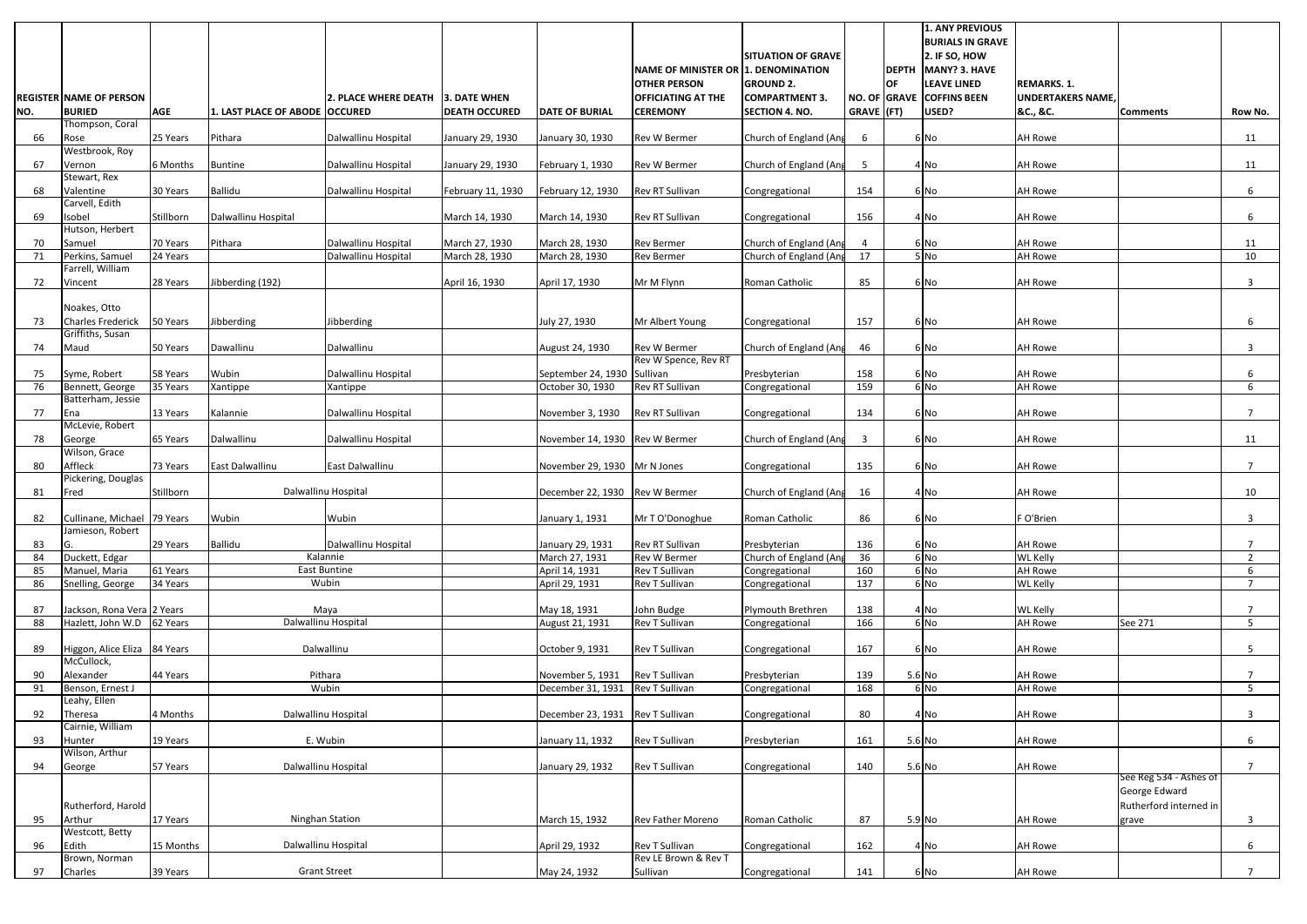|            | <b>REGISTER NAME OF PERSON</b>                 |                    |                                | <b>2. PLACE WHERE DEATH</b> | 3. DATE WHEN                                          |                                        | NAME OF MINISTER OR 1. DENOMINATION<br><b>OTHER PERSON</b><br><b>OFFICIATING AT THE</b> | <b>SITUATION OF GRAVE</b><br><b>GROUND 2.</b><br><b>COMPARTMENT 3.</b> |                | OF  | <b>1. ANY PREVIOUS</b><br><b>BURIALS IN GRAVE</b><br>2. IF SO, HOW<br>DEPTH MANY? 3. HAVE<br><b>LEAVE LINED</b><br>NO. OF GRAVE COFFINS BEEN | <b>REMARKS. 1.</b><br><b>UNDERTAKERS NAME,</b> |                 |                |
|------------|------------------------------------------------|--------------------|--------------------------------|-----------------------------|-------------------------------------------------------|----------------------------------------|-----------------------------------------------------------------------------------------|------------------------------------------------------------------------|----------------|-----|----------------------------------------------------------------------------------------------------------------------------------------------|------------------------------------------------|-----------------|----------------|
| NO.        | <b>BURIED</b>                                  | <b>AGE</b>         | 1. LAST PLACE OF ABODE OCCURED |                             | <b>DEATH OCCURED</b>                                  | <b>DATE OF BURIAL</b>                  | <b>CEREMONY</b>                                                                         | <b>SECTION 4. NO.</b>                                                  | GRAVE (FT)     |     | USED?                                                                                                                                        | &C., &C.                                       | <b>Comments</b> | Row No.        |
| 98         | Beubow, Charles<br>John                        | 33 Years           |                                | Dalwallinu Hospital         |                                                       | July 25, 1932                          | Rev LE Brown                                                                            | Church of England (Ang                                                 | 40             |     | 6 No                                                                                                                                         | <b>AH Rowe</b>                                 |                 | $\overline{2}$ |
|            |                                                |                    |                                |                             |                                                       |                                        |                                                                                         |                                                                        |                |     |                                                                                                                                              |                                                |                 |                |
| 99         | Williams, William<br>Clark, Alister            | 63 Years           |                                |                             |                                                       | October 2, 1932                        | Rev T Sullivan                                                                          | Congregational                                                         | 142            |     | 6 No                                                                                                                                         | <b>AH Rowe</b>                                 |                 | $\overline{7}$ |
| 100        | William                                        | 11 Months          |                                | Dalwallinu                  |                                                       | December 28, 1932                      | Rev RT Sullivan                                                                         | Congregational                                                         | 143            |     |                                                                                                                                              | <b>WL Kelly</b>                                |                 | $\overline{7}$ |
| 101        | Stewart, Elizabeth<br>Dods                     | 67 Years           | E Dalwallinu                   | Dalwallinu Hospital         |                                                       | January 3, 1933                        | Rev RT Sullivan                                                                         | Congregational                                                         | 163            | 5.9 |                                                                                                                                              | <b>AH Rowe</b>                                 |                 | 6              |
| 101A       | McLevie, Jean                                  | 3 Months           | Dalwallinu                     | Dalwallinu Hospital         |                                                       | February 9, 1933                       | Rev RT Sullivan                                                                         | Church of England (Ang                                                 | $\overline{2}$ |     |                                                                                                                                              | AH Rowe                                        |                 | 11             |
|            | Norris, Francis                                | 49 Years           | Wubin                          | Dalwallinu Hospital         |                                                       |                                        |                                                                                         |                                                                        | 144            |     |                                                                                                                                              | <b>AH Rowe</b>                                 |                 | $\overline{7}$ |
| 102<br>102 | Wenton<br>Shaw, Alexander                      | 59 Years           | Ballidu                        | Dalwallinu Hospital         |                                                       | February 13, 1933<br>February 13, 1933 | S O'Brien<br>S O'Brien                                                                  | Church of England (Ang<br>Church of England (Ang                       | 144            |     |                                                                                                                                              | <b>AH Rowe</b>                                 |                 | $\overline{7}$ |
|            | Hyde, Charles                                  | 75 Years 8         |                                |                             |                                                       |                                        |                                                                                         |                                                                        |                |     |                                                                                                                                              |                                                |                 |                |
| 103<br>104 | Edwan<br>Bell, Robert                          | Months<br>70 Years | Dalwallinu<br>Dalwallinu       | Home<br>Home                |                                                       | February 24, 1933<br>April 12, 1933    | Rev LE Brown<br>Rev RT Sullivan                                                         | Church of England (Ang<br>Congregational                               | 26<br>186      |     | 6 No<br>6 No                                                                                                                                 | <b>AH Rowe</b><br><b>AH Rowe</b>               |                 | 9<br>4         |
|            |                                                |                    |                                |                             |                                                       |                                        |                                                                                         |                                                                        |                |     |                                                                                                                                              |                                                |                 |                |
|            | Rudd, Bertie                                   |                    |                                |                             |                                                       |                                        |                                                                                         |                                                                        |                |     |                                                                                                                                              |                                                |                 |                |
| 105        | Wyburn Lillington 69 Years                     |                    | Jibberding                     | <b>Ibberding</b>            |                                                       | July 26, 1933                          | Rev RT Sullivan                                                                         | Congregational                                                         | 169            |     | 5.6 No                                                                                                                                       | <b>AH Rowe</b>                                 |                 | 5              |
| 106        | Cameron, Andrew About 27                       |                    | <b>Ballidu</b>                 | <b>Ballidu</b>              |                                                       | August 7, 1933                         | <b>GH Owens</b>                                                                         | Church of England (Ang                                                 | 56             |     | 5.6 No                                                                                                                                       | <b>AH Rowe</b>                                 |                 | 4              |
| 107        | Thompson, Miriam 70 Years                      |                    | <b>Burakin</b>                 | <b>Burakin</b>              |                                                       | August 10, 1933                        | Rev RT Sullivan                                                                         | Congregational                                                         | 172            |     | $5.1$ No                                                                                                                                     | <b>AH Rowe</b>                                 |                 | 5              |
| 108        | Hyde, Eliza                                    | 73 Years           | Dalwallinu                     | Dalwallinu                  |                                                       | September 26, 1933                     | <b>Rev Paynter</b>                                                                      | Church of England (Ang                                                 | 26A            |     | 6 No                                                                                                                                         | <b>AH Rowe</b>                                 |                 | 9              |
|            |                                                |                    |                                |                             |                                                       |                                        |                                                                                         |                                                                        |                |     |                                                                                                                                              |                                                |                 |                |
| 109        | Hall, George Henry 65 Years<br>Smith, Ronald   |                    | Latham                         | Dalwallinu Hospital         |                                                       | October 4, 1933                        | Rev R Sullivan                                                                          | Congregational                                                         | 171            |     | 6 No                                                                                                                                         | <b>AH Rowe</b>                                 |                 | 5              |
| 110        | <b>Dudley</b>                                  | 9 Months           | Pithara                        | Dalwallinu Hospital         |                                                       | October 11, 1933                       | Rev WG Paynter                                                                          | Church of England (Ang                                                 |                |     | 4 No                                                                                                                                         | <b>AH Rowe</b>                                 |                 | 11             |
| 111        | Cailson, Charles<br>John                       | 46 Years           | Wubin                          | Dalwallinu Hospital         |                                                       | November 15, 1933                      | Rev Moreno                                                                              | Roman Catholic                                                         | 92             |     | 5.9 No                                                                                                                                       | <b>AH Rowe</b>                                 |                 |                |
| 112        | Gatti, Luigi                                   | 84 Years           | Pithara                        | Dalwallinu Hospital         |                                                       | May 5, 1933                            | Rev Moreno                                                                              | Roman Catholic                                                         | 88             |     | 6 No                                                                                                                                         | <b>WL Kelly</b>                                |                 | 3              |
|            | Cleaver, Horace                                | 29 Years           | Pithara                        |                             |                                                       |                                        |                                                                                         |                                                                        |                |     |                                                                                                                                              | <b>AH Rowe</b>                                 |                 |                |
| 113        | Edward<br>Hoops, Dudley                        |                    |                                | Dalwallinu Hospital         |                                                       | December 17, 1933                      | Rev WG Paynter                                                                          | Church of England (Ang                                                 | 43             |     | 6 No                                                                                                                                         |                                                |                 | $\overline{2}$ |
| 114        | Durham                                         | 18 Years           | Latham                         | Dalwallinu Hospital         | February 14, 1934                                     | February 14, 1934                      | Rev WG Paynter                                                                          | Church of England (Ang                                                 | 42             |     | 6 No                                                                                                                                         | <b>AH Rowe</b>                                 |                 | $\overline{2}$ |
| 115        | Anderson, James<br>Warden                      | 2 Days             | <b>Hospital Dalwallinu</b>     | <b>Hospital Dalwallinu</b>  | April 14, 1934                                        | April 15, 1934                         | Rev J Sullivan                                                                          | Congregational                                                         | 187            |     | 4 No                                                                                                                                         | <b>AH Rowe</b>                                 |                 | 4              |
|            | Richards, Mary                                 |                    |                                |                             |                                                       |                                        |                                                                                         |                                                                        |                |     |                                                                                                                                              |                                                |                 |                |
| 116        | Ann<br>Robertson, Bernice                      | 69 Years           | East Pithara                   | Home E Pithara              | April 24, 1934                                        | April 25, 1934                         | Rev Father Moreno                                                                       | Roman Catholic                                                         | 89             |     | $5.9$ No                                                                                                                                     | <b>AH Rowe</b>                                 |                 | 3              |
| 117        | Christina                                      | 24 Years           | Dalwallinu                     | Dalwallinu Hospital         | May 1, 1934                                           | May 2, 1934                            | Rev J Sullivan                                                                          | Congregational                                                         | 188            |     | 6 Yes                                                                                                                                        | <b>AH Rowe</b>                                 |                 | 4              |
| 118        | Gordon, Arthur                                 | 48 Years           | Dalwallinu                     | Dalwallinu Hospital         | July 12, 1934                                         | July 13, 1934                          | Rev W Henn                                                                              | Church of England (Ang                                                 | 25             |     | $5$ No                                                                                                                                       | <b>AH Rowe</b>                                 |                 | 10             |
| 119        | Counsel, Gwenda<br>Charlotte Ivory             | 12 Months Buntine  |                                | <b>Buntine</b>              | July 24, 1934                                         | July 25, 1934 at 3.30p Rev J Sullivan  |                                                                                         | Congregational                                                         | 148            |     | 4 No                                                                                                                                         | <b>AH Rowe</b>                                 |                 | 6              |
|            |                                                |                    |                                |                             |                                                       |                                        |                                                                                         |                                                                        |                |     |                                                                                                                                              |                                                |                 |                |
| 120        | O'Brien, Freda Ella 17 Years                   |                    | Dalwallinu                     | Dalwallinu Hospital         | September 11, 1934 September 12, 1934 Rev J Sullivan  |                                        |                                                                                         | Congregational                                                         | 189            |     | 6 No                                                                                                                                         | <b>AH Rowe</b>                                 |                 | 4              |
| 121        | O'Brien, Don                                   | 2 Days             | Dalwallinu                     | Dalwallinu Hospital         | September 12, 1934 September 12, 1934 aRev J Sullivan |                                        |                                                                                         | Congregational                                                         | 189            |     | 6 1. Yes 2. One 3. No                                                                                                                        | <b>AH Rowe</b>                                 |                 | 4              |
|            |                                                |                    |                                |                             |                                                       |                                        |                                                                                         |                                                                        | 93             |     |                                                                                                                                              | <b>AH Rowe</b>                                 |                 |                |
| 122        | Augustin, Leonhard 53 Years<br>Duncan, David   |                    | <b>Buntine</b>                 | Dalwallinu Hospital         | December 28, 1934                                     | December 29, 1934 a Father Moreno      |                                                                                         | Roman Catholic                                                         |                |     | 6 No                                                                                                                                         |                                                |                 | $\overline{2}$ |
| 123        | Fenton                                         | 64 Years           | Ballidu                        | Dalwallinu Hospital         | December 31, 1934                                     | January 1, 1935 at 4.4 Rev J Sullivan  |                                                                                         | Congregational                                                         | 190            |     | 6 No                                                                                                                                         | <b>AH Rowe</b>                                 |                 | 4              |
| 124        | Dunn, Douglas<br><b>Stuart</b>                 | 14 Days            | Dalwallinu                     | Dalwallinu Hospital         | January 6, 1935                                       | January 7, 1935                        | Rev J Sullivan                                                                          | Congregational                                                         | 191            |     | 4 No                                                                                                                                         | <b>AH Rowe</b>                                 |                 | 4              |
|            |                                                |                    |                                |                             |                                                       |                                        |                                                                                         |                                                                        |                |     |                                                                                                                                              |                                                |                 |                |
| 125        | Dewar, Frank Leslie 61 Years<br>Deacon, Andrew |                    | Wubin                          | Dalwallinu Hospital         | January 22, 1935                                      | January 23, 1935                       | Rev J Sullivan                                                                          | Congregational                                                         | 192            |     | 6 No                                                                                                                                         | <b>AH Rowe</b>                                 |                 |                |
| 126        | Charles                                        | 74 Years           | Osborne Park                   | Perth                       |                                                       | February 8, 1935 at 1 Rev J Sullivan   |                                                                                         | Congregational                                                         | 68             |     |                                                                                                                                              | <b>AH Rowe</b>                                 |                 | 5              |
|            |                                                |                    |                                |                             |                                                       |                                        |                                                                                         |                                                                        |                |     |                                                                                                                                              |                                                |                 |                |
| 127        | Napier, Joyce Edith 2 1/2 Years Dalwallinu     |                    |                                | Dalwallinu Hospital         |                                                       | February 21, 1935 at Mr Norman Jones   |                                                                                         | Congregational                                                         | 193            |     | 4 No                                                                                                                                         | <b>AH Rowe</b>                                 |                 | 4              |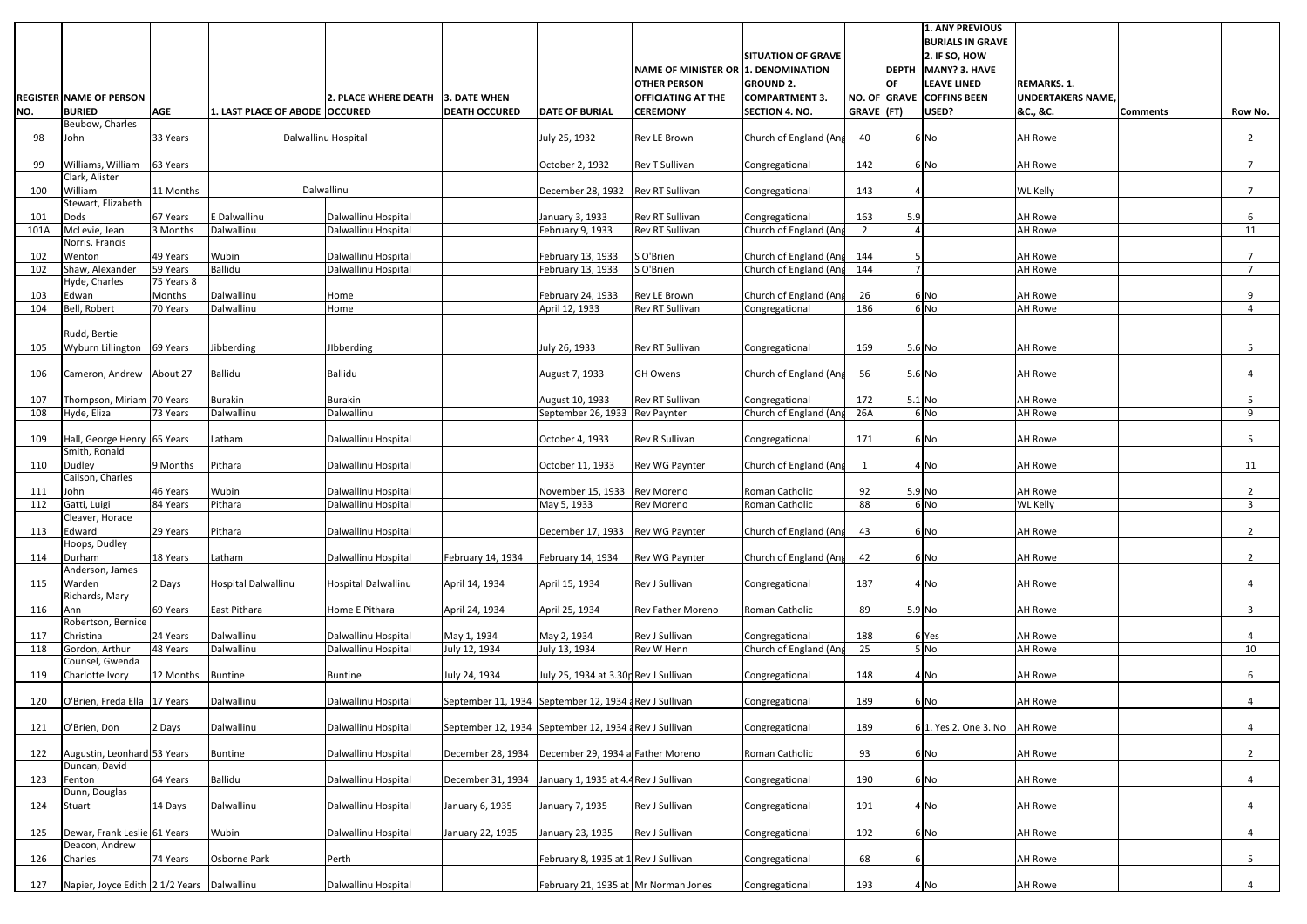|            |                                             |                      |                                        |                                            |                                                                        |                                                                         |                                                            |                                                  |                  |           | <b>1. ANY PREVIOUS</b><br><b>BURIALS IN GRAVE</b> |                                                 |                 |                     |
|------------|---------------------------------------------|----------------------|----------------------------------------|--------------------------------------------|------------------------------------------------------------------------|-------------------------------------------------------------------------|------------------------------------------------------------|--------------------------------------------------|------------------|-----------|---------------------------------------------------|-------------------------------------------------|-----------------|---------------------|
|            |                                             |                      |                                        |                                            |                                                                        |                                                                         |                                                            | <b>SITUATION OF GRAVE</b>                        |                  |           | 2. IF SO, HOW<br>DEPTH MANY? 3. HAVE              |                                                 |                 |                     |
|            |                                             |                      |                                        |                                            |                                                                        |                                                                         | NAME OF MINISTER OR 1. DENOMINATION<br><b>OTHER PERSON</b> | <b>GROUND 2.</b>                                 |                  | <b>OF</b> | <b>LEAVE LINED</b>                                | <b>REMARKS. 1.</b>                              |                 |                     |
|            | <b>REGISTER NAME OF PERSON</b>              |                      |                                        | l2. PLACE WHERE DEATH                      | 3. DATE WHEN                                                           |                                                                         | <b>OFFICIATING AT THE</b>                                  | <b>COMPARTMENT 3.</b>                            |                  |           | NO. OF GRAVE COFFINS BEEN                         | <b>UNDERTAKERS NAME</b>                         |                 |                     |
| NO.        | <b>BURIED</b>                               | <b>AGE</b>           | 1. LAST PLACE OF ABODE   OCCURED       |                                            | <b>DEATH OCCURED</b>                                                   | <b>DATE OF BURIAL</b>                                                   | <b>CEREMONY</b>                                            | <b>SECTION 4. NO.</b>                            | $GRAVE$ (FT)     |           | USED?                                             | &C., &C.                                        | <b>Comments</b> | Row No.             |
| 128        | Collins, Daniel                             | 45 Years<br>(about)  | Maya                                   | Dalwallinu Hospital                        |                                                                        | February 22, 1935 at Rev Father Moreno                                  |                                                            | Roman Catholic                                   | 94               |           | 5 No                                              | <b>AH Rowe</b>                                  |                 | $2^{\circ}$         |
| 129        | Bird, William                               | 76 Years             |                                        |                                            |                                                                        | June 23, 1935 at 5.00 Rev J Sullivan                                    |                                                            | Congregational                                   |                  |           | 5.6 No                                            | <b>AH Rowe</b>                                  |                 |                     |
| 130        | Jackson, Olive                              | 11 Hours             | Dalwallinu                             | Dalwallinu Hospital                        |                                                                        | October 15, 1935 at 1 Rev J Sullivan                                    |                                                            | Congregational                                   | 194              |           | 4 No                                              | <b>AH Rowe</b>                                  |                 | 4                   |
| 131        | Pearce, James                               | About 45<br>Years    | Paynes Find                            | On road from Paynes Find November 4, 1935  |                                                                        | November 5, 1935 at Rev WE Henn                                         |                                                            | Church of England (Ang                           | 57               | 6.65 No   |                                                   | <b>AH Rowe</b>                                  |                 | 4                   |
| 132        | Mariotte, Bartolo                           | 40 Years             | Paynes Find                            | Paynes Find                                | November 15, 1935                                                      | November 16, 1935<br>at 4.30pm                                          |                                                            | Roman Catholic                                   | 95               | 6.55 No   |                                                   | <b>AH Rowe</b>                                  |                 | 2                   |
| 133        | Annetts, May                                | 54 Years             | Dalwallinu                             | Dalwallinu Hospital                        | December 3, 1935                                                       | December 4, 1935 at Rev WE Henn                                         |                                                            | Church of England (Ang                           | 58               |           | 6 No                                              | <b>AH Rowe</b>                                  |                 | 4                   |
|            |                                             |                      |                                        |                                            |                                                                        |                                                                         |                                                            |                                                  |                  |           |                                                   |                                                 |                 |                     |
| 134<br>135 | Andrews, Charles<br>Lina, James             | 60 Years<br>53 Years | Pindabunna Station<br>North Dalwallinu | Dalwallinu Hospital<br>Dalwallinu Hospital | December 28, 1935<br>March 27, 1936                                    | December 29, 1935 a Rev WE Henn<br>March 29, 1936 at 6.0 Lloyd Pascoe   |                                                            | Church of England (Ang<br>Congregational         | 61<br>177        |           | 6 No<br>$6.6$ No                                  | <b>AH Rowe</b><br><b>AH Rowe</b>                |                 | 4<br>5              |
| 136        | Mailey, James                               | 61 Years             | Pithara                                | Dalwallinu Hospital                        | March 31, 1936                                                         | April 1, 1936 at 3.30p Rev Father Moreno                                |                                                            | Roman Catholic                                   | 96               |           | $6.5$ No                                          | <b>AH Rowe</b>                                  |                 | 2                   |
| 137        | Higgins, Joseph                             | 57 Years             | Paynes Find                            | Dalwallinu Hospital                        | May 22, 1936                                                           | May 23, 1936 at 2.30 Rev Father Saidore                                 |                                                            | Roman Catholic                                   | 97               |           | 6 No                                              | <b>AH Rowe</b>                                  |                 | $\overline{2}$      |
|            |                                             |                      |                                        |                                            |                                                                        |                                                                         |                                                            |                                                  |                  |           |                                                   |                                                 |                 |                     |
| 138        | Harris, Alfred John 71 Years                |                      | Dalwallinu                             | Residence                                  | July 24, 1936                                                          | July 25, 1936                                                           | Rev RJ Sullivan                                            | Congregational                                   | 198              |           | 6 No                                              | <b>AH Rowe</b>                                  |                 | 3                   |
| 139        | Hudson, William                             | 51 Years             | Xantippe                               | On road from Kulja                         | September 13, 1936 September 14, 1936 Rev RJ Sullivan                  |                                                                         |                                                            | Church of England (Ang                           | 15               |           | 6 No                                              | <b>AH Rowe Dalwallinu</b>                       |                 | 11                  |
|            | Osborne, James                              |                      |                                        |                                            |                                                                        |                                                                         |                                                            |                                                  |                  |           |                                                   |                                                 |                 |                     |
| 140        | Herbert<br>Booth, Chas                      | 66 Years             | Dalwallinu                             | At Residence                               | September 15, 1936 September 16, 1936 aRev RJ Sullivan                 |                                                                         |                                                            | S. Day Adventist                                 | 145              |           | 6 No                                              | <b>AH Rowe Dalwallinu</b>                       |                 | $\overline{7}$      |
| 141        | <b>Edward Jock</b>                          | 17 Years             | Miling                                 | Dalwallinu Hospital                        | October 17, 1936                                                       | October 18, 1936 at 3 Father Phillys                                    |                                                            | Roman Catholic                                   | 90               |           | 6 No                                              | <b>AH Rowe Dalwallinu</b>                       |                 | $2^{\circ}$         |
| 142        | Galbraith, Edward 67 Years                  |                      |                                        | Dalwallinu Hospital                        | November 19, 1936 November 20, 1936 a Rev WE Henn                      |                                                                         |                                                            | Church of England (Ang                           | 203              |           | 6.2 No                                            | <b>AH Rowe Dalwallinu</b>                       |                 | 10                  |
|            | Harrington,                                 |                      |                                        |                                            |                                                                        |                                                                         |                                                            |                                                  |                  |           |                                                   |                                                 |                 |                     |
| 143        | Laurence Clifford<br>Nixon, Thomas          | 22 Years             | Miling                                 | Dalwallinu Hospital                        | December 2, 1936                                                       | December 3, 1936 at Father Phillys                                      |                                                            | Roman Catholic                                   | 104              |           | 6.6 No                                            | AH Rowe Dalwallinu<br>JW Purslowe & Sons        |                 | 4                   |
| 144        | Watson                                      | 76 Years             | Dalwallinu                             | Residence                                  | January 5, 1937                                                        | January 6, 1937 at 10 Rev Sullivan                                      |                                                            | Congregational                                   | 165              |           | $6.6$ No                                          | Northam                                         |                 | 6                   |
| 145        | Jackson, Mary                               | 36 Years             | Goodlands                              | Residence                                  | January 20, 1937                                                       | January 21, 1937 at 1 C Rutledge (Layman)                               |                                                            | Church of England                                | 43               |           | 6 No                                              | AH Rowe Dalwallinu                              |                 | $\overline{2}$      |
| 146        | Tibbenham, RA                               | 32 Years             | Dalwallinu                             | Dalwallinu Hospital                        | January 27, 1937                                                       | January 27, 1937 at 7 Rev Sullivan                                      |                                                            | Congregational                                   | 199              |           | 6 <sub>No</sub>                                   | <b>AH Rowe Dalwallinu</b>                       |                 | 3                   |
| 147        | Quain, Mary                                 | 65 Years             | Damboring                              | Dalwallinu Hospital                        | February 8, 1937                                                       | February 9, 1937 at 1 Father Moreno                                     |                                                            | Roman Catholic                                   | 116              |           | No                                                | JW Purslowe & Sons<br>Northam                   |                 | 4                   |
|            | Cullinane, Annie                            |                      |                                        |                                            |                                                                        |                                                                         |                                                            |                                                  |                  |           |                                                   |                                                 |                 |                     |
| 148        | Maria                                       | 77 Years             | Wubin                                  | <b>Wubin Residence</b>                     | February 19, 1937                                                      | February 20, 1937 at Father Phillys                                     |                                                            | Roman Catholic                                   | 202              | $5.11$ No |                                                   | <b>AH Rowe Dalwallinu</b>                       | Puper           | 3                   |
|            |                                             | 211/12               |                                        |                                            |                                                                        |                                                                         |                                                            |                                                  |                  |           |                                                   |                                                 |                 |                     |
| 149        | Coepen,<br>Gwendaline Mary Years            |                      | Dalwallinu                             | Dalwallinu Hospital                        | June 12, 1937                                                          | June 13, 1937 at 3.30 Father Phillys                                    |                                                            | Roman Catholic                                   | 105              |           | 4 No                                              | <b>AH Rowe Dalwallinu</b>                       |                 | 4                   |
|            |                                             |                      |                                        |                                            |                                                                        |                                                                         |                                                            |                                                  |                  |           |                                                   |                                                 |                 |                     |
| 150        | Lang, Rudolph Care 64 Years                 |                      | Pithara                                | Dalwallinu Hospital                        | June 14, 1937                                                          | June 15, 1937 at 4.00 Rev WE Henn                                       |                                                            | Church of England (Ang                           | 65               |           | 5 No                                              | AH Rowe Dalwallinu                              |                 | 4                   |
| 151        | Jelly, Nillain<br>Rowe, Ethel               | 72 Years             | Wubin                                  | Wubin                                      | July 26, 1937                                                          | July 27, 1937 at 6.00p Rev R Sullivan                                   |                                                            | Outside of area Congre                           | $\overline{201}$ |           | 5 No                                              | <b>AH Rowe Dalwallinu</b>                       |                 | $\overline{4}$      |
| 152        | Blanche                                     | 63 Years             | Dalwallinu                             | Residence Dalwallinu                       | August 3, 1937                                                         | August 4, 1937 at 4.0 Rev R Sullivan                                    |                                                            | Congregational                                   | 200              |           | 6 No                                              | <b>AH Rowe Dalwallinu</b>                       |                 | 4                   |
|            |                                             |                      |                                        |                                            |                                                                        |                                                                         |                                                            |                                                  |                  |           |                                                   |                                                 |                 |                     |
| 153<br>156 | Larsen, Peter                               | 59 Years<br>58 Years | Not Known<br>Dalwallinu                | Dalwallinu Hospital<br>Hospital            | September 10, 1937 September 10, 1937 aRev WE Henn<br>October 21, 1937 | October 21, 1937 at 6 Rev WE Henn                                       |                                                            | Church of England (Ang<br>Church of England (Ang | 13D<br>45        |           | 5 No<br>5 No                                      | <b>AH Rowe Dalwallinu</b><br>AH Rowe Dalwallinu |                 | 6<br>$\overline{2}$ |
|            | Stanton, George                             |                      |                                        |                                            |                                                                        |                                                                         |                                                            |                                                  |                  |           |                                                   |                                                 |                 |                     |
| 157        | Brumby, Denton                              | 68 Years             | Wubin                                  | Hospital                                   | November 27, 1937                                                      | November 27, 1937 a Rev Sullivan                                        |                                                            | Church of England (Ang                           | 55               |           | 6 No                                              | <b>AH Rowe Dalwallinu</b>                       |                 | 3                   |
|            | Thorpe, Walter                              |                      |                                        |                                            |                                                                        |                                                                         |                                                            |                                                  |                  |           |                                                   |                                                 |                 |                     |
| 158<br>159 | Thomas<br>Downes, William                   | 3 Years<br>72 Years  | Wubin<br>Pithara                       | Wubin<br>Pithara House                     | April 3, 1938<br>May 5, 1938                                           | April 4, 1938 at 11.45 Rev Sullivan<br>May 7, 1938 at 3.30p Rev Hawkins |                                                            | Church of England (Ang<br>Church of England (Ang | 178<br>64        |           | 5 No<br>6 No                                      | <b>AH Rowe</b><br>AH Rowe Dalwallinu            |                 | 5 <sub>1</sub><br>4 |
|            | Lofquist-Johann,                            |                      |                                        |                                            |                                                                        |                                                                         |                                                            |                                                  |                  |           |                                                   |                                                 |                 |                     |
| 160        | Peter Murick                                | 72 Years             | Damboring                              | Damboring                                  | June 30, 1938                                                          | July 1, 1938 at 3.30pr Rev RT Sullivan                                  |                                                            | Congregational                                   | 195              |           | 5.6 No                                            | <b>AH Rowe Dalwallinu</b>                       |                 | 4                   |
|            |                                             |                      |                                        |                                            |                                                                        |                                                                         |                                                            |                                                  |                  |           |                                                   |                                                 |                 |                     |
| 161        | Boys, Marie Ellen                           | 2 1/2 Years Latham   |                                        | Dalwallinu                                 | July 13, 1938                                                          | July 14, 198 at 3.00pr Rev RT Sullivan                                  |                                                            | Congregational                                   | 173              |           | 5 No                                              | <b>AH Rowe Dalwallinu</b>                       |                 | 5 <sub>1</sub>      |
| 162        | Jenner, Hilda Rose 38 Years<br>Moore, Alice |                      | Dalwallinu                             | Dalwallinu Hospital                        | August 27, 1938                                                        | August 28, 1938 at 10 Rev JS Hawkins                                    |                                                            | Church of England (Ang                           | 59               |           | 5.6 No                                            | <b>AH Rowe Dalwallinu</b>                       |                 | 4                   |
| 163        | Blanche                                     | 48 Years             | Jibberding                             | Dalwallinu Hospital                        | December 30, 1938   December 30, 1938 a Rev JS Hawkins                 |                                                                         |                                                            | Church of England (Ang                           | 54               |           | 6 No                                              | <b>AH Rowe Dalwallinu</b>                       |                 | 3                   |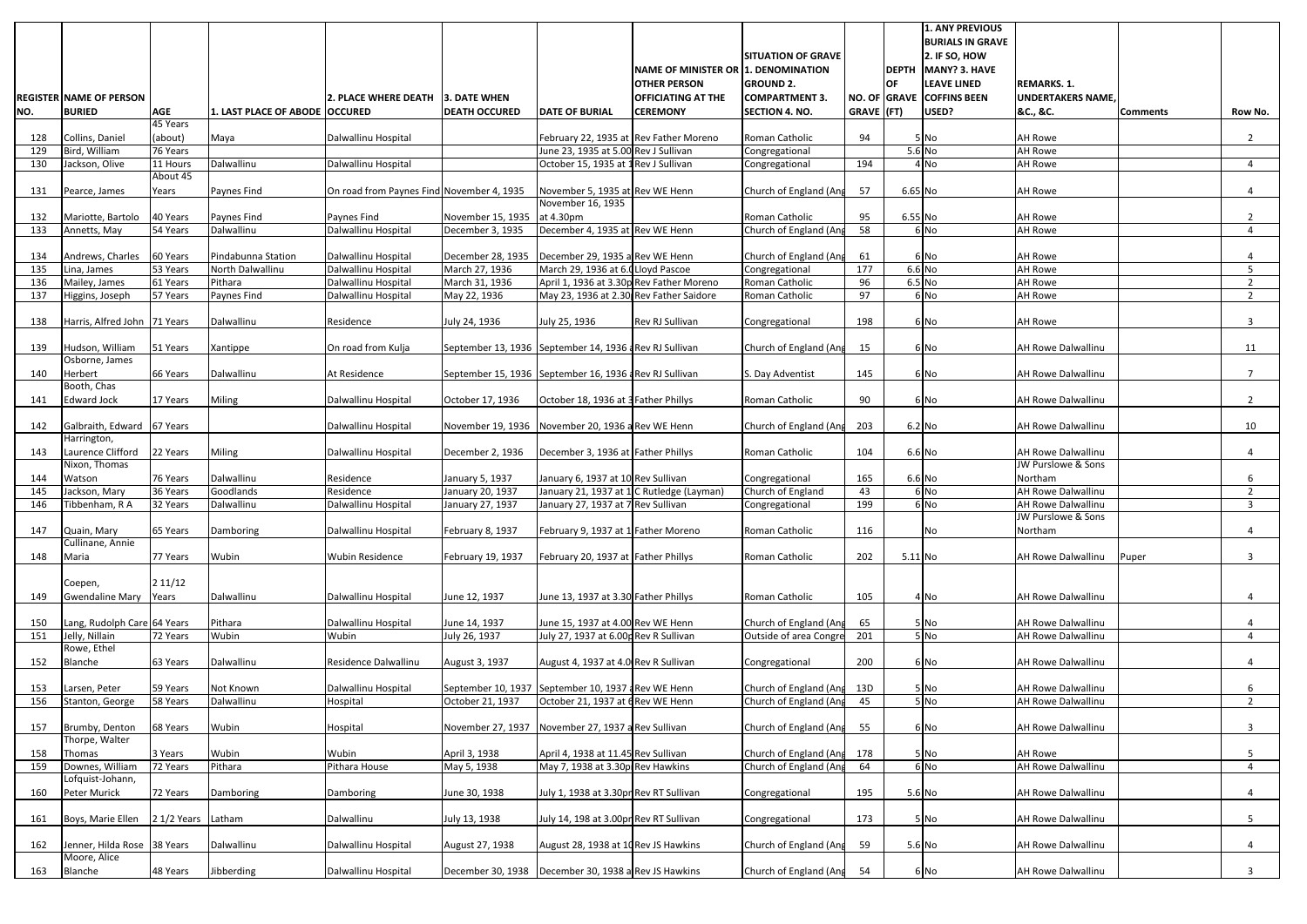|     |                                    |                       |                                             |                                         |                                                     |                                        |                                     |                           |                         |           | <b>1. ANY PREVIOUS</b>    |                                             |                 |                |
|-----|------------------------------------|-----------------------|---------------------------------------------|-----------------------------------------|-----------------------------------------------------|----------------------------------------|-------------------------------------|---------------------------|-------------------------|-----------|---------------------------|---------------------------------------------|-----------------|----------------|
|     |                                    |                       |                                             |                                         |                                                     |                                        |                                     |                           |                         |           | <b>BURIALS IN GRAVE</b>   |                                             |                 |                |
|     |                                    |                       |                                             |                                         |                                                     |                                        |                                     | <b>SITUATION OF GRAVE</b> |                         |           | 2. IF SO, HOW             |                                             |                 |                |
|     |                                    |                       |                                             |                                         |                                                     |                                        | NAME OF MINISTER OR 1. DENOMINATION |                           |                         |           | DEPTH MANY? 3. HAVE       |                                             |                 |                |
|     |                                    |                       |                                             |                                         |                                                     |                                        | <b>OTHER PERSON</b>                 | <b>GROUND 2.</b>          |                         | <b>OF</b> | <b>LEAVE LINED</b>        | <b>REMARKS. 1.</b>                          |                 |                |
|     | <b>REGISTER NAME OF PERSON</b>     |                       |                                             | 2. PLACE WHERE DEATH 3. DATE WHEN       |                                                     |                                        | <b>OFFICIATING AT THE</b>           | <b>COMPARTMENT 3.</b>     |                         |           | NO. OF GRAVE COFFINS BEEN | <b>UNDERTAKERS NAME</b>                     |                 |                |
|     |                                    |                       |                                             |                                         |                                                     |                                        |                                     |                           |                         |           |                           |                                             |                 |                |
| NO. | <b>BURIED</b><br>Strickland, Cecil | <b>AGE</b>            | 1. LAST PLACE OF ABODE OCCURED              |                                         | <b>DEATH OCCURED</b>                                | <b>DATE OF BURIAL</b>                  | <b>CEREMONY</b>                     | <b>SECTION 4. NO.</b>     | GRAVE (FT)              |           | USED?                     | &C., &C.<br><b>AH Rowe Dalwallinu</b>       | <b>Comments</b> | Row No.        |
|     |                                    |                       |                                             |                                         |                                                     |                                        |                                     |                           |                         |           |                           |                                             |                 |                |
| 164 | <b>Phillip Merton</b>              | 4 Years               | East Pithara                                | Dalwallinu Hospital                     | February 12, 1939                                   | February 14, 1939 at C Rutledge        |                                     | Church of England (Ang    | 44                      |           | 6 No                      | see Registration 547                        |                 | $\overline{2}$ |
|     | Strickland, David                  |                       |                                             |                                         |                                                     |                                        |                                     |                           |                         |           |                           |                                             |                 |                |
| 164 | MacKenzie                          |                       |                                             |                                         |                                                     |                                        |                                     | Church of England (Ang    | 44                      |           |                           | <b>AH Rowe Dalwallinu</b>                   |                 | $\overline{2}$ |
|     |                                    |                       |                                             |                                         |                                                     |                                        |                                     |                           |                         |           |                           | Grave also contains                         |                 |                |
|     |                                    |                       |                                             |                                         |                                                     |                                        |                                     |                           |                         |           |                           | ashes of James Charles                      |                 |                |
|     | Grylls, James                      |                       |                                             |                                         |                                                     |                                        |                                     |                           |                         |           |                           |                                             |                 |                |
| 165 | Milligan<br>Hathway, Colin         | 55 Years              | Kalannie                                    | Dalwallinu Hospital                     | March 6, 1939                                       | March 7, 1939 at 6.00 Rev JS Hawkins   |                                     | Church of England (Ang    | 63                      |           | 5.6 No                    | Grylls                                      |                 | 4              |
|     |                                    |                       |                                             |                                         |                                                     |                                        |                                     |                           |                         |           |                           |                                             |                 |                |
| 166 | Richard                            | 3 9/12 Years Kalannie |                                             | Dalwallinu Hospital                     | April 27, 1939                                      | April 28, 1939 at 4.00 Rev JS Hawkins  |                                     | Church of England (Ang    | 62                      |           | 5 No                      | <b>AH Rowe Dalwallinu</b>                   |                 | 4              |
|     |                                    |                       |                                             |                                         |                                                     |                                        |                                     |                           |                         |           |                           | <b>AH Rowe Dalwalllinu</b>                  |                 |                |
|     |                                    |                       |                                             |                                         |                                                     |                                        |                                     |                           |                         |           |                           | JT Moore - Dalwallinu                       |                 |                |
|     |                                    |                       |                                             |                                         |                                                     |                                        |                                     |                           |                         |           |                           |                                             |                 |                |
| 167 | Byrne, Benjamin                    | 68 Years              | Dalwallinu                                  | Dalwallinu Hospital                     | May 23, 1939                                        | May 24, 1939 at 4.30 Rev Father Philip |                                     | Roman Catholic            | 98                      |           | 6 No                      | responsible for fees<br><b>Andrews Bros</b> |                 |                |
|     |                                    | 31/2                  | North Dalwallinu                            |                                         |                                                     |                                        |                                     |                           |                         |           |                           | Dalwallinu                                  |                 | 4              |
| 168 | Ginn, John William Months          | 12 10/12              |                                             | Residence                               | July 24, 1939                                       | July 25, 1939 at 11.00 Rev JS Hawkins  |                                     | Church of England (Ang    | 60                      |           | 4 No                      | <b>Andrews Bros</b>                         |                 |                |
|     | Rayner, Sydney                     |                       |                                             |                                         |                                                     |                                        |                                     |                           |                         |           |                           | Dalwallinu                                  |                 |                |
| 169 | Noel                               | Years                 | East Pithara                                | Dalwallinu Hospital                     | October 13, 1939                                    | October 15, 1939 at 5 Rev R Sullivan   |                                     | Congregational            | 176                     |           | 6 No                      | <b>Andrews Bros</b>                         |                 | 6              |
|     |                                    |                       |                                             |                                         |                                                     |                                        |                                     |                           |                         |           |                           | Dalwallinu                                  |                 |                |
| 170 | McLevie, Agnes<br>Derrick, George  | 76 Years              | Dalwallinu                                  | Residence (RG McLevie)                  | December 2, 1939                                    | December 4, 1939 at Rev R Sullivan     |                                     | Church of England (Ang    | $\overline{\mathbf{3}}$ |           | 4.6 1. Yes 2. One 3. Yes  | <b>Andrews Bros</b>                         | See 78          | 11             |
|     | William                            |                       | Dalwallinu                                  |                                         |                                                     | December 26, 1939 a Rev R Sullivan     |                                     |                           | 185                     |           |                           | Dalwallinu                                  |                 | 5              |
| 171 | Brown, Henry                       |                       |                                             | Dalwallinu Hospital                     | December 25, 1939                                   |                                        |                                     | Congregational            |                         |           | 7 No                      | <b>Andrews Bros</b>                         |                 |                |
|     |                                    | 65 Years              | Ninghan Station, Wubin                      |                                         |                                                     |                                        |                                     |                           |                         |           | 6 No                      | Dalwallinu                                  |                 | 3              |
| 172 | Edward<br>Roberts, Edward          |                       |                                             | Wubin-Paynes Find Road February 1, 1940 |                                                     | February 3, 1940 at 1 Rev JS Hawkins   |                                     | Church of England (Ang    | 52                      |           |                           | <b>Andrews Bros</b>                         |                 |                |
|     |                                    | 17 1/2 Years Pithara  |                                             | Dalwallinu Hospital                     |                                                     | February 17, 1940 at Rev R Sullivan    |                                     |                           | 149                     |           |                           | Dalwallinu                                  |                 | 6              |
| 173 | John<br>Treasure, Doreen           |                       |                                             |                                         | Febuary 15, 1940                                    |                                        |                                     | Congregational            |                         |           | 6 No                      | <b>Andrews Bros</b>                         |                 |                |
|     |                                    | 4 Days                | Dalwallinu                                  | Dalwallinu Hospital                     | April 27, 1940                                      | April 27, 1940 at 5.30 Rev R Sullivan  |                                     |                           | 181                     |           | 4 No                      | Dalwallinu                                  |                 | 5              |
| 174 | May<br>Grant, George               |                       |                                             |                                         |                                                     |                                        |                                     | Congregational            |                         |           |                           | <b>Andrews Bros</b>                         |                 |                |
| 175 | Archie                             | 63 Years              | Latham Bros Damboring   Dalwallinu Hospital |                                         | July 20, 1940                                       | July 22, 1940                          | <b>Rev Hawkins</b>                  | Church of England (Ang    | 51                      |           | 6 No                      | Dalwallinu                                  |                 | 3              |
|     |                                    |                       |                                             |                                         |                                                     |                                        |                                     |                           |                         |           |                           | <b>Andrews Bros</b>                         |                 |                |
| 176 | Whire, Colin                       | 18 Years              | Kondut                                      | Dalwallinu Hospital                     | September 19, 1940 September 20, 1940 Rev Sullivan  |                                        |                                     | 1. Congregational 2.1     | 175                     |           | 6 No                      | Dalwallinu                                  |                 | 5              |
|     |                                    |                       |                                             |                                         |                                                     |                                        |                                     |                           |                         |           |                           |                                             |                 |                |
|     | Barras, John                       |                       |                                             |                                         |                                                     |                                        |                                     |                           |                         |           |                           | <b>Andrews Bros</b>                         |                 |                |
| 177 | Nicholas (Pauper)                  | 56 Years              | Wubin                                       | Dalwallinu Hospital                     | September 19, 1940 September 20, 1940 Rev Fr Philip |                                        |                                     | 1. Roman Catholic 2. 10   | 106                     |           | 6 No                      | Dalwallinu                                  |                 | 4              |
|     | Lucas, James                       |                       |                                             |                                         |                                                     |                                        |                                     |                           |                         |           |                           | <b>Andrews Bros</b>                         |                 |                |
| 178 | Wellington                         | 74 Years              | Dalwallinu                                  | Dalwallinu Hospital                     | October 9, 1940                                     | October 10, 1940                       | Rev RJ Sullivan                     | 1. Congregational 2.1     | 179                     |           | 6 No                      | Dalwallinu                                  |                 | 5              |
|     | Williams, Mary                     |                       |                                             |                                         |                                                     |                                        |                                     |                           |                         |           |                           | <b>Andrews Bros</b>                         |                 |                |
| 179 | Anne                               | 68 Years              | Dalwallinu                                  | Residence                               | October 28, 1940                                    | October 30, 1940                       | Rev RJ Sullivan                     | 1. Congregational 2.14    | 142                     |           | 6 1. Yes 2. One 3. No     | Dalwallinu                                  | See No. 99      | $\overline{7}$ |
|     |                                    |                       |                                             |                                         | Unknown - Drowned                                   |                                        |                                     |                           |                         |           |                           | <b>Andrews Bros</b>                         |                 |                |
| 180 | Wilson, David                      | 57 Years              | Ballidu                                     | Ballidu                                 | in Dam                                              | December 5, 1940 at Rev RJ Sullivan    |                                     | Congregational            | 180                     |           | 6 No                      | Dalwallinu                                  |                 | 5              |
|     | Harrison, William                  |                       |                                             |                                         |                                                     |                                        |                                     |                           |                         |           |                           | <b>Andrews Bros</b>                         |                 |                |
| 181 | Henry                              | 63 Years              | Kulja                                       | Dalwallinu Hospital                     | December 27, 1940                                   | December 29, 1940 a Rev Hawkins        |                                     | Church of England (Ang    | 41                      |           | 6 No                      | Dalwallinu                                  |                 | $2^{\circ}$    |
|     |                                    |                       |                                             |                                         |                                                     |                                        |                                     |                           |                         |           |                           | <b>Andrews Bros</b>                         |                 |                |
| 182 | Corney, George                     | 2 Months              | East Dalwallinu                             | Dalwallinu Hospital                     | February 19, 1941                                   | February 20, 1941 at Rev Sullivan      |                                     | Congregational            | 196                     |           | 4 No                      | Dalwallinu                                  |                 | 4              |
|     |                                    |                       |                                             |                                         |                                                     |                                        |                                     |                           |                         |           |                           | JW Purslowe & Sons                          |                 |                |
| 183 | Toesland, Walter                   | 64 Years              | Dalwallinu                                  | Dalwallinu                              | August 2, 1941                                      | August 4, 1941 at 2.3 Rev RJ Sullivan  |                                     | Church of England (Ang    | 38                      |           | 6 No                      | Northam                                     | See No. 300     | $2^{\circ}$    |
|     |                                    |                       |                                             |                                         |                                                     |                                        |                                     |                           |                         |           |                           | JW Purslowe & Sons                          |                 |                |
| 184 | Nixon, Isabel                      | 76 Years              | Dalwallinu                                  | Dalwallinu                              |                                                     | August 9, 1941                         | Rev RJ Sullivan                     | Congregational            | 164                     |           | 6 No                      | Northam                                     |                 | 6              |
|     | Spencer, Oliver                    |                       |                                             |                                         |                                                     |                                        |                                     |                           |                         |           |                           |                                             |                 |                |
| 185 | Henry                              | 90 Years              | Latham                                      | Dalwallinu                              | August 29, 1941                                     | August 30, 1941 at 5. Rev RJ Sullivan  |                                     | Congregational            | 182                     |           | 6 No                      | JP Howes Dalwallinu                         |                 | 5 <sub>1</sub> |
|     |                                    |                       |                                             |                                         |                                                     |                                        |                                     |                           |                         |           |                           |                                             |                 |                |
| 186 | Patrick, William                   | 65 Years              | Dalwallinu                                  | Dalwallinu                              | October 25, 1941                                    | October 27, 1941 at 2 Rev RJ Sullivan  |                                     | Congregational            | 149                     |           | 6 No                      | JP Howes Dalwallinu                         |                 | 6              |
|     | Gamble, Joyce                      |                       |                                             |                                         |                                                     |                                        |                                     |                           |                         |           |                           |                                             |                 |                |
| 187 | Margaret                           | 21 Years              | Maya                                        | Dalwallinu                              | November 13, 1941                                   | November 14, 1941 a Rev RJ Sullivan    |                                     | Congregational            | 170                     |           | 6 No                      | JP Howes Dalwallinu                         |                 | 5 <sub>1</sub> |
|     |                                    |                       |                                             |                                         |                                                     |                                        |                                     |                           |                         |           |                           |                                             |                 |                |
| 188 | Carlhausen, H.                     | 49 Years              | Wubin                                       | Dalwallinu                              | December 4, 1941                                    | December 6, 1941 at Rev RJ Sullivan    |                                     | Congregational            | 183                     |           | 6 No                      | JP Howes Dalwallinu                         |                 | 5              |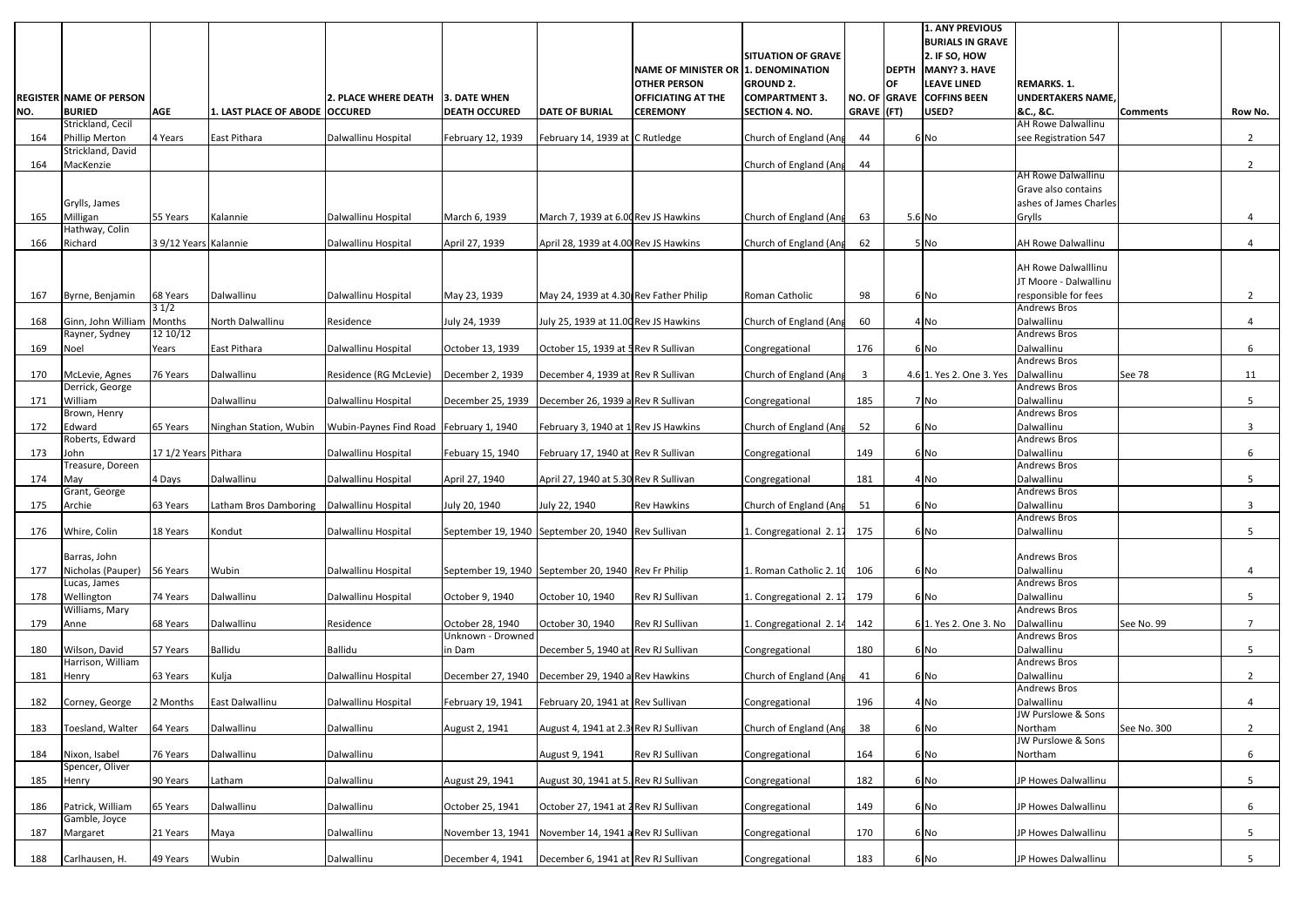|                  |                                                 |                      |                                   |                                            |                                             |                                                          |                                                                    |                                               |                                   |                      | 1. ANY PREVIOUS<br><b>BURIALS IN GRAVE</b>             |                                                   |                                             |                     |
|------------------|-------------------------------------------------|----------------------|-----------------------------------|--------------------------------------------|---------------------------------------------|----------------------------------------------------------|--------------------------------------------------------------------|-----------------------------------------------|-----------------------------------|----------------------|--------------------------------------------------------|---------------------------------------------------|---------------------------------------------|---------------------|
|                  |                                                 |                      |                                   |                                            |                                             |                                                          | <b>INAME OF MINISTER OR 1. DENOMINATION</b><br><b>OTHER PERSON</b> | <b>SITUATION OF GRAVE</b><br><b>GROUND 2.</b> |                                   | <b>DEPTH</b><br>IOF. | $2.$ IF SO, HOW<br>MANY? 3. HAVE<br><b>LEAVE LINED</b> | <b>REMARKS. 1.</b>                                |                                             |                     |
| NO.              | <b>REGISTER NAME OF PERSON</b><br><b>BURIED</b> | <b>AGE</b>           | 1. LAST PLACE OF ABODE   OCCURED  | <b>2. PLACE WHERE DEATH</b>                | <b>3. DATE WHEN</b><br><b>DEATH OCCURED</b> | <b>DATE OF BURIAL</b>                                    | <b>OFFICIATING AT THE</b><br><b>CEREMONY</b>                       | <b>COMPARTMENT 3</b><br><b>SECTION 4. NO.</b> | <b>NO. OF GRAVE</b><br>GRAVE (FT) |                      | <b>COFFINS BEEN</b><br>USED?                           | <b>UNDERTAKERS NAME</b><br>&C., &C.               | <b>Comments</b>                             | Row No.             |
|                  |                                                 |                      |                                   |                                            |                                             |                                                          |                                                                    |                                               |                                   |                      |                                                        | Purslowe & Son CJ                                 |                                             |                     |
|                  |                                                 |                      |                                   |                                            |                                             |                                                          |                                                                    |                                               |                                   |                      |                                                        | Williams Northam.                                 |                                             |                     |
|                  | Carlhausen, Albert                              |                      |                                   |                                            |                                             |                                                          |                                                                    |                                               |                                   |                      |                                                        | Ahes od Mrs Augusta                               |                                             |                     |
| 189              | Carl Paul Buderous                              | 80 Years             | Wubin                             | Dalwallinu                                 |                                             | January 6, 1942 at 10 Rev RJ Sullivan                    |                                                                    |                                               |                                   | 6                    |                                                        | Von Carlshausen<br>interned in grave.             | See 357                                     | 5                   |
|                  | von<br>Dowie, James                             |                      |                                   |                                            | January 5, 1942                             |                                                          |                                                                    | Congregational                                | 184                               |                      |                                                        | JW Purslowe & Sons                                |                                             |                     |
| 190              | Esson                                           | 75 Years             | Dalwallinu                        | Dalwallinu                                 | February 23, 1942                           | February 24, 1942 at Rev RJ Sullivan                     |                                                                    | Congregational                                | 197                               |                      | 6 No                                                   | Northam                                           |                                             | 4                   |
| 191              | Sanderson, Richard 63 Years                     |                      | Dalwallinu                        | Dalwallinu                                 | April 10, 1942                              | April 11, 1942 at 2.30 Rev RJ Sullivan                   |                                                                    | Congregational                                | 204A                              |                      | 6 No                                                   | JW Purslowe & Sons<br>Northam                     |                                             | 4                   |
|                  |                                                 |                      |                                   |                                            |                                             |                                                          |                                                                    |                                               |                                   |                      |                                                        |                                                   |                                             |                     |
| 192              | Harris, Hazel Ruth 6 Days                       |                      | Dalwallinu                        | Dalwallinu Hospital                        | April 11, 1942                              | April 12, 1942                                           | Rev RJ Sullivan                                                    | Congregational                                | 131A                              |                      | 4 No                                                   | JE Ellis (Acting)<br>JW Purslowe & Sons           |                                             | Unknown             |
| 193              | Turff, John                                     | 45 Years             | Paynes Find                       | Dalwallinu Hospital                        | June 26, 1942                               | June 27, 1942 at 3.00 Williams                           |                                                                    | Church of England (Ang                        | 205                               |                      | 6 No                                                   | Northam                                           |                                             | 6                   |
|                  |                                                 |                      |                                   |                                            |                                             | June 30, 1942 at 3.00 Rev Sullivan                       |                                                                    |                                               |                                   |                      |                                                        | JW Purslowe & Sons                                |                                             |                     |
| 194<br>195       | Pitt, Henry James<br>Dowie                      | 65 Years             | Pithara                           | Pithara                                    | June 29, 1942                               |                                                          |                                                                    | Church of England (Ang                        | 123<br>201                        |                      | 6 No                                                   | Northam                                           |                                             | 6<br>$\overline{4}$ |
| 196              | Rowe, Arthur H.                                 | 72 Years             | Dalwallinu                        | Dalwallinu                                 | November 9, 1942                            | November 10, 1942 a Rev RJ Sullivan                      |                                                                    | Congregational                                | 200                               | 6                    |                                                        | <b>GK Stone</b>                                   |                                             | 4                   |
| 197              | Robinson, Michael<br>William                    | 53 Years             | Dalwallinu                        | East Dalwallinu                            | December 8, 1942                            | December 10, 1942 at 4.00pm                              |                                                                    | Church of England (Ang                        | 207D                              |                      |                                                        | JW Purslowe & Sons<br>Northam                     |                                             |                     |
|                  | Burgess, William                                |                      |                                   |                                            |                                             |                                                          |                                                                    |                                               |                                   |                      |                                                        |                                                   |                                             |                     |
| 198              | Thomas                                          | 53 Years             | Wubin                             | Wubin                                      | January 30, 1943                            | February 1, 1943 at 2 Rev RJ Sullivan                    |                                                                    | Congregational                                | 203A                              |                      |                                                        | E Smith Dalwallinu                                |                                             | 4                   |
| 199              | Harris,                                         | Stillborn            |                                   | Dalwallinu Hospital                        |                                             | March 26, 1943 at 11 Rev RJ Sullivan                     |                                                                    | Congregational                                | 179                               | 4.6                  |                                                        | WH Sawyer Dalwallinu                              |                                             | 3                   |
|                  |                                                 |                      |                                   |                                            |                                             |                                                          |                                                                    |                                               |                                   |                      |                                                        |                                                   |                                             |                     |
| 200              | McLelland, Donald 68 Years<br>Merry, Helena     |                      | Pithara                           |                                            |                                             | June 30, 1943 at 3.00 Rev RJ Sullivan                    |                                                                    | Congregational                                | 117                               |                      |                                                        | <b>WL Kelly Dalwallinu</b>                        |                                             | 5                   |
| 201              | Kristine A.                                     | 80 Years             | East Dalwallinu                   | Dalwallinu Hospital                        | August 18, 1943                             | August 20, 1943                                          | Rev RJ Sullivan                                                    | Church of England (Ang                        | 124                               |                      |                                                        | WL Kelly Dalwallinu                               | See 314                                     | 6                   |
| 202<br>203       | Cook, Peter<br>Allcroft, George                 | 5 Days<br>82 Years   | Dalwallinu Hospital<br>Dalwallinu | Dalwallinu Hospital<br>Dalwallinu Hospital | August 22, 1943<br>August 28, 1943          | August 23, 1943<br>August 30, 1943 at 3. Rev RJ Sullivan | Rev RJ Sullivan                                                    | Congregational<br>Church of England (Ang      | 166A<br>121                       | 6I                   |                                                        | WL Kelly Dalwallinu<br><b>WL Kelly Dalwallinu</b> |                                             | 5 <sup>5</sup><br>6 |
|                  | Benton, Wendy                                   |                      |                                   |                                            |                                             |                                                          |                                                                    |                                               |                                   |                      |                                                        |                                                   |                                             |                     |
| 204              | Elaine                                          | 11/2 Years Latham    |                                   | Dalwallinu                                 | September 9, 1943                           | September 10, 1943 Rev RJ Sullivan                       |                                                                    | Congregational                                | 129A<br>35A/10                    |                      |                                                        | WL Kelly Dalwallinu                               |                                             | $7^{\circ}$         |
| 205              | Edwards, Ethilbert 71 Years                     |                      | Wubin                             | Dalwallinu Hospital                        |                                             | September 13, 1943 September 14, 1943 aRev RJ Sullivan   |                                                                    | Congregational                                | 6A                                |                      |                                                        | <b>WL Kelly Dalwallinu</b>                        | See 354                                     | 6                   |
| $\overline{206}$ | Howie, Robert                                   | 75 Years             | Jibberding                        | JIbberding                                 | October 26, 1943                            | October 28, 1943 at 3 Rev RJ Sullivan                    |                                                                    | Presbyterian                                  | 20                                |                      |                                                        | <b>WL Kelly Dalwallinu</b>                        | See 216                                     | 10 <sup>°</sup>     |
| 207              | Corney, Michael<br>John                         | $1$ Day              | Dalwallinu                        | Dalwallinu                                 | December 4, 1943                            | December 6, 1943                                         | Rev RJ Sullivan                                                    | Congregational                                | 196A                              |                      |                                                        | <b>WL Kelly Dalwallinu</b>                        |                                             | 4                   |
|                  |                                                 |                      |                                   |                                            |                                             |                                                          |                                                                    |                                               |                                   |                      |                                                        |                                                   |                                             |                     |
|                  |                                                 |                      |                                   |                                            |                                             |                                                          |                                                                    |                                               |                                   |                      |                                                        |                                                   | This grave next to 145<br>in congregational |                     |
| 208              | Randall, Bernice                                | Stillborn            | Dalwallinu                        |                                            |                                             | February 20, 1944                                        |                                                                    |                                               | 145A                              |                      |                                                        | <b>WL Kelly Dalwallinu</b>                        | section                                     | $7^{\circ}$         |
|                  | Galbraith,                                      |                      | West Wubin                        | Dalwallinu                                 | August 31, 1944                             |                                                          |                                                                    |                                               |                                   |                      |                                                        | <b>WL Kelly Dalwallinu</b>                        |                                             |                     |
| 209<br>210       | Raymond<br>Clark, Albert W.                     | 3 Years<br>71 Years  | Dalwallinu                        | Dalwallinu                                 | October 16, 1944                            | September 3, 1944<br>October 17, 1944                    | Rev RJ Sullivan<br>Rev RJ Sullivan                                 | Congregational<br>Congregational              | 154A<br>205A                      |                      |                                                        | <b>WL Kelly Dalwallinu</b>                        |                                             | 6<br>$\mathbf{3}$   |
|                  | Pollard, William                                |                      |                                   |                                            |                                             |                                                          |                                                                    |                                               |                                   |                      |                                                        |                                                   |                                             |                     |
| 211<br>212       | Allen<br>Warren, Lilian                         | 27 Years<br>59 Years | Dalwallinu<br>Kalannie            | Dalwallinu<br>Kalannie                     | December 4, 1944                            | December 5, 1944<br>December 21, 1944                    | Rev RJ Sullivan<br>Rev RJ Sullivan                                 | Congregational<br>Church of England (Ang      | 208A<br>26D                       |                      |                                                        | <b>WL Kelly Dalwallinu</b><br>WL Kelly Dalwallinu |                                             | 3<br>6              |
|                  |                                                 |                      |                                   |                                            |                                             |                                                          |                                                                    |                                               |                                   |                      |                                                        | <b>War Grave Service</b>                          |                                             |                     |
|                  |                                                 |                      |                                   |                                            |                                             |                                                          |                                                                    |                                               |                                   |                      |                                                        | Swan Barracks Perth                               |                                             |                     |
|                  |                                                 |                      |                                   |                                            |                                             |                                                          |                                                                    |                                               |                                   |                      |                                                        | for HJ *** Lt. Remains                            |                                             |                     |
|                  |                                                 |                      |                                   |                                            |                                             |                                                          |                                                                    |                                               |                                   |                      |                                                        | removed 27/02/61<br>transfered to 'Italian'       |                                             |                     |
|                  | Maltioli, Eliso                                 |                      |                                   |                                            |                                             |                                                          |                                                                    |                                               |                                   |                      |                                                        | Nationals Shrine                                  |                                             |                     |
| 213              | (P.O.W)                                         | 28 Years             | Dalwallinu                        | Dalwallinu                                 | April 5, 1945                               | April 6, 1945                                            | <b>Father Phillys</b>                                              | Roman Catholic                                | 111                               |                      |                                                        | Murcheson Victoria                                |                                             | 4                   |
| 214              | Anderson,<br>Kathleen                           | 47 Years             | Wubin                             | Dalwallinu                                 | April 14, 1945                              | April 16, 1945                                           | Rev RJ Sullivan                                                    | Congregational                                | 206                               |                      |                                                        | WL Kelly Dalwallinu                               | Also refer 340 for                          | 3                   |
| 215              | Orchard, Edney                                  | 66 Years             | Kulja                             | Kulja                                      | May 18, 1945                                | May 21, 1945                                             | Rev RJ Sullivan                                                    | Church of England (Ang                        | 79E                               |                      |                                                        | <b>WL Kelly Dalwallinu</b>                        | <b>Emily Orchard</b>                        | 5                   |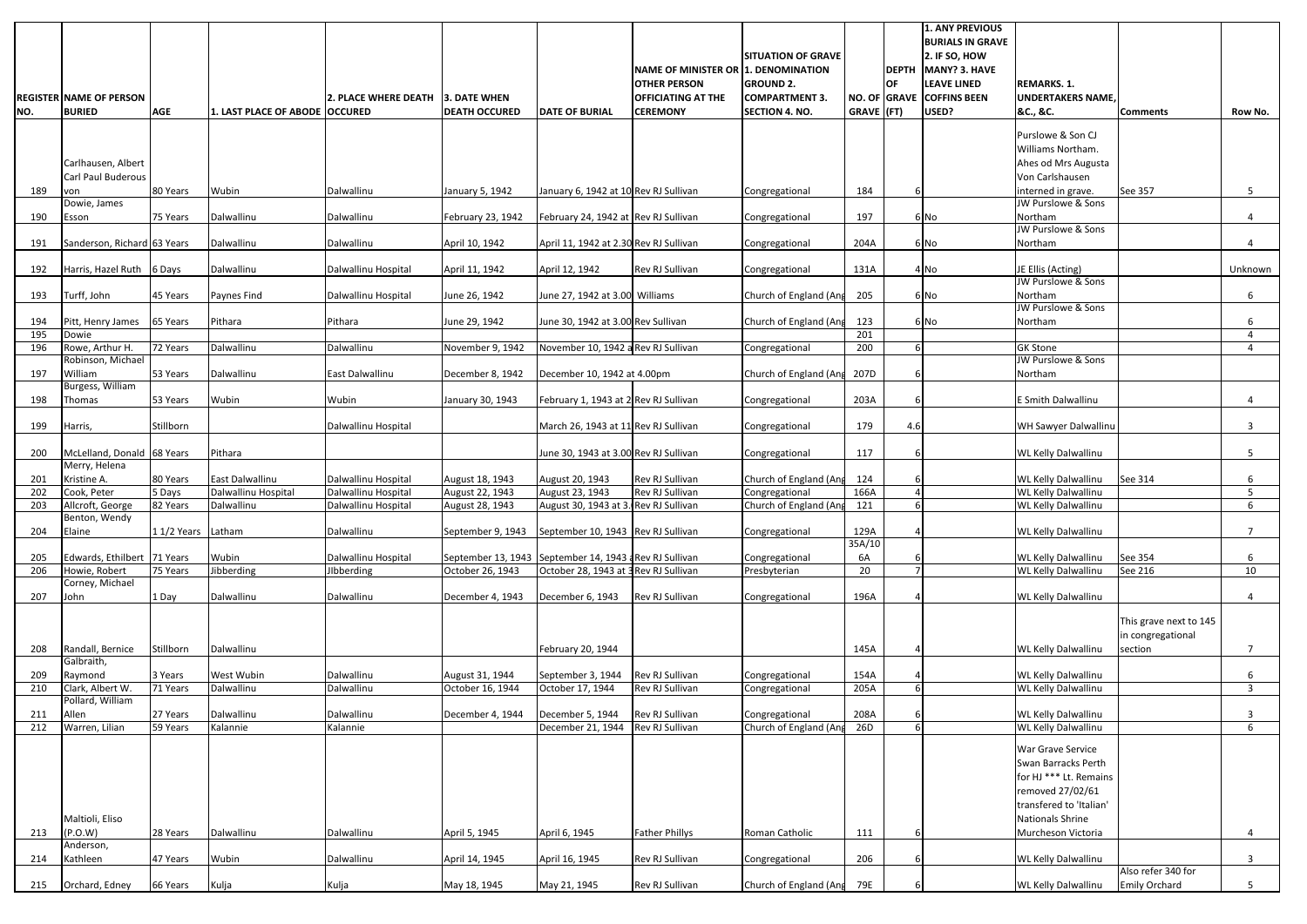|            | <b>REGISTER NAME OF PERSON</b>   |            |                                | <b>2. PLACE WHERE DEATH</b> | 3. DATE WHEN                          |                                      | NAME OF MINISTER OR 1. DENOMINATION<br><b>OTHER PERSON</b><br><b>OFFICIATING AT THE</b> | <b>SITUATION OF GRAVE</b><br><b>GROUND 2.</b><br><b>COMPARTMENT 3.</b> |            | <b>OF</b> | <b>1. ANY PREVIOUS</b><br><b>BURIALS IN GRAVE</b><br>2. IF SO, HOW<br>DEPTH MANY? 3. HAVE<br><b>LEAVE LINED</b><br>NO. OF GRAVE COFFINS BEEN | <b>REMARKS. 1.</b><br><b>UNDERTAKERS NAME</b> |                       |                 |
|------------|----------------------------------|------------|--------------------------------|-----------------------------|---------------------------------------|--------------------------------------|-----------------------------------------------------------------------------------------|------------------------------------------------------------------------|------------|-----------|----------------------------------------------------------------------------------------------------------------------------------------------|-----------------------------------------------|-----------------------|-----------------|
| NO.        | <b>BURIED</b>                    | <b>AGE</b> | 1. LAST PLACE OF ABODE OCCURED |                             | <b>DEATH OCCURED</b>                  | <b>DATE OF BURIAL</b>                | <b>CEREMONY</b>                                                                         | <b>SECTION 4. NO.</b>                                                  | GRAVE (FT) |           | USED?                                                                                                                                        | &C., &C.                                      | <b>Comments</b>       | Row No.         |
| 216        | Howie, Mary                      | 79 Years   | Jibberding                     | Dalwallinu                  | May 20, 1945                          | May 23, 1945                         | Rev RJ Sullivan                                                                         | Church of England (Ang                                                 | 25         |           | 6 1. Yes 2. One                                                                                                                              | <b>WL Kelly Dalwallinu</b>                    | See 206               | 10              |
| 217        | Perfect, Mary                    | 75 Years   | Wubin                          | Dalwallinu                  | June 22, 1945                         | June 26, 1945                        | Rev RJ Sullivan                                                                         | Congregational                                                         | 225A       |           |                                                                                                                                              | <b>WL Kelly Dalwallinu</b>                    |                       | $\overline{2}$  |
| 218        | Hodgson, Frank                   | 49 Years   | Kulja                          | Kulja                       |                                       | June 28, 1945                        | <b>Rev F Maling</b>                                                                     | Church of England (Ang                                                 | 213        |           |                                                                                                                                              | <b>WL Kelly Dalwallinu</b>                    |                       | 6               |
|            | Boundy, John                     |            |                                |                             |                                       |                                      |                                                                                         |                                                                        |            |           |                                                                                                                                              |                                               |                       |                 |
| 219        | Francis                          | 74 Years   | <b>Fields Find</b>             | Dalwallinu Hospital         | July 12, 1945                         | July 14, 1945                        | Rev RJ Sullivan                                                                         | Church of England (Ang                                                 | 30D        |           |                                                                                                                                              | <b>WL Kelly Dalwallinu</b>                    |                       | 6               |
|            | Reudavey, Henry                  |            |                                |                             |                                       |                                      |                                                                                         |                                                                        |            |           |                                                                                                                                              |                                               |                       |                 |
| 220        | Richard                          | 75 Years   | Jibberding                     | Dalwallinu Hospital         | July 25, 1945                         | July 27, 1945                        | Rev JE Shepherd                                                                         | Congregational                                                         | 226        |           |                                                                                                                                              | WL Kelly Dalwallinu                           |                       | $\overline{2}$  |
| 221        | Nicholls, Mabel                  | 56 Years   | Dalwallinu                     | Dalwallinu Hospital         | December 1, 1945                      | December 3, 1945                     | Rev RJ Sullivan                                                                         | Congregational                                                         | <b>7A</b>  |           |                                                                                                                                              | <b>WL Kelly Dalwallinu</b>                    | Refer to 425          | 2               |
| 222        | Johnson, Bert                    | 58 Years   | Mt Gibson                      | Wubin                       | April 20, 1946                        | April 20, 1946                       | Rev WL Riley                                                                            | Church of England (Ang                                                 | 214        |           |                                                                                                                                              | WL Kelly Dalwallinu                           |                       | 6               |
|            |                                  |            |                                |                             |                                       |                                      |                                                                                         |                                                                        |            |           |                                                                                                                                              | JW Purslowe & Son                             |                       |                 |
| 223        | Harris, Doris                    | 41 Years   | Wubin                          | Dalwallinu Hospital         | June 10, 1946                         | June 12, 1946                        | Rev RJ Sullivan                                                                         | Congregational                                                         | 7B         |           |                                                                                                                                              | Northam                                       |                       | $2^{\circ}$     |
|            |                                  |            |                                |                             |                                       |                                      |                                                                                         |                                                                        |            |           |                                                                                                                                              | JW Purslowe & Son                             |                       |                 |
| 224        | Peterson, Elizabeth 68 Years     |            | Kalannie                       | Dalwallinu Hospital         | June 27, 1946                         | June 30, 1946                        | Rev Fr Philip                                                                           | Roman Catholic                                                         | 112        |           |                                                                                                                                              | Northam                                       |                       | 4               |
|            | Green, Jacqueline                |            |                                |                             |                                       |                                      |                                                                                         |                                                                        |            |           |                                                                                                                                              |                                               |                       |                 |
| 225        | Kaye                             | 2 Days     | Paynes Find                    |                             |                                       | January 9, 1947                      | Rev RJ Sullivan                                                                         | Congregational                                                         | 23         |           |                                                                                                                                              | J Howers                                      |                       | $\overline{2}$  |
|            |                                  |            | Dalwallinu                     |                             |                                       |                                      | Rev RJ Sullivan                                                                         |                                                                        | 14D        |           |                                                                                                                                              | Privately                                     |                       |                 |
| 226        | Ponsonby, Robert                 | 6 Hours    |                                |                             |                                       | March 26, 1947                       |                                                                                         | Church of England (Ang                                                 |            |           |                                                                                                                                              | JW Purslowe & Son                             |                       | 10              |
| 227        | Frost, James Jim                 | 71 Years   | Dalwallinu                     | Dalwallinu Hospital         | May 9, 1947                           | May 10, 1947                         | <b>Rev Riley</b>                                                                        | Church of England (Ang                                                 | 77         |           |                                                                                                                                              | Northam                                       |                       | 3               |
|            |                                  |            |                                |                             |                                       |                                      |                                                                                         |                                                                        |            |           |                                                                                                                                              |                                               |                       |                 |
|            |                                  |            |                                |                             |                                       |                                      |                                                                                         |                                                                        |            |           |                                                                                                                                              |                                               | See Reg No. 529 Ashes |                 |
|            | Watson, Horace                   |            |                                |                             |                                       |                                      |                                                                                         |                                                                        |            |           |                                                                                                                                              | JW Purslowe & Son                             | of Lily May Watson    |                 |
| 228        | Lendle                           | 58 Years   | Maya                           | Dalwallinu Hospital         |                                       | May 15, 1947                         | Rev LW Riley                                                                            | Church of England (Ang                                                 | 66         |           |                                                                                                                                              | Northam                                       | interred in grave.    | 4               |
|            |                                  |            |                                |                             |                                       |                                      |                                                                                         |                                                                        |            |           |                                                                                                                                              |                                               |                       |                 |
| 229        | Syme, Catherine                  | 73 Years   | <b>Buntine</b>                 | Dalwallinu Hospital         | October 15, 1947                      | October 16, 1947                     | Rev RJ Sullivan                                                                         | Congregational                                                         | 212        |           |                                                                                                                                              | JW Purslowe Northam                           |                       | 3               |
|            | Garlnir, George                  |            |                                |                             |                                       |                                      |                                                                                         |                                                                        |            |           |                                                                                                                                              |                                               |                       |                 |
| 230        | William                          | 47 Years   | Pithara                        | Dalwallinu Hospital         | August 14, 1947                       | August 15, 1947                      | Rev LW Riley                                                                            | Church of England (Ang                                                 | 28D        |           |                                                                                                                                              | <b>JW Purslowe Northam</b>                    |                       | 3               |
|            | Barnes, Millicent                |            |                                |                             |                                       |                                      |                                                                                         |                                                                        |            |           |                                                                                                                                              |                                               |                       |                 |
| 231        | May                              | 74 Years   | Wubin                          | Wubin                       | August 8, 1947                        | August 9, 1947                       | Rev LW Riley                                                                            | Church of England (Ang                                                 | 27D        |           |                                                                                                                                              | JW Purslowe Northam                           |                       | 3               |
|            |                                  |            |                                |                             |                                       |                                      |                                                                                         |                                                                        |            |           |                                                                                                                                              |                                               |                       |                 |
| 232        | Sparks, Mary Ann 69 Years        |            | Ballidu                        | <b>Ballidu</b>              | August 25, 1947                       | August 26, 1947                      | Rev Sullivan                                                                            | Congregational                                                         | 209        |           |                                                                                                                                              | JW Purslowe Northam                           |                       | 3               |
|            |                                  |            |                                |                             |                                       |                                      |                                                                                         |                                                                        |            |           |                                                                                                                                              |                                               |                       |                 |
| 233<br>234 | Watt, Roderick                   | 77 Years   | Wubin<br>Dalwallinu            | Dalwallinu Hospital         | September 17, 1947 September 17, 1947 | September 1, 1947                    | <b>Rev Sullivan</b><br><b>Rev Riley</b>                                                 | Congregational<br>Church of England (Ang                               | 23<br>15D  |           |                                                                                                                                              | JW Purslowe Northam                           |                       | 10              |
|            | Wilson, Harry<br>Sawyer, William |            |                                | Dalwallinu Hospital         | September 1, 1947                     |                                      |                                                                                         |                                                                        |            |           |                                                                                                                                              |                                               |                       | 10 <sup>°</sup> |
| 235        | Harding                          | 76 Years   | Dalwallinu                     | Dalwallinu Hospital         | December 17, 1947                     | December 17, 1947                    | Rev RJ Sullivan                                                                         | Congregational                                                         | 210        |           |                                                                                                                                              | JW Purslowe Northam                           |                       | 3               |
|            |                                  |            |                                |                             |                                       |                                      |                                                                                         |                                                                        |            |           |                                                                                                                                              |                                               | Ashes of JH Biddle    |                 |
|            |                                  |            |                                |                             |                                       |                                      |                                                                                         |                                                                        |            |           |                                                                                                                                              |                                               | interned September    |                 |
| 236        | Elston, Rose Linton 76 Years     |            | Pithara                        | Dalwallinu Hospital         |                                       | October 23, 1947                     | Rev LW Riley                                                                            | Church of England (Ang                                                 | 37D        |           |                                                                                                                                              | JW Purslowe Northam 2011                      |                       | 6               |
|            |                                  |            |                                |                             |                                       |                                      |                                                                                         |                                                                        |            |           |                                                                                                                                              |                                               |                       |                 |
| 237        | Regan, Thomas                    | 60 Years   | Dalwallinu                     | Dalwallinu Hospital         |                                       | July 19, 1948                        | Rev Father Phily                                                                        | Roman Catholic                                                         | 113        |           |                                                                                                                                              | JW Purslowe Northam                           |                       | 4               |
|            |                                  |            |                                |                             |                                       |                                      |                                                                                         |                                                                        |            |           |                                                                                                                                              |                                               |                       |                 |
| 238        | Berryman, William 70 Years       |            | Dalwallinu                     | Dalwallinu                  |                                       | September 4, 1948                    | Rev R Sullivan                                                                          | Congregational                                                         | 20A        |           |                                                                                                                                              | JW Purslowe Northam                           |                       | 3               |
|            |                                  |            |                                |                             |                                       |                                      |                                                                                         |                                                                        |            |           |                                                                                                                                              |                                               |                       |                 |
| 239        | Wilson, Benjamin                 | 60 Years   | Wubin                          | Wubin                       |                                       | September 6, 1948                    | Rev W Riley                                                                             | Church of England (Ang                                                 | 33D        |           |                                                                                                                                              | JW Purslowe Northam                           |                       | 5               |
|            | Barry, Michael                   |            |                                |                             |                                       |                                      |                                                                                         |                                                                        |            |           |                                                                                                                                              |                                               |                       |                 |
| 240        | James                            | 45 Years   | Pithara                        | Dalwallinu Hospital         |                                       | September 18, 1948 Rev W Riley       |                                                                                         | Church of England (Ang                                                 | 39D        |           |                                                                                                                                              | JW Purslowe Northam                           |                       | 4               |
|            |                                  |            |                                |                             |                                       |                                      |                                                                                         |                                                                        |            |           |                                                                                                                                              |                                               |                       |                 |
| 241        | Leech, Michael                   | 52 Years   | Kalannie                       | Kalannie                    |                                       | June 19, 1948                        | Rev W Riley                                                                             | Church of England (Ang                                                 | 30A        |           |                                                                                                                                              | JW Purslowe Northam                           |                       | 6               |
| 242        | Willgoose, Ralph                 | 74 Years   | <b>Buntine</b>                 | Dalwallinu Hospital         |                                       | September 25, 1948   Rev RT Sullivan |                                                                                         | Congregational                                                         | 8D         |           |                                                                                                                                              | JW Purslowe Northam                           |                       | $2^{\circ}$     |
|            |                                  |            |                                |                             |                                       |                                      |                                                                                         |                                                                        |            |           |                                                                                                                                              |                                               |                       |                 |
| 243        | Derrick, Alma Mary 93 Years      |            | Dalwallinu                     | Residence Dalwallinu        | October 21, 1948                      | October 22, 1948                     | Rev RT Sullivan                                                                         | Congregational                                                         | 10A        |           |                                                                                                                                              | JW Purslowe Northam                           |                       | 5 <sub>1</sub>  |
|            |                                  |            |                                |                             |                                       |                                      |                                                                                         |                                                                        |            |           |                                                                                                                                              |                                               |                       |                 |
| 244        | Hourigan, James                  | 58 Years   | Pithara                        | Dalwallinu Hospital         | February 10, 1949                     | February 11, 1949                    | <b>Father Phillys</b>                                                                   | Roman Catholic                                                         | 1C         |           |                                                                                                                                              | JW Purslowe Northam                           |                       | 4               |
|            |                                  |            |                                |                             |                                       |                                      |                                                                                         |                                                                        |            |           |                                                                                                                                              |                                               |                       |                 |
| 245        | Corbett, Robert                  | 21 Years   | Pithara                        | Pithara                     | February 18, 1949                     | February 12, 1949                    | Rev W Riley                                                                             | Church of England (Ang                                                 | 31D        |           |                                                                                                                                              | JW Purslowe Northam                           |                       | 4               |
|            | Johnson, Peter                   |            |                                |                             |                                       |                                      |                                                                                         |                                                                        |            |           |                                                                                                                                              |                                               |                       |                 |
| 246        | Raymond                          | 2 Years    | Kalannie                       | Dalwallinu Hospital         | March 22, 1949                        | March 22, 1949                       |                                                                                         | Plymouth Brethren / N                                                  |            |           |                                                                                                                                              | JW Purslowe Northam                           |                       |                 |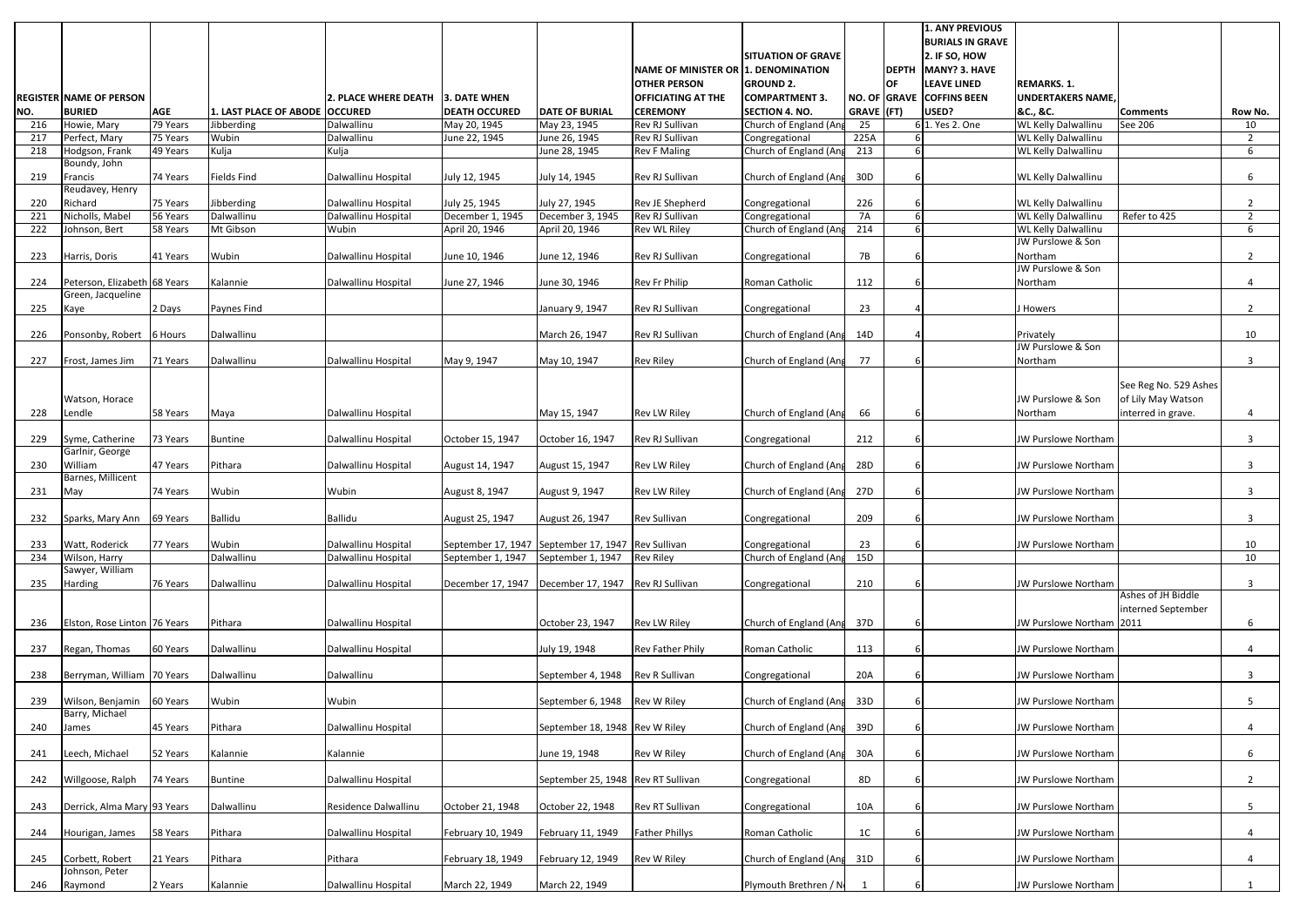|     | <b>REGISTER NAME OF PERSON</b>              |             |                                | l2. PLACE WHERE DEATH          | 3. DATE WHEN         |                                    | NAME OF MINISTER OR 1. DENOMINATION<br><b>OTHER PERSON</b><br><b>OFFICIATING AT THE</b> | <b>SITUATION OF GRAVE</b><br><b>GROUND 2.</b><br><b>COMPARTMENT 3</b> |                | <b>OF</b> | 1. ANY PREVIOUS<br><b>BURIALS IN GRAVE</b><br>$2.$ IF SO, HOW<br>DEPTH MANY? 3. HAVE<br>LEAVE LINED<br>NO. OF GRAVE COFFINS BEEN | <b>REMARKS. 1.</b><br><b>UNDERTAKERS NAME</b> |                 |                |
|-----|---------------------------------------------|-------------|--------------------------------|--------------------------------|----------------------|------------------------------------|-----------------------------------------------------------------------------------------|-----------------------------------------------------------------------|----------------|-----------|----------------------------------------------------------------------------------------------------------------------------------|-----------------------------------------------|-----------------|----------------|
| NO. | <b>BURIED</b>                               | <b>AGE</b>  | 1. LAST PLACE OF ABODE OCCURED |                                | <b>DEATH OCCURED</b> | <b>DATE OF BURIAL</b>              | <b>CEREMONY</b>                                                                         | <b>SECTION 4. NO.</b>                                                 | GRAVE (FT)     |           | USED?                                                                                                                            | &C., &C.                                      | <b>Comments</b> | Row No.        |
| 247 | Cooper, Samuel                              | 63 Years    | Waddi Forrest, Coorow          | Dalwallinu Hospital            | July 11, 1949        | July 12, 1949                      | Rev LW Riley                                                                            | Church of England (Ang                                                | 32D            |           | 6 1. N <sub>0</sub>                                                                                                              | JW Purslowe Northam                           |                 | 4              |
| 248 | Collins, Sydney<br>Guildford                | 70 Years    | Wubin                          | Dalwallinu Hospital            | August 9, 1949       | August 10, 1949                    | Rev RT Sullivan                                                                         | Congregational                                                        | 1A             |           | 1. No                                                                                                                            | JW Purslowe Northam                           |                 | 1              |
| 249 | Duncan, Susan                               | 77 Years    | <b>Ballidu</b>                 | Dalwallinu Hospital            |                      | October 3, 1949                    | Rev LW Riley                                                                            | Church of England (Ang                                                | 1D             |           | 1. No                                                                                                                            | JW Purslowe Northam                           |                 | 5              |
| 250 | Silver, George<br>Moneur                    | 59 Years    | <b>Ballidu</b>                 | Ballidu                        |                      | October 14, 1949                   | Rev LW Riley                                                                            | Church of England (Ang                                                | 2D             |           | 1. No                                                                                                                            | JW Purslowe Northam                           |                 | $\mathbf{3}$   |
| 251 | Arthur, Leila Maud 71 Years                 |             | Wubin                          | Dalwallinu Hospital            | January 2, 1950      | January 3, 1950                    | Rev LW Riley                                                                            | Church of England (Ang                                                | 30D            |           | 6 1. N <sub>0</sub>                                                                                                              | JW Purslowe Northam                           |                 | 3              |
| 252 | Williams, Raymond 8 1/2<br>John             | Months      | Latham                         | Dalwallinu Hospital            | January 2, 1950      | January 3, 1950                    | Rev RT Sullivan                                                                         | Congregational                                                        | 21A            |           | $6 1.$ No                                                                                                                        | JW Purslowe Northam                           |                 | 3              |
| 253 | Wright, Adelaide<br>Emily                   | 83 Years    | Nugadong                       | Dalwallinu Hospital            | January 22, 1950     | January 23, 1950                   | Rev LW Riley                                                                            | Church of England (Ang                                                | 4D             |           | $6 1.$ No                                                                                                                        | JW Purslowe Northam                           |                 | 4              |
| 254 | Townsend, Lucy<br>Ann                       | 87 Years    | Pithara                        | Dalwallinu Hospital            | January 25, 1950     | January 26, 1950                   | <b>Rev LW Riley</b>                                                                     | Church of England (Ang                                                | 5 <sub>D</sub> |           | 6 1. No                                                                                                                          | JW Purslowe Northam                           |                 | 5 <sup>5</sup> |
| 255 | Liebe, Frederick<br><b>Wilhem Gustave</b>   |             | Bunjil                         |                                |                      | March 6, 1950                      |                                                                                         | Congregational                                                        | 2A             |           | $6 1.$ No                                                                                                                        | Bowra & O'Dea Private<br>Land                 |                 |                |
| 256 | Pipe, Arthur<br>Frederick<br>Bailey, Edward | 64 Years    |                                | Damboring                      |                      | July 5, 1950                       | LW Riley                                                                                | Church of England (Ang                                                | 6D             |           | 6 1. No 2. - 3. Yes                                                                                                              | JW Purslowe & Sons                            | Refer to 423    | $\overline{2}$ |
| 257 | James                                       | 67 Years    |                                | Wubin                          |                      | July 25, 1950                      | LW Riley                                                                                | Church of England (Ang                                                | 7D             |           | 6 1. No 2. - 3. No                                                                                                               | JW Purslowe & Sons                            |                 | 5 <sup>5</sup> |
| 258 | Wilder, Don                                 | 1 Hour      |                                | Maya                           |                      | August 21, 1950                    | LW Riley                                                                                | Church of England (Ang                                                | 9D             |           | $3$ 1. No                                                                                                                        | Ra Ba                                         |                 | 2              |
| 259 | Graham, Joseph                              | 80 Years    |                                | Fields Find                    |                      | September 30, 1950                 | LW Riley                                                                                | Church of England (Ang                                                | 10D            |           | 61. No                                                                                                                           | <b>JW Purslowe &amp; Sons</b>                 |                 | 2              |
|     | Cunningham, John                            |             |                                |                                |                      |                                    |                                                                                         |                                                                       |                |           |                                                                                                                                  |                                               |                 |                |
| 260 | Thomas                                      | 19 Years    |                                | Mollerin                       |                      | November 15, 1950                  | <b>LW Riley</b><br><b>Father Benedict</b>                                               | Church of England (Ang                                                | 11D            |           | No                                                                                                                               | JW Purslowe & Sons                            |                 |                |
| 261 | Morrison, Annie<br>Thompson, Ronald         | 77 Years    | Latham                         | Latham                         |                      | October 26, 1950                   | Barranco                                                                                | Roman Catholic                                                        | 3C             |           | No.                                                                                                                              | JW Purslowe & Sons                            |                 |                |
| 262 | John<br>Roach, Mary                         | 15 Years    | Maya                           | Maya                           |                      | November 6, 1950                   | RJ Sullivan                                                                             | Congregational                                                        | 1A             |           | INo.                                                                                                                             | JW Purslowe & Sons                            |                 |                |
| 263 | Elizabeth                                   | 74 Years    | East Pithara                   | Dalwallinu Hospital            | January 15, 1951     | January 15, 1951                   | Rev RJ Sullivan                                                                         | Congregational                                                        | <b>9A</b>      |           | $6 1.$ No                                                                                                                        | JW Purslowe & Sons                            |                 | $\overline{2}$ |
| 264 | Dowdell, Edward                             | 47 Years    | Dalwallinu                     | Dalwallinu Hospital            |                      | May 23, 1951                       | <b>Father Benedict</b>                                                                  | Roman Catholic                                                        | 4C             |           | $6 1.$ No                                                                                                                        | JW Purslowe & Sons                            |                 | 4              |
| 265 | Klein, Albert Carl                          | 60 Years    | Belmont                        | Belmont                        |                      | August 20, 1951                    | Rev RJ Sullivan                                                                         | Congregational                                                        | 5A             |           | $6 1.$ No                                                                                                                        | JW Purslowe & Sons                            |                 |                |
| 266 | Martyn, William<br>Thomas                   | 77 Years    | Wubin                          | Wubin                          |                      | September 18, 1951 Rev RJ Sullivan |                                                                                         | Congregational                                                        | 12A            |           | 6 No                                                                                                                             | <b>JW Purslowe</b>                            |                 | 4              |
| 267 | Davis, John Henry 32 Years                  |             | Dalwallinu                     | Dalwallinu                     |                      | September 18, 1951                 | Rev RJ Sullivan                                                                         | Congregational                                                        | 11A            |           | 6 No                                                                                                                             | JW Purslowe & Sons                            |                 | $2^{\circ}$    |
| 268 | Meddings, Henry                             | 23 Years    | Dalwallinu                     | Dalwallinu                     |                      | February 9, 1952                   | Rev RS Judge                                                                            | Church of England (AngUnknow                                          |                |           |                                                                                                                                  |                                               |                 | Unknown        |
|     | Perfect, Norman                             |             |                                |                                |                      |                                    |                                                                                         |                                                                       |                |           |                                                                                                                                  |                                               |                 |                |
| 269 | Alfred                                      | 48 Years    | Wubin                          | Wubin                          |                      | March 20, 1952                     | Rev RJ Sullivan                                                                         | Congregational                                                        | 13A            |           |                                                                                                                                  | JW Purslowe & Sons                            |                 | $\mathbf{3}$   |
| 270 | Farrell, William<br>James                   | 83 Years    | Wubin                          | Wubin                          |                      | January 5, 1952                    | <b>Rev Fr Benedict</b>                                                                  | Roman Catholic                                                        | 5C             |           |                                                                                                                                  | JW Purslowe & Sons                            | See 359         | 3              |
| 271 | Hazlett, Hannah                             | 66 Years    |                                | Fremantle Hospital             |                      | May 3, 1952                        | RT Sullivan                                                                             | Congregational                                                        | 166            |           | 6 Yes One                                                                                                                        | Purslowe & Sons                               | See 88          | 5 <sub>1</sub> |
| 272 | Nurmi, Werner                               | 69 Years    |                                | Dalwallinu Hospital            |                      | September 6. 1952                  | <b>RT Sullivan</b>                                                                      | Congregational                                                        | 14A            |           |                                                                                                                                  | Purslowe & Sons                               |                 | 3              |
| 273 | Neill, Jack                                 | 70 Years    | Dalwallinu Hospital            |                                |                      | September 22, 1952                 | <b>Father Felix</b>                                                                     | Roman Catholic                                                        | 8C             |           |                                                                                                                                  | Purslowe & Sons                               |                 | 2              |
|     | East, Margaret                              |             |                                |                                |                      |                                    |                                                                                         |                                                                       |                |           |                                                                                                                                  |                                               |                 |                |
| 274 | Joyce<br>Pipe, Arthur                       | 2 1/4 Years |                                | Dalwallinu                     |                      | October 7, 1952                    | RT Sullivan                                                                             | Congregational                                                        | 15A            |           |                                                                                                                                  | Purslowe & Sons                               |                 | $\mathbf{3}$   |
| 275 | Frederick<br>Clinch, Thomas                 | 63 Years    |                                | Damboring Residence            |                      | November 11, 1952                  | RS Judge                                                                                | Church of England (Ang                                                | 16D            |           |                                                                                                                                  | Purslowe & Sons                               |                 | 4              |
| 276 | Augustus<br>Nicholls, Graham                | 78 Years    |                                | Goodianow Station, Paynes Find |                      | January 26, 1955                   | RT Sullivan                                                                             | Church of England (Ang                                                | 17D            |           |                                                                                                                                  | Purslowe & Sons                               |                 | 6              |
| 277 | Noel                                        | 18 Months   |                                | Pithara                        |                      | April 1, 1953                      | RT Sullivan                                                                             | Congregational                                                        | 17A            |           |                                                                                                                                  | Purslowe & Sons                               |                 | 3 <sup>1</sup> |
| 278 | Galbraith, George 84 Years                  |             |                                | Wubin                          |                      | May 29, 1953                       | <b>RT Sullivan</b>                                                                      | Congregational                                                        | 16A?           |           |                                                                                                                                  | Purslowe & Sons                               |                 | 4              |
| 279 | Wilson, William<br>Roach, John              | 67 Years    | Flat Rocks, Dalwallinu         | Dalwallinu Hospital            | June 30, 1953        | July 2, 1953                       | Rev S Judge                                                                             | urch of England (Anglici                                              | 18D            |           | 6 <sub>No</sub>                                                                                                                  | Purslowe & Sons                               | See No 511      | $2^{\circ}$    |
| 280 | William                                     | 85 Years    | East Pithara                   | Dalwallinu Hospital            | July 6, 1953         | July 7, 1953                       | Rev RT Sullivan                                                                         | Congregational                                                        | 18A            |           | 6 No                                                                                                                             | Purslowe & Sons                               |                 | 5              |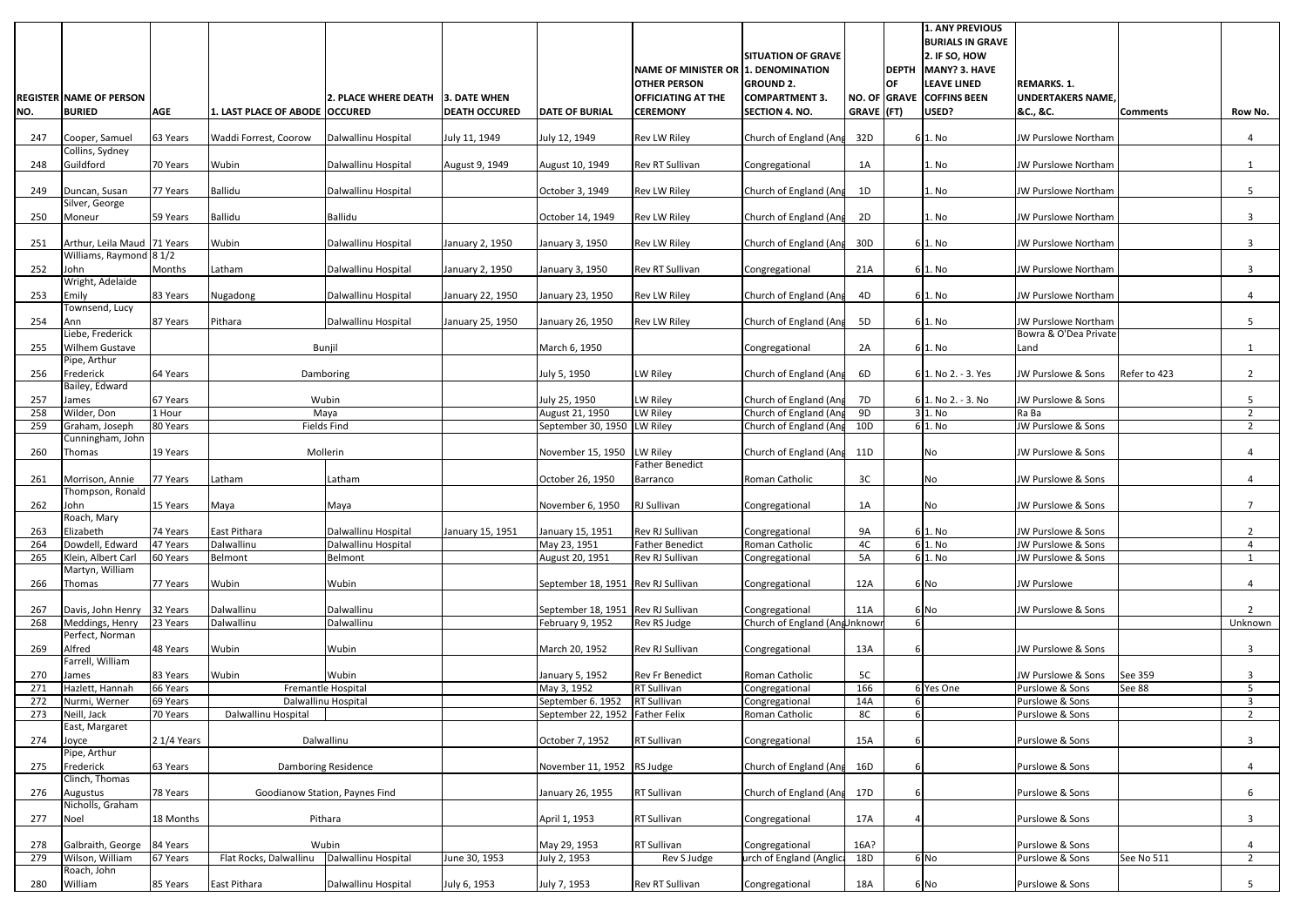| NO.        | <b>REGISTER NAME OF PERSON</b><br><b>BURIED</b> | <b>AGE</b>             | 1. LAST PLACE OF ABODE OCCURED | <b>2. PLACE WHERE DEATH</b>                 | 3. DATE WHEN<br><b>DEATH OCCURED</b>                  | <b>DATE OF BURIAL</b> | NAME OF MINISTER OR 1. DENOMINATION<br><b>OTHER PERSON</b><br><b>OFFICIATING AT THE</b><br><b>CEREMONY</b> | <b>SITUATION OF GRAVE</b><br><b>GROUND 2.</b><br><b>COMPARTMENT 3.</b><br><b>SECTION 4. NO.</b> | $GRAVE$ (FT)    | <b>DEPTH</b><br><b>OF</b> | <b>1. ANY PREVIOUS</b><br><b>BURIALS IN GRAVE</b><br>2. IF SO, HOW<br>MANY? 3. HAVE<br><b>LEAVE LINED</b><br>NO. OF GRAVE COFFINS BEEN<br>USED? | <b>REMARKS. 1.</b><br><b>UNDERTAKERS NAME</b><br>&C., &C. | <b>Comments</b>                            | Row No.        |
|------------|-------------------------------------------------|------------------------|--------------------------------|---------------------------------------------|-------------------------------------------------------|-----------------------|------------------------------------------------------------------------------------------------------------|-------------------------------------------------------------------------------------------------|-----------------|---------------------------|-------------------------------------------------------------------------------------------------------------------------------------------------|-----------------------------------------------------------|--------------------------------------------|----------------|
| 281        | Taylor, George                                  | 72 Years               | Dalwallinu                     | Dalwallinu Hospital                         | July 24, 1953                                         | July 27, 1953         | Rev RT Sullivan                                                                                            | Congregational                                                                                  | 19A             |                           | 6 No                                                                                                                                            | Purslowe & Sons                                           |                                            | 5              |
| 282        | Roberts, Jack<br>Harris, Catherine              | 38 Years               | Dalwallinu                     | Dalwallinu                                  | September 10, 1953 September 12, 1953 Rev Sullivan    |                       |                                                                                                            | Congregational                                                                                  | 5B              |                           | 6 No                                                                                                                                            | Purslowe & Sons                                           |                                            | 6              |
| 283        | Anne                                            | 87 Years               | Dalwallinu                     | Farm Dalwallinu                             | September 21, 1953 September 22, 1953 Rev RT Sullivan |                       |                                                                                                            | Congregational                                                                                  | 198             |                           | 6 1. Yes 2. One                                                                                                                                 | Purslowe & Sons                                           |                                            | 3              |
| 284        | Studson, Kenneth<br><b>Noel</b>                 | 25 Years               | Dalwallinu                     | Farm Dalwallinu                             | December 21, 1953                                     | December 22, 1953     | Rev R Judge                                                                                                | Church of England (Ang                                                                          | 19D             |                           | 6 No                                                                                                                                            | Purslowe & Sons                                           |                                            | 5              |
| 285        | Oliver, Albert<br>Lawrence                      | 17 Years               | Wubin                          | Perth                                       | January 11, 1954                                      | January 13, 1954      | Rev RJ Sullivan                                                                                            | Church of England (Ang                                                                          | 20D             |                           | 6 No                                                                                                                                            | Purslowe & Sons                                           |                                            | 10             |
| 286        | Richards, Jack                                  | 54 Years               | Perenjori                      | Wubin Hotel                                 | August 2, 1954                                        | August 3, 1954        | Rev Hahn                                                                                                   | Church of England (Ang                                                                          | 21D             |                           | 6 No                                                                                                                                            | Purslowe & Sons                                           |                                            | 4              |
| 287        | Mailey, Matilda                                 | 85 Years               | Geraldton                      | Geraldton                                   | August 11, 1954                                       | August 13, 1954       | Rev Father Joseph<br>Chawrek                                                                               | Roman Catholic                                                                                  | 96              |                           |                                                                                                                                                 | A Pinder Geraldton                                        |                                            | 2              |
|            |                                                 |                        | Great Northern Highway,        |                                             |                                                       |                       |                                                                                                            |                                                                                                 |                 |                           |                                                                                                                                                 |                                                           |                                            |                |
| 288<br>289 | Day, John<br>Marroni, John                      | 66 Years<br>Stillborn  | Wubin                          | Residence Wubin                             | December 1, 1954                                      | December 2, 1954      | RS Judge                                                                                                   | Anglican<br>Roman Catholic                                                                      | 22D<br>101      |                           | 61. No                                                                                                                                          | William Snell & Son                                       | See 378                                    | 3<br>2         |
| 290        | Boundy, Laura                                   | 85 Years               | Dalwallinu                     | R Perth Hospital                            | December 20, 1954                                     | December 23, 1954     | Rev RS Judge                                                                                               | Church of England (Ang                                                                          | 25D             |                           | 6 1. Yes 2. One                                                                                                                                 | JW Purslowe & Sons                                        |                                            | 6              |
| 291        | Moffat, Enid                                    | 49 Years               | <b>Bank NSW</b>                | Dalwallinu Hospital                         | December 24, 1954                                     | December 27, 1954     | Rev RS Judge                                                                                               | Church of England (Ang                                                                          | 23D             |                           | 6 No                                                                                                                                            | JW Purslowe & Sons                                        | (3rd grave from south<br>in first row)     | $\overline{2}$ |
|            |                                                 |                        |                                |                                             |                                                       |                       |                                                                                                            |                                                                                                 |                 |                           |                                                                                                                                                 |                                                           | See Reg No 528 Ashes<br>of Anges Elizabeth |                |
| 292        | Dodd, Leslie<br>Francis                         | 53 Years               | Kalannie                       | Kalannie                                    | January 22, 1955                                      | January 24, 1955      |                                                                                                            | Church of England (Ang                                                                          | 24D             |                           | 6 No                                                                                                                                            | JW Purslowe & Sons                                        | Dodd interned in<br>grave                  | $\overline{2}$ |
| 293        | Hodgson, Robert<br>Vernon                       | 6 1/2 Hours Dalwallinu |                                | Dalwallinu Hospital                         | February 1, 1955                                      | February 3, 1955      | Mr Thompson                                                                                                | Church of England (Ang                                                                          | 34D             |                           | $3.6$ No                                                                                                                                        |                                                           |                                            | 3              |
|            | Moore, John                                     |                        |                                |                                             |                                                       |                       |                                                                                                            |                                                                                                 |                 |                           |                                                                                                                                                 | JW Purslowe,                                              |                                            |                |
| 294        | Thomas<br>Mercer, Leonie                        | 68 Years               | "Moorlands" Dalwallinu         | "Moorlands" Dalwallinu                      | February 25, 1955                                     | February 26, 1955     | Rev RS Judge                                                                                               | Church of England (Ang                                                                          | 35D             |                           | 6 No                                                                                                                                            | Northam                                                   | See 353                                    | 3              |
| 295        | <b>May</b><br>Elston, William                   | 5 Years                | Dalwallinu                     | Dalwallinu Hospital<br>Towers Rest Home, Mt | April 8, 1955                                         | April 9, 1955         | Rev Father Joseph                                                                                          | Roman Catholic                                                                                  | 9C              |                           | 6 No                                                                                                                                            | Jw Purslowe, Northam<br>Donald Chipper & Son              |                                            | 4              |
| 296        | Ernest                                          | 87 Years               | Pithara                        | Lawley                                      | May 26, 1955                                          | May 27, 1955          | Rev S Judge                                                                                                | Church of England (Ang                                                                          | 37D             |                           |                                                                                                                                                 | Perth WW Day                                              |                                            | 6              |
| 297        | Montano,<br><b>Margaret Ethel</b>               | 72 Years               | Pithara                        | Dalwallinu Hospital                         | July 3, 1955                                          | July 5, 1955          | Rev AF Warren                                                                                              | Church of England (Ang                                                                          | 36D             |                           |                                                                                                                                                 | JW Purslowe & Sons,<br>Northam                            |                                            |                |
| 298        | Galbraith, Frances<br>Rose<br>Galbraith, Mary   | 13 Years               | Wubin                          | Royal Perth Hospital                        |                                                       | August 16, 1955       | Rev AF Warren                                                                                              | Church of England (Ang                                                                          | 39D             |                           |                                                                                                                                                 | JW Purslowe & Sons<br>JW Purslowe & Co,                   |                                            | 4              |
| 299        | Ann                                             | 73 Years               | Paynes Find                    | Dalwallinu Hospital                         | October 30, 1955                                      | October 31, 1955      | Rev Warren                                                                                                 | Church of England (Ang                                                                          | 40 <sub>D</sub> |                           | 6 No                                                                                                                                            | Northam<br>JW Purslowe - Sons,                            |                                            | 3 <sup>1</sup> |
| 300        | Toesland, Pauline L 14 Years                    |                        | Dalwallinu                     | Royal Perth Hospital                        | December 22, 1955                                     | December 24, 1955     | <b>Rev Riley</b>                                                                                           | Church of England (Ang                                                                          | 38              |                           | 3 1. Yes 2. One                                                                                                                                 | Northam                                                   | See 183                                    | $2^{\circ}$    |
| 301        | Johnson, Thomas<br>Richmond                     | 66 Years               | Dalwallinu                     | Dalwallinu                                  | January 12, 1956                                      | January 13, 1956      | Rev Sullivan                                                                                               | Congregational                                                                                  | 22A             |                           | 6 No                                                                                                                                            | JW Purslowe & Co,<br>Northam                              | See Reg No 544                             | 4              |
| 302        | Vidic, Antonio                                  | 49 Years               | Dalwallinu                     | Dalwallinu                                  | January 17, 1956                                      | January 18, 1956      | Rev Joesph                                                                                                 | Roman Catholic                                                                                  | 10C             |                           | 6 No                                                                                                                                            | JW Purslowe & Sons,<br>Northam                            |                                            | $2^{\circ}$    |
| 303        | Carter, John Leslie 51 Years                    |                        | Jibberding via Wubin           | Nugadong                                    | January 20, 1956                                      | January 21, 1956      | Rev A Warren                                                                                               |                                                                                                 | 24A             |                           | 6 No                                                                                                                                            | JW Purslowe & Sons,<br>Northam                            | See Reg No 540                             | 3 <sup>1</sup> |
|            | Heal, George                                    |                        |                                |                                             |                                                       |                       |                                                                                                            | Congregational                                                                                  |                 |                           |                                                                                                                                                 | JW Purslowe & Sons,                                       |                                            |                |
| 304        | William<br>Gamble, David                        | 82 Years               | Dalwallinu                     | Dalwallinu Hospital                         | February 1, 1956                                      | February 2, 1956      | Rev AG Thomas                                                                                              | Church of England (Ang                                                                          | 42D             |                           | 6 No                                                                                                                                            | Northam<br>JW Purslowe & Sons,                            |                                            | 6              |
| 305        | Henry                                           |                        | Maya                           | Dalwallinu Hospital                         | March 9, 1956                                         | March 12, 1956        | Rev Warren                                                                                                 | Congregational                                                                                  | 25A             |                           | 6 No                                                                                                                                            | Northam<br>JW Purslowe & Sons,                            |                                            | 5              |
| 306        | Doogan, Frank                                   | 33 Years               | <b>Buntine</b>                 | Nugadong                                    | April 16, 1956                                        | April 16, 1956        | Rev Joesph Chauvel                                                                                         | Roman Catholic                                                                                  | 11C             |                           | 6 No                                                                                                                                            | Northam                                                   |                                            | 3              |
| 307        | Diamond, Mark<br>Harris, Stephen                | 84 Years               | Maya                           | Dalwallinu                                  | May 26, 1956                                          | May 28, 1956          | Rev Warren                                                                                                 | Congregational                                                                                  | 26A             |                           | 6 No                                                                                                                                            | JW Purslowe Northam                                       |                                            | $2^{\circ}$    |
| 308        | John Gooch                                      | 15 Weeks               | <b>Margaret River</b>          | Dalwallinu                                  | June 15, 1956                                         | June 16, 1956         | Rev Father Chauvel                                                                                         | Roman Catholic                                                                                  | 9C              |                           | 3 1. Yes 2. One 3.                                                                                                                              | JW Purslowe Northam                                       |                                            | 4              |
| 309        | Kelly, Wilfred<br>Lawson                        | 82 Years               | Dalwallinu                     | Dalwallinu                                  | July 15, 1956                                         | July 16, 1956         | Rev ?????                                                                                                  | Church of England (Ang                                                                          | 41D             |                           | 6 No                                                                                                                                            | <b>JUW Purslowe</b><br>Northam                            |                                            | 3 <sup>7</sup> |
| 310        | Unidentified Male About 60                      |                        |                                | Pithara                                     | Approx July 23, 1956 August 6, 1956                   |                       | Rev Warren                                                                                                 | Congregational                                                                                  | 27A             |                           | 6 No                                                                                                                                            | <b>JW Purslowe</b>                                        |                                            | $2^{\circ}$    |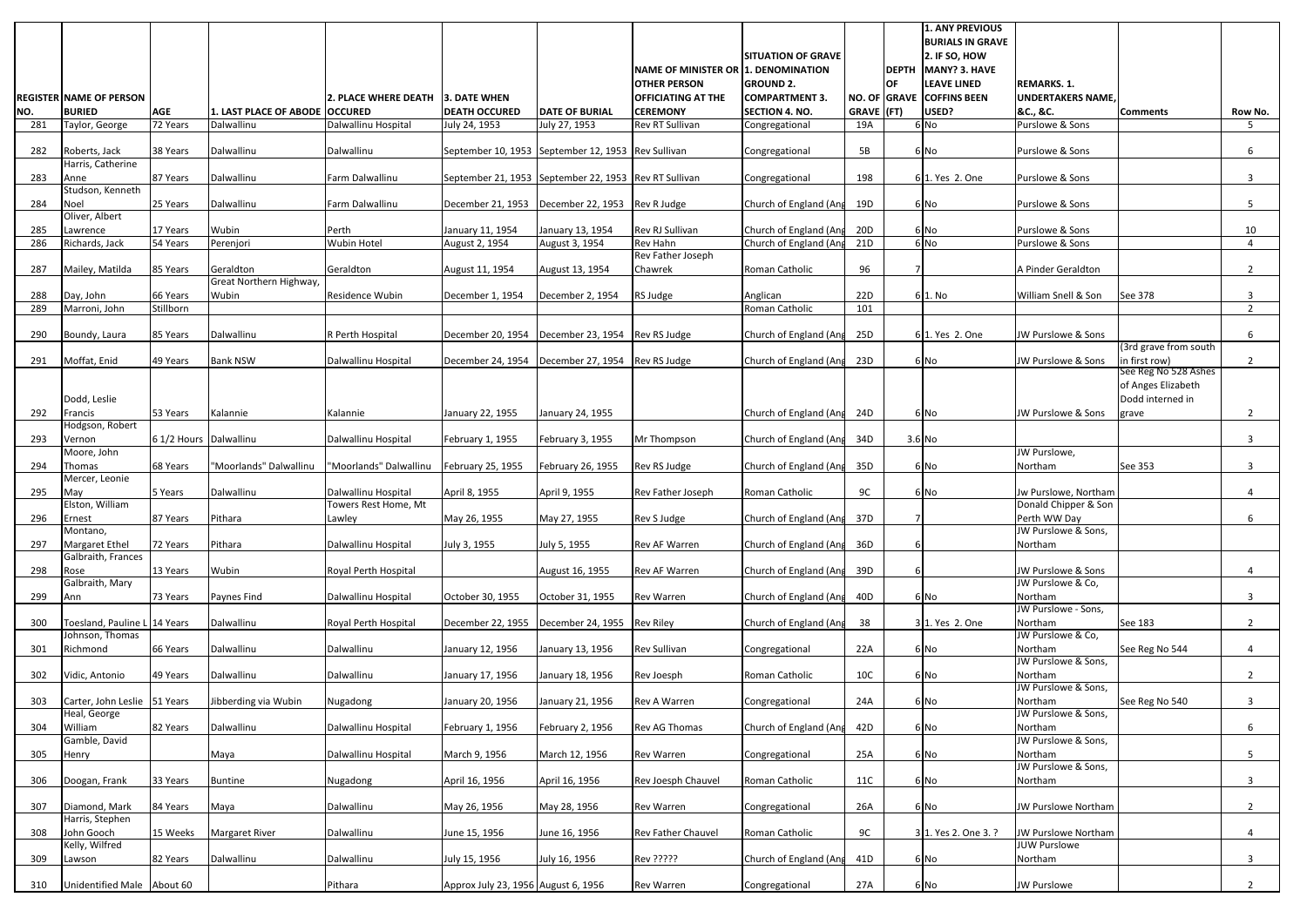|            | <b>REGISTER NAME OF PERSON</b>      |                        |                                  | <b>2. PLACE WHERE DEATH</b> | 3. DATE WHEN                                            |                                 | <b>NAME OF MINISTER OR 1. DENOMINATION</b><br><b>OTHER PERSON</b><br><b>OFFICIATING AT THE</b> | <b>SITUATION OF GRAVE</b><br><b>GROUND 2.</b><br><b>COMPARTMENT 3</b> |            | IOF. | 1. ANY PREVIOUS<br><b>BURIALS IN GRAVE</b><br>$2.$ IF SO, HOW<br>DEPTH MANY? 3. HAVE<br><b>LEAVE LINED</b><br>NO. OF GRAVE COFFINS BEEN | <b>REMARKS. 1.</b><br><b>UNDERTAKERS NAME</b> |                                             |                     |
|------------|-------------------------------------|------------------------|----------------------------------|-----------------------------|---------------------------------------------------------|---------------------------------|------------------------------------------------------------------------------------------------|-----------------------------------------------------------------------|------------|------|-----------------------------------------------------------------------------------------------------------------------------------------|-----------------------------------------------|---------------------------------------------|---------------------|
| NO.        | <b>BURIED</b>                       | <b>AGE</b>             | 1. LAST PLACE OF ABODE   OCCURED |                             | <b>DEATH OCCURED</b>                                    | <b>DATE OF BURIAL</b>           | <b>CEREMONY</b>                                                                                | <b>SECTION 4. NO.</b>                                                 | GRAVE (FT) |      | USED?                                                                                                                                   | &C., &C.<br>JW Purslowe & Son                 | <b>Comments</b>                             | Row No.             |
| 311        | Clarke, Irene May 43 Years          |                        | Pithara                          | Pithara                     | January 13, 1957                                        | January 14, 1957                | Rev A Warren                                                                                   | Church of England (Ang                                                | 43D        |      | 6 No                                                                                                                                    | Northam                                       |                                             | $\overline{2}$      |
|            | Sharp, Alfred                       |                        |                                  |                             |                                                         |                                 |                                                                                                |                                                                       |            |      |                                                                                                                                         | JW Purslowe & Sons                            |                                             |                     |
| 312        | William<br>Begg, Donald             | 60 Years               |                                  |                             | April 20, 1957                                          | April 22, 1957                  | <b>Rev R Davies</b>                                                                            | Church of England (Ang                                                | 46D        |      | 6 No                                                                                                                                    | Northam                                       |                                             | 3                   |
| 313        | George                              | 6 1/2 Years Dalwallinu |                                  | Dalwallinu                  | May 17, 1957                                            | April 18, 1957                  | <b>Father Murphy</b>                                                                           | Catholic                                                              | 12C        |      | 6 <sub>No</sub>                                                                                                                         | <b>Father Hugh Begg</b>                       |                                             | $\overline{2}$      |
|            | Merry, Frank                        |                        |                                  |                             |                                                         |                                 |                                                                                                |                                                                       |            |      |                                                                                                                                         |                                               | D Strickland Pithara<br>Ashes only cremated |                     |
| 314        | Restel                              |                        | Riverdale                        | Perth                       |                                                         | August 26, 1957                 |                                                                                                | Church of England (Angl24 (48D)                                       |            |      | 3 1. Yes 2. One 3. No                                                                                                                   |                                               | see 201                                     | 6                   |
|            | Keich, Albert                       |                        |                                  |                             |                                                         |                                 |                                                                                                |                                                                       |            |      |                                                                                                                                         | JW Purslowe & Son                             |                                             |                     |
| 315        | Daniel                              | 56 Years               | Nixon's Farm Dalwallinu          | Nixon's Farm Dalwallinu     | August 24, 1957                                         | August 26, 1957                 | <b>Rev R Davies</b>                                                                            | Church of England (Ang                                                | 47D        |      | 3 No                                                                                                                                    | Northam                                       |                                             | 5                   |
| 316        | Lennox, George                      | 7 1/2 Hours Dalwallinu |                                  | Dalwalllinu                 | September 9, 1957                                       | September 10, 1957 Rev R Davies |                                                                                                | Church of England (Ang                                                | 49D        |      | 3 No                                                                                                                                    | Minister Officating                           |                                             | 5                   |
| 317        | Lawson, William<br>Peter            | 64 Years               | Ninghan Station                  | Dalwallinu Hospital         | September 16, 1957 September 17, 1957 Rev Father Murphy |                                 |                                                                                                | Roman Catholic                                                        | 13C        |      | 6 <sub>No</sub>                                                                                                                         | JW Purslowe & Sons<br>Northam                 |                                             | 3                   |
|            |                                     |                        |                                  |                             |                                                         |                                 |                                                                                                |                                                                       |            |      |                                                                                                                                         |                                               |                                             |                     |
| 318        | Quain, Thomas                       | 87 Years               | Como                             | Como                        | November 6, 1957                                        | November 8, 1957                |                                                                                                | Roman Catholic                                                        | 15C        |      | 6 <sub>No</sub>                                                                                                                         | Bowra & O'Dea Perth                           |                                             |                     |
| 319        | McGrath, Kathleen 44 Years          |                        | Dalwallinu                       | Perth                       | December 20, 1957   December 21, 1957                   |                                 | <b>Father Kelly Murphy</b>                                                                     | Roman Catholic                                                        | 16C (24C)  |      | 6 <sub>No</sub>                                                                                                                         | JW Purslowe & Sons<br>Northam                 |                                             | 4                   |
|            |                                     |                        |                                  |                             |                                                         |                                 |                                                                                                |                                                                       |            |      |                                                                                                                                         | JW Purslowe & Sons                            |                                             |                     |
| 320        | Sanderson, Mary<br>Booth, Neil      | 82 Years               | Kalannie                         | Dalwallinu                  |                                                         | January 25, 1958                | Rev. TR Sullivan                                                                               | Congregational                                                        | 28A        |      | 4 1. Yes 2. One 3. No Northam                                                                                                           | Josephy Leahy                                 |                                             | 4                   |
| 321        | Douglas                             | 1 Hour                 | Dalwallinu                       | Dalwallinu                  |                                                         | July 15, 1958                   | Rev Father F Murphy                                                                            | Roman Catholic                                                        | 17 C 90    |      | 3 1. Yes 2. One 3. No Dalwallinu                                                                                                        |                                               |                                             | 2                   |
|            | Clark, Samuel                       |                        |                                  |                             |                                                         |                                 |                                                                                                |                                                                       |            |      |                                                                                                                                         | JW Purslowe & Sons                            |                                             |                     |
| 322        | Anthony<br>McGrath, Stanley         | 78 Years               | Dalwallinu                       | Dalwallinu                  | January 15, 1959                                        | January 16, 1959                | Rev Sullivan                                                                                   | Congregational                                                        | 48A        |      | 6 No                                                                                                                                    | Northam<br>JW Purslowe & Son                  |                                             | 3                   |
| 323        | Edward                              | 47 Years               | Dalwallinu                       | Dalwallinu                  | Februay 17, 1959                                        | February 19, 1959               | <b>Rev Father Murphy</b>                                                                       | Roman Catholic                                                        | 24C        |      | 4.6 1. Yes 2. One 3. No                                                                                                                 | Northam                                       |                                             | 4                   |
| 324        | Wilson, Howie                       | 32 Years               | Dalwallinu                       | <b>RPH Perth</b>            | July 7, 1959                                            | July 9, 1959                    | <b>Rev R Davies</b>                                                                            | Church of England (Ang                                                | 2B         |      | 6 1. No 2. None 3. No                                                                                                                   | JW Purslowe & Son<br>Northam                  |                                             | 6                   |
|            | Lennox, Darry                       |                        |                                  |                             |                                                         |                                 |                                                                                                |                                                                       |            |      |                                                                                                                                         | <b>Rev R Davies</b>                           |                                             |                     |
| 325        | Raymond<br>McNeill, George          | 3 Days                 | Dalwallinu Hospital              | Dalwallinu Hospital         | July 9, 1959                                            | July 9, 1959                    | <b>Rev R Davies</b>                                                                            | Church of England (Ang                                                | 3B         |      | 4 1. No 2. None 3. No Dalwallinu                                                                                                        | JW Purslowe & Sons                            |                                             | 5                   |
| 326        | Dolman                              | 67 Years               | Dalwallinu                       | Dalwallinu Hospital         | August 8, 1959                                          | August 10, 1959                 | <b>Rev Sullivan</b>                                                                            | Congregational                                                        | 4B         |      | 6 1. No 2. None 3. No                                                                                                                   | Northam                                       |                                             | 6                   |
|            | Ralph, Arthur                       |                        |                                  |                             |                                                         |                                 |                                                                                                |                                                                       |            |      |                                                                                                                                         | JW Purslowe & Sons                            |                                             |                     |
| 327        | Herbert<br>Lloyd, Edward            | 58 Years               | Dalwallinu                       | Dalwallinu Hotel            | November 2, 1959                                        | November 4, 1959                | Rev **** Riley                                                                                 | Church of England (Ang                                                | 6B         |      | 6 1. No 2. - 3. No                                                                                                                      | Northam                                       |                                             | 6                   |
| 328        | James                               | Stillborn              | Dalwallinu                       | Dalwallinu                  | January 4, 1960                                         | January 4, 1960                 | <b>Rev Father F Murphy</b>                                                                     | Roman Catholic                                                        | 14c        |      | 3 1. No 2. - 3. No                                                                                                                      | <b>Rev Father F Murphy</b>                    |                                             | 3                   |
| 329        | Collins, Amalia<br>Hedwig           | 71 Years               | Dalwallinu                       | Perth                       | February 12, 1960                                       | February 13, 1960               | Rev Sullivan                                                                                   | Congregational                                                        | 4A         |      | 6 1. No 2. - 3. No                                                                                                                      | JW Purslowe & Sons                            |                                             |                     |
|            |                                     |                        |                                  |                             |                                                         |                                 |                                                                                                |                                                                       |            |      |                                                                                                                                         | JW Purslowe & Son                             |                                             |                     |
| 330        | Cambell, William<br>Annetts, Walter | 63 Years               | Kalannie                         | Dalwallinu Hospital         |                                                         | March 26, 1960                  | <b>Rev Wasley</b>                                                                              | Congregational                                                        | 7B         |      | 6 1. No 2. - 3. No                                                                                                                      | Northam                                       |                                             | 6                   |
| 331        | William                             | 86 Years               | Dalwallinu                       | Dalwallinu                  | May 2, 1960                                             | May 4, 1960                     | <b>Rev Davies</b>                                                                              | Church of England (Ang                                                | <b>8B</b>  |      | 8 1. No 2. - 3. No                                                                                                                      | JW Purslowe & Sons                            |                                             | 6                   |
|            | Wesselink, Arthur                   |                        |                                  |                             |                                                         |                                 |                                                                                                |                                                                       |            |      |                                                                                                                                         |                                               |                                             |                     |
| 332<br>333 | Francis<br>Doran, William           | 12 Hours<br>72 Years   | Dalwallinu<br>Wubin              | Dalwallinu<br>Wubin         | May 7, 1960<br>May 16, 1960                             | May 7, 1960<br>May 17, 1960     | <b>Father Murphy</b><br>Father Noseda                                                          | Catholic<br>Catholic                                                  | 18C<br>19C |      | 3 1. No 2. - 3. No<br>8 1. No 2. - 3. No                                                                                                | Father Murphy<br>JW Purslowe & Sons           |                                             | 3<br>$\overline{2}$ |
| 334        | Jane, Ethneil                       | 67 Years               | Dalwallinu                       | Dalwallinu Hospital         | June 8, 1960                                            | June 8, 1960                    | <b>Rev Davies</b>                                                                              | Church of England (Ang                                                | 9B         |      | 6 1. No 2. - 3. No                                                                                                                      | JW Purslowe & Sons                            |                                             | 6                   |
| 335        | Chave, Elizabeth                    | 94 Years               | Pithara                          | Claremont Hospital          | June 15, 1960                                           | June 17, 1960                   | Rev Atkinson                                                                                   | Church of England (Ang                                                | 10B        |      | 6 1. No 2. - 3. No                                                                                                                      | DJ Chipper & Son                              |                                             | 6                   |
| 336        | Myers, Cynthia                      | 1 Day                  | Dalwallinu Hospital              | Dalwallinu Hospital         | July 19, 1960                                           | July 20, 1960                   | Rev RO Davies                                                                                  | Church of England (Ang                                                | 11B?       |      | 1. No 2. - 3. No                                                                                                                        | Rev RO Davies                                 |                                             | 5                   |
| 337        | William, Everard<br><b>Bradley</b>  | 65 Years               | Dalwallinu                       | Dalwallinu Hotel            | July 19, 1960                                           | July 20, 1960                   | Rev RO Davies                                                                                  | Church of England (Ang                                                | 12B        |      | 1. No 2. - 3. No                                                                                                                        | JW Purslowe & Son                             |                                             | 6                   |
| 338        | Crozier, Armand                     | 52 Years               | Wubin                            | <b>Wubin Hotel</b>          | September 24, 1960 September 26, 1960 Const P Tay       |                                 |                                                                                                | Church of England (Ang                                                | 13B        |      | 1. No 2. - 3. No                                                                                                                        | JW Purslowe & Son                             |                                             | 6                   |
|            |                                     |                        |                                  |                             |                                                         |                                 |                                                                                                |                                                                       |            |      |                                                                                                                                         |                                               |                                             |                     |
| 339        | Roach, Beta                         | 77 Years               | Rockingham                       | Fremantle Hospital          | February 9, 1961                                        | February 13, 1961               | <b>Rev Kingston</b>                                                                            | Church of England (Ang                                                | 14B        |      | 6 1. No 2. - 3. No                                                                                                                      | Donald John Chipper                           |                                             | 5                   |
| 340        | Orchard, Emily                      | 78 Years               | Kulja                            | Mt Lawley                   | February 10, 1961                                       | February 14, 1961               | <b>Rev Davies</b>                                                                              | Church of England (Ang                                                | 15B        |      | 3 1. Yes 2. One 3. No                                                                                                                   | Donald John Chipper                           | Also Ref: 215                               | 5                   |
| 341        | Jones, Henry Webb 82 Years          |                        | Wubin                            | Dalwallinu                  |                                                         | February 28, 1961               | <b>Rev Davies</b>                                                                              | Church of England (Ang                                                | 16B        |      | 6 1. No 2. - 3. No                                                                                                                      | JW Purslowe & Sons                            |                                             | 5 <sub>1</sub>      |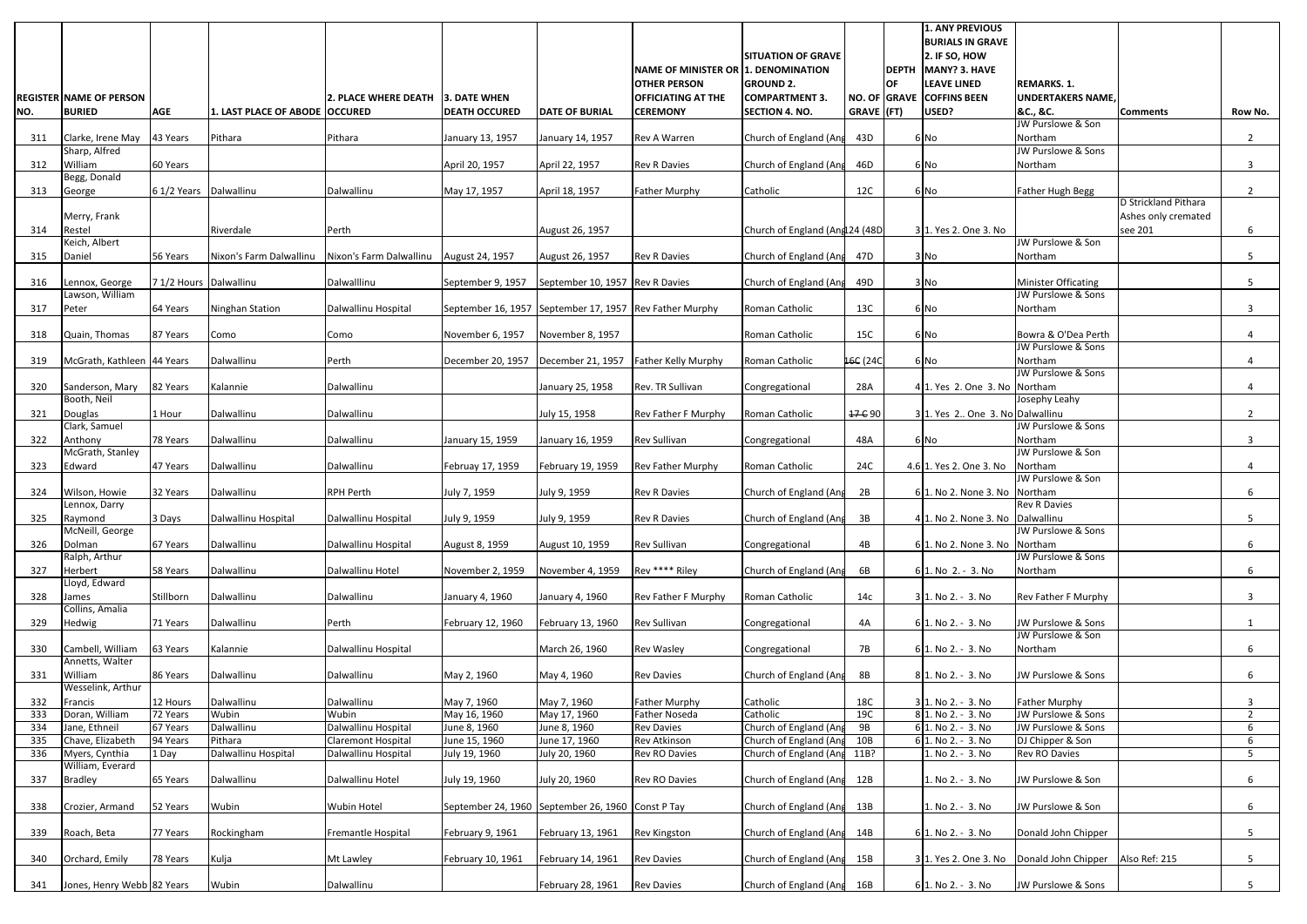|            |                                         |            |                                                                                       |                                   |                                                     |                               |                                                  |                                           |             |              | <b>1. ANY PREVIOUS</b><br><b>BURIALS IN GRAVE</b> |                                               |                  |                     |
|------------|-----------------------------------------|------------|---------------------------------------------------------------------------------------|-----------------------------------|-----------------------------------------------------|-------------------------------|--------------------------------------------------|-------------------------------------------|-------------|--------------|---------------------------------------------------|-----------------------------------------------|------------------|---------------------|
|            |                                         |            |                                                                                       |                                   |                                                     |                               |                                                  | <b>SITUATION OF GRAVE</b>                 |             |              | 2. IF SO, HOW                                     |                                               |                  |                     |
|            |                                         |            |                                                                                       |                                   |                                                     |                               | NAME OF MINISTER OR 1. DENOMINATION              |                                           |             | <b>DEPTH</b> | MANY? 3. HAVE                                     |                                               |                  |                     |
|            | <b>REGISTER NAME OF PERSON</b>          |            |                                                                                       | 2. PLACE WHERE DEATH 3. DATE WHEN |                                                     |                               | <b>OTHER PERSON</b><br><b>OFFICIATING AT THE</b> | <b>GROUND 2.</b><br><b>COMPARTMENT 3.</b> |             | <b>OF</b>    | <b>LEAVE LINED</b><br>NO. OF GRAVE COFFINS BEEN   | <b>REMARKS. 1.</b><br><b>UNDERTAKERS NAME</b> |                  |                     |
| NO.        | <b>BURIED</b>                           | <b>AGE</b> | 1. LAST PLACE OF ABODE   OCCURED                                                      |                                   | <b>DEATH OCCURED</b>                                | <b>DATE OF BURIAL</b>         | <b>CEREMONY</b>                                  | <b>SECTION 4. NO.</b>                     | GRAVE (FT)  |              | USED?                                             | &C., &C.                                      | <b>Comments</b>  | Row No.             |
|            | Osborne, Noel                           |            |                                                                                       |                                   |                                                     |                               |                                                  |                                           |             |              |                                                   |                                               | Noreen Ann Lings |                     |
| 342        | Hellyar                                 | 35 Years   | <b>Shenton Park</b>                                                                   | Royal Perth Hospital              | March 1, 1961                                       | March 3, 1961                 | Rev Sullivan                                     | Congregational                            | 29A         |              | 6 1. No 2. - 3. No                                | Prosser Scott & Co                            | ashes?           | 6                   |
| 343        | Cail, Henry                             | 70 Years   | Jibberding                                                                            | Dalwallinu Hospital               |                                                     | May 25, 1961                  | <b>Rev Wasley</b>                                | Congregational                            | 31A         |              | 6 1. No 2. - 3. No                                | JW Purslowe & Sons                            |                  | $\overline{7}$      |
| 344        | Booth, Walter<br>David                  | 84 Years   | "Greystone" Miling                                                                    | "Greystone" Miling                |                                                     | June 9, 1961                  | <b>Rev Davies</b>                                | Church of England (Ang                    | 17B         |              | 6 1. No 2. - 3. No                                | JW Purslowe & Sons                            |                  |                     |
| 345        | Cail, Grace                             | 91 Years   | Jibberding via Wubin                                                                  | Royal Perth Hospital              | June 14, 1961                                       | June 16, 1961                 | <b>Rev Wasley</b>                                | Congregational                            | 32A         |              | 6 1. No 2. - 3. No                                | JW Purslowe & Sons                            |                  | $\overline{7}$      |
|            | Warren, Robert                          |            |                                                                                       |                                   |                                                     |                               |                                                  |                                           |             |              |                                                   |                                               |                  |                     |
| 346        | William Addison                         | 88 Years   | <b>Buntine</b>                                                                        | <b>Buntine</b>                    | December 4, 1961                                    | December 5, 1961              | <b>Rev Davies</b>                                | Church of England (Ang                    | 18B         |              | 6 1. No 2. - 3. No                                | JW Purslowe & Sons                            |                  | 4                   |
|            |                                         |            |                                                                                       |                                   |                                                     |                               |                                                  |                                           |             |              |                                                   | Donald J Chipper &                            |                  |                     |
| 347        | Thomas, Alice                           | 90 Years   | Maya                                                                                  | Maya                              | May 3, 1962                                         | May 7, 1962                   | <b>Rev Davies</b>                                | Anglican                                  | 19B         |              | 6 No                                              | Son                                           | Refer to 444     | 4                   |
| 348        | Rayner, Hetty May 63 Years              |            | Wubin                                                                                 | Subiaco                           | June 7, 1962                                        | June 11, 1962                 | <b>Rev Wasley</b>                                | Congregational                            | 33A         |              | 7 No                                              | Prosser Scott & Co                            | Refer to 424     |                     |
| 349        | Wilson, Robert                          | 62 Years   | Kulja                                                                                 | Dalwallinu                        |                                                     | June 22, 1962                 | <b>Rev Davies</b>                                | Church of England (Ang                    | 20B         |              | $6$ No                                            | JW Purslowe & Sons                            |                  | 4                   |
|            | Carwardine,                             |            |                                                                                       |                                   |                                                     |                               |                                                  |                                           |             |              |                                                   |                                               |                  |                     |
| 350<br>351 | Joseph Stewart<br><b>Biffin</b>         | 73 Years   | Broken Hill NSW<br>Particulars unknown picked on on *** of register of Cemetery Board | Dalwallinu                        |                                                     | September 19, 1962 Rev Davies |                                                  | Church of England (Ang<br>Anglican        | 21B<br>3D   |              | 6 No                                              | JW Purslowe & Sons                            |                  | 3<br>$\overline{2}$ |
|            | Barker, Thomas                          |            |                                                                                       |                                   |                                                     |                               |                                                  |                                           |             |              |                                                   | JW Purslowe & Sons,                           |                  |                     |
| 352        | Nicholas                                | 71 Years   | Buntine                                                                               | Dalwallinu                        | November 15, 1962                                   | November 17, 1962 Rev Wasley  |                                                  | Congregational                            | 34A         |              | 6 1. No 2. - 3. No                                | Northam                                       |                  |                     |
|            |                                         |            |                                                                                       |                                   |                                                     |                               |                                                  |                                           | 22B         |              |                                                   |                                               |                  |                     |
|            |                                         |            | 155 Alice Street,                                                                     |                                   |                                                     |                               |                                                  |                                           | with        |              |                                                   | JW Purslowe & Sons,                           |                  |                     |
| 353        | Moore, Edith Ethel<br>Edwards, Beatrice |            | Scarborough                                                                           | Perth                             |                                                     | April 9, 1963                 | <b>Rev Pearse</b>                                | Church of England (Ang                    | 35D         |              | 4 1. Yes 2. One 3. No                             | Northam<br>Prosser Scott & Co,                | See 294          | 3                   |
| 354        | Louisa                                  | 92 Years   | **** Rest House                                                                       |                                   |                                                     | July 18, 1963                 | Rev Sullivan                                     | Congregational                            | 35A         |              | 4 1. Yes 2. One 3. No                             | Subiaco                                       | See 205          | 6                   |
|            |                                         |            |                                                                                       |                                   |                                                     |                               |                                                  |                                           |             |              |                                                   |                                               |                  |                     |
| 355        | Cail, Dorothy Emily 70 Years            |            | Dalwallinu                                                                            | Dalwallinu Hospital               |                                                     | September 24, 1963 Rev Wasley |                                                  | Congregational                            | 36A         |              | 6 1. No 2. - 3. No                                | <b>JW Purslowe</b>                            | See 380          |                     |
|            | Gamble, Jessie                          |            |                                                                                       |                                   |                                                     |                               |                                                  |                                           | 37A<br>with |              |                                                   |                                               |                  |                     |
| 356        | Elizabeth                               | 79 Years   | Maya                                                                                  | <b>Esperance Hospital</b>         |                                                     | December 9, 1963              | <b>Rev Wasley</b>                                | Congregational                            | 305         |              |                                                   | <b>NS Purslowe</b>                            |                  |                     |
|            | Carlshausen,                            |            |                                                                                       |                                   |                                                     |                               |                                                  |                                           |             |              |                                                   |                                               |                  |                     |
| 357        | Augusta                                 | 96 Years   | Mt Henry                                                                              | Mt Henry                          |                                                     | May 1, 1964                   | <b>Rev Riley</b>                                 | Congregational                            | 184         |              | 1. Yes 2. One 3. No Chipper & Son                 |                                               | See 189          | 5                   |
|            |                                         |            |                                                                                       |                                   |                                                     |                               |                                                  |                                           | 38A<br>with |              |                                                   |                                               |                  |                     |
| 358        | Reid, Dean Daniel 1 Month               |            | Latham                                                                                | Three Springs Hospital            |                                                     | May 26, 1964                  | <b>Rev Wasley</b>                                | Methodist                                 | 206         |              | 3 1. Yes 2. One 3. No                             | WJ Lilley                                     |                  | 3                   |
|            |                                         |            |                                                                                       |                                   |                                                     |                               |                                                  |                                           |             |              |                                                   |                                               |                  |                     |
|            | Farrell, Juanita                        |            |                                                                                       |                                   |                                                     |                               |                                                  |                                           | 20C         |              |                                                   |                                               |                  |                     |
| 359        | Constance<br>Rayner,                    | 79 Years   | Jibberding                                                                            | JIbberding                        | September 28, 1964 September 30, 1964 Father Justin |                               |                                                  | Roman Catholic                            | with 5C     |              | 1. Yes 2. One                                     | JW Purslowe & Sons                            |                  | 3                   |
| 359A       | Christopher John                        | 78 Years   | Dalwallinu                                                                            | Dalwallinu                        | September 25, 1964 September 26, 1964 Rev Wasley    |                               |                                                  | Congregational                            | 39A         |              | 1. No                                             | JW Purslowe & Sons                            | Refer 414        |                     |
|            | Overhue, Robert                         |            |                                                                                       |                                   |                                                     |                               |                                                  |                                           |             |              |                                                   |                                               |                  |                     |
| 360        | Philip                                  | 20 Years   | Dalwallinu                                                                            | Miling                            | September 30, 1964 October 2, 1964                  |                               | <b>Rev R A Pearse</b>                            | Church of England (Ang                    | 40A         |              | 61. No                                            | Prosser Scott & Co                            |                  | 3                   |
|            | Stokes, Florence                        |            | 41 Moss St, East                                                                      |                                   |                                                     |                               |                                                  |                                           |             |              |                                                   | John David Green 85                           |                  |                     |
| 361        | Rose                                    | 87 Years   | Fremantly                                                                             | Fremantle Hospital                | July 19, 1964                                       | July 20, 1964                 | <b>Rev RA Pearse</b>                             | Church of England (Ang 6 (23B)            |             |              | 3 1. Yes 2. No                                    | Market St, Fremantle                          |                  | 11                  |
|            |                                         |            |                                                                                       |                                   |                                                     |                               |                                                  |                                           |             |              |                                                   |                                               |                  |                     |
|            | Rathjen, Craig                          |            |                                                                                       | Princess Margaret                 |                                                     |                               |                                                  |                                           |             |              |                                                   | JW Purslowe & Sons<br>264 Fitzgerald Street,  |                  |                     |
| 363        | <b>Trevor</b>                           | 11 Years   | North Kalannie                                                                        | Hospital                          | May 25, 1965                                        | May 26, 1965                  | Pastor Leonard                                   | Congregational                            | 42A         |              | 61. No                                            | Northam                                       |                  | $2^{\circ}$         |
|            |                                         |            |                                                                                       |                                   |                                                     |                               |                                                  |                                           | 43A         |              |                                                   | JW Purslowe & Sons                            |                  |                     |
|            |                                         |            |                                                                                       |                                   |                                                     |                               |                                                  |                                           | with        |              |                                                   | 364 Fitzgerald Street,                        |                  |                     |
| 364        | Dowie, James                            | 63 Years   | Dalwallinu                                                                            | Subiaco                           | June 1, 1965                                        | June 3, 1965                  | <b>Rev Sullivan</b>                              | Congregational                            | 201         |              | 6 1. Yes 2. Two 3. No                             | Northam<br>JW Purslowe & Sons                 |                  |                     |
|            | Hazlett, William                        |            |                                                                                       |                                   |                                                     |                               |                                                  |                                           |             |              |                                                   | 364 Fitzgerald Street,                        |                  |                     |
| 365        | Thomas                                  | 45 Years   | Xantippe                                                                              | Residence                         | July 17, 1965                                       | July 20, 1965                 | <b>Rev Wasley</b>                                | Congregational                            | 44A         |              | 6 No                                              | Northam                                       |                  | $\mathbf{1}$        |
|            |                                         |            |                                                                                       |                                   |                                                     |                               |                                                  |                                           |             |              |                                                   | JW Purslowe & Sons                            |                  |                     |
|            | Dowie, Dorothy                          |            |                                                                                       |                                   |                                                     |                               |                                                  |                                           |             |              |                                                   | 364 Fitzgerald Street,                        |                  |                     |
| 366        | May                                     | 66 Years   | Dalwallinu                                                                            | Dalwallinu                        | August 30, 1965                                     | September 1, 1965             | Rev Sullivan                                     | Congregational                            | 45A         |              | 6 1. Yes 2. Three 3. No Northam                   | No undertaker buried                          | with 201         | 4                   |
| 367        | Hughes, Michael                         | Stillborn  |                                                                                       |                                   |                                                     | September 29, 1965   H Hughes |                                                  | Roman Catholic                            | 21C         |              | 3 1. No 3. No                                     | by father                                     |                  | 1                   |
|            |                                         |            |                                                                                       |                                   |                                                     |                               |                                                  |                                           |             |              |                                                   |                                               |                  |                     |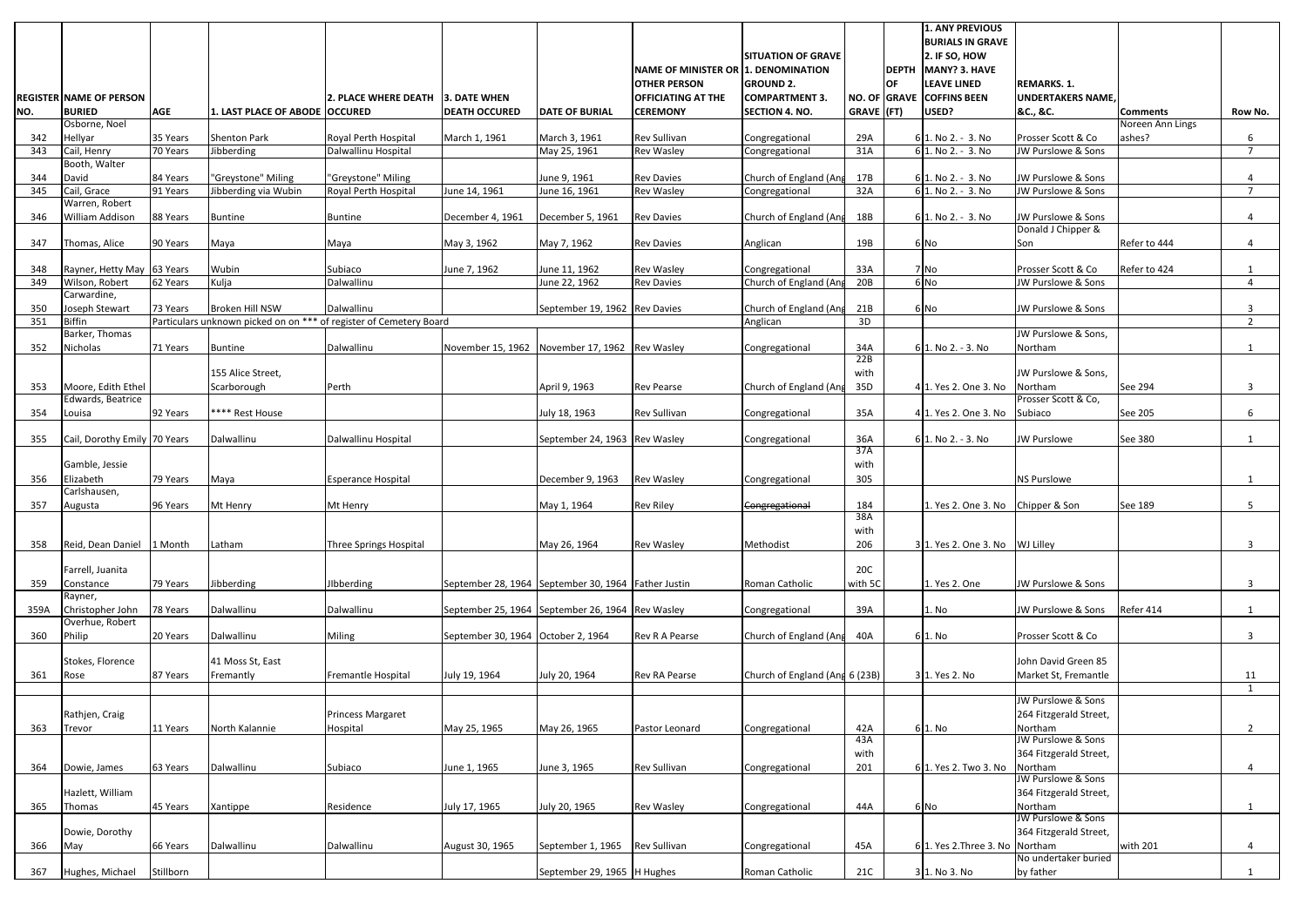|            | <b>REGISTER NAME OF PERSON</b>      |                     |                                  | 2. PLACE WHERE DEATH              | 3. DATE WHEN                                   |                                  | NAME OF MINISTER OR 1. DENOMINATION<br><b>OTHER PERSON</b><br><b>OFFICIATING AT THE</b> | <b>SITUATION OF GRAVE</b><br><b>GROUND 2.</b><br><b>COMPARTMENT 3.</b> | <b>OF</b>               | <b>1. ANY PREVIOUS</b><br><b>BURIALS IN GRAVE</b><br>$2.$ IF SO, HOW<br>DEPTH MANY? 3. HAVE<br>LEAVE LINED<br>NO. OF GRAVE COFFINS BEEN | <b>REMARKS. 1.</b><br><b>UNDERTAKERS NAME</b> |                 |                |
|------------|-------------------------------------|---------------------|----------------------------------|-----------------------------------|------------------------------------------------|----------------------------------|-----------------------------------------------------------------------------------------|------------------------------------------------------------------------|-------------------------|-----------------------------------------------------------------------------------------------------------------------------------------|-----------------------------------------------|-----------------|----------------|
| NO.        | <b>BURIED</b>                       | <b>AGE</b>          | 1. LAST PLACE OF ABODE OCCURED   |                                   | <b>DEATH OCCURED</b>                           | <b>DATE OF BURIAL</b>            | <b>CEREMONY</b>                                                                         | <b>SECTION 4. NO.</b>                                                  | $GRAVE$ (FT)            | USED?                                                                                                                                   | &C., &C.<br>No undertaker child               | <b>Comments</b> | Row No.        |
| 368        | Staines, Jennifer                   | 1 Day               | Dalwallinu Hospital              |                                   |                                                | December 8, 1965                 | Rev Father Justin Bruce Roman Catholic                                                  |                                                                        | 22C                     | 4 1. No 3. No                                                                                                                           | was buried by Priest                          |                 | $\overline{2}$ |
| 369        | Thornton, Jennifer<br> Lee          | 11/2 years Kalannie |                                  | Kalannie                          | December 22, 1965                              | December 23, 1965                | Rev Father Justin Bruce Church of England (Ang                                          |                                                                        | 24B                     | 4 1. No 3. No                                                                                                                           | No undetaker child<br>was buried by Priest    |                 | 6              |
| 370        | Sanders, Anuiral<br>Mafekin         | 63 Years            | Wubin                            | Dalwallinu Hospital               | December 24, 1965                              | December 24, 1965                | <b>Rev RA Pearse</b>                                                                    | Church of England (Ang                                                 | 25B                     | 6 1. No 3. No                                                                                                                           | JW Purslowe                                   | Refer to No 411 | 9              |
| 371        | Smith, Harold<br>Greenwood          | 62 Years            | Dalwallinu                       | Dalwallinu                        | December 28, 1965                              | December 29, 1965                | <b>Rev R Wasley</b>                                                                     | Congregational                                                         | 46A                     | 6 1. No                                                                                                                                 | JW Purslowe                                   |                 |                |
|            |                                     |                     |                                  |                                   |                                                |                                  |                                                                                         |                                                                        |                         |                                                                                                                                         |                                               |                 |                |
| 372        | Johns, William Roy 72 Years         |                     | Dalwallinu<br>Nazareth House,    | Dalwallinu                        | April 5, 1966                                  | April 7, 1966                    | Rev J Bruce                                                                             | Roman Catholic                                                         | 23C                     |                                                                                                                                         | JW Purslowe & Sons                            |                 |                |
| 373        | Mottolini, David                    | 76 Years            | Geraldton                        | Geraldton                         | July 21, 1966                                  | July 23, 1966                    | Rev J Bruce                                                                             | Roman Catholic                                                         | 25C                     |                                                                                                                                         | R Allan                                       |                 | $\overline{2}$ |
| 374        | Toesland, Elizabeth 90 Years        |                     | Applecrosse                      | Seaborne Hospital, WP             | August 24, 1966                                | August 26, 1966                  | Rev RA Pearse                                                                           | Church of England (Ang                                                 | 49B<br>47A              |                                                                                                                                         | AJ Purslowe & Co                              |                 |                |
|            | Leach, Albert                       |                     |                                  |                                   |                                                |                                  |                                                                                         |                                                                        | with                    |                                                                                                                                         |                                               |                 |                |
| 375        | Edwin                               | 79 Years            | Kalannie                         | Dalwallinu Hospital               | August 28, 1966                                | August 30, 1966                  | Rev Smith                                                                               | Congregational                                                         | 41A                     | 31. Yes 2. One 3. No JW Purslowe & Sons                                                                                                 |                                               | See 362         |                |
| 376        | Jones, Gertrude                     | 66 Years            | Pithara                          | Pithara                           | November 9, 1966                               | November 11, 1966                | <b>Rev Pearse</b>                                                                       | Anglican                                                               | 26B                     | $6$ No                                                                                                                                  | JW Purslowe & Sons                            |                 | 2              |
| 377        | Rayner, Cecil<br>Edwin              | 45 Years            | Park Oxley Road, Glen<br>Forrest | Park Oxley Road, Glen<br>Forrest  | February 21, 1967                              | February 24, 1967                | Rev HCN White                                                                           | Congregational                                                         | 49A                     | 6 No                                                                                                                                    | AJ Purslowe & Co                              |                 |                |
|            |                                     |                     |                                  | Tuohy Memorial Hospital,          |                                                |                                  |                                                                                         |                                                                        |                         |                                                                                                                                         |                                               |                 |                |
| 378        | Day, Grace Mary<br>Parker - Father  | 68 Years            | Daysdale Wubin                   | Midland<br>Dalwallinu District    | March 28, 1967                                 | March 31, 1967                   | <b>Rev Hugh McGuiness</b>                                                               | Anglican                                                               | 27B 22D                 | 3 1. Yes 2. One 3. No                                                                                                                   | William Snell & Son<br>No undertaker buried   | See 288         | 3              |
| 379        | <b>Gordon T Parker</b>              | Stillborn           |                                  | Hospital                          | July 16, 1967                                  | July 18, 1967                    | Rev M Smith                                                                             | Congregational                                                         | 51A                     | 3 No                                                                                                                                    | by RW Smith                                   |                 | 5              |
| 380        | Cail, Reuben                        | 73 Years            | Xantippe                         | Dalwallinu Hospital               | July 18, 1967                                  | July 20, 1967                    | Rev M Smith                                                                             | Congregational                                                         | 36A                     | 3 Yes                                                                                                                                   | JW Purslowe & Sons                            | See 355         |                |
|            | Asker, Margaret                     |                     |                                  |                                   |                                                |                                  |                                                                                         |                                                                        |                         |                                                                                                                                         |                                               |                 |                |
| 381        | Elviner                             | 58 Years            | Dalwallinu                       | Dalwallinu Hospital               | December 13, 1967                              | December 15, 1967                | Rev R Pearse                                                                            | Anglican                                                               | 28B                     | 6 No                                                                                                                                    | JW Purslowe & Sons                            | See 462         |                |
| 382        | Taylor, Matilda                     | 80 Years            | Paynes Find                      | Res Paynes Find                   | December 17, 1967                              | December 19, 1967                | Mr Allan                                                                                | Non Denominational,                                                    | 53A                     | 6 No                                                                                                                                    | JW Purslowe & Sons                            |                 |                |
| 383        | Smith, Edward                       | 66 Years            | <b>Burakin</b>                   | Residence Burakin                 | January 11, 1968                               | January 12, 1968                 | Rev Norman Althorpe                                                                     | Church of England (Ang                                                 | 29B                     | 6 No                                                                                                                                    | JW Purslowe & Sons                            |                 | 3              |
| 384        | Biddle, Lillian Rose 78 Years       |                     | Mundaring formely<br>Pithara     |                                   |                                                | Jan-68 January 30, 1968          | Private (Karrakata<br>Cemetery Board)                                                   | Church of England (Ang                                                 | 37D                     | 1 Yes                                                                                                                                   | Ashes in casket                               | See 296 or 236  | 6              |
| 385        | Clinch, Thomas                      | 53 Years            | Paynes Find                      | Dalwallinu Hospital               | September 26, 1968 September 30, 1968          |                                  | <b>Rev Hall</b>                                                                         | Church of England (Ang                                                 | 30B                     |                                                                                                                                         | JW Purslowe & Sons<br>Northam                 |                 | 5              |
|            |                                     |                     |                                  |                                   |                                                |                                  |                                                                                         |                                                                        |                         |                                                                                                                                         | JW Purslowe & Sons                            |                 |                |
| 386        | Kirwin, Hugh<br>MacDonald,          | 48 Years            | Dowie St, Dalwallinu             | Dowie St, Dalwallinu              | January 21, 1969                               | January 22, 1969                 | Rev Father Rutherford                                                                   | Roman Catholic                                                         | 26C                     |                                                                                                                                         | Northam                                       |                 | 4              |
| 387        | Ronald William                      | 21 Years            | Latham                           | Wubin                             | March 1969, 17                                 | March 20, 1969                   | Rev Hall                                                                                | Anglican                                                               | 31B                     | 6 No                                                                                                                                    | JW Purslowe & Co                              |                 | 4              |
|            | Mitchell, Florence                  |                     |                                  |                                   |                                                |                                  |                                                                                         |                                                                        |                         |                                                                                                                                         |                                               |                 |                |
| 388        | Margaret                            | 43 Years            | Dalwallinu                       | Dalwallinu                        | May 21, 1969                                   | May 26, 1969                     | Rev Max Smith                                                                           | Congregational                                                         | 54A                     | 6 No                                                                                                                                    | JW Purslowe & Co                              |                 | 3              |
|            | Painter, Ellen                      |                     |                                  |                                   |                                                |                                  | Private J Wallis, WW                                                                    |                                                                        |                         |                                                                                                                                         |                                               |                 |                |
| 389        | Louisa                              | 89 Years            | Dalwallinu                       | Dalwallinu                        | July 28, 1969                                  | July 29, 1969                    | Painter                                                                                 | Christian (Non Denom                                                   | 2                       | 6 No                                                                                                                                    | <b>WW Painter</b><br>Monlan's Funeral         |                 |                |
| 390        | Taylor, Alfred<br>Carlshausen, Mona | 91 Years            | Mt Lawley                        | Bayswater                         | February 14, 1970                              | February 17, 1970                | KO Lynch                                                                                | Undenominational (Co                                                   | 55A                     | 6 No                                                                                                                                    | Service                                       |                 | $\overline{7}$ |
| 391        | <b>Beatrice</b>                     | 69 Years            | Wubin                            | Dalwallinu                        | April 7, 1970                                  | April 8, 1970                    | Rev M Smith                                                                             | Congregational                                                         | 56A                     |                                                                                                                                         | JW Purslowe & Sons                            |                 | $\overline{2}$ |
| 392        | Montgomery,<br>Hugh                 | 66 Years            | Dalwallinu                       | Dalwallinu                        | May 7, 1970                                    | May 9, 1970                      | Rev M Smith                                                                             | Congregational                                                         | 57A                     |                                                                                                                                         | JW Purslowe & Sons                            |                 | 3              |
| 393        | Hogben, Gregory                     | 3 Months            | Dalwallinu                       | Dalwallinu                        | June 5, 1970                                   | June 8, 1970                     |                                                                                         | Congregational                                                         | 58A                     |                                                                                                                                         | JW Purslowe & Sons                            |                 | 6              |
| 394        | Wallis, Jack<br>Reginald            | 54 Years            | Dalwallinu                       | Dalwallinu                        | July 8, 1970                                   | July 10, 1970                    | John R Wallis                                                                           | Non Denominational                                                     | $\overline{4}$          |                                                                                                                                         | <b>WW Painter</b>                             |                 |                |
|            | Sampey, Albert                      |                     |                                  |                                   |                                                |                                  |                                                                                         |                                                                        |                         |                                                                                                                                         |                                               |                 |                |
| 395<br>396 | Henry<br>Just, Stillborn            | 82 Years            | Dalwallinu<br>Dalwallinu         | Dalwallinu<br>Dalwallinu Hospital | July 17, 1970<br>August 30, 1970               | July 20, 1970<br>August 31, 1970 | Rev Hall                                                                                | Anglican<br>Anglican                                                   | 32B<br>34B              | 6 No Yes<br>$3$ No                                                                                                                      | JW Purslowe & Sons<br>JW Purslowe & Sons      | See 415         | 6<br>11        |
| 397        | Davies, Gregory                     | 20 Years            | Kalannie                         | <b>Burekin</b>                    | November 10, 1970 November 11, 1970 WW Painter |                                  |                                                                                         | Non Denominational                                                     | $\overline{\mathbf{3}}$ | 6 No                                                                                                                                    | <b>WW Painter</b>                             |                 |                |
|            | Gibbs, Cheryl                       |                     |                                  |                                   |                                                |                                  | JW Purslowe & Sons                                                                      |                                                                        |                         |                                                                                                                                         |                                               |                 |                |
| 398        | Patricia                            | 1 Year              | Paynes Find                      | Dalwallinu Hospital               | February 17, 1971                              | February 19, 1971                | Rev M Smith                                                                             | Congregational                                                         | 59A                     | 3 No                                                                                                                                    | JW Purslowe & Sons                            |                 |                |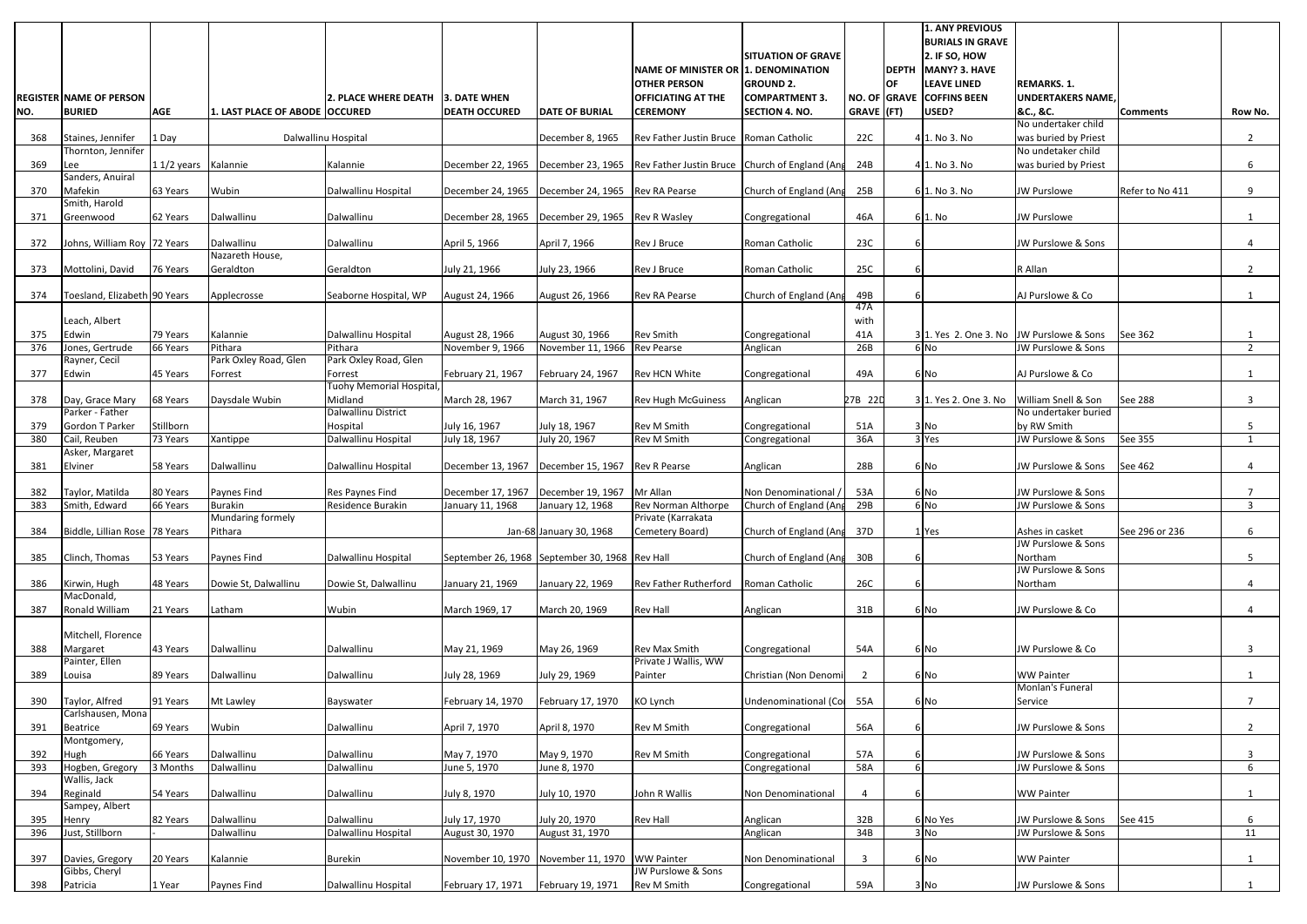| <b>BURIALS IN GRAVE</b><br>$2.$ IF SO, HOW<br><b>SITUATION OF GRAVE</b><br>DEPTH   MANY? 3. HAVE<br>NAME OF MINISTER OR 1. DENOMINATION<br><b>LEAVE LINED</b><br><b>OTHER PERSON</b><br><b>GROUND 2.</b><br>IOF.<br><b>OFFICIATING AT THE</b><br><b>COMPARTMENT 3</b><br>NO. OF GRAVE COFFINS BEEN<br><b>REGISTER NAME OF PERSON</b><br>l2. PLACE WHERE DEATH<br><b>13. DATE WHEN</b><br><b>BURIED</b><br><b>AGE</b><br>1. LAST PLACE OF ABODE OCCURED<br><b>CEREMONY</b><br>GRAVE (FT)<br>USED?<br>NO.<br><b>DEATH OCCURED</b><br><b>DATE OF BURIAL</b><br><b>SECTION 4. NO.</b> | 1. ANY PREVIOUS<br><b>REMARKS. 1.</b><br><b>UNDERTAKERS NAME</b><br>&C., &C. | <b>Comments</b><br>Row No. |
|-----------------------------------------------------------------------------------------------------------------------------------------------------------------------------------------------------------------------------------------------------------------------------------------------------------------------------------------------------------------------------------------------------------------------------------------------------------------------------------------------------------------------------------------------------------------------------------|------------------------------------------------------------------------------|----------------------------|
|                                                                                                                                                                                                                                                                                                                                                                                                                                                                                                                                                                                   |                                                                              |                            |
| Rev M Smith<br>60A<br>Jones, Eric George 61 Years<br>Dalwallinu<br>Perth<br>July 31, 1971<br>August 4, 1971<br>399<br>Congregational<br>6 No                                                                                                                                                                                                                                                                                                                                                                                                                                      | JW Purslowe & Sons                                                           | 6                          |
| Batterham, Edward 89 Years<br>Dalwallinu<br>Dalwallinu<br>October 23, 1971<br>$5^{\circ}$<br>400<br>October 27, 1971<br>C Terwey<br>Non Denominational<br>6 No                                                                                                                                                                                                                                                                                                                                                                                                                    | <b>GW Snell</b>                                                              |                            |
| Millard, Phillip<br>William<br>12 Years<br>Kambalda<br>Gunyidi Lake<br>Rev KE Hall<br>35B<br>401<br>January 1,1972<br>January 4, 1972<br>Anglican<br>6 No                                                                                                                                                                                                                                                                                                                                                                                                                         | JW Purslowe & Sons                                                           | 3                          |
| 6 No<br>72 Years<br>Jibberding<br>402<br>Howie, Janet<br>January 1, 1971<br>Rev Smith<br>39B<br>Como<br>January 4, 1971<br>Anglican                                                                                                                                                                                                                                                                                                                                                                                                                                               | JW Purslowe & Sons                                                           | 11                         |
| Butcher, Leonard<br>54 Years<br>Pithara<br>Rev KE Hall<br>29<br>3 1. Yes 2. One 3. No<br>403<br>John<br>Dalwallinu Hospital<br>February 13, 1972<br>February 16, 1972<br>Anglican                                                                                                                                                                                                                                                                                                                                                                                                 | JW Purslowe & Sons                                                           | See No 2 Page 1<br>6       |
| 37B<br>6 No<br>404<br>Thomas, Rose<br>79 Years<br><b>Butine</b><br>August 1, 1972<br>August 4, 1972<br>Anglican<br>Dalwallinu Hospital<br><b>Father Russell</b>                                                                                                                                                                                                                                                                                                                                                                                                                   | <b>KJ Purslowe</b>                                                           | 6                          |
| Caldwell, Stephen<br>38B<br>3 Months<br>Pithara<br>September 13, 1972 Rev KE Hall                                                                                                                                                                                                                                                                                                                                                                                                                                                                                                 | JW Purslowe & Sons                                                           | 6                          |
| September 9, 1972<br>405<br>Bradley<br>Dalwallinu Hospital<br>Anglican<br>3 No<br>Collins, Sidney                                                                                                                                                                                                                                                                                                                                                                                                                                                                                 |                                                                              |                            |
| Wubin<br>55 Years<br>Wubin<br>October 12, 1972<br>Rev KE Hall<br>6A<br>406<br>Arthur<br>October 11, 1972<br>Congregational<br>6 No<br>Smith, Ernest                                                                                                                                                                                                                                                                                                                                                                                                                               | Prosser Scott Co Ltd                                                         |                            |
| William<br>79 Years<br>Watheroo<br>October 30, 1972<br>November 1, 1972<br>Rev Hall<br>41B<br>407<br>Dalwallinu Hospital<br>6 No<br>Anglican                                                                                                                                                                                                                                                                                                                                                                                                                                      | <b>KJ Purslowe</b>                                                           | 3                          |
| Pendergrast,<br>66 Hours<br>March 2, 1973<br><b>Rev Triplett</b><br>61A<br>408<br>Graham Brian<br><b>Buntine</b><br>KEM H, Subiaco<br>February 22, 1973<br>3 No<br>Congregational                                                                                                                                                                                                                                                                                                                                                                                                 | Prosser Scott Co Ltd                                                         |                            |
| Lawton, John                                                                                                                                                                                                                                                                                                                                                                                                                                                                                                                                                                      |                                                                              |                            |
| Dalwallinu<br>27C<br>69 Years<br>Fr Russell<br>409<br>Stephen<br>Dalwallinu Hospital<br>March 18, 1973<br>March 21, 1973<br>Roman Catholic<br>6 No<br>Galbraith, Ernest                                                                                                                                                                                                                                                                                                                                                                                                           | JW Purslowe & Sons                                                           | $\overline{2}$             |
| 48 Years<br><b>BP Wrightson</b><br>42B<br>410<br>Yalgoo<br>May 15, 1973<br>6 No<br>Edgar<br>Yalgoo<br>Anglican                                                                                                                                                                                                                                                                                                                                                                                                                                                                    | <b>BG Allen</b>                                                              | 5 <sup>5</sup>             |
| Sanders, Gladys<br>Dalwallinu<br>Rev J M<br>25B<br>71 Years<br>Dalwallinu<br>May 24, 1973<br>6 1. Yes 2. One 3. No<br>411<br>May 29, 1973<br>Irence<br>Anglican                                                                                                                                                                                                                                                                                                                                                                                                                   | JW Purslowe & Sons                                                           | Refer to No 371<br>9       |
| Smith, Alan                                                                                                                                                                                                                                                                                                                                                                                                                                                                                                                                                                       |                                                                              |                            |
| Dalwallinu<br>July 30, 1973<br><b>Rev JH Mauvill</b><br>62A<br>412<br>Gordon<br>66 Years<br><b>Buntine</b><br>August 2, 1973<br>6 No<br>Congregational                                                                                                                                                                                                                                                                                                                                                                                                                            | <b>KJ Purslowe</b>                                                           | $\overline{ }$             |
| 18 Hours<br>KEM H, Subiaco<br>September 21, 1973 September 24, 1973 WW Painter<br>$\overline{7}$<br>413<br>Fawkes, Robert<br><b>Brethren</b><br>3 No                                                                                                                                                                                                                                                                                                                                                                                                                              | <b>WW Painter</b>                                                            |                            |
| September 25, 1973 September 27, 1973 Rev Mauvill<br>Rayner, Joy Alice<br>85 Years<br>Dalwallinu<br>Dalwallinu Hospital<br>39A<br>1. Yes 2. 1<br>414<br>Congregational<br> 1m                                                                                                                                                                                                                                                                                                                                                                                                     | <b>KJ Purslowe</b>                                                           | Refer 359A                 |
| Sampey, Kathleen<br>Sunset Hospital,                                                                                                                                                                                                                                                                                                                                                                                                                                                                                                                                              |                                                                              |                            |
| 81 Years<br>Woodlands<br>32B<br>Nedlands<br>September 30, 1973 October 5, 1973<br><b>Rev Wright</b><br>4 1. Yes 2. One<br>415<br>Florence<br>Anglican                                                                                                                                                                                                                                                                                                                                                                                                                             | <b>JW Purslowe</b>                                                           | See 395<br>6               |
| Galbraith, Terrance<br>23 Years<br>Wubin<br>Rev J Mauvill<br>64A<br>Wubin Mullewa Road<br>October 16, 1973<br>416<br>October 14, 1973<br>Congregational<br>James                                                                                                                                                                                                                                                                                                                                                                                                                  | <b>JW Purslowe</b>                                                           | 8                          |
| Presbyterian                                                                                                                                                                                                                                                                                                                                                                                                                                                                                                                                                                      |                                                                              |                            |
| Jibberding<br>Rev Smith<br>43B<br>Howie, Robert<br>January 7, 1974<br>417<br>65 Years<br>Wongan Hills<br>January 7, 1974<br>Congregational<br>Jones, Eileen Jane                                                                                                                                                                                                                                                                                                                                                                                                                  | JW Purslowe & Son                                                            | See Reg No 520<br>10       |
| 30C<br>66 Years<br>Pithara<br>Fr Russell<br>Dalwallinu Hospital<br>February 12, 1974<br>February 15, 1974<br>Roman Catholic<br>418<br>Mary<br>88 Herdsman Road, South                                                                                                                                                                                                                                                                                                                                                                                                             | JW Purslowe & Son                                                            | 3                          |
| 45B<br>Rev J Mauvill<br>78 Years<br>Perth<br>Concorde Hospital<br>May 18, 1974<br>May 21, 1974<br>Presbyterian<br>419<br>Arthur, James<br>6 No                                                                                                                                                                                                                                                                                                                                                                                                                                    | <b>KJ Purslowe</b>                                                           | 11                         |
| 27 Leahy Street,<br>27 Leahy Street,<br>Painter, Bertha                                                                                                                                                                                                                                                                                                                                                                                                                                                                                                                           |                                                                              |                            |
| June 10, 1974<br><b>WW Painter</b><br><b>Brethren</b><br>11<br>64 Years<br>Dalwallinu<br>Dalwallinu<br>June 9, 1974<br>6 No<br>420<br>May                                                                                                                                                                                                                                                                                                                                                                                                                                         | <b>WW Painter</b>                                                            | $2^{\circ}$                |
| Murray (Unnamed<br>Stillborn)<br>Dalwallinu<br>44B<br>$4$ No<br>Dalwallinu Hospital<br>August 14, 1974<br>August 15, 1974<br>Church of England (Ang<br>421                                                                                                                                                                                                                                                                                                                                                                                                                        | JW Purslowe & Sons                                                           | 11                         |
|                                                                                                                                                                                                                                                                                                                                                                                                                                                                                                                                                                                   |                                                                              |                            |
| Counsel, Roy<br>63A<br>Frederick (Junior)<br>J Mauvill<br>44 Years<br>Coorow<br>Three Springs Hospital<br>November 5, 1974<br>November 11, 1974<br>Congregational<br>6 No<br>422                                                                                                                                                                                                                                                                                                                                                                                                  | JW Purslowe & Sons                                                           | 6                          |
| Pithara<br>Dalwallinu Hospital<br>December 4, 1974<br>Church of England (Ang<br>D <sub>6</sub><br>Pipe, Emma<br>87 Years<br>December 2, 1974<br>Rev B Vaughan<br>423                                                                                                                                                                                                                                                                                                                                                                                                              | 3 1. Yes 2. One 3. No RJW Purslowe & Sons                                    | $\overline{2}$             |
| 20 Donegal Road, Floreat                                                                                                                                                                                                                                                                                                                                                                                                                                                                                                                                                          |                                                                              |                            |
| Park<br>33A<br><b>Rev J Mauvill</b><br>Rayner, Edward<br>81 Years<br><b>Hamersley Hospital</b><br>December 14, 1974<br>December 17, 1974<br>Congregational<br>424<br>284 Flamborough Street,<br>Hamersley Hospital,                                                                                                                                                                                                                                                                                                                                                               | 3 1. Yes 2. One 3. No R Prosser Scott & Co Ltd                               | $\mathbf{1}$               |
| 7A<br>Doubleview<br>Rev J Mauvill<br>425<br>Nicholls, Rueben<br>90 Years<br>February 12, 1975<br>February 14, 1975<br>Subiaco<br>Congregational<br>Reeves, Muriel                                                                                                                                                                                                                                                                                                                                                                                                                 | 31. Yes 2. One 3. No RJW Purslowe & Son                                      | $2^{\circ}$                |
| Wubin<br>65A<br>76 Years<br>Dalwallinu Hospital<br>June 27, 1975<br>Rev J Mauvill<br>426<br>Olive<br>Congregational                                                                                                                                                                                                                                                                                                                                                                                                                                                               | JW Purslowe & Son                                                            | See Reg No 527<br>8        |
| Harle, Stephen<br>February 14, 1976<br>February 18, 1976<br>48B<br>6 No<br>72 Years<br>Buntine<br>Dalwallinu Hospital<br>Rev J Mauvill<br>427<br>Anglican                                                                                                                                                                                                                                                                                                                                                                                                                         | <b>KJ Purslowe</b>                                                           | 9                          |
| Little Sisters of the Poor,<br>Inglis, Malcolm<br>Glendalough<br>69A<br>85 Years<br>Glendalough<br>April 6, 1976<br>April 9, 1976<br>Rev J Mauvill<br>428<br>John<br>Congregational<br>6 No                                                                                                                                                                                                                                                                                                                                                                                       | <b>KJ Purslowe</b>                                                           | 3                          |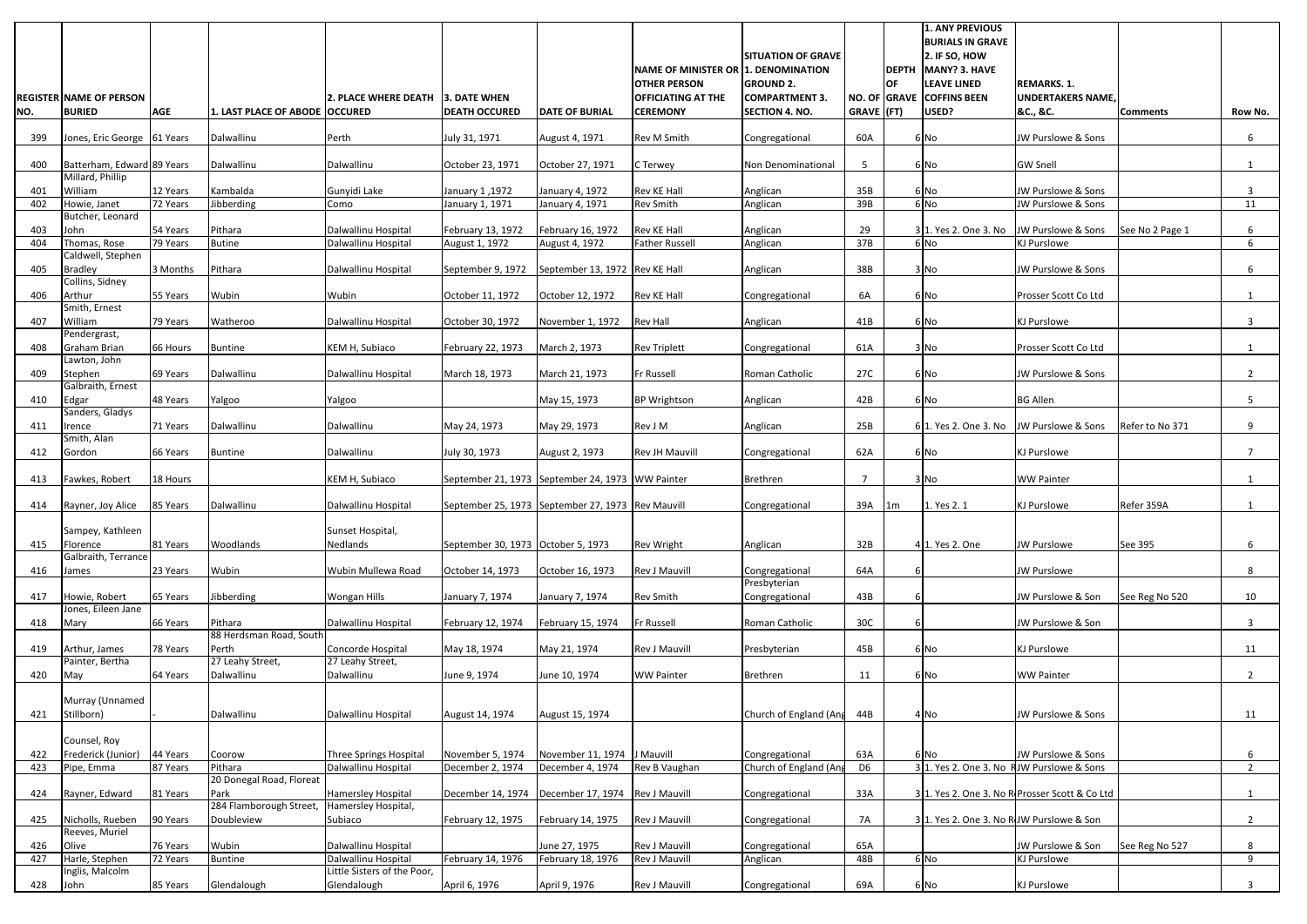|            |                                     |                      |                                             |                                                  |                                                  |                                    |                                     |                                      |            |          | <b>1. ANY PREVIOUS</b><br><b>BURIALS IN GRAVE</b> |                                  |                          |                     |
|------------|-------------------------------------|----------------------|---------------------------------------------|--------------------------------------------------|--------------------------------------------------|------------------------------------|-------------------------------------|--------------------------------------|------------|----------|---------------------------------------------------|----------------------------------|--------------------------|---------------------|
|            |                                     |                      |                                             |                                                  |                                                  |                                    |                                     | <b>SITUATION OF GRAVE</b>            |            |          | $2.$ IF SO, HOW                                   |                                  |                          |                     |
|            |                                     |                      |                                             |                                                  |                                                  |                                    | NAME OF MINISTER OR 1. DENOMINATION |                                      |            |          | <b>DEPTH MANY? 3. HAVE</b>                        |                                  |                          |                     |
|            |                                     |                      |                                             |                                                  |                                                  |                                    | <b>OTHER PERSON</b>                 | <b>GROUND 2.</b>                     |            | lOF.     | <b>LEAVE LINED</b>                                | <b>REMARKS. 1.</b>               |                          |                     |
|            | <b>REGISTER NAME OF PERSON</b>      |                      |                                             | 2. PLACE WHERE DEATH 3. DATE WHEN                |                                                  |                                    | <b>OFFICIATING AT THE</b>           | <b>COMPARTMENT 3</b>                 |            |          | NO. OF GRAVE COFFINS BEEN                         | <b>UNDERTAKERS NAME</b>          |                          |                     |
| NO.        | <b>BURIED</b><br>Slaughter, Herbert | <b>AGE</b>           | 1. LAST PLACE OF ABODE OCCURED              |                                                  | <b>DEATH OCCURED</b>                             | <b>DATE OF BURIAL</b>              | <b>CEREMONY</b>                     | <b>SECTION 4. NO.</b>                | GRAVE (FT) |          | USED?                                             | &C., &C.                         | <b>Comments</b>          | Row No.             |
| 429        | Ernest                              | 77 Years             | Dalwallinu                                  | Dalwallinu Hospital                              | May 17, 1976                                     | May 18, 1976                       | <b>WW Painter</b>                   | <b>Brethren</b>                      | 6          | 2m       | N <sub>o</sub>                                    | <b>WW Painter</b>                |                          |                     |
|            |                                     |                      |                                             |                                                  |                                                  |                                    |                                     |                                      |            |          |                                                   |                                  | See I-cor-18350 Joan     |                     |
|            |                                     |                      |                                             |                                                  |                                                  |                                    |                                     |                                      |            |          |                                                   |                                  | wishes for her ashes     |                     |
|            | Gamble, Thomas                      |                      |                                             |                                                  |                                                  |                                    |                                     |                                      |            |          |                                                   |                                  | to be interned in the    |                     |
| 430        | Frank                               | 51 Years             | Kalannie                                    | Dalwallinu Golf Course                           | June 13, 1976                                    | June 16, 1976                      | Rev J Mauvill                       | Anglican                             | 51B        | 2m       | No.                                               | <b>KJ Purslowe</b>               | grave.                   | 6                   |
|            | Daintrey, Drusilla                  |                      |                                             |                                                  |                                                  |                                    |                                     |                                      |            |          |                                                   |                                  |                          |                     |
| 431        | Florence<br>Syme, Eugenie           | 93 Years             | Latham<br>25 McNeill Street,                | Latham                                           | June 20, 1976                                    | June 24, 1976                      | Rev J Mauvill                       | Congregational                       | 66A        | 2m       | No                                                | <b>KJ Purslowe</b>               |                          | 8                   |
| 432        | Catherine                           | 69 Years             | Dalwallinu                                  | Dalwallinu Hospital                              | July 2, 1977                                     | July 6, 1976                       | Rev J Mauvill                       | Congregational                       | 68A        | 2m       | No                                                | <b>KJ Purslowe</b>               |                          | $\overline{2}$      |
|            | Painter, William                    |                      | 27 Leahy Street,                            | 27 Leahy Street,                                 |                                                  |                                    |                                     |                                      |            |          |                                                   |                                  |                          |                     |
| 433        | Wilfred                             | 70 Years             | Dalwallinu                                  | Dalwallinu                                       | November 8, 1976                                 | November 8, 1976                   | JC Ray                              | Non Denominational                   | 12         | 2m       | No                                                | MJ Jackson                       |                          | $\overline{2}$      |
|            |                                     |                      |                                             |                                                  |                                                  |                                    |                                     |                                      |            |          |                                                   |                                  | Ashes of Audrie May      |                     |
|            | Young, George                       |                      |                                             |                                                  |                                                  |                                    |                                     |                                      |            |          |                                                   |                                  | Hunter interned          |                     |
| 434        | Hempsel                             | 58 Years             | Arthur Street, Wubin<br>8 Elizabeth Street, | Dalwallinu Hospital<br>Murray District Hospital, | April 1, 1977                                    | April 4, 1977                      | Rev D Buckle                        | Congregational                       | 70A        | 2m       | No.                                               | <b>JW Purslowe</b>               | February 2017.           | 7                   |
| 435        | Counsel, Hazel                      | 68 Years             | Mandurah                                    | Pinjarra                                         | April 9, 1977                                    | April 12, 1977                     | Rev D Buckle                        | Congregational                       | 71A        | 2m       | No                                                | JW Purslowe & Sons               | See 440                  | 6                   |
|            | Willder, William                    |                      |                                             |                                                  |                                                  |                                    |                                     |                                      |            |          |                                                   |                                  |                          |                     |
| 436        | Alexander                           | 68 Years             | <b>Buntine</b>                              | Dalwallinu Hospital                              | April 25, 1977                                   | April 27, 1977                     | Rev D Buckle                        | Congregational                       | 72A        | 2m       | No                                                | JW Purslowe & Sons               |                          | 8                   |
|            | Harris, William                     |                      |                                             | Sawyers Avenue,                                  |                                                  |                                    |                                     |                                      |            |          |                                                   |                                  |                          |                     |
| 437        | Melville                            | 85 Years             | Dalwallinu                                  | Dalwallinu                                       | July 2, 1977                                     | July 4, 1977                       | JC Ray                              | <b>Brethren</b>                      | 8          | 2m       | No                                                | MJ Jackson                       |                          |                     |
|            |                                     |                      | 33 Alexander Drive,                         |                                                  |                                                  |                                    |                                     |                                      |            |          |                                                   | Monahan's Funeral                |                          |                     |
| 438        | Taylor, Nola<br>Wasley, Edna        | 15 Years             | <b>Mount Lawley</b>                         | Royal Perth Hospital<br>Dalwallinu District      | August 7, 1977                                   | August 11, 1977                    | Rev R Anderson                      | Congregational                       | 75A        | 2m       | No                                                | Service                          |                          | 8                   |
| 439        | Agnes                               | 72 Years             | Jibberding via Wubin                        | Hospital                                         | September 6, 1977                                | September 9, 1977                  | Rev R Wasley                        | Congregational                       | 73A        | 2m       | No                                                | JW Purslowe & Sons               | See Reg No 522           | 8                   |
|            | Counsel, Roy                        |                      | 8 Elizabeth Street,                         | Murray District Hospital,                        |                                                  |                                    |                                     |                                      |            |          |                                                   |                                  |                          |                     |
| 440        | Frederick                           | 70 Years             | Mandurah                                    | Pinjarra                                         | November 2, 1977                                 | November 4, 1977                   | Rev D Buckle                        | Congregational                       | 71A        | 2m       | 1. Yes 2. One 3. No- JW Purslowe & Sons           |                                  | See 435                  | 6                   |
|            | Blyth, Elizabeth                    |                      |                                             | Dalwallinu District                              |                                                  |                                    |                                     |                                      |            |          |                                                   |                                  |                          |                     |
| 441        | Henrietta                           | 85 Years             | Wubin                                       | Hospital                                         | December 16, 1977                                | December 20, 1977                  | <b>Rev P Slater</b>                 | Congregational                       | 67A        | 2m       | <b>No</b>                                         | JW Purslowe & Sons               |                          | 8                   |
| 442        | MacPherson,<br>James                | 78 Years             | <b>Butine</b>                               | Dalwallinu District<br>Hospital                  | December 17, 1977  December 20, 1977             |                                    | <b>Rev Sampson</b>                  | Congregational                       | 74A 2m     |          | No                                                | JW Purlsowe & Sons               |                          | 8                   |
|            | Peake, Trista                       |                      | Geraldine Farm,                             | Geraldine Farm,                                  |                                                  |                                    |                                     |                                      |            |          |                                                   |                                  |                          |                     |
| 443        | Samantha                            | 3 Years              | Dalwallinu                                  | Dalwallinu                                       | February 21, 1978                                | February 23, 1978                  | CP B Foynes                         | Anglican                             | 31C        |          | 4 No                                              | JW Purlsowe & Sons               |                          |                     |
| 444        | Thomas, Wilfred                     | 88 Years             | Maya, WA                                    | Dalwallinu Hospital                              | March 15, 1978                                   | March 17, 1978                     | <b>Rev R Anderson</b>               | Anglican                             | 19B        |          | 1. Yes 2. One                                     | JW Purslowe & Sons               | Refer to 347             | $\overline{4}$      |
|            | Harris, Frances                     |                      |                                             | Sawyers Avenue,                                  |                                                  |                                    |                                     |                                      |            |          |                                                   |                                  |                          |                     |
| 445        | Deborah                             | 83 Years             | Sawyers Ave, Dalwallinu                     | Dalwallinu                                       | September 20, 1978 September 21, 1978 MJ Jackson |                                    |                                     | Non Denominational                   | 14         |          | No                                                | MJ Jackson                       |                          | $\overline{2}$      |
| 446        | Reynolds, Barry<br>Phillip          | 21 Years             | 4 Anderson Way,<br>Dalwallinu               | Wubin-Perenjori Road                             | October 21, 1978                                 | October 26, 1978                   | Rev J Barendrecht                   | Uniting                              | 76A        |          | No                                                | JW Purslowe & Sons               |                          | 8                   |
|            | Galbraith, Kaye                     |                      |                                             | DOA Sir Charles Gardiner                         |                                                  |                                    |                                     |                                      |            |          |                                                   | Monahan's Funeral                |                          |                     |
| 447        | Sandra                              | 25 Years             | Kalgoorlie, WA                              | Hospital                                         | November 4, 1978                                 | November 8, 1978                   | Rev J Barendrecht                   | Anglican                             | 53B        | 2m       | No                                                | Service                          |                          | 5                   |
|            |                                     |                      |                                             | Dalwallinu District                              |                                                  |                                    |                                     |                                      |            |          |                                                   |                                  |                          |                     |
| 448        | Beadle, Eliza Maud 73 Years         |                      | Dalwallinu, WA                              | Hospital                                         | January 31, 1979                                 | February 1, 1979                   | FW Jackson                          | Non Denominational                   | 13         |          | $2$ No                                            | MJ Jackson                       |                          | $\overline{2}$      |
|            | Bloomfield, Sylvia                  |                      | 12 Grant Street,                            |                                                  |                                                  |                                    |                                     |                                      |            |          |                                                   |                                  |                          |                     |
| 449<br>450 | Mary<br>Syme, Robert                | 65 Years<br>74 Years | Dalwallinu<br>Buntine, WA                   | Royal Perth Hospital<br>Royal Perth Hospital     | February 3, 1979<br>April 14, 1979               | February 5, 1979<br>April 20, 1979 | RL Bloomfield<br>Rev White          | Non Denominational<br>Congregational | 15<br>78A  | 2m<br>2m | No<br>No                                          | MJ Jackson<br>JW Purslowe & Sons |                          | $\overline{2}$<br>8 |
|            | Leahy, Kathleen                     |                      |                                             |                                                  |                                                  |                                    |                                     |                                      |            |          |                                                   |                                  |                          |                     |
| 451        | Anne                                | 49 Years             | Marne via Pithara                           | Residence at Marne                               | May 9, 1979                                      | May 14, 1979                       | <b>Father Corcoran</b>              | Roman Catholic                       | 33C        | 2m       | No                                                | JW Purslowe & Sons               |                          | 2                   |
|            |                                     |                      | <b>Valencia Nursing Home,</b>               |                                                  |                                                  |                                    |                                     |                                      |            |          |                                                   |                                  |                          |                     |
| 452        | Arthur, Mary                        | 81 Years             | Carmel, WA                                  | <b>Valencia Nursing Home</b>                     | June 2, 1979                                     | June 6, 1979                       | Rev J Barendrecht                   | Uniting                              | 45B        | 2m       | 1. Yes 2. One                                     | JW Purslowe & Sons               | See 419                  | 11                  |
|            |                                     |                      |                                             | Dalwallinu District                              |                                                  |                                    |                                     |                                      |            |          |                                                   |                                  |                          |                     |
| 453        | Beadle, Leonard                     | 80 Years             | Dalwallinu                                  | Hospital                                         | June 8, 1979                                     | June 11, 1979                      | <b>FW Jackson</b>                   | Non Denominational                   | 16         | 2m       | No                                                | MJ Jackson                       | See authority for        | 2                   |
|            |                                     |                      |                                             |                                                  |                                                  |                                    |                                     |                                      |            |          |                                                   |                                  | Shirley Stone to be      |                     |
|            |                                     |                      |                                             | Dalwallinu District                              |                                                  |                                    |                                     |                                      |            |          |                                                   |                                  | buried in 454 see i-cor- |                     |
| 454        | Smythe, Mary Alice 43 Years         |                      | 9 Stone Way, Dalwallinu                     | Hospital                                         | June 29, 1979                                    | July 4, 1979                       | <b>Rev R Anderson</b>               | Anglican                             | 54B        | 2m       | No                                                | JW Purslowe & Sons               | 3590                     | 4                   |
|            |                                     |                      |                                             | Dalwallinu District                              |                                                  |                                    |                                     |                                      |            |          |                                                   |                                  |                          |                     |
| 455        | Barnes, Milton                      | 74 Years             | Kalannie, WA                                | Hospital                                         | July 31, 1979                                    | August 1, 1979                     | LJ Sprigg                           | Non Denominational                   | 17         |          | No                                                | MJ Jackson                       |                          | $2^{\circ}$         |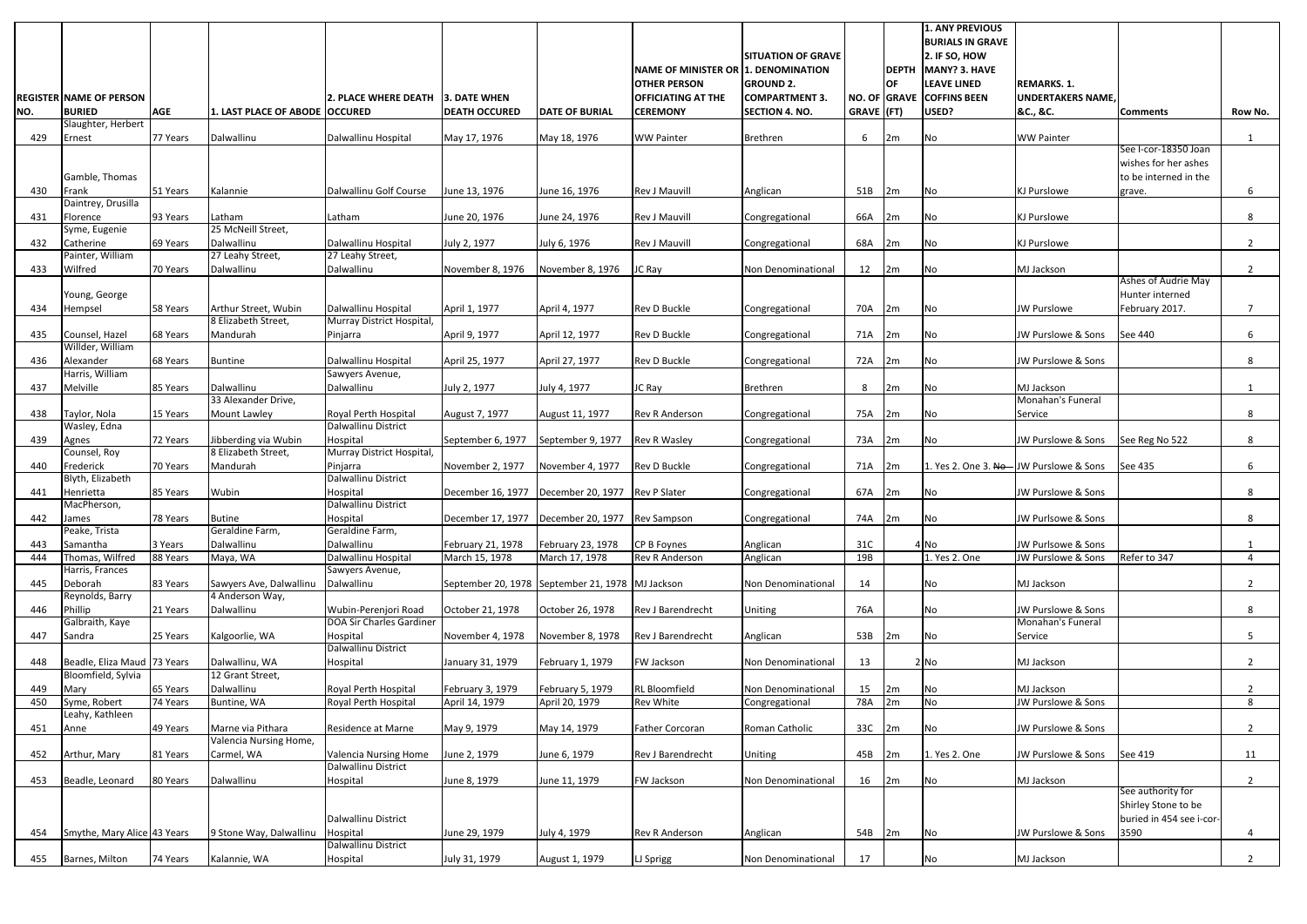| <b>AGE</b><br>$GRAVE$ (FT)<br>USED?<br><b>BURIED</b><br><b>DEATH OCCURED</b><br><b>DATE OF BURIAL</b><br><b>CEREMONY</b><br><b>SECTION 4. NO.</b><br>&C., &C.<br>NO.<br>1. LAST PLACE OF ABODE OCCURED<br><b>Comments</b><br><b>Dalwallinu District</b><br>Davis, Stanley<br>47 Years<br>3 Stone Way, Dalwallinu<br>Hospital<br>July 29, 1979<br>77A<br>456<br>Joseph<br>August 2, 1979<br><b>Rev J Barendrecht</b><br>No<br><b>JW Purslowe</b><br>Uniting<br>Dalwallinu District<br>Roach, Roy William 72 Years<br>55B<br>Pithara, WA<br>Hospital<br>October 12, 1979<br>October 16, 1979<br><b>Rev R Anderson</b><br>Anglican<br>JW Purslowe & Sons<br>457<br>No<br>McNeill, Elizabeth<br>Dalwallinu District<br>Congregational/Unitin<br>5B<br>88 Years<br>Dalwallinu, WA<br>October 20, 1979<br>October 24, 1979<br>JM Purslowe & Sons<br>458<br>Sarah<br>Hospital<br><b>Rev J Barendrecht</b><br>No | Row No.<br>Ashes of Matty Azalia<br>Doreen Davies,<br>Michael & James<br>Fuller interned in<br>grave 16/02/19<br>8<br>$2^{\circ}$<br>See Regn No 530<br>6<br>3 |
|----------------------------------------------------------------------------------------------------------------------------------------------------------------------------------------------------------------------------------------------------------------------------------------------------------------------------------------------------------------------------------------------------------------------------------------------------------------------------------------------------------------------------------------------------------------------------------------------------------------------------------------------------------------------------------------------------------------------------------------------------------------------------------------------------------------------------------------------------------------------------------------------------------|----------------------------------------------------------------------------------------------------------------------------------------------------------------|
|                                                                                                                                                                                                                                                                                                                                                                                                                                                                                                                                                                                                                                                                                                                                                                                                                                                                                                          |                                                                                                                                                                |
|                                                                                                                                                                                                                                                                                                                                                                                                                                                                                                                                                                                                                                                                                                                                                                                                                                                                                                          |                                                                                                                                                                |
|                                                                                                                                                                                                                                                                                                                                                                                                                                                                                                                                                                                                                                                                                                                                                                                                                                                                                                          |                                                                                                                                                                |
|                                                                                                                                                                                                                                                                                                                                                                                                                                                                                                                                                                                                                                                                                                                                                                                                                                                                                                          |                                                                                                                                                                |
| Clinch, James                                                                                                                                                                                                                                                                                                                                                                                                                                                                                                                                                                                                                                                                                                                                                                                                                                                                                            |                                                                                                                                                                |
| 56B<br>73 Years<br>Wubin, WA<br>JW Purslowe & Sons<br>459<br>Albert<br>Mt Gibson Station, Wubin May 1, 1980<br>May 9, 1980<br><b>Rev R Anderson</b><br>Anglican<br>No<br>165 Curtain Avenue,<br>Sir Charles Gairdner                                                                                                                                                                                                                                                                                                                                                                                                                                                                                                                                                                                                                                                                                     |                                                                                                                                                                |
| 78 Years<br>Cottesloe<br>Hospital<br>May 13, 1980<br>May 16, 1980<br>79A<br>Horace L Green<br>460<br>Harburn, Eve<br><b>Rev J Barendrecht</b><br>No<br>Congregational                                                                                                                                                                                                                                                                                                                                                                                                                                                                                                                                                                                                                                                                                                                                    | 8                                                                                                                                                              |
| 22 Deacon Street,<br>Huggett, Mabel<br>Dalwallinu<br>Gwendoline<br>Dalwallinu Hospital<br>57B<br>58 Years<br>September 11, 1980 September 15, 1980 Rev J Barendrecht<br>JW Purslowe & Sons<br>461<br>Anglican<br>No                                                                                                                                                                                                                                                                                                                                                                                                                                                                                                                                                                                                                                                                                      | 1                                                                                                                                                              |
| 20 South Street,<br>20 South Street,<br>Asker, William                                                                                                                                                                                                                                                                                                                                                                                                                                                                                                                                                                                                                                                                                                                                                                                                                                                   |                                                                                                                                                                |
| Dalwallinu<br>Dalwallinu<br>28B<br>85 Years<br>October 21, 1980<br>October 24, 1980<br>Rev J Barendrecht<br>1. Yes 2. One<br>JW Purslowe & Sons<br>462<br>Ernest<br>Anglican<br>Dalwallinu District<br>Stone, Bernard                                                                                                                                                                                                                                                                                                                                                                                                                                                                                                                                                                                                                                                                                    | 4                                                                                                                                                              |
| 82A<br>75 Years<br>Wasley Street, Dalwallinu Hospital<br>November 20, 1980 November 25, 1980 Rev Hensley White<br>JW Purslowe & Sons<br>463<br>Hector<br>Uniting<br>No                                                                                                                                                                                                                                                                                                                                                                                                                                                                                                                                                                                                                                                                                                                                   | 9                                                                                                                                                              |
| Stone, Eva Nicholas 74 Years<br>Wasley Street, Dalwallinu Kalamunda Hospital<br>December 29, 1980<br>December 31, 1980 Rev P Slater<br>83A<br>JW Purslowe & Sons<br>464<br><b>Uniting</b><br>No                                                                                                                                                                                                                                                                                                                                                                                                                                                                                                                                                                                                                                                                                                          | 9                                                                                                                                                              |
| Dalwallinu District<br>465<br>Barker, Elizabeth<br>88 Years<br>Hospital<br>80A<br>JW Purslowe & Sons<br>Buntine<br>January 14, 1981<br>January 19, 1981<br><b>Rev R Wasley</b><br>Congregational<br>No                                                                                                                                                                                                                                                                                                                                                                                                                                                                                                                                                                                                                                                                                                   | 1                                                                                                                                                              |
| Dalwallinu District<br>Clarke, Alfred                                                                                                                                                                                                                                                                                                                                                                                                                                                                                                                                                                                                                                                                                                                                                                                                                                                                    |                                                                                                                                                                |
| William<br>Roach Street, Pithara<br>May 78, 1981<br>Rev D MacDonald<br>Church of England (Ang<br>43D<br>1. Yes 2. One<br>JW Purslowe & Sons<br>See 311<br>466<br>78 Years<br>Hospital<br>May 5, 1981                                                                                                                                                                                                                                                                                                                                                                                                                                                                                                                                                                                                                                                                                                     | $2^{\circ}$                                                                                                                                                    |
| Reid, Edwin Robert 81 Years<br>Annetts Road, Dalwallinu<br>Annetts Road, Dalwallinu May 31, 1981<br><b>Rev M Smith</b><br>90A<br>JW Purslowe & Sons<br>467<br>June 4, 1981<br>Congregational<br>No<br>Unit 3 Sullivan Lodge,<br>Dalwallinu District                                                                                                                                                                                                                                                                                                                                                                                                                                                                                                                                                                                                                                                      | 3                                                                                                                                                              |
| 38C<br>Brown, Chris Con 67 Years<br>Dalwallinu<br>Hospital<br>July 2, 1981<br>July 6, 1981<br><b>Father Attard</b><br>JW Purslowe & Sons<br>468<br>Roman Catholic<br>No.<br>Chandler, Isabella<br>Lot 22 Arthur Street,<br>Lot 22 Arthur Street,                                                                                                                                                                                                                                                                                                                                                                                                                                                                                                                                                                                                                                                         |                                                                                                                                                                |
| 469<br>71 Years<br>Wubin<br>Wubin<br>July 2, 1981<br>July 7, 1981<br>60B<br>JW Purslow & Sons<br>Doris<br><b>Rev MacDonald</b><br>Anglican<br>No                                                                                                                                                                                                                                                                                                                                                                                                                                                                                                                                                                                                                                                                                                                                                         | 5                                                                                                                                                              |
| Sir Charles Gardener<br>Barker, Olive<br><b>Florence Sally</b><br>81A<br>470<br>47 Years<br><b>Buntine</b><br><b>Rev R Wasley</b><br>Uniting<br>JW Purslowe & Sons<br>Hospital<br>February 16, 1981<br>February 19, 1981<br>No                                                                                                                                                                                                                                                                                                                                                                                                                                                                                                                                                                                                                                                                           | $1 \quad$                                                                                                                                                      |
| Hamilton (also                                                                                                                                                                                                                                                                                                                                                                                                                                                                                                                                                                                                                                                                                                                                                                                                                                                                                           |                                                                                                                                                                |
| known as Hanley),<br>29 Annetts Road,<br>Dalwallinu District<br>56 Years<br>Dalwallinu<br>52B<br>JW Purslowe & Sons<br>Hospital<br>October 31, 1981<br>November 5, 1981<br><b>Rev D MacDonald</b><br>No<br>471<br>Anglican<br>Joyce                                                                                                                                                                                                                                                                                                                                                                                                                                                                                                                                                                                                                                                                      | 4                                                                                                                                                              |
| 49 McNeill Street,<br>Jackson, Rachel<br><b>Princess Margaret</b><br>Dalwallinu<br>9<br>13 Months<br>Hospital, Perth<br>TA Jackson<br>MJ Jackson<br>472<br>May<br>January 17, 1982<br>January 18, 1982<br>Non Denominational<br>No                                                                                                                                                                                                                                                                                                                                                                                                                                                                                                                                                                                                                                                                       | $\mathbf{1}$                                                                                                                                                   |
| Downing, Eric<br>13 McNeill Street,<br>Dalwallinu District                                                                                                                                                                                                                                                                                                                                                                                                                                                                                                                                                                                                                                                                                                                                                                                                                                               |                                                                                                                                                                |
| 80 Years<br>Dalwallinu<br>Mr G Widnall<br>84A<br>JW Purslowe & Sons<br>George Murdoch<br>Hospital<br>January 27, 1982<br>473<br>January 29, 1982<br>Uniting<br>No<br>Great Northern Highway,                                                                                                                                                                                                                                                                                                                                                                                                                                                                                                                                                                                                                                                                                                             | 8                                                                                                                                                              |
| 43C<br>McConnell Street, Pithara near Pithara<br>474<br>Wild, Kevin John<br>31 Years<br>February 14, 1982<br>February 19, 1982<br>Roman Catholic<br>No<br>JW Purslowe & Sons<br>Young, Phyllis<br>Congregational                                                                                                                                                                                                                                                                                                                                                                                                                                                                                                                                                                                                                                                                                         | $2^{\circ}$                                                                                                                                                    |
| (Church of Christ)<br>62 Years<br><b>Brand Highway</b><br>85A<br>475<br>Eileen<br>Rockdale Farm, Wubin<br>May 14, 1982<br>May 19, 1982<br>Rev C Wheat<br>No<br>John Severin Airey                                                                                                                                                                                                                                                                                                                                                                                                                                                                                                                                                                                                                                                                                                                        | 8                                                                                                                                                              |
| Dalwallinu District<br>Uniting<br>Wubin, WA<br><b>Rev N Threlfall</b><br>86A<br>72 Years<br>Hospital<br>May 29, 1982<br>May 2, 1982<br>(Congregational)<br>No<br>JW Purslowe & Sons<br>476<br>Cail, Dorris May                                                                                                                                                                                                                                                                                                                                                                                                                                                                                                                                                                                                                                                                                           | 8                                                                                                                                                              |
| Bolgard-Northam Road,<br>Uniting                                                                                                                                                                                                                                                                                                                                                                                                                                                                                                                                                                                                                                                                                                                                                                                                                                                                         |                                                                                                                                                                |
| 87A<br>JW Purslowe & Sons<br>477<br>75 Years<br>"Balgerbine" Watheroo<br>Wongamine<br>November 23, 1982<br>November 26, 1982 Rev N Threlfall<br>(Congregational)<br>No<br>Anderson, Muriel<br>Uniting                                                                                                                                                                                                                                                                                                                                                                                                                                                                                                                                                                                                                                                                                                    | $2^{\circ}$                                                                                                                                                    |
| 78 Years<br>June 29, 1983<br><b>Rev N Threlfall</b><br>91A<br>JW Purslowe & Sons<br>478<br>Cail, Thomas<br>Cailbro Farm, Wubin<br>Cailbro Farm, Wubin<br>June 24, 1983<br>(Congregational)<br>No<br>Dalwallinu District<br>Dalwallinu District                                                                                                                                                                                                                                                                                                                                                                                                                                                                                                                                                                                                                                                           | $\mathbf{1}$                                                                                                                                                   |
| 89A<br><b>NA Threlfall</b><br>JW Purslowe & Sons<br>479<br>85 Years<br>Hospital<br>Hospital<br>August 8, 1983<br>No<br>Syme, John<br>August 11, 1983<br>Congregational<br>Dalwallinu District<br>Leahy, Arthur                                                                                                                                                                                                                                                                                                                                                                                                                                                                                                                                                                                                                                                                                           | $\overline{2}$                                                                                                                                                 |
| 33C<br>62 Years<br>Marne, via Pithara<br>Hospital<br><b>Father George</b><br>Roman Catholic<br>1. Yes 2. No<br>JW Purslowe & Sons<br>See No 451<br>480<br>Thomas<br>August 19, 1983<br>August 24, 1983                                                                                                                                                                                                                                                                                                                                                                                                                                                                                                                                                                                                                                                                                                   | $2^{\circ}$                                                                                                                                                    |
| Dalwallinu District<br>Lawton, Robert<br>28C<br>52 Years<br>Annetts Road, Dalwallinu<br>Hospital<br>September 2, 1983<br><b>Father George</b><br>Roman Catholic<br>No<br>JW Purslowe & Sons<br>Stephen<br>August 31, 1983<br>481                                                                                                                                                                                                                                                                                                                                                                                                                                                                                                                                                                                                                                                                         | 3 <sup>7</sup>                                                                                                                                                 |
| 92A<br>Pithara<br>JW Purslowe & Sons<br>Fry, Brenda Maree 31 Years<br>Pithara<br>September 3, 1983<br>September 6, 1983<br>J Barendrect<br>Uniting<br>No<br>482                                                                                                                                                                                                                                                                                                                                                                                                                                                                                                                                                                                                                                                                                                                                          |                                                                                                                                                                |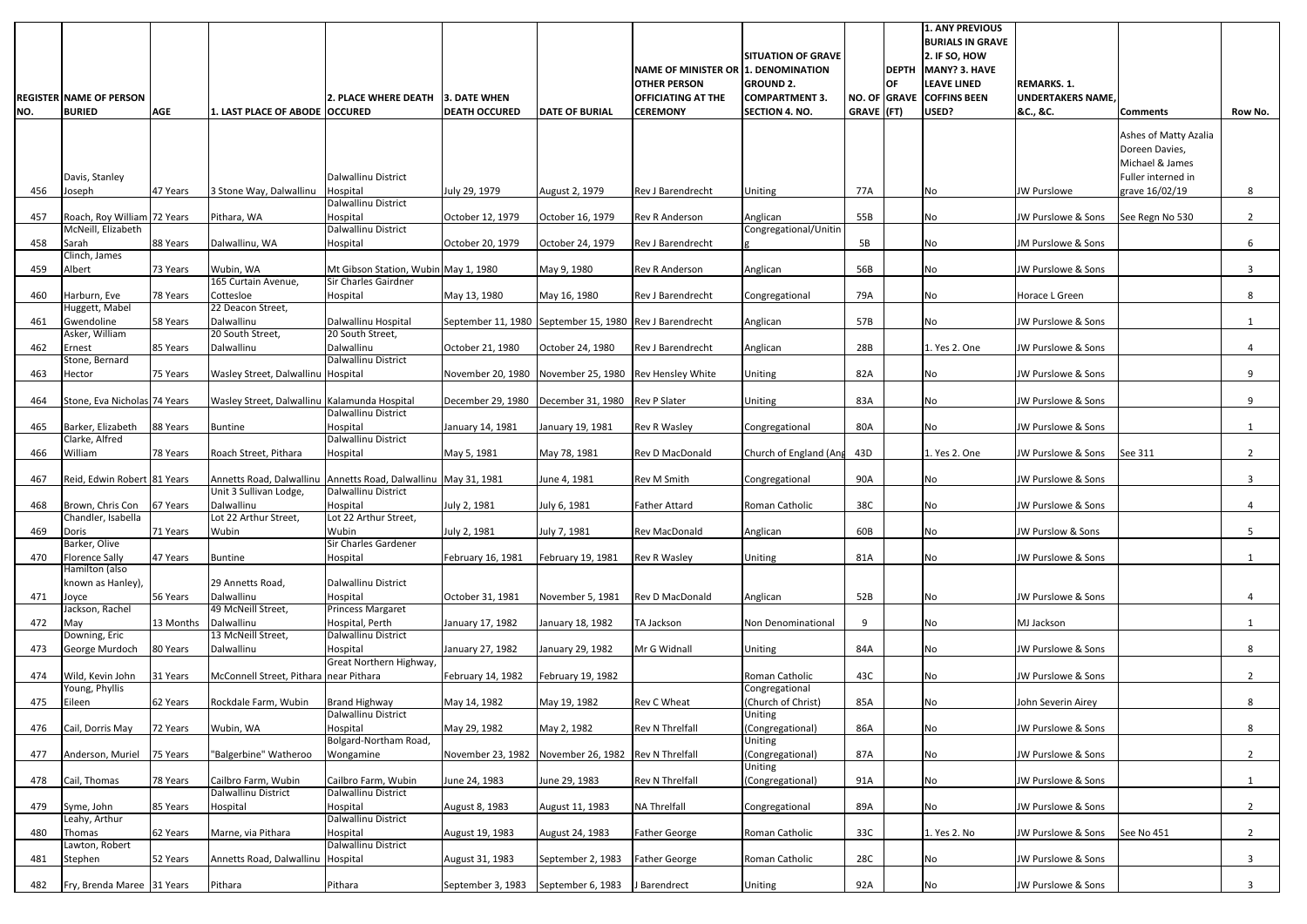|     | <b>REGISTER NAME OF PERSON</b>            |            |                                            | 2. PLACE WHERE DEATH 3. DATE WHEN         |                                     |                                                       | NAME OF MINISTER OR 1. DENOMINATION<br><b>OTHER PERSON</b><br><b>OFFICIATING AT THE</b> | <b>SITUATION OF GRAVE</b><br><b>GROUND 2.</b><br><b>COMPARTMENT 3.</b> |            | <b>DEPTH</b><br><b>OF</b> | <b>1. ANY PREVIOUS</b><br><b>BURIALS IN GRAVE</b><br>2. IF SO, HOW<br>MANY? 3. HAVE<br><b>LEAVE LINED</b><br>NO. OF GRAVE COFFINS BEEN | <b>REMARKS. 1.</b><br><b>UNDERTAKERS NAME</b> |                                                                                 |                |
|-----|-------------------------------------------|------------|--------------------------------------------|-------------------------------------------|-------------------------------------|-------------------------------------------------------|-----------------------------------------------------------------------------------------|------------------------------------------------------------------------|------------|---------------------------|----------------------------------------------------------------------------------------------------------------------------------------|-----------------------------------------------|---------------------------------------------------------------------------------|----------------|
| NO. | <b>BURIED</b>                             | <b>AGE</b> | 1. LAST PLACE OF ABODE OCCURED             |                                           | <b>DEATH OCCURED</b>                | <b>DATE OF BURIAL</b>                                 | <b>CEREMONY</b>                                                                         | <b>SECTION 4. NO.</b>                                                  | GRAVE (FT) |                           | USED?                                                                                                                                  | &C., &C.                                      | <b>Comments</b>                                                                 | Row No.        |
| 483 | Jones, Oriel Alice                        | 72 Years   | 30 South Street,<br>Dalwallinu             | Dalwallinu District<br>Hospital           | September 5, 1983                   | September 8, 1983                                     | N Threlfall                                                                             | Congregational                                                         | 60A        |                           | 1 Yes 2. No                                                                                                                            | AJ Purslowe & Co                              | See 399                                                                         | 6              |
|     | Fogarty, Darrien                          |            |                                            | Princess Margaret                         |                                     |                                                       |                                                                                         |                                                                        |            |                           |                                                                                                                                        |                                               |                                                                                 |                |
| 484 | James                                     | 12 Years   | Wubin WA                                   | Hospital, Perth                           | February 6, 1984                    | February 10, 1984                                     | N Threlfall                                                                             | Anglican                                                               | 58B        |                           | No                                                                                                                                     | JW Purslowe & Sons                            |                                                                                 | $\overline{2}$ |
| 485 | Shaddick, Mack<br>Yule Trevalyan          | 73 Years   | Arthur Street, Wubin                       | Dalwallinu District<br>Hospital           | June 14, 1984                       | February 19, 1984                                     | N Threlfall                                                                             | <b>Uniting</b>                                                         | 88A        |                           | No                                                                                                                                     | JW Purslowe & Sons                            |                                                                                 | $2^{\circ}$    |
|     | Harris, Robert                            |            |                                            |                                           |                                     |                                                       |                                                                                         |                                                                        |            |                           |                                                                                                                                        |                                               | Ashes of Blanche<br>Myrtle Hendry Harris<br>interned in grave.<br>Date of death |                |
| 486 | <b>Walter Osment</b><br>Atkinson, William | 85 Years   | 30 Boya Crescent, Boya<br>Johnston Street, | Locke Road, Dalwallinu                    | August 2, 1984                      | August 7, 1984                                        | Rev T McNath                                                                            | Congregational                                                         | 93A        |                           | No                                                                                                                                     | <b>JW Purslowe &amp; Sons</b>                 | September 2, 1999                                                               | 9              |
| 487 | Gordon                                    | 43 Years   | Dalwallinu                                 | Northam Squash Courts                     | August 4, 1984                      | August 9, 1984                                        | <b>Rev P Haynes</b>                                                                     | Anglican                                                               | 59B        |                           | No                                                                                                                                     | JW Purslowe & Sons                            |                                                                                 |                |
|     | Harburn, Florence                         |            | Woongawa Farm,                             |                                           |                                     |                                                       |                                                                                         |                                                                        |            |                           |                                                                                                                                        |                                               |                                                                                 |                |
| 488 | May                                       | 76 Years   | <b>Buntine</b>                             | Dalwallinu Hospital<br>Bethesda Hospital, | August 10, 1984                     | August 14, 1984                                       | <b>Rev N Threlfall</b>                                                                  | Anglican, buried Congr                                                 | 94A        |                           | No                                                                                                                                     | JW Purslowe & Sons                            |                                                                                 | 8              |
| 489 | Willis, Janet                             | 82 Years   | Annetts Road, Dalwallinu                   | Claremont                                 |                                     | September 18, 1984 September 21, 1984 Rev N Threlfall |                                                                                         | <b>Uniting</b>                                                         | 95A        |                           | No                                                                                                                                     | JW Purslowe & Sons                            |                                                                                 | $\overline{2}$ |
|     | Barker, Thomas                            |            |                                            | Dalwallinu District                       |                                     |                                                       |                                                                                         |                                                                        |            |                           |                                                                                                                                        |                                               |                                                                                 |                |
| 490 | Ernest<br>Benton, Eileen                  | 66 Years   | East Maya, Buntine                         | Hospital                                  | October 26, 1984                    | October 30, 1984                                      | <b>Rev N Threlfall</b>                                                                  | Uniting                                                                | 96A        |                           | No                                                                                                                                     | JW Purslowe & Sons                            |                                                                                 | $\overline{2}$ |
| 491 | Myrtle Sarah<br>Mitchell, Henry           | 74 Years   | "Wendelaine" Maya                          | Meekatharra Hospital                      | October 30, 1984                    | November 2, 1984                                      | <b>Rev N Threlfall</b>                                                                  | Congregational                                                         | 97A        |                           | No                                                                                                                                     | JW Purslowe & Sons                            | See No 503                                                                      | 5 <sup>5</sup> |
| 492 | Dundonald                                 | 84 Years   | Wubin                                      | Moora District Hospital                   | February 10, 1985                   | February 14, 1985                                     | <b>Rev N Threlfall</b>                                                                  | Anglican                                                               | 61B        |                           | No                                                                                                                                     | <b>Chapel Funerals</b>                        |                                                                                 | 2              |
|     | Hodgson, Betty                            |            |                                            | Dalwallinu District                       |                                     |                                                       |                                                                                         |                                                                        |            |                           |                                                                                                                                        |                                               |                                                                                 |                |
| 493 | Loraine                                   | 58 Years   | Mills Farm, Pithara                        | Hospital                                  | February 17, 1985                   | February 20, 1985                                     | <b>Rev N Threlfall</b>                                                                  | Congregational (Unitin                                                 | 98A        |                           | No                                                                                                                                     | JW Purslowe & Sons                            |                                                                                 | 3              |
|     | Bale, Cyril William                       |            |                                            | Dalwallinu District                       |                                     |                                                       |                                                                                         |                                                                        |            |                           |                                                                                                                                        |                                               |                                                                                 |                |
| 494 | Leslie Maurice                            | 81 Years   | McConnell Street, Pithara                  | Hospital                                  | February 23, 1985                   | February 27, 1985                                     | Rev P Hayes                                                                             | Anglican                                                               | 62B        |                           | No                                                                                                                                     | JW Purslowe & Sons                            |                                                                                 | 2              |
| 495 | Peterson, Carol Joy 13 Years              |            | "Roselea"                                  | Peterson Road,<br>Dalwallinu              |                                     | May 7, 1985                                           | <b>Rev N Threlfall</b>                                                                  | Congregational (Unitin                                                 | 63B        |                           | INo.                                                                                                                                   | JW Purslowe & Sons                            |                                                                                 |                |
|     | Black, Edward                             |            |                                            |                                           |                                     |                                                       |                                                                                         |                                                                        |            |                           |                                                                                                                                        | Donald J Chipper &                            |                                                                                 |                |
| 496 | Sydney                                    | 82 Years   |                                            | 4 Cousins Road, Dalwallinu                |                                     | May 8, 1985                                           | <b>Rev N Threlfall</b>                                                                  | Congregational (Unitin                                                 | 64B        |                           | No                                                                                                                                     | Son                                           | Refer Reg'n 555                                                                 | 5              |
| 497 | Simpson, Edward<br>Alfred William         | 58 Years   | Dalwallinu                                 | Dalwallinu Hospital                       |                                     | June 18, 1985                                         | <b>Rev N Threlfall</b>                                                                  | Congregational (Unitin                                                 | 99A        |                           | No                                                                                                                                     | JW Purslowe & Sons                            |                                                                                 | $\overline{2}$ |
|     | Bennett, David                            |            | 14 Harris Street,                          |                                           |                                     |                                                       |                                                                                         |                                                                        |            |                           |                                                                                                                                        |                                               |                                                                                 |                |
| 498 | Shane                                     | 14 Years   | Dalwallinu                                 |                                           |                                     | September 4, 1985                                     | Pastor C O'Neill                                                                        | Seventh Day Adventist                                                  | 100A       |                           | No                                                                                                                                     | JW Purslowe & Sons                            |                                                                                 | $\overline{2}$ |
| 499 | Ure, Wilfred<br>Stanley                   | 79 years   | Kalannie                                   |                                           |                                     | October 2, 1985                                       | <b>Rev N Threlfall</b>                                                                  | Congregational (Unitin                                                 | 101A       |                           | No                                                                                                                                     | JW Purslowe & Sons                            |                                                                                 | 9              |
|     |                                           |            | Wilfred Thomas Lodge,                      | Sir Charles Gardener                      |                                     |                                                       |                                                                                         |                                                                        |            |                           |                                                                                                                                        |                                               |                                                                                 |                |
| 500 | Jones, Keith Eric                         | 48 Years   | Dalwallinu                                 | Hospital                                  |                                     | November 13, 1985                                     | <b>Rev N Threlfall</b>                                                                  | Congregational (Unitin                                                 | 102A       |                           | No                                                                                                                                     | JW Purslowe & Sons                            |                                                                                 | 6              |
| 501 | Roach, Daphne                             | 86 Years   | "Eastwood" Pithara<br>1 Michael Street,    | Dalwallinu Hospital<br>1 Michael Street,  | March 25, 1986                      | March 27, 1986                                        | Rev P Hayes                                                                             | Anglican                                                               | 65B        |                           | No                                                                                                                                     | JW Purslowe & Sons                            |                                                                                 |                |
| 502 | Galbraith, Della                          | 56 Years   | Beaconsfield                               | Beaconsfield                              | April 4, 1986                       | April 15, 1986                                        | Rev P Hayes                                                                             | Congregational (Anglica                                                | 103A       |                           | No                                                                                                                                     | JW Purslowe & Sons                            |                                                                                 | 9              |
|     | Benton, John                              |            |                                            |                                           |                                     |                                                       |                                                                                         |                                                                        |            |                           |                                                                                                                                        |                                               |                                                                                 |                |
| 503 | Franklin                                  | 82 Years   | "Wendelaine" Maya<br>Lot 14 Almeria Road,  | Dalwallinu Hospital                       | June 6, 1986                        | June 11, 1986                                         | <b>Rev N Threlfall</b>                                                                  | Congregational                                                         | 97A        |                           | 1. Yes 2. One 3. No                                                                                                                    | JW Purslowe & Sons                            | See No 491                                                                      | 5              |
| 504 | Galbraith, Edith                          | 80 Years   | Bullsbrook                                 | Royal Perth Hospital                      | June 14, 1986                       | June 19, 1986                                         | <b>Rev P Haynes</b>                                                                     | Anglican                                                               | 50D        |                           | No                                                                                                                                     | JW Purslowe & Sons                            |                                                                                 | 4              |
|     |                                           |            |                                            |                                           |                                     |                                                       |                                                                                         |                                                                        |            |                           |                                                                                                                                        | Donald J Chipper &                            |                                                                                 |                |
| 505 | Overhue, Kathleen<br>Florence             | 69 Years   | Bunning Road, Mt Helena Fremantle Hospital |                                           | July 23, 1986                       | July 26, 1986                                         | <b>Rev D Reynolds</b>                                                                   | Anglican                                                               | 40A        |                           | 1. Yes 2. One 3. No                                                                                                                    | Son                                           | See No 360                                                                      | $\mathbf{3}$   |
|     | Howie, Maggie                             |            | Ningana Nursing Home,                      | Ningana Nursing Home,                     |                                     |                                                       |                                                                                         |                                                                        |            |                           |                                                                                                                                        |                                               |                                                                                 |                |
| 506 | McIntyre                                  | 90 Years   | Bentley                                    | Bentley                                   | July 31, 1986                       | August 5, 1986                                        | Rev L Smith                                                                             | Anglican                                                               | 66B        |                           | No                                                                                                                                     | JW Purslowe & Sons                            |                                                                                 | 11             |
| 507 | Taylor, Gary<br>Lawrence                  | 37 Years   | Goodingnow Station,<br>Paynes Find         | Paynes Find                               | August 10, 1986                     | August 15, 1986                                       | <b>Rev P Hayes</b>                                                                      | Congregational                                                         | 104A       |                           | No                                                                                                                                     | Monahan's Funeral<br>Service                  |                                                                                 | 8              |
| 508 | Jones, Colin Roy                          | 63 Years   | Dalwallinu                                 | Dalwallinu                                | August 15, 1986                     | August 21, 1986                                       | <b>Rev M Hudson</b>                                                                     | Uniting                                                                | 105A       |                           | <b>No</b>                                                                                                                              | JW Purslowe & Sons                            |                                                                                 | 9              |
| 509 | Carlshausen,<br><b>Ernest George</b>      | 58 Years   | Strickland Dirve,<br>Dalwalinu             | Saunders Street, Como                     | October 27. 1986                    | October 30, 1986                                      | <b>Rev N Threlfall</b>                                                                  | Uniting                                                                | 106A       |                           | No                                                                                                                                     | JW Purslowe & Sons                            |                                                                                 | 9              |
|     |                                           |            | 77 McNeill Street,                         | 77 McNeill Street,                        |                                     |                                                       |                                                                                         |                                                                        |            |                           |                                                                                                                                        |                                               |                                                                                 |                |
| 510 | Mills, Ian Gartrell                       | 53 Years   | Dalwallinu                                 | Dalwallinu                                | November 26, 1986 November 28, 1986 |                                                       |                                                                                         | Congregational                                                         | 107A       |                           | No                                                                                                                                     | JW Purlsowe & Sons                            |                                                                                 | $2^{\circ}$    |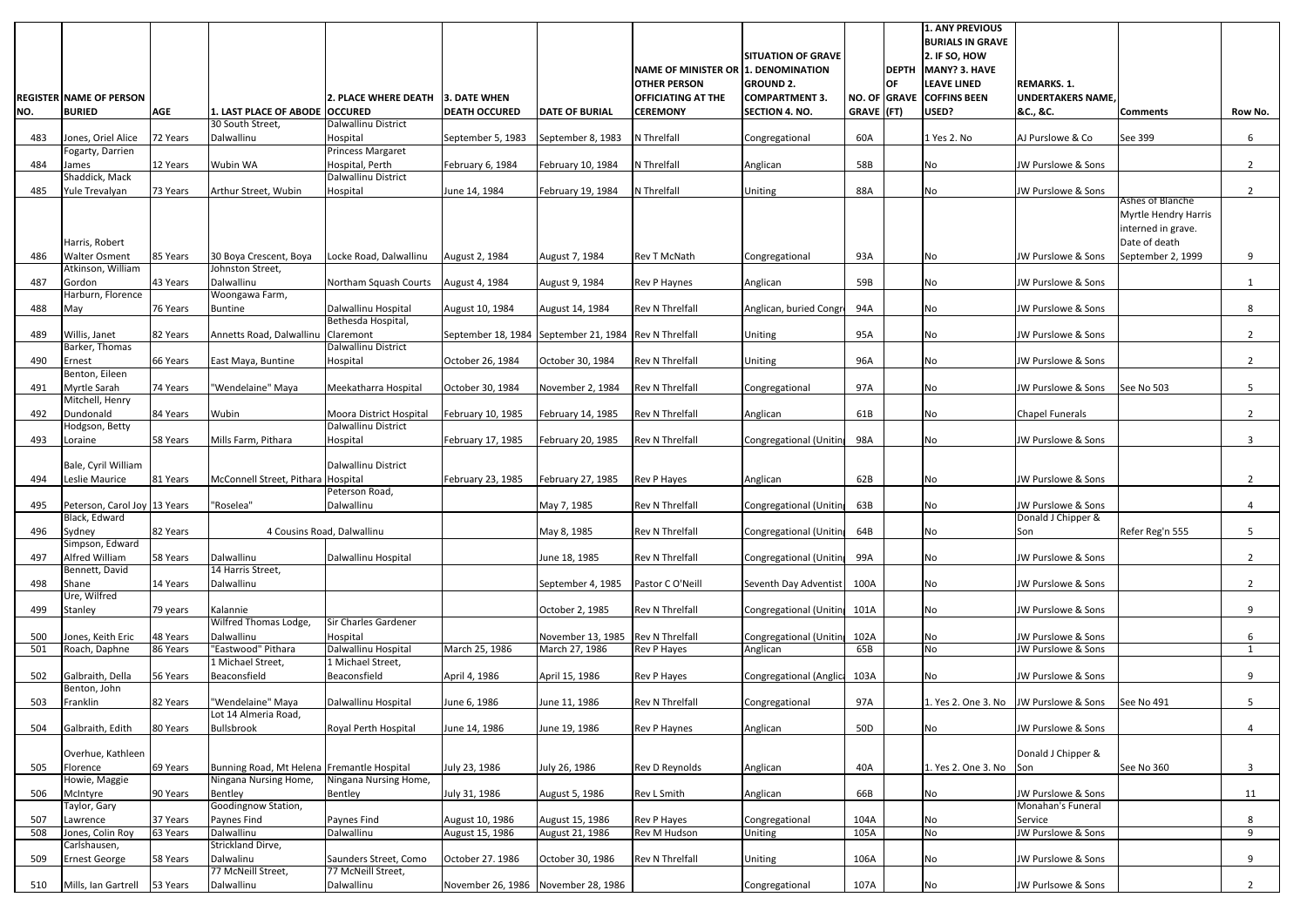|     |                                    |              |                                                                |                                   |                                                   |                                    |                                     |                               |              |              | <b>1. ANY PREVIOUS</b>    |                                                |                 |                |
|-----|------------------------------------|--------------|----------------------------------------------------------------|-----------------------------------|---------------------------------------------------|------------------------------------|-------------------------------------|-------------------------------|--------------|--------------|---------------------------|------------------------------------------------|-----------------|----------------|
|     |                                    |              |                                                                |                                   |                                                   |                                    |                                     |                               |              |              | <b>BURIALS IN GRAVE</b>   |                                                |                 |                |
|     |                                    |              |                                                                |                                   |                                                   |                                    |                                     | <b>SITUATION OF GRAVE</b>     |              |              | 2. IF SO, HOW             |                                                |                 |                |
|     |                                    |              |                                                                |                                   |                                                   |                                    | NAME OF MINISTER OR 1. DENOMINATION |                               |              | <b>DEPTH</b> | <b>MANY? 3. HAVE</b>      |                                                |                 |                |
|     |                                    |              |                                                                |                                   |                                                   |                                    | <b>OTHER PERSON</b>                 | <b>GROUND 2.</b>              |              | OF           | <b>LEAVE LINED</b>        | <b>REMARKS. 1.</b>                             |                 |                |
|     | <b>REGISTER NAME OF PERSON</b>     |              |                                                                | 2. PLACE WHERE DEATH 3. DATE WHEN |                                                   |                                    | <b>OFFICIATING AT THE</b>           | <b>COMPARTMENT 3.</b>         |              |              | NO. OF GRAVE COFFINS BEEN | <b>UNDERTAKERS NAME</b>                        |                 |                |
| NO. | <b>BURIED</b>                      | <b>AGE</b>   | 1. LAST PLACE OF ABODE  OCCURED                                |                                   | <b>DEATH OCCURED</b>                              | <b>DATE OF BURIAL</b>              | <b>CEREMONY</b>                     | <b>SECTION 4. NO.</b>         | $GRAVE$ (FT) |              | USED?                     | &C., &C.                                       | <b>Comments</b> | Row No.        |
|     | Wilson, Dorothy                    |              |                                                                |                                   |                                                   |                                    |                                     |                               |              |              |                           |                                                |                 |                |
| 511 | Maud                               | 86 Years     | Dalwallinu Hospital                                            | Dalwallinu Hospital               | January 9, 1987                                   | January 13, 1987                   | Rev P Hayes                         | Anglican                      | 18D          |              | 1. Yes 2. One 3. No       | JW Purslowe & Sons                             | See No 279      | 5 <sub>1</sub> |
|     | Cambell, Leslie                    |              | 14 Harris Street,                                              | 14 Harris Street,                 |                                                   |                                    |                                     |                               |              |              |                           |                                                |                 |                |
| 512 | Ernest                             | 61 Years     | Dalwallinu                                                     | Dalwallinu                        | January 15, 1987                                  | January 17, 1987                   | <b>Rev N Threlfall</b>              |                               | 108A         |              | 1. No                     | JW Purslowe & Sons                             |                 | $2^{\circ}$    |
|     | Vaughan, Harry                     |              |                                                                |                                   |                                                   |                                    |                                     |                               |              |              |                           |                                                |                 |                |
| 513 | Ferguson                           | 77 Years     | Pithara WA                                                     | Dalwallinu Hospital               | June 15, 1987                                     | June 19, 1987                      | Rev P Hayes                         | Anglican                      | 67B          |              | 1. No                     | JW Purslowe & Sons                             |                 |                |
|     |                                    |              | 62 McConnell Street,                                           | 62 McConnell Street,              |                                                   |                                    |                                     |                               |              |              |                           |                                                |                 |                |
| 514 | Hood, Elaine Diane 35 Years        |              | Pithara                                                        | Pithara                           | September 21, 1987 September 25, 1987 Mr M Richie |                                    |                                     | Congregational                | 109A         |              | 1. No                     | Giudice & Barnon                               |                 | 9              |
|     |                                    |              |                                                                |                                   |                                                   |                                    |                                     |                               |              |              |                           | Ashes transfered from                          |                 |                |
|     |                                    |              |                                                                |                                   |                                                   |                                    |                                     |                               |              |              |                           | Karrakatta, WA and                             |                 |                |
|     |                                    |              |                                                                |                                   |                                                   |                                    |                                     |                               |              |              |                           | placed in Dalwallinu                           |                 |                |
|     | Fitzsimons, William                |              | 25 Sanders Street, North                                       | 25 Sanders Street, North          |                                                   |                                    |                                     |                               |              |              |                           | Niche Wall December                            |                 |                |
| 515 | Thomas                             | 90 Years     | Beach                                                          | Beach                             | August 16, 1984                                   |                                    |                                     | Niche Wall Compartment No 24A |              |              |                           | 1987                                           |                 | N/A            |
|     | Galbraith, John                    |              | Mt St Camillus Nursing                                         |                                   |                                                   |                                    |                                     |                               |              |              |                           |                                                |                 |                |
| 516 | Robert                             | 85 Years     | Home, Forrestfield<br>"Wimmera Farm",                          | Royal Perth Hospital              | November 21, 1987                                 | November 25, 1987 Rev A Santineer  |                                     | Anglican                      | 50B          |              | No                        | JW Purslowe & Sons                             |                 | 4              |
| 517 | Sawyer, Hannah                     | 82 Years     | Dalwallinu                                                     | Dalwallinu Hospital               | December 8, 1987                                  | December 11, 1987                  | <b>Rev N Threlfall</b>              | Uniting                       | 110A         |              | No                        | JW Purslowe & Sons                             |                 | 3 <sup>1</sup> |
|     | Reynolds, Ronald                   |              |                                                                |                                   |                                                   |                                    |                                     |                               |              |              |                           |                                                |                 |                |
| 518 | Edward                             | 51 Years     | Cue                                                            | Meekathara Hospital               | December 22, 1987                                 | December 24, 1987 Rev N Threlfall  |                                     | Uniting                       | 111A         |              | No                        | Giudice & Barnon                               |                 | 9              |
|     |                                    |              | Woodgrange Farm,                                               |                                   |                                                   |                                    |                                     |                               |              |              |                           |                                                |                 |                |
| 519 | Lloyd, Arthur                      | 84 Years     | Pithara                                                        | Dalwallinu Hospital               | February 25, 1988                                 | March 1, 1988                      | <b>Rev P Tinney</b>                 | Anglican                      | 68B          |              |                           | JW Purslowe & Sons                             |                 | 3              |
| 520 | Howie, Andrew                      | 88 Years     | Dalwallinu Hospital                                            | Dalwallinu Hospital               | April 7, 1988                                     | April 12, 1988                     | <b>Rev N Threlfall</b>              | Uniting                       | 43B          |              | 1. Yes 2. One 3. No       | JW Purslowe & Sons                             | See Reg No 417  | 10             |
|     | Butcher, Joan                      |              |                                                                |                                   |                                                   |                                    |                                     |                               |              |              |                           |                                                |                 |                |
| 521 | Esther                             | 58 Years     | "Elena Farm" Pithara                                           | Dalwallinu Hospital               | April 14, 1988                                    | April 19, 1988                     | Rev N Threlfall                     | Uniting                       | 112A         |              |                           | JW Purslowe & Sons                             |                 | 9              |
|     | Wasley, Herbert                    |              |                                                                |                                   |                                                   |                                    |                                     |                               |              |              |                           |                                                |                 |                |
| 522 | Charles<br>Jackson, Arthur         | 85 Years     | Sen GTS Units, Gingin                                          | Moora District Hospital           | April 18, 1988                                    | April 21, 1988                     | <b>Rev N Threlfall</b>              | <b>Uniting</b>                | 73A          |              | 1. Yes 2. One 3. No       | JW Purslowe & Sons                             | See Reg No 439  | 8              |
| 523 | George                             | 65 Years     | Dalwallinu                                                     | Dalwallinu                        | May 19, 1988                                      | May 20, 1988                       | Terrance A Jackson                  | Non Denominational            | 18           |              | No                        | Mervyn J Jackson                               |                 | $2^{\circ}$    |
|     | Sawyer, Genice                     |              |                                                                |                                   |                                                   |                                    |                                     |                               |              |              |                           |                                                |                 |                |
| 524 | Lorraine Jane                      | 29 Years     | Dalwallinu                                                     | Karrakatta                        | June 15, 1988                                     | June 20, 1988                      | Fr Sproxton                         | Roman Catholic                | 29C          |              | No                        | JW Purslowe & Sons                             |                 |                |
|     |                                    |              |                                                                |                                   |                                                   |                                    |                                     |                               |              |              |                           | Ashes tranterred from                          |                 |                |
|     |                                    |              |                                                                |                                   |                                                   |                                    |                                     |                               |              |              |                           | Karrakatta, WA and                             |                 |                |
|     |                                    |              |                                                                |                                   |                                                   |                                    |                                     |                               |              |              |                           | placed in Dalwallinu                           |                 |                |
|     |                                    |              |                                                                |                                   |                                                   |                                    |                                     |                               |              |              |                           | Niche Wall 25 July                             |                 |                |
| 525 | Myers, Dorothea                    |              |                                                                |                                   |                                                   |                                    |                                     | Niche Wall Compartment No 32a |              |              |                           | 1988                                           |                 | N/A            |
|     | Smith, William                     |              |                                                                |                                   |                                                   |                                    |                                     |                               |              |              |                           |                                                |                 |                |
| 526 | George<br>Reeves, Victor           |              | McNeill Street, Dalwallinu Dalwallinu Hospital                 |                                   | July 30, 1988                                     | August 3, 1988                     | Mr A Reid                           | Congregational                | 113A         |              | No                        | JW Purslowe & Sons                             |                 | $2^{\circ}$    |
| 527 | <b>Edgar Frank</b>                 | 87 Years     | Arthur Street, Wubin                                           | Dalwallinu Hospital               | September 9, 1988                                 | September 13, 1988 Rev N Threlfall |                                     |                               | 65A          |              | 1. Yes 2. One 3. No       | JW Purslowe & Sons                             | See Reg No 426  | 8              |
|     |                                    |              |                                                                |                                   |                                                   |                                    |                                     | Congregational                |              |              |                           |                                                |                 |                |
|     |                                    |              |                                                                |                                   |                                                   |                                    |                                     |                               |              |              |                           | Ashes transfered from                          |                 |                |
|     |                                    |              |                                                                |                                   |                                                   |                                    |                                     |                               |              |              |                           | Karakatta, WA and                              |                 |                |
|     |                                    |              |                                                                |                                   |                                                   |                                    |                                     |                               |              |              |                           | placed/buried in grave                         |                 |                |
|     |                                    | Ashes        |                                                                |                                   |                                                   |                                    |                                     |                               |              |              |                           | of Lesley Francis                              |                 |                |
|     | Dodd, Agnes                        | interred in  |                                                                |                                   |                                                   |                                    |                                     |                               |              |              |                           | Dodd, grant no 24A,                            |                 |                |
| 528 | Elizabeth                          | family grave |                                                                |                                   |                                                   |                                    |                                     | Anglican                      | 24A          |              | 1. Yes 2. One 3. No       | on 10 October 1988                             | See Reg No 292  | $\overline{2}$ |
|     |                                    |              |                                                                |                                   |                                                   |                                    |                                     |                               |              |              |                           |                                                |                 |                |
|     |                                    |              |                                                                |                                   |                                                   |                                    |                                     |                               |              |              |                           | Ashes interred into                            |                 |                |
|     |                                    |              |                                                                |                                   |                                                   |                                    |                                     |                               |              |              |                           | grave of Horace L                              |                 |                |
|     |                                    |              |                                                                |                                   |                                                   |                                    |                                     |                               |              |              |                           | Watson, grant no. 66,                          |                 |                |
|     |                                    |              | <b>Braille Nursing Home,</b>                                   |                                   |                                                   |                                    |                                     |                               |              |              |                           | on 19 August 1988 by                           |                 |                |
| 529 | Watson, Lily May<br>Roach, Dorothy |              | Victoria Park                                                  |                                   |                                                   | Ashes interred in family grave     |                                     | Anglican                      | 66           |              | 1. Yes 2. One 3. No       | JW Purslowe & Sons<br><b>Geraldton Funeral</b> | See Reg No 228  |                |
| 530 | Clare                              | 76 Years     | Geraldton Nursing Home Geraldton Nursing Home February 2, 1989 |                                   |                                                   | February 6, 1989                   |                                     | Anglican                      | 55B          |              | 1. Yes 2. One 3. No       | Services                                       | See Regn No 457 | $2^{\circ}$    |
|     |                                    |              |                                                                |                                   |                                                   |                                    |                                     |                               |              |              |                           |                                                |                 |                |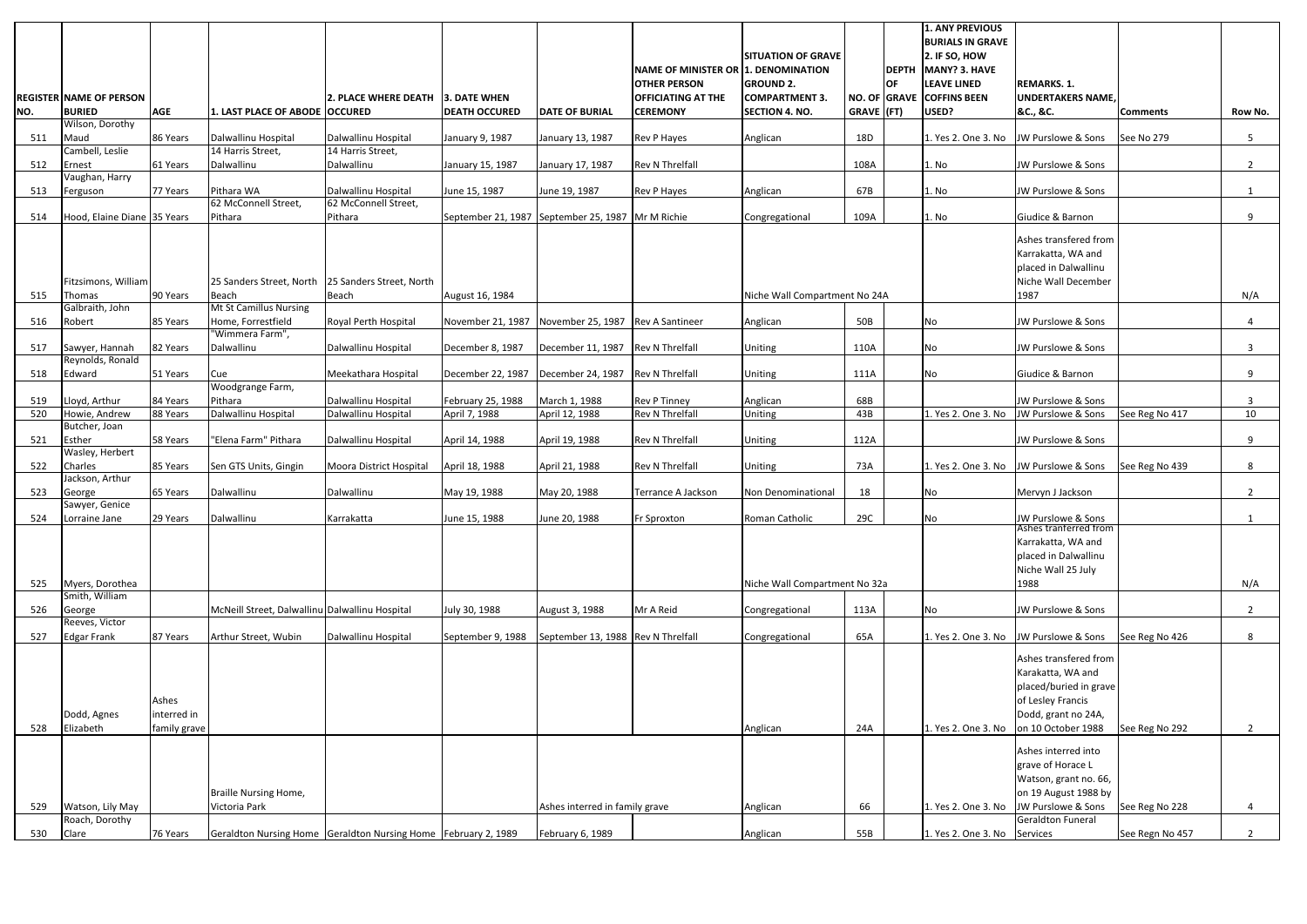|     |                                                 |            |                                                 |                                 |                                      |                                |                                              |                                |            |           | 1. ANY PREVIOUS<br><b>BURIALS IN GRAVE</b> |                                     |                 |                |
|-----|-------------------------------------------------|------------|-------------------------------------------------|---------------------------------|--------------------------------------|--------------------------------|----------------------------------------------|--------------------------------|------------|-----------|--------------------------------------------|-------------------------------------|-----------------|----------------|
|     |                                                 |            |                                                 |                                 |                                      |                                |                                              | <b>SITUATION OF GRAVE</b>      |            |           | $2.$ IF SO, HOW                            |                                     |                 |                |
|     |                                                 |            |                                                 |                                 |                                      |                                | NAME OF MINISTER OR 1. DENOMINATION          |                                |            |           | DEPTH MANY? 3. HAVE                        |                                     |                 |                |
|     |                                                 |            |                                                 |                                 |                                      |                                | <b>OTHER PERSON</b>                          | <b>GROUND 2.</b>               |            | <b>OF</b> | <b>LEAVE LINED</b>                         | <b>REMARKS. 1.</b>                  |                 |                |
|     | <b>REGISTER NAME OF PERSON</b><br><b>BURIED</b> | <b>AGE</b> | 1. LAST PLACE OF ABODE OCCURED                  | <b>2. PLACE WHERE DEATH</b>     | 3. DATE WHEN<br><b>DEATH OCCURED</b> | <b>DATE OF BURIAL</b>          | <b>OFFICIATING AT THE</b><br><b>CEREMONY</b> | <b>COMPARTMENT 3.</b>          | GRAVE (FT) |           | NO. OF GRAVE COFFINS BEEN<br>USED?         | <b>UNDERTAKERS NAME</b><br>&C., &C. | <b>Comments</b> |                |
| NO. |                                                 |            |                                                 |                                 |                                      |                                |                                              | <b>SECTION 4. NO.</b>          |            |           |                                            |                                     |                 | Row No.        |
|     |                                                 |            |                                                 |                                 |                                      |                                |                                              |                                |            |           |                                            | Ashes transfered from               |                 |                |
|     |                                                 |            |                                                 |                                 |                                      |                                |                                              |                                |            |           |                                            | Karrakate Cemetery                  |                 |                |
|     |                                                 |            |                                                 |                                 |                                      |                                |                                              |                                |            |           |                                            | and placed in                       |                 |                |
|     | Fitzsimons, Gladys                              |            | 25 Saunders Street, North                       |                                 |                                      |                                |                                              |                                |            |           |                                            | Dalwallinu Niche Wall               |                 |                |
| 531 | <b>Harding</b>                                  |            | Beach                                           | Royal Perth Hospital            | July 8, 1988                         |                                |                                              | Niche Wall Compartment No 24b  |            |           |                                            | 26 June 1989                        |                 | N/A            |
|     | Roach, Stanley                                  |            |                                                 |                                 |                                      |                                |                                              |                                |            |           |                                            | <b>Purslowe Funeral</b>             |                 |                |
| 532 | John<br>Booth, William                          | 87 Years   | Lomond Road, Pithara<br>31 Ferguson Street,     |                                 |                                      | January 9, 1990                | Fr P Tinney                                  | Anglican                       | 69B        |           | No                                         | Homes<br>Purslowe Funeral           | See Regn 604    | $\mathbf{1}$   |
| 533 | Thomas                                          | 81 Years   | Miling                                          | Dalwallinu Hospital             | April 8, 1980                        | April 11, 1990                 | Fr Sproxton                                  | Roman Catholic                 | 71B        |           | No                                         | Homes                               |                 | $\mathbf{1}$   |
|     |                                                 |            |                                                 |                                 |                                      |                                |                                              |                                |            |           |                                            |                                     |                 |                |
|     |                                                 |            |                                                 |                                 |                                      |                                |                                              |                                |            |           |                                            | Ashes interred into                 |                 |                |
|     |                                                 |            |                                                 |                                 |                                      |                                |                                              |                                |            |           |                                            | grave of Harold Arthur              |                 |                |
|     | Rutherford, George                              |            |                                                 |                                 |                                      |                                |                                              |                                |            |           |                                            | Rutherford, Grant No                |                 |                |
| 534 | Edward                                          | 78 Years   | Nedlands                                        |                                 | April 1, 1990                        | Ashes interred in family grave |                                              | Roman Catholic                 | 87         |           | 1. Yes 2. One 3. No 87 on 27 April 1990    |                                     | See Regn No 95  | $\mathbf{3}$   |
|     |                                                 |            |                                                 |                                 |                                      |                                |                                              |                                |            |           |                                            | Ashes tranferred from               |                 |                |
|     |                                                 |            |                                                 |                                 |                                      |                                |                                              |                                |            |           |                                            | Karrakata Cementery                 |                 |                |
|     |                                                 |            |                                                 |                                 |                                      |                                |                                              |                                |            |           |                                            | by Mrs Marie Reid,                  |                 |                |
|     |                                                 |            |                                                 |                                 |                                      |                                |                                              |                                |            |           |                                            | and placed in                       |                 |                |
|     | Lawton, David                                   |            |                                                 |                                 |                                      |                                |                                              |                                |            |           |                                            | Dalwallinu Niche Wall               |                 |                |
| 535 | Anthony                                         | 45 Years   |                                                 |                                 | June 24, 1989                        |                                |                                              | Niche Wall compartment No. 41b |            |           |                                            | 27 April 1990                       |                 | N/A            |
|     |                                                 |            |                                                 |                                 |                                      |                                |                                              |                                |            |           |                                            | Ashes tranferred from               |                 |                |
|     |                                                 |            |                                                 |                                 |                                      |                                |                                              |                                |            |           |                                            | Karrakata Cementery                 |                 |                |
|     |                                                 |            |                                                 |                                 |                                      |                                |                                              |                                |            |           |                                            | by Mrs Marie Reid,                  |                 |                |
|     |                                                 |            |                                                 |                                 |                                      |                                |                                              |                                |            |           |                                            | and placed in                       |                 |                |
|     | Lawton, Marie                                   |            |                                                 |                                 |                                      |                                |                                              |                                |            |           |                                            | Dalwallinu Niche Wall               |                 |                |
| 536 | Isobel                                          | 85 Years   |                                                 |                                 | September 17, 1989                   |                                |                                              | Niche Wall compartment No. 41a |            |           |                                            | 27 April 1990                       |                 | N/A            |
|     |                                                 |            |                                                 |                                 |                                      |                                |                                              |                                |            |           |                                            | Chipper & Son in                    |                 |                |
|     |                                                 |            |                                                 |                                 |                                      |                                |                                              |                                |            |           |                                            | conjunction with                    |                 |                |
|     | Brockwell, Fiona                                |            |                                                 | Richards Road, East             |                                      |                                |                                              |                                |            |           |                                            | <b>Geraldton Funeral</b>            |                 |                |
| 537 | Maree                                           | 20 Years   | Maya East Road, Maya                            | Wubin                           | April 22, 1990                       | April 27, 1990                 | Mr Lloyal Davey                              | Uniting                        | 114A       |           |                                            | Services<br>Ashes transferred       |                 | 9              |
|     |                                                 |            |                                                 |                                 |                                      |                                |                                              |                                |            |           |                                            | from Karrakatta                     |                 |                |
|     |                                                 |            |                                                 |                                 |                                      |                                |                                              |                                |            |           |                                            | Crematorium and                     |                 |                |
|     |                                                 |            |                                                 |                                 |                                      |                                |                                              |                                |            |           |                                            | placed in Dalwallinu                |                 |                |
|     | Richards, Mary                                  |            |                                                 |                                 |                                      |                                |                                              |                                |            |           |                                            | Niche Wall 5 June                   |                 |                |
| 538 | Josephine                                       | 76 Years   | 3 Arthur Street, Wubin                          | Dalwallinu Hospital             | March 28, 1990                       |                                |                                              | Niche Wall compartment No. 48a |            |           |                                            | 1990                                |                 | N/A            |
|     | Cheeseman,                                      |            |                                                 |                                 |                                      |                                |                                              |                                |            |           |                                            | <b>Purslowe Funeral</b>             |                 |                |
| 539 | Pauline Anne                                    | 34 Years   | Oakdale Farm, Buntine                           | <b>Buntine</b>                  | June 1, 1990                         | June 7, 1990                   | <b>Rev Davey</b>                             | Uniting                        | 115A       |           | No                                         | Homes                               |                 | 9              |
|     |                                                 |            |                                                 |                                 |                                      |                                |                                              |                                |            |           |                                            | Purslowe Funeral                    |                 |                |
| 540 | Carter, Amy<br>Toesland, Russell                | 90 Years   | Craig Care, Como                                | Craig Care, Como                | June 22, 1990                        | June 27, 1990                  | <b>Rev Davey</b>                             | Uniting                        | 24A        |           | 1. Yes 2. One                              | Homes<br>Purslowe Funeral           | See Regn No 303 | 3 <sup>1</sup> |
| 541 | Malcolm                                         | 72 Years   | Annetts Road, Dalwallinu Dalwallinu Hospital    |                                 | December 7, 1990                     | December 11, 1990              | Fr P Tinney                                  | Anglican                       | 72B        |           | No                                         | Homes                               |                 | $\overline{2}$ |
|     | York, Gwendolene                                |            |                                                 |                                 |                                      |                                |                                              |                                |            |           |                                            | Purslowe Funeral                    |                 |                |
| 542 | May                                             | 76 Years   | 4 Harris Street, Dalwallinu Dalwallinu Hospital |                                 | February 13, 1991                    | February 18, 1991              | Fr P Tinney                                  | Anglican                       | 73B        |           | No                                         | Homes                               |                 | $\overline{2}$ |
|     |                                                 |            |                                                 |                                 |                                      |                                |                                              |                                |            |           |                                            | Ashes tranterred from               |                 |                |
|     |                                                 |            |                                                 |                                 |                                      |                                |                                              |                                |            |           |                                            | Karrakata<br>Crematorium and        |                 |                |
|     |                                                 |            |                                                 |                                 |                                      |                                |                                              |                                |            |           |                                            | placed in Dalwallinu                |                 |                |
|     |                                                 |            |                                                 |                                 |                                      |                                |                                              |                                |            |           |                                            | Niche Wall 16 May                   |                 |                |
| 543 | Jones, Aaron James Stillborn                    |            |                                                 | Perth                           | February 22, 1991                    |                                |                                              | Niche Wall Compartment No. 64  |            |           |                                            | 1991                                |                 | N/A            |
|     |                                                 |            |                                                 |                                 |                                      |                                |                                              |                                |            |           |                                            |                                     |                 |                |
|     | Johnson, Muriel                                 |            | <b>Warwick Villiage Nursing</b>                 | <b>Warwick Villiage Nursing</b> |                                      |                                |                                              |                                |            |           |                                            | <b>Purslowe Funeral</b>             |                 |                |
| 544 | Newman                                          | 89 Years   | Home, Warwick                                   | Home, Warwick                   | May 24, 1991                         | May 29, 1991                   | <b>Rev Davey</b>                             | Uniting                        | 22A        |           | 1. Yes 2. One                              | Homes (Midland)                     | See Regn No 301 | 4              |
|     | Nannup, Ronald                                  |            |                                                 | 56 Strickland Street,           |                                      |                                |                                              |                                |            |           |                                            | <b>Gales Funeral Services</b>       |                 |                |
| 545 | David                                           | 23 Years   | Geraldton                                       | Geraldton                       | Found May 27, 1991 June 1, 1991      |                                | Pastor Alan Leak                             | Uniting                        | 116A       |           | 1. No                                      | Merredin                            |                 | 10             |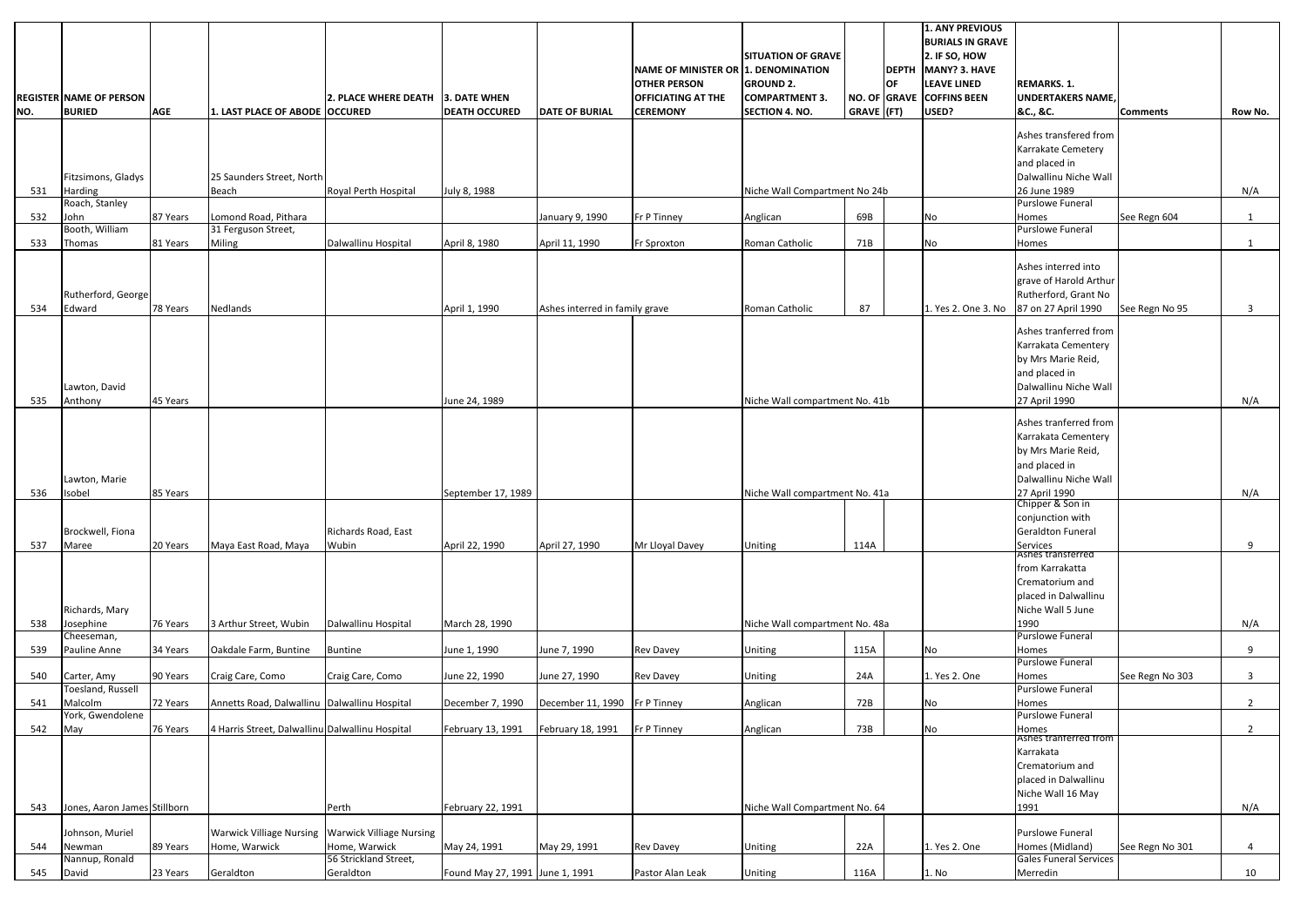|     |                                |            |                                              |                                    |                                                           |                       |                                                             |                                |            |           | <b>1. ANY PREVIOUS</b>    |                                       |                  |                |
|-----|--------------------------------|------------|----------------------------------------------|------------------------------------|-----------------------------------------------------------|-----------------------|-------------------------------------------------------------|--------------------------------|------------|-----------|---------------------------|---------------------------------------|------------------|----------------|
|     |                                |            |                                              |                                    |                                                           |                       |                                                             |                                |            |           | <b>BURIALS IN GRAVE</b>   |                                       |                  |                |
|     |                                |            |                                              |                                    |                                                           |                       |                                                             | <b>SITUATION OF GRAVE</b>      |            |           | $2.$ IF SO, HOW           |                                       |                  |                |
|     |                                |            |                                              |                                    |                                                           |                       | NAME OF MINISTER OR 1. DENOMINATION                         |                                |            |           | DEPTH MANY? 3. HAVE       |                                       |                  |                |
|     |                                |            |                                              |                                    |                                                           |                       | <b>OTHER PERSON</b>                                         | <b>GROUND 2.</b>               |            | <b>OF</b> | LEAVE LINED               | <b>REMARKS. 1.</b>                    |                  |                |
|     | <b>REGISTER NAME OF PERSON</b> |            |                                              | 2. PLACE WHERE DEATH 13. DATE WHEN |                                                           |                       | <b>OFFICIATING AT THE</b>                                   | <b>COMPARTMENT 3.</b>          |            |           | NO. OF GRAVE COFFINS BEEN | <b>UNDERTAKERS NAME</b>               |                  |                |
| NO. | <b>BURIED</b>                  | <b>AGE</b> | 1. LAST PLACE OF ABODE OCCURED               |                                    | <b>DEATH OCCURED</b>                                      | <b>DATE OF BURIAL</b> | <b>CEREMONY</b>                                             | <b>SECTION 4. NO.</b>          | GRAVE (FT) |           | USED?                     | &C., &C.                              | <b>Comments</b>  | Row No.        |
|     |                                |            |                                              |                                    |                                                           |                       |                                                             |                                |            |           |                           |                                       |                  |                |
|     |                                |            |                                              |                                    |                                                           |                       |                                                             |                                |            |           |                           | Ashes placed in                       |                  |                |
|     |                                |            |                                              |                                    |                                                           |                       |                                                             |                                |            |           |                           | Dalwalinu Niche Wall                  |                  |                |
|     |                                |            |                                              |                                    |                                                           |                       |                                                             |                                |            |           |                           | by fmaily members 23                  |                  |                |
| 546 | Reid, E.A (Beth)               |            |                                              |                                    | June 28, 1990                                             |                       |                                                             | Niche Wall compartment No. 16  |            |           |                           | June 1991                             |                  | N/A            |
|     |                                |            |                                              |                                    |                                                           |                       |                                                             |                                |            |           |                           | Ashes interred into                   |                  |                |
|     |                                |            |                                              |                                    |                                                           |                       |                                                             |                                |            |           |                           |                                       |                  |                |
|     |                                |            |                                              |                                    |                                                           |                       |                                                             |                                |            |           |                           | grave of CPM                          |                  |                |
|     | Strickland, Violet             |            | 22 Fraser Road,                              | 22 Fraser Road,                    |                                                           |                       |                                                             |                                |            |           |                           | Strickland Grant No 44                |                  |                |
| 547 | Edith                          | 100 Years  | Applecross                                   | Applecross                         | September 13, 1991 Ashes interred in family grave         |                       |                                                             | Anglican                       | 44         |           | 1. Yes 2. Two 3. No       | on 20 September 1991 See Reg'n No 164 |                  | $\overline{2}$ |
|     |                                |            | Ardach Farm, Silver Road, 6/119 Main Street, |                                    |                                                           |                       |                                                             |                                |            |           |                           | John Clifton Fawkner,                 |                  |                |
| 548 | Hood, David Nairn 64 Years     |            | <b>Ballidu</b>                               | Osborne Park                       | September 15, 1991 September 21, 1991 Milton Gabrelson    |                       |                                                             | Anglican                       | <b>B74</b> |           | 1. No                     | Christian Funeral Co                  |                  |                |
|     | Sawyer, James                  |            | Wimmera Farm,                                | Dalwallinu District                |                                                           |                       |                                                             |                                |            |           |                           | Purslowe Funeral                      |                  |                |
| 549 | Harding                        | 94 Years   | Dalwallinu                                   | Hospital                           | October 2, 1991                                           | October 9, 1991       | Rev N Threlfall                                             | Uniting                        | 117A       |           | 1. No                     | Homes                                 |                  | 3              |
|     |                                |            |                                              |                                    |                                                           |                       |                                                             |                                |            |           |                           | Ashes placed in Niche                 |                  |                |
|     |                                |            |                                              |                                    |                                                           |                       |                                                             |                                |            |           |                           | Wall by Mr Noel                       |                  |                |
|     |                                |            |                                              |                                    |                                                           |                       |                                                             |                                |            |           |                           | Monks 24 December                     |                  |                |
| 550 | Monks, Edmund                  | 76 Years   |                                              |                                    | 1969                                                      |                       |                                                             | Niche Wall compartment No. 33a |            |           |                           | 1991                                  |                  | N/A            |
|     |                                |            |                                              |                                    |                                                           |                       |                                                             |                                |            |           |                           | Ashes placed in Niche                 |                  |                |
|     |                                |            |                                              |                                    |                                                           |                       |                                                             |                                |            |           |                           | Wall by Mr Noel                       |                  |                |
|     |                                |            |                                              |                                    |                                                           |                       |                                                             |                                |            |           |                           | Monks 24 December                     |                  |                |
| 551 | Monks, Ida C                   | 89 Years   |                                              |                                    | 1991                                                      |                       |                                                             | Niche Wall compartment No. 33b |            |           |                           | 1991                                  |                  | N/A            |
|     | Davies, Evan                   |            |                                              | Dalwallinu District                |                                                           |                       |                                                             |                                |            |           |                           |                                       |                  |                |
| 552 | Charles Beynon                 | 73 Years   | 75 Prior Street, Kalannie                    | Hospital                           | June 20, 1992                                             | June 20, 1992         | <b>MJ Davies</b>                                            | General                        | 19         |           | 1. No                     | <b>GM Draffin</b>                     |                  | $\overline{2}$ |
|     | Roach, Leslie                  |            |                                              | Dalwallinu District                |                                                           |                       |                                                             |                                |            |           |                           | <b>Purslowe Funeral</b>               |                  |                |
| 553 | Francis                        | 87 Years   | Eastwood Farm, Pithara                       | Hospital                           | June 27, 1992                                             | July 1, 1992          | Pastor Arthur Lear                                          | Anglican                       | 75B        |           | 1. No                     | Homes (Northam)                       |                  |                |
|     |                                |            |                                              | Dalwallinu District                |                                                           |                       |                                                             |                                |            |           |                           | <b>Purslowe Funeral</b>               |                  |                |
| 554 | Smith, Walter                  | 70 Years   | 17 Leahy Street, Pithara                     | Hospital                           | September 10, 1992 September 14, 1992 Rev N Threlfall     |                       |                                                             | Uniting                        | 118A       |           | 1. No                     | Homes (Northam)                       |                  | 9              |
|     |                                |            |                                              | Dalwallinu District                |                                                           |                       |                                                             |                                |            |           |                           | <b>Geraldton Funeral</b>              |                  |                |
| 555 | Black, Alice Edna              | 80 Years   | 4 Hyde Street, Dalwallinu Hospital           |                                    | October 1, 1992                                           | October 5, 1992       | Pastor Arthur Lear                                          | Uniting (Baptist)              | 64B        |           | 1. Yes 2. One 3. No       | Services<br><b>Purslowe Funeral</b>   | See Reg'n No 496 | 5              |
|     | Hodgson, Harry                 | 72 Years   |                                              |                                    |                                                           |                       |                                                             | Uniting                        | 98A        |           | 1. Yes 2. One 3. No       | Homes - Northam                       |                  |                |
| 556 | Vernon                         |            | Mount Hospital Perth                         | Mount Hospital Perth               | January 2, 1993                                           | January 8, 1993       | <b>Rev Neveille Threlfall</b>                               | (Congregational)               |            |           |                           |                                       | See Reg'n No 493 | 3              |
|     |                                |            | C/- Dave Ure, Goodlands                      |                                    |                                                           |                       |                                                             |                                |            |           |                           | <b>Purslowe Funeral</b>               |                  |                |
| 557 | Wilson, Ronald                 | 60 Years   | Road, Kalannie                               | Royal Perth Hospital               | April 17, 1993                                            | April 21, 1993        | Rev J Sharpe                                                | Anglican                       | 76B        |           | 1. No 2. - 3. No          | Homes - Northam                       |                  | 4              |
|     | Curran, James                  |            |                                              | Myers Street, Dalwallinu           |                                                           |                       |                                                             |                                |            |           |                           | <b>Purslowe Funeral</b>               |                  |                |
| 558 | Michael                        | 52 Years   | South Street, Dawallinu                      | (Roadside)                         | April 18, 1993                                            | April 27, 1993        | Father Stan Bendkowski Roman Catholic                       |                                | 31C        |           | 1. No 2. - 3. No          | Homes - Northam                       |                  | $\mathbf{1}$   |
|     | MacPherson, Alice              |            |                                              | Dalwallinu District                |                                                           |                       |                                                             |                                |            |           |                           | <b>Purslowe Funeral</b>               |                  |                |
| 559 | Emily                          | 93 Years   | Wasley Road, Buntine                         | Hospital                           | July 13, 1993                                             | July 15, 1993         |                                                             | Uniting                        | 119A       |           | 1. No 2. - 3. No          | Homes - Northam                       |                  | 8              |
|     |                                |            |                                              |                                    |                                                           |                       |                                                             |                                |            |           |                           | Ashes placed in Niche                 |                  |                |
|     | Hodgson, Joseph                |            |                                              |                                    |                                                           |                       |                                                             |                                |            |           |                           | Wall on 23 August                     |                  |                |
| 560 | Laurence                       | 69 Years   |                                              |                                    | 1992                                                      |                       |                                                             | Niche Wall compartment No 58   |            |           |                           | 1993                                  |                  | N/A            |
|     | Sampey, Colin                  |            | <b>Maitland Hospital</b>                     | <b>Maitland Hospital</b>           |                                                           |                       |                                                             |                                |            |           |                           | <b>Purslowe Funeral</b>               |                  |                |
| 561 | Royston                        | 61 Years   | Maitland, NSW                                | Maitland, NSW                      | September 16, 1993 September 22, 1993 Ven Harry Entwistle |                       |                                                             | Anglican                       | 78B        |           | 1. No 2. - 3. No          | Homes - Northam                       |                  | 6              |
|     |                                |            |                                              |                                    |                                                           |                       |                                                             |                                |            |           |                           |                                       |                  |                |
|     | Wallis, Ernest                 |            | 62 Annetts Road,                             | Great Northern Highway,            |                                                           |                       |                                                             |                                |            |           |                           |                                       |                  |                |
| 562 | James                          | 38 Years   | Dalwallinu                                   | 5km south of Miling                |                                                           |                       | September 22, 1993 September 24, 1993 Arthur William Wallis | Non Denominational             | 10         |           | 1. No 2. - 3. No          | AW Wallis                             |                  | $\mathbf{1}$   |
|     |                                |            |                                              |                                    |                                                           |                       |                                                             |                                |            |           |                           |                                       |                  |                |
| 563 | Jackson, Helen                 |            |                                              | Dalwallinu Hospital                |                                                           |                       | September 30, 1993 September 30, 1993 Robin Mervyn Jackson  | Non Denominational             | 21         |           | 1. No 2. - 3. No          | Robin Mervyn Jackson                  |                  | $2^{\circ}$    |
|     |                                |            | 6 Dungey Way,                                |                                    |                                                           |                       |                                                             | Anglican/Church of             |            |           |                           | <b>Purslowe Funeral</b>               |                  |                |
| 564 | Fogarty, May<br>Davies, Enid   | 76 Years   | Dalwallinu                                   | Dalwallinu Hospital                | December 15, 1993                                         | December 23, 1993     | Pastor Len Walker                                           | England                        | 77B        |           | 1. No 2. - 3. No          | Homes Northam<br>Graeme Michael       |                  | 5              |
| 565 | Florence                       | 63 Years   | 75 Prior Street, Kalannie                    | Dalwallinu Hospital                | March 8, 1994                                             | March 9, 1994         | Graeme Michael Draffin Non Denominational                   |                                | 22         |           | 1. No 2. - 3. No          | Draffin                               |                  | $2^{\circ}$    |
|     |                                |            |                                              |                                    |                                                           |                       |                                                             |                                |            |           |                           | <b>Purslowe Funeral</b>               |                  |                |
| 566 | Fry, Victor John               | 45 Years   | "The Laurels" Pithara                        | "The Laurels" Pithara              | March 9, 1994                                             | March 16, 1994        | Rev N Threlfall                                             | Uniting                        | 120A       |           | 1. No 2. - 3. No          | Homes Northam                         |                  | $3^{\circ}$    |
|     |                                |            |                                              |                                    |                                                           |                       |                                                             |                                |            |           |                           |                                       |                  |                |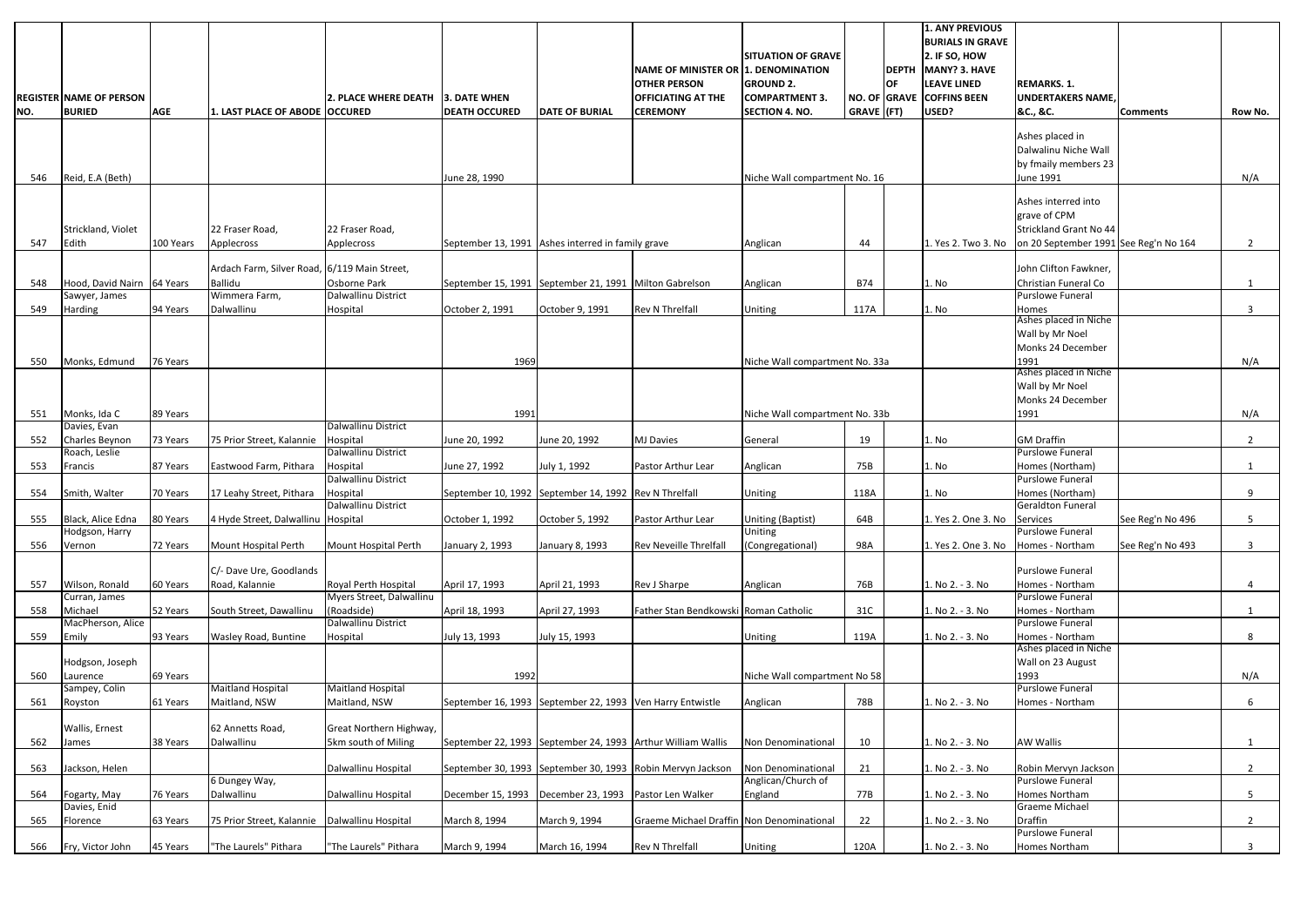|     |                                |            |                                             |                                                                      |                      |                                       |                                            |                           |            |    | <b>1. ANY PREVIOUS</b><br><b>BURIALS IN GRAVE</b> |                                      |                 |             |
|-----|--------------------------------|------------|---------------------------------------------|----------------------------------------------------------------------|----------------------|---------------------------------------|--------------------------------------------|---------------------------|------------|----|---------------------------------------------------|--------------------------------------|-----------------|-------------|
|     |                                |            |                                             |                                                                      |                      |                                       |                                            | <b>SITUATION OF GRAVE</b> |            |    | 2. IF SO, HOW                                     |                                      |                 |             |
|     |                                |            |                                             |                                                                      |                      |                                       | <b>NAME OF MINISTER OR 1. DENOMINATION</b> |                           |            |    | <b>DEPTH MANY? 3. HAVE</b>                        |                                      |                 |             |
|     |                                |            |                                             |                                                                      |                      |                                       | <b>OTHER PERSON</b>                        | <b>GROUND 2.</b>          |            | OF | <b>LEAVE LINED</b>                                | <b>REMARKS. 1.</b>                   |                 |             |
|     | <b>REGISTER NAME OF PERSON</b> |            |                                             | 2. PLACE WHERE DEATH 13. DATE WHEN                                   |                      |                                       | <b>OFFICIATING AT THE</b>                  | <b>COMPARTMENT 3.</b>     |            |    | NO. OF GRAVE COFFINS BEEN                         | <b>UNDERTAKERS NAME</b>              |                 |             |
| NO. | <b>BURIED</b>                  | <b>AGE</b> | 1. LAST PLACE OF ABODE OCCURED              |                                                                      | <b>DEATH OCCURED</b> | <b>DATE OF BURIAL</b>                 | <b>CEREMONY</b>                            | <b>SECTION 4. NO.</b>     | GRAVE (FT) |    | USED?                                             | &C., &C.                             | <b>Comments</b> | Row No.     |
|     |                                |            |                                             |                                                                      |                      |                                       |                                            |                           |            |    |                                                   | Monahan's Funeral                    |                 |             |
|     |                                |            | Unit 1 Wilfred Thomas                       |                                                                      |                      |                                       |                                            |                           |            |    |                                                   | Service, 231 Grand                   |                 |             |
|     | Willis, Ernest                 |            | Lodge, McNeill Street,                      | Dalwallinu District                                                  |                      |                                       |                                            |                           |            |    |                                                   | Promenade, Dianella                  |                 |             |
| 567 | <b>Charles Donald</b>          | 89 Years   | Dalwallinu<br>Northam Pithara Road,         | Hospital<br>Northam Pithara Road,                                    | April 5, 1994        | April 8, 1994                         | Rev MJ Davey                               | Uniting                   | 95A        |    | 1. Yes 2. One 3. No                               | 6062<br><b>Purslowe Funeral</b>      |                 | Not 95A???  |
| 568 | Pipe, James<br>William         | 76 Years   | Pithara                                     | Pithara                                                              | May 27, 1994         | May 31, 1994                          | <b>Rev Davey</b>                           | Anglican                  | 79B        |    | 1. No 2. No 3. No                                 | Homes Northam                        |                 | 1           |
|     |                                |            |                                             |                                                                      |                      |                                       |                                            |                           |            |    |                                                   | Timothy David Wallis                 |                 |             |
|     |                                |            |                                             | Dalwallinu District                                                  |                      |                                       |                                            |                           |            |    |                                                   | 56 Annetts Road,                     |                 |             |
| 569 | Fawkes, Elizabeth              | 92 Years   |                                             | Hospital                                                             | June 26, 1994        | June 27, 1994                         | Mr Arthur Fawkes                           | Non Denominational        | 23         |    | 1. No 2. - 3. No                                  | Dalwallinu                           |                 | 3           |
|     |                                |            |                                             |                                                                      |                      |                                       |                                            |                           |            |    |                                                   |                                      |                 |             |
|     |                                |            |                                             |                                                                      |                      |                                       |                                            |                           |            |    |                                                   | Robin Mervyn Jackson                 |                 |             |
|     | Davies, David                  |            | Dalwallinu District                         | Dalwallinu District                                                  |                      |                                       |                                            |                           |            |    |                                                   | PO Box 70 Dalwallinu                 |                 |             |
| 570 | Frederick John                 | 82 Years   | Hospital                                    | Hospital                                                             | August 26, 1994      | August 27, 1994                       | Mr Robert John Davies Non Denominational   |                           | 24         |    | 1. No 2. - 3. No                                  | WA 6609                              |                 | 3           |
|     | Parnham, Thomas                |            | No 1 Old Well Road, East                    | Dalwallinu District                                                  |                      |                                       |                                            |                           |            |    |                                                   | <b>Purslowe Funeral</b>              |                 |             |
| 571 | Arthur                         | 70 Years   | Latham                                      | Hospital                                                             | September 14, 1994   | September 19, 1994   Mr Charles Kenny |                                            | Anglican                  | 80B        |    | 1. No 2. - 3. No                                  | Homes Northam<br>Leigh William       |                 |             |
|     |                                |            |                                             |                                                                      |                      |                                       |                                            |                           |            |    |                                                   | Thompson,                            |                 |             |
|     |                                |            | 1 Sullivan Lodge, Myers                     | Dalwallinu District                                                  |                      |                                       |                                            |                           |            |    |                                                   | Thompson's Funeral                   |                 |             |
| 572 | Smith, Jessie May 94 Years     |            | Street, Dalwallinu                          | Hospital                                                             | December 16, 1994    | December 21, 1994 Rev John Sharpe     |                                            | Anglican                  | 29B        |    | 1. Yes 2. One 3. No                               | Services Northam                     |                 | 3           |
|     |                                |            |                                             |                                                                      |                      |                                       |                                            |                           |            |    |                                                   |                                      |                 |             |
|     |                                |            |                                             |                                                                      |                      |                                       |                                            |                           |            |    |                                                   | Robin Mervyn Jackson                 |                 |             |
|     | Jackson, Mervyn                |            |                                             |                                                                      |                      |                                       |                                            |                           |            |    |                                                   | PO Box 70 Dalwallinu                 |                 |             |
| 573 | John                           | 76 Years   | Dalwallinu                                  | Dalwallinu (Sawyers Ave) May 12, 1995                                |                      | May 13, 1995                          | Robin Mervyn Jackson                       | Non Denominational        | 25         |    | 1. No 2. - 3. No                                  | WA 6609                              |                 | 3           |
|     |                                |            |                                             |                                                                      |                      |                                       |                                            |                           |            |    |                                                   | Heather May Steven,                  |                 |             |
| 574 | Thomas, Rhys Ivon 90 Years     |            | Unit 23 200 Fitzgerald<br>Street, Geraldton |                                                                      |                      |                                       | Kenneth Steven                             |                           |            |    | 1. No 2. - 3. No                                  | <b>Geraldton Funeral</b><br>Services |                 |             |
|     | Sinclair, Victor               |            | Lot 326 Wasley Street,                      |                                                                      | June 20, 1995        | June 20, 1995                         |                                            | Congregational            | 121A       |    |                                                   | <b>Purslowe Funeral</b>              |                 | 10          |
| 575 | Charles                        | 78 Years   | Dalwallinu                                  | Wongan Hills Hospital                                                | July 2, 1995         | July 7, 1995                          | Rev John Sharpe                            | Anglican                  | 81B        |    | 1. No 2. - 3. No                                  | Homes, Northam                       |                 | 4           |
|     |                                |            |                                             |                                                                      |                      |                                       |                                            |                           |            |    |                                                   |                                      |                 |             |
|     | Lloyd, Ivy May                 |            | Pioneer House, McNeill                      |                                                                      |                      |                                       |                                            |                           |            |    |                                                   | <b>Purslowe Funeral</b>              |                 |             |
| 576 | Elizabeth                      | 94 Years   | Street, Dalwallinu                          | Royal Perth Hospital                                                 | August 11, 1995      | August 16, 1995                       | Fr S Bendkowki                             | Anglican                  | 81B        |    | 1. Yes 2. One 3. No                               | Homes, Northam                       |                 | 3           |
|     | Downing, Jennifer              |            | 57 McNeill Street,                          | <b>Buntine-Marchagee</b>                                             |                      |                                       |                                            |                           |            |    |                                                   | <b>Thompsons Funeral</b>             |                 |             |
| 577 | Nicole                         | 23 Years   | Dalwallinu                                  | Road, Buntine                                                        | August 19, 1995      | August 23, 1995                       | Mrs M Davey                                | Uniting                   | 122A       |    | 1. No 2. - 3. No                                  | Services Northam                     |                 | 8           |
|     | Booth, Una Patricia            |            | 31/32 Ferguston Street,                     | 31/32 Ferguston Street,                                              |                      |                                       |                                            |                           |            |    |                                                   | Bowra & Odea Funeral                 |                 |             |
| 578 | Catherine                      | 66 Years   | Miling                                      | Miling                                                               | August 25, 1995      | August 31, 1995                       | Fr Basil Noseda                            | Roman Catholic            | 32C        |    | 1. No 2. - 3. No                                  | <b>Directors</b>                     |                 |             |
|     | Ray, Winifred Fay              |            |                                             |                                                                      |                      |                                       |                                            |                           |            |    |                                                   |                                      |                 |             |
| 579 | Norma                          | 67 Years   |                                             | 7 Sawyers Ave, Dalwallinu 7 Sawyers Ave, Dalwallinu October 28, 1995 |                      | October 28, 1995                      | John Curruthers Ray                        | Non Denominational        | 26         |    | 1. No 2. - 3. No                                  | <b>Timothy David Wallis</b>          |                 | 3           |
|     | Harris, Ernest                 |            |                                             |                                                                      |                      |                                       |                                            |                           |            |    |                                                   |                                      |                 |             |
| 580 | Ralph Cooper                   | 92 Years   | Framfield Lake, Tara                        | Framfield Lake, Tara                                                 | November 4, 1995     | November 6, 1995                      |                                            | Uniting                   | 123A       |    | 1. No 2. - 3. -                                   | Thomas George Scott                  |                 | 4           |
|     | Reudavey, Francis              |            | Pioneer House,                              |                                                                      |                      |                                       |                                            |                           |            |    |                                                   | <b>Thompsons Funeral</b>             |                 |             |
| 581 | Edward                         |            | Dalwallinu                                  | Dalwallinu Hospital                                                  | November 10, 1995    | November 15, 1995 Rev D Jenson        |                                            | Uniting                   | 124A       |    |                                                   | Services<br><b>Thompsons Funeral</b> |                 |             |
| 582 | Harle, Jessie                  | 80 Years   | <b>Buntine</b>                              | <b>MVA</b>                                                           | November 22, 1995    | November 27, 1995 Rev D Jenson        |                                            | Anglican                  | 48B        |    | Yes One                                           | <b>Services</b>                      | See S Harle 427 | 9           |
|     |                                |            |                                             |                                                                      |                      |                                       |                                            |                           |            |    |                                                   |                                      |                 |             |
|     |                                |            | Lots 15 & 16 McConnell                      | St John of God Hospital,                                             |                      |                                       |                                            |                           |            |    |                                                   | Leanne O'Dea Funeral                 |                 |             |
| 583 | Gatti, Beryl Bernice 61 Years  |            | Street, Pithara                             | Subiaco                                                              | April 17, 1996       | April 22, 1996                        | <b>Father P Russell</b>                    | Roman Catholic            | 34C        |    | 1. No                                             | <b>Directors</b>                     |                 |             |
|     |                                |            | 72 McNeill Street,                          | Dalwallinu Hospital,                                                 |                      |                                       |                                            |                           |            |    |                                                   | <b>Purslowe Funeral</b>              |                 |             |
| 584 | Andrews, Kathleen 79 years     |            | Dalwallinu                                  | Dalwallinu                                                           | April 18, 1996       | April 23, 1996                        | David Jenson                               | Anglican                  | 82B        |    | 1. No                                             | Homes                                |                 |             |
|     |                                |            | 23 Ferguson Street,                         |                                                                      |                      |                                       |                                            |                           |            |    |                                                   | Bowra & Odea Funeral                 |                 |             |
| 585 | Booth, Robin Gary 17 Years     |            | Miling<br>23 Ferguson Street,               | Miling East Road, Miling May 1, 1996                                 |                      | May 7, 1996                           | Revd Fr Basil Noseda                       | Uniting                   | 125A       |    | 1. No                                             | Directors<br>Bowra & Odea Funeral    |                 | 9           |
| 586 | Booth, Lisa Marie 15 Years     |            | Miling                                      | Miling East Road, Miling May 1, 1996                                 |                      | May 7, 1996                           | Revd Fr Basil Noseda                       | Uniting                   | 125A       |    | 1. No                                             | <b>Directors</b>                     |                 | 9           |
|     |                                |            |                                             |                                                                      |                      |                                       |                                            |                           |            |    |                                                   |                                      |                 |             |
|     | Galbraith, William             |            | Lot 71 Woodhouse                            | Royal Perth Hospital,                                                |                      |                                       |                                            |                           |            |    |                                                   | Bowra & Odea Funeral                 |                 |             |
| 587 | James                          | 78 Years   | Street, Wubin                               | Wellington Street, Perth May 4, 1996                                 |                      | May 9, 1996                           | Revd David Jenson                          | Uniting                   | 103A       |    | 1. Yes 2. One                                     | <b>Directors</b>                     |                 | 9           |
|     |                                |            | "Cornfields Farm"                           | Dalwallinu Hospital,                                                 |                      |                                       |                                            |                           |            |    |                                                   | <b>Purslowe Funeral</b>              |                 |             |
| 588 | Smith, Beryl Ruby 86 Years     |            | <b>Buntine WA</b>                           | Dalwallinu                                                           | June 13, 1996        | June 18, 1996                         | David Jenson                               | Uniting                   | 126A       |    | No                                                | Homes                                |                 | $7^{\circ}$ |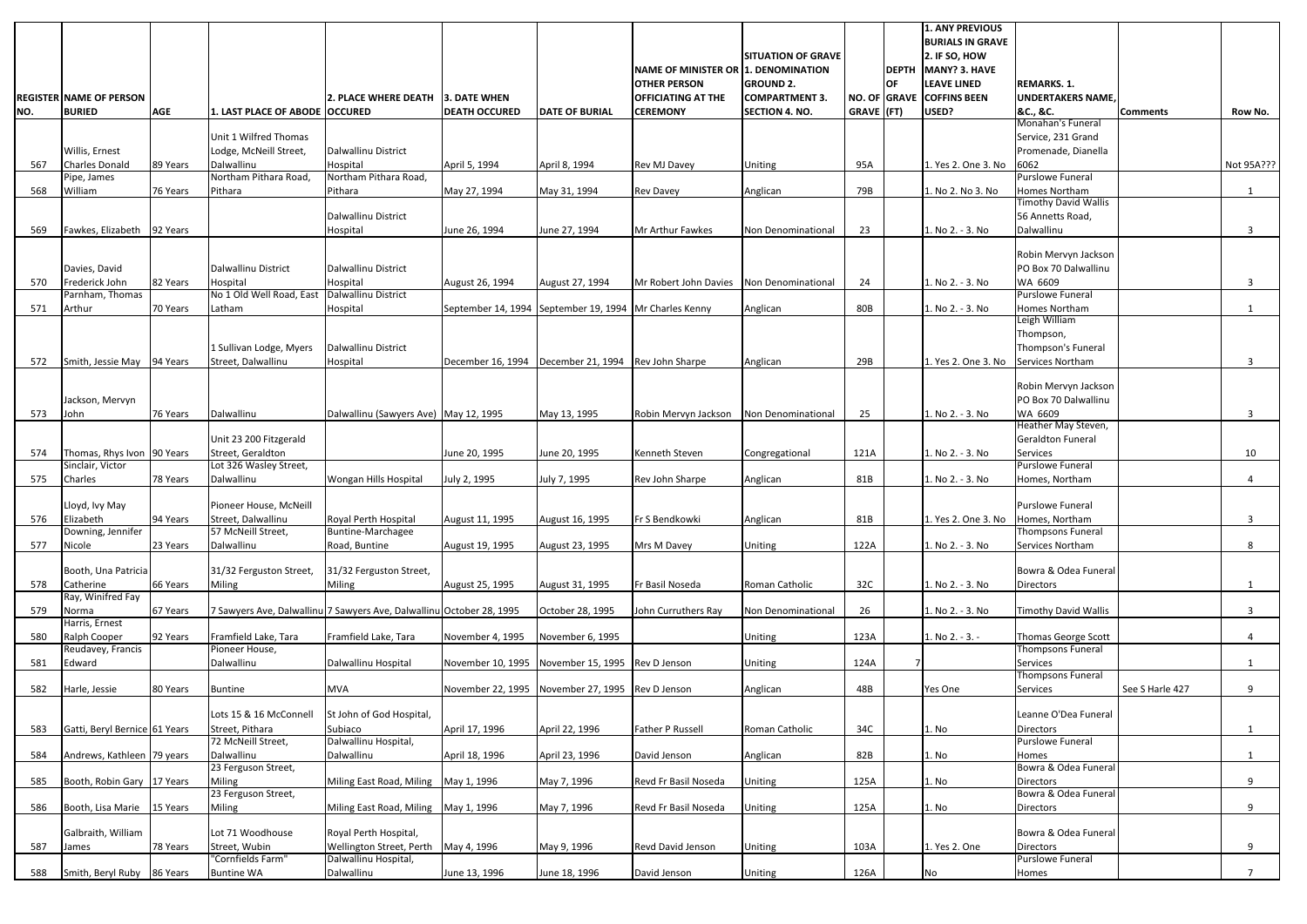|     |                                              |            |                                               |                                                                          |                                                     |                                |                                                            |                           |            |            | <b>1. ANY PREVIOUS</b><br><b>BURIALS IN GRAVE</b> |                                           |                 |                |
|-----|----------------------------------------------|------------|-----------------------------------------------|--------------------------------------------------------------------------|-----------------------------------------------------|--------------------------------|------------------------------------------------------------|---------------------------|------------|------------|---------------------------------------------------|-------------------------------------------|-----------------|----------------|
|     |                                              |            |                                               |                                                                          |                                                     |                                |                                                            | <b>SITUATION OF GRAVE</b> |            |            | 2. IF SO, HOW                                     |                                           |                 |                |
|     |                                              |            |                                               |                                                                          |                                                     |                                | NAME OF MINISTER OR 1. DENOMINATION<br><b>OTHER PERSON</b> | <b>GROUND 2.</b>          |            | OF         | DEPTH MANY? 3. HAVE<br><b>LEAVE LINED</b>         | <b>REMARKS. 1.</b>                        |                 |                |
|     | <b>REGISTER NAME OF PERSON</b>               |            |                                               | <b>2. PLACE WHERE DEATH</b>                                              | 3. DATE WHEN                                        |                                | <b>OFFICIATING AT THE</b>                                  | <b>COMPARTMENT 3.</b>     |            |            | NO. OF GRAVE COFFINS BEEN                         | <b>UNDERTAKERS NAME</b>                   |                 |                |
| NO. | <b>BURIED</b>                                | <b>AGE</b> | 1. LAST PLACE OF ABODE OCCURED                |                                                                          | <b>DEATH OCCURED</b>                                | <b>DATE OF BURIAL</b>          | <b>CEREMONY</b>                                            | <b>SECTION 4. NO.</b>     | GRAVE (FT) |            | USED?                                             | &C., &C.                                  | <b>Comments</b> | Row No.        |
| 589 | McNeill, Leonard<br>Irving                   | 70 Years   | 76 Annetts Road,<br>Dalwallinu                | Dalwallinu Hospital,<br>Dalwallinu                                       | June 18, 1996                                       | June 21, 1996                  | Revd D Lord                                                | Anglican                  | 83B        |            | No                                                | <b>Thompson Funeral</b><br>Services       |                 | 1              |
|     | York, Frederick                              |            |                                               |                                                                          |                                                     |                                |                                                            |                           |            |            |                                                   | <b>Purslowe Funeral</b>                   |                 |                |
| 590 | George                                       | 88 Years   |                                               | 4 Harris Street, Dalwallinu 4 Harris Street, Dalwallinu December 4, 1996 |                                                     | December 10, 1996 Rev'd D Lord |                                                            | Anglican                  | 84B        |            | No                                                | Homes                                     |                 | $\overline{2}$ |
| 591 | Hood, Eric Maurice 72 Years                  |            | 10 Stone way, Dawallinu   Hospital            | Sir Charles Gairdner                                                     | January 17, 1997                                    | January 21, 1997               | lan Davie                                                  | Uniting                   | 127A       |            | 1. No 2. - 3. No                                  | <b>Purslowe Funeral</b><br>Homes, Northam |                 | $2^{\circ}$    |
|     |                                              |            | 22 Strickland Drive,                          | 22 Strickland Drive,                                                     |                                                     |                                |                                                            |                           |            |            |                                                   | Purslowe Funeral                          |                 |                |
| 592 | McGinley, Sylva                              | 58 Years   | Dalwallinu                                    | Dalwallinu                                                               | June 27, 1997                                       | July 4, 1997                   | Rev David Lord                                             | Anglican                  | 85B        |            | 1. No                                             | Homes, Northam                            |                 |                |
|     | Painter, John                                |            | 100 Stanley Street,                           | 100 Stanley Street,                                                      |                                                     |                                |                                                            |                           |            |            |                                                   | Graeme Michael                            |                 |                |
| 593 | William<br>Okely, Chad                       | 65 Years   | Kalannie<br>51 McNeill Street,                | Kalannie                                                                 | September 2, 1997                                   |                                | September 2, 1997   Douglas James Painter                  | Brethren Non Denomin      | 27         |            | 1. No                                             | <b>Draffin</b><br><b>Purslowe Funeral</b> |                 | 3              |
| 594 | Michael                                      | 19 Years   | Dalwallinu                                    | Nelson Street, Buntine                                                   | September 14, 1997 September 24, 1997 Brenton Hayes |                                |                                                            | Anglican                  | 86B        |            | 1. No                                             | Homes, Northam                            |                 |                |
|     | York, Raymond                                |            | 59 McNeill Street,                            | Dalwallinu District                                                      |                                                     |                                |                                                            |                           |            |            |                                                   | Thompsons Funeral                         |                 |                |
| 595 | George                                       | 58 Years   | Dalwallinu<br>Wubin Mullewa Road,             | Hospital                                                                 | December 27, 1997                                   | January 5, 1998                | Rev D Jenson                                               | Anglican                  | 87B        | <b>STD</b> | No                                                | <b>Services</b><br>Giudice & Barnon       |                 | $\overline{2}$ |
| 596 | Daintrey, Richard                            | 88 Years   | Latham                                        | Morawa District Hospital April 12, 1998                                  |                                                     | April 17, 1998                 |                                                            | Congregational            | 66A        |            | Yes One                                           | <b>Funeral Directors</b>                  |                 | 8              |
|     | Davies, Winifred                             |            | 76 McNeill Street,                            |                                                                          |                                                     |                                |                                                            |                           |            |            |                                                   |                                           |                 |                |
| 597 | Mary                                         | 83 Years   | Dalwallinu                                    | Dalwallinu Hospital<br>10 kms north of New                               | May 19, 1998                                        | May 20, 1998                   |                                                            | General                   | 28         | <b>STD</b> | No                                                | <b>Timothy David Wallis</b>               |                 | 3              |
|     | O'Donnell, Dale                              |            | 120 Lacey Street,                             | Norcia, Great Northern                                                   |                                                     |                                |                                                            |                           |            |            |                                                   | Purslowe & Sons                           |                 |                |
| 598 | Glynn                                        | 24 Years   | Beckenham                                     | Highway                                                                  | June 2, 1998                                        | June 12, 1998                  | Cedric Jacobs                                              | Anglican                  | 88B        | <b>STD</b> | No.                                               | <b>Funeral Homes</b>                      |                 | 2              |
|     |                                              |            |                                               |                                                                          |                                                     |                                |                                                            |                           |            |            |                                                   |                                           |                 |                |
| 599 | Clinch, William                              | 77 Years   | Midland Nursing Home,<br>John Street, Midland | Midland Nursing Home,<br>John Street, Midland                            | July 12, 1998                                       | July 24, 1998                  | David Jenson                                               | Anglican                  | 89B        | <b>STD</b> | No No                                             | Purslowe & Sons<br><b>Funeral Homes</b>   |                 | 2              |
|     | Ashby, Stephen                               |            | 9 Dungey Road,                                |                                                                          |                                                     |                                | Rev Keileen (Anne)                                         |                           |            |            |                                                   | <b>Purslowe Funeral</b>                   |                 |                |
| 600 | Glenn                                        | 22 Years   | Dalwallinu                                    | Dalwallinu Hospital                                                      | February 7, 1999                                    | February 11, 1999              | MayNiei                                                    | Anglican                  | 90B        |            | No                                                | Homes, Northam                            |                 |                |
| 601 | Wilson, Thomas<br>Henry                      | 68 Years   | 34 Carter Road, Grass<br>Valley               | Northam Hospital                                                         | May 26, 1999                                        | May 31, 1999                   | <b>Rev Gordon Thomas</b>                                   | Anglican                  | 91B        |            | 8 No                                              | <b>Purslowe Funeral</b><br>Homes, Northam |                 |                |
|     | Reudavey, Adie                               |            | Pioneer House,                                |                                                                          |                                                     |                                |                                                            |                           |            |            |                                                   | Thompsons Funeral                         |                 |                |
| 602 | Christina                                    | 91 Years   | Dalwallinu                                    | Dalwallinu Hospital                                                      | June 29, 1999                                       | July 2, 1999                   | David Jenson                                               | Uniting                   | 124A       |            | 71. Yes 2. One                                    | Services, Northam                         |                 |                |
| 603 | Stack, David Abe                             | 54 Years   | Johnson Road, Kalannie                        | Johnson Road, Kalannie                                                   | September 19, 1999 October 1, 1999                  |                                | <b>Father Wayne Davis</b>                                  | Roman Catholic            | 35C        | <b>STD</b> | 1. No 3. No                                       | <b>Purslowe Funeral</b><br>Homes, Northam |                 | 1              |
|     | Roach, Edith                                 |            | Pioneer House,                                | Pioneer House,                                                           |                                                     |                                |                                                            |                           |            |            |                                                   | Purslowe Funeral                          |                 |                |
| 604 | Dorothea                                     | 94 Years   | Dalwallinu                                    | Dalwallinu                                                               | February 28, 2000                                   | March 3, 2000                  | Mr Bruce Hyde                                              | Anglican                  | 69B        | <b>STD</b> | 1. Yes 2. One 3. -                                | Homes, Northam                            | See Rgn No 532  |                |
|     | Huggett, Kathleen                            |            |                                               | Dalwallinu Hospital                                                      |                                                     |                                |                                                            |                           |            |            | 1. No 2. - 3. No                                  | Purslowe Funeral                          |                 | $\overline{7}$ |
| 605 | Clara                                        | 91 Years   | Dalwallinu Hospital                           |                                                                          | May 24, 2000                                        | June 1, 2000                   | Mr R Tinetti                                               | Anglican                  | 92B        | <b>STD</b> |                                                   | Homes, Northam<br>Peter J Jackson         |                 |                |
|     | Nannup, Elizabeth                            |            | 94A Antares Street,                           |                                                                          |                                                     |                                |                                                            |                           |            |            |                                                   | Funeral Directors,                        |                 |                |
| 606 | Patricia                                     | 50 Years   | Southern Cross<br>75 McNeill Street,          | <b>Cottage Hospice</b>                                                   | July 1, 2000                                        | June 7, 2000                   | Mr Peter Jackson                                           | Uniting                   | 128A       | <b>STD</b> | 1. No 2. - 3. No                                  | Merredin<br><b>Purslowe Funeral</b>       |                 | 10             |
| 607 | Cole, Terrence<br>Patrick                    | 54 Years   | Dalwallinu                                    | Dickins Farm, Pithara                                                    | August 24, 2000                                     | August 30, 2000                | Mr R Tinetti                                               | Uniting                   | 130A       | <b>STD</b> | 1. No 2. - 3. No                                  | Homes, Northam                            |                 | 9              |
|     |                                              |            |                                               | Dalwallinu District                                                      |                                                     |                                |                                                            |                           |            |            |                                                   | Purslowe Funeral                          |                 |                |
| 608 | Cail, Hilda Lillian                          | 93 Years   | Acacia House, Dalwallinu                      | Hospital                                                                 | September 6, 2000                                   | September 11, 2000 Loyal Davey |                                                            | Uniting                   | 132A       | <b>STD</b> | 1. No 2. - 3. No                                  | Homes, Northam                            |                 | -1             |
| 609 | Sanderson, Hartley 94 Years                  |            | Dalwallinu District<br>Hospital               | Dalwallinu District<br>Hospital                                          | September 26, 2000 September 29, 2000 Brenton Hayes |                                |                                                            | Uniting                   | 133A       | <b>STD</b> | 1. No 2. - 3. No                                  | <b>Purslowe Funeral</b><br>Homes, Northam |                 | -1             |
|     |                                              |            | 91 Hybanthus Road,                            |                                                                          |                                                     |                                |                                                            |                           |            |            |                                                   |                                           |                 |                |
| 610 | Rayner, Audrey                               | 84 Years   | Ferndale                                      | <b>Fremantle Hospital</b>                                                | February 9, 2001                                    | February 15, 2001              |                                                            | Uniting                   | 134A       | <b>STD</b> | 1. No 2. - 3. No                                  | Seasons Funerals                          |                 | $\overline{2}$ |
| 611 |                                              |            | 98 Johnston Street,<br>Dalwallinu             |                                                                          |                                                     |                                | Mr R Tinetti                                               |                           | 135A       |            | 1. No 2. - 3. No                                  | <b>Purslowe Funeral</b>                   |                 | 9              |
|     | Ives, Robert James 75 Years<br>Barnes, Frona |            | 21 Leahy Street,                              | Dalwallinu Hospital                                                      | June 7, 2001                                        | June 13, 2001                  | Mr Timothy David                                           | Uniting                   |            |            |                                                   | Homes<br>Mr Timothy David                 |                 |                |
| 612 | Lillian                                      | 79 Years   | Dalwallinu                                    | Dalwallinu Hospital                                                      | July 9, 2001                                        | July 10, 2001                  | Wallis                                                     | Non Denominational        | 29         | <b>STD</b> | 1. No 2. - 3. No                                  | Wallis                                    |                 | 3              |
|     | Batterham, Clifford                          |            | 20 Strickland Drive,                          |                                                                          |                                                     |                                |                                                            |                           |            |            |                                                   | <b>Purslowe Funeral</b>                   |                 |                |
| 613 | Vernon<br>Leahy, James                       | 93 Years   | Dalwallinu                                    | Dalwallinu Hospital                                                      | July 10, 2001                                       | July 12, 2001                  | Pastor Jim Moore                                           | Uniting                   | 136A       |            | 1. No 2. - 3. No                                  | Homes                                     |                 | $2^{\circ}$    |
| 614 | Anthony                                      | 76 Years   |                                               | Dalwallinu Hospital                                                      | August 5, 2001                                      | August 11, 2001                | <b>Father Greg Dalmeida</b>                                | Catholic                  | 36C        | <b>STD</b> | 1. No 2. - 3. No                                  |                                           |                 | $2^{\circ}$    |
|     |                                              |            |                                               |                                                                          |                                                     |                                |                                                            |                           |            |            |                                                   |                                           |                 |                |
| 615 | Young, Raymond<br>Ashworth                   | 88 Years   | Rochdale Farm, Sanders<br>Road, Dalwallinu    | Rochdale Farm, Sanders<br>Road, Dalwallinu                               | August 28, 2001                                     | September 3, 2001              |                                                            | Uniting                   | 85A        |            | 1. Yes 2. One 3. -                                | <b>Brenton Hayes</b>                      | See No 475      | 8              |
|     |                                              |            |                                               |                                                                          |                                                     |                                |                                                            |                           |            |            |                                                   |                                           |                 |                |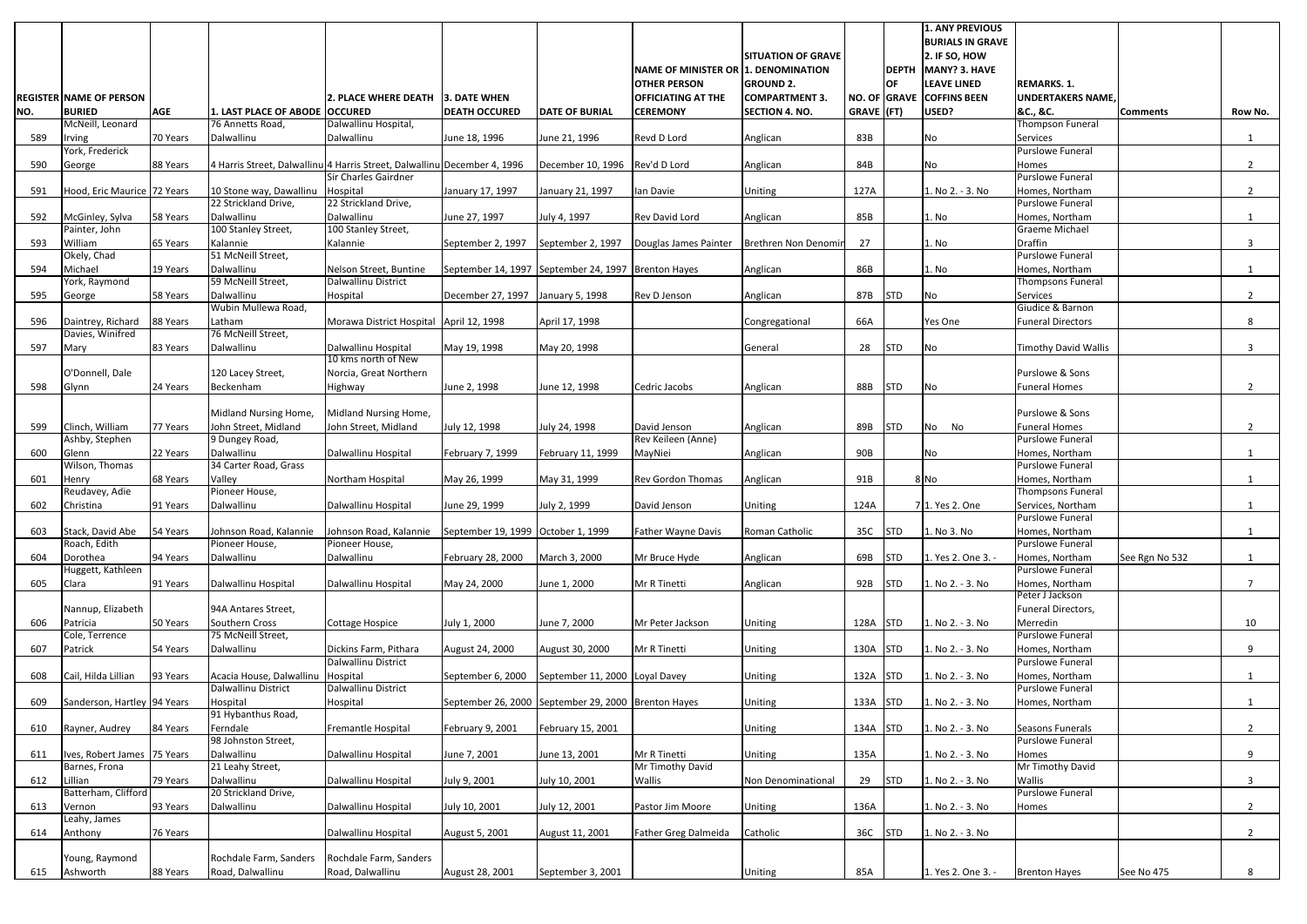|     |                                                     |             |                                                                                            |                                           |                                      |                                               |                                                                   |                           |            |            | <b>1. ANY PREVIOUS</b><br><b>BURIALS IN GRAVE</b> |                                            |                 |              |
|-----|-----------------------------------------------------|-------------|--------------------------------------------------------------------------------------------|-------------------------------------------|--------------------------------------|-----------------------------------------------|-------------------------------------------------------------------|---------------------------|------------|------------|---------------------------------------------------|--------------------------------------------|-----------------|--------------|
|     |                                                     |             |                                                                                            |                                           |                                      |                                               |                                                                   | <b>SITUATION OF GRAVE</b> |            |            | 2. IF SO, HOW                                     |                                            |                 |              |
|     |                                                     |             |                                                                                            |                                           |                                      |                                               | <b>NAME OF MINISTER OR 1. DENOMINATION</b><br><b>OTHER PERSON</b> | <b>GROUND 2.</b>          |            | OF         | DEPTH MANY? 3. HAVE<br><b>LEAVE LINED</b>         | <b>REMARKS. 1.</b>                         |                 |              |
|     | <b>REGISTER NAME OF PERSON</b>                      |             |                                                                                            | l2. PLACE WHERE DEATH                     | l3. DATE WHEN                        |                                               | <b>OFFICIATING AT THE</b>                                         | <b>COMPARTMENT 3.</b>     |            |            | NO. OF GRAVE COFFINS BEEN                         | <b>UNDERTAKERS NAME</b>                    |                 |              |
| NO. | <b>BURIED</b>                                       | <b>AGE</b>  | 1. LAST PLACE OF ABODE OCCURED                                                             |                                           | <b>DEATH OCCURED</b>                 | <b>DATE OF BURIAL</b>                         | <b>CEREMONY</b>                                                   | <b>SECTION 4. NO.</b>     | GRAVE (FT) |            | USED?                                             | &C., &C.                                   | <b>Comments</b> | Row No.      |
|     | Forbes, Peter                                       |             | 52 Annetts Road,                                                                           | Dalwallinu District                       |                                      |                                               |                                                                   |                           |            |            |                                                   | <b>Purslowe Funeral</b>                    |                 |              |
| 616 | Alistair                                            | 58 Years    | Dalwallinu                                                                                 | Hospital                                  | September 25, 2001 October 2, 2001   |                                               |                                                                   | Roman Catholic            | 37C        |            | 1. No 2. - 3. No                                  | Homes                                      |                 |              |
| 617 | McNeill, Rupert<br>Milton                           | 77 Years    | Nugadong East Road,<br>Dalwallinu                                                          | Dalwallinu Hospital                       | October 15, 2001                     | October 18, 2001                              |                                                                   | <b>Uniting</b>            | 137A       |            | 1. No 2. - 3. No                                  | Thompsons Funeral<br>Services              |                 | 6            |
|     |                                                     |             |                                                                                            |                                           |                                      |                                               |                                                                   |                           |            |            |                                                   |                                            |                 |              |
|     | McCann, Betty                                       |             | "Xantippe" Dalwallinu                                                                      | Dalwallinu District                       |                                      |                                               |                                                                   |                           |            |            |                                                   |                                            |                 |              |
| 618 | Chave                                               | 82 Years    | Kalannie Road, Dalwallinu Hospital                                                         |                                           | December 31, 2001                    | January 7, 2002                               |                                                                   | Anglican                  | 93B        |            | 1. No 2. - 3. No                                  | Bowra & Odea                               |                 | 3            |
| 619 | Joyce, Kevan Harry 71 Years                         |             | 28 South Street,<br>Dalwallinu                                                             | Dalwallinu Hospital                       | March 7, 2002                        | March 12, 2002                                | Rev Lorna Atkinson                                                | Anglican                  | 94B        | <b>STD</b> | 1. No 2. - 3. No                                  | <b>Purslowe Funeral</b><br>Homes           | Temp 84B        | 4            |
|     | Leahy, Timothy                                      |             | Loc 2619 Northam                                                                           | Loc 2619 Northam                          |                                      |                                               |                                                                   |                           |            |            |                                                   | Thompson Funeral                           |                 |              |
| 620 | John Francis                                        | 84 Years    | Pithara Road, Pithara                                                                      | Pithara Road, Pithara                     | May 19, 2003                         | May 26, 2003                                  | F Sagay                                                           | Roman Catholic            | 36C        | <b>STD</b> | 1. Yes 2. One 3. No                               | Homes                                      |                 | $2^{\circ}$  |
|     | Black, Edward                                       |             |                                                                                            |                                           |                                      |                                               |                                                                   |                           |            |            |                                                   | Purslowe Funeral                           |                 |              |
| 621 | (Ted)<br>Galbraith, Dennis                          | 68 Years    | 9 Grant Street, Dalwallinu Dalwallinu Hospital<br>Great Northern Highway,                  |                                           | August 29, 2003                      | September 4, 2003                             | Rev Lorna Atkinson                                                | Uniting                   | 138A       | <b>STD</b> | 1. No 2. - 3. No                                  | Homes                                      |                 | 5            |
| 622 | William                                             | 55 Years    | Wubin                                                                                      | Royal Perth Hospital                      | September 9, 2003                    | September 15, 2003                            |                                                                   | <b>Uniting</b>            | 139A       | <b>STD</b> | 1. No 2. - 3. No                                  | Bowra & Odea                               |                 | 10           |
|     | McPherson, Neil                                     | 65 Years 11 |                                                                                            |                                           |                                      |                                               |                                                                   |                           |            |            |                                                   | <b>Purslowe Funeral</b>                    |                 |              |
| 623 | William                                             | Months      | Southern Cross                                                                             | Royal Perth Hospital                      | November 8, 2003                     |                                               | November 13, 2013   Ian James McPherson                           | Congregational            | 140A       | <b>STD</b> | 1. No 2. - 3. No                                  | Homes                                      |                 | 8            |
|     |                                                     |             | 425 Lillydale Road,                                                                        |                                           |                                      |                                               | William Bell/Rob Tinetti<br>(Purslowes Funeral                    |                           |            |            |                                                   | <b>Purslowe Funeral</b>                    |                 |              |
| 624 | Okely, Paul James 33 Years                          |             | Chidlow 6556                                                                               | Royal Perth Hospital                      | November 28, 2003   December 5, 2003 |                                               | Home)                                                             | Anglican                  | 95B        | <b>STD</b> | 1. No 2. - 3. No                                  | Homes                                      |                 | $\mathbf{1}$ |
|     | Toesland, Florence                                  |             |                                                                                            |                                           |                                      |                                               | Karen Campbell                                                    |                           |            |            |                                                   |                                            |                 |              |
|     | Irene (known as                                     |             | 108 Pugh Place, Swan                                                                       |                                           |                                      |                                               | (Christian Funeral                                                |                           |            |            |                                                   | <b>Christian Funeral</b>                   |                 |              |
| 625 | Irene)                                              | 77 Years    | Village of Care, Bentley                                                                   | Holloywood Hospital                       | January 13, 2004                     | January 20, 2004                              | Company)                                                          | Anglican                  | 72B        | <b>STD</b> | 1. Yes 2. One 3. No                               | Company                                    |                 | $2^{\circ}$  |
| 626 | Taylor, Alfred<br>Ernest                            | 79 Years    | Lot 26 Paynes Find                                                                         | Royal Perth Hospital                      | February 10, 2004                    | February 13, 2004                             | Rev Bruce Hyde                                                    | Congregation              | 141A       | <b>STD</b> | 1. No 2. - 3. No                                  | Purslowe Funeral<br>Homes                  |                 | 8            |
|     |                                                     |             |                                                                                            |                                           |                                      |                                               |                                                                   |                           |            |            |                                                   | <b>Purslowe Funeral</b>                    |                 |              |
| 627 | Cail, George                                        | 97 Years    | 8 Hyde Street, Dalwallinu Dalwallinu Hospital                                              |                                           | June 1, 2004                         | June 7, 2004                                  | <b>Rev Lorna Atkins</b>                                           | Congregational            | 142A       | <b>STD</b> | 1. No 2. - 3. No                                  | Homes, Northam                             |                 | $\mathbf{1}$ |
|     |                                                     |             |                                                                                            |                                           |                                      |                                               |                                                                   |                           |            |            |                                                   | Exhumation from<br>Karrakatta Cemetery     |                 |              |
|     |                                                     |             |                                                                                            |                                           |                                      |                                               |                                                                   |                           |            |            |                                                   | and reburial by                            |                 |              |
|     | Ellison, Albert                                     |             |                                                                                            |                                           |                                      |                                               |                                                                   |                           |            |            |                                                   | <b>Purslowe Funerals</b>                   |                 |              |
| 628 | Charles                                             |             | Karrakatta Cemetery                                                                        | Perth Hospital                            | April 22, 1941                       | June 29, 2004                                 |                                                                   | Anglican                  | 96B        | <b>STD</b> | 1. No 2. - 3. No                                  | Northam                                    |                 | 9            |
|     | McKay Geoffrey                                      | 72 Years    | East Damboring Road,<br><b>Ballidu</b>                                                     |                                           |                                      |                                               | Lloyal Davey                                                      | Anglican                  | 97B        | <b>STD</b> | 1. No 2. - 3. No                                  | <b>Purslowe Funeral</b>                    |                 |              |
| 629 | Dawson<br>Fogarty, Cecil                            |             | 6 Dungey Way,                                                                              | Dalwallinu Hospital                       | September 25, 2004 October 5, 2004   |                                               |                                                                   |                           |            |            |                                                   | Homes<br>Thompson Funeral                  |                 | $\mathbf{1}$ |
| 630 | Arthur                                              | 83 Years    | Dalwallinu                                                                                 | Dalwallinu Hospital                       | October 4, 2004                      | October 15, 2004                              |                                                                   | Anglican                  | 77B        | <b>STD</b> | 1. Yes 2. One 3. No                               | Homes, Northam                             |                 | 5            |
|     | Olsen, Margaret                                     |             | 65 McNeill Street,                                                                         |                                           |                                      |                                               |                                                                   |                           |            |            |                                                   | <b>Purslowe Funeral</b>                    |                 |              |
| 631 | Joan                                                | 73 Years    | Dalwallinu                                                                                 | Dalwallinu Hospital                       | October 11, 2004                     | October 16, 2004                              | Rev Bruce Hyde                                                    | Congregational            | $113A$ STD |            | 1. Yes 2. One 3. No                               | Homes, Northam                             |                 | $2^{\circ}$  |
|     | Huggett, Benjamin                                   |             |                                                                                            |                                           |                                      |                                               |                                                                   |                           |            |            |                                                   | <b>Purslowe Funeral</b>                    |                 |              |
| 632 | Campbell                                            | 82 Years    | Dalwallinu Hospital                                                                        | Dalwallinu Hospital                       | January 5, 2005                      | January 11, 2005                              | <b>Maxine Walker</b>                                              | Anglican                  | 98B        | <b>STD</b> | 1. No 2. - 3. No                                  | Homes, Northam                             |                 |              |
|     |                                                     |             |                                                                                            |                                           |                                      | January 28, 2005                              | <b>Maxine Walker</b>                                              |                           |            | <b>STD</b> | 1. No 2. - 3. No                                  | <b>Purslowe Funeral</b><br>Homes, Northam  |                 |              |
| 633 | Harris, John Ernest 61 Years<br>Wallis, Edith Joyce |             | 55 Locke Street, Kalannie 55 Locke Street, Kalannie January 20, 2005<br>42 McNeill Street, | 42 McNeill Street,                        |                                      |                                               |                                                                   | Congregational            | 143A       |            |                                                   | <b>Steve Wallis</b>                        |                 | 10           |
| 634 | Enid                                                | 79 years    | Dalwallinu                                                                                 | Dalwallinu                                | February 28, 2005                    | March 1, 2005                                 | <b>Steve Wallis</b>                                               | Non Denominational        | 30         | <b>STD</b> | 1. No 2. - 3. No                                  | (Brethren)                                 |                 | 4            |
|     | Cooper, Anthea                                      |             | 8 Garland Street,                                                                          | Nugadong & Arkbuckle                      |                                      |                                               |                                                                   |                           |            |            |                                                   | <b>Purslowe Funeral</b>                    |                 |              |
| 635 | Patricia<br>Horner, Keith                           | 57 Years    | Dalwallinu                                                                                 | Roads, Dalwallinu<br>Sir Charles Gardener | March 8, 2005                        | March 15, 2005                                | Rev Bruce Hyde                                                    | Anglican                  | 99B        | <b>STD</b> | 1. No 2. - 3. No                                  | Homes, Northam<br>Simplicity Funerals,     |                 |              |
| 636 | Harvey                                              | 76 Years    | Myers Street, Dalwallinu                                                                   | Hospital                                  | May 12, 2005                         | May 18, 2005                                  |                                                                   | Anglican                  | 100B STD   |            | 1. No 2. - 3.                                     | Osborne Park                               |                 | 9            |
|     |                                                     |             |                                                                                            |                                           |                                      |                                               |                                                                   |                           |            |            |                                                   | <b>Purslowe Funeral</b>                    |                 |              |
| 637 | Atkinson, Jessie                                    | 92 Years    | Dalwallinu Hospital                                                                        | Dalwallinu Hospital                       | May 17, 2005                         | May 23, 2005                                  | Rev Bruce Hyde                                                    | Anglican                  | 101B       | <b>STD</b> | 1. No 2. - 3. No                                  | Homes, Northam                             |                 |              |
| 638 | Osborne, Lola May 82 Years                          |             | Dalwallinu Hospital                                                                        | Dalwallinu Hospital                       | April 1, 2005                        | April 5, 2005                                 | Lorna Atkins                                                      | Congregational            | 144A STD   |            |                                                   | Purslowe Funeral<br>Homes, Northam         |                 | $\mathbf{1}$ |
|     | Dickins, Raymond                                    |             |                                                                                            |                                           |                                      |                                               |                                                                   |                           |            |            |                                                   | Thompson's Funeral                         |                 |              |
| 639 | John                                                | 77 Years    | Dickins Road, Pithara                                                                      | Dalwallinu Hospital                       | June 2, 2005                         | June 10, 2005                                 | Lorna Atkins                                                      | Anglican                  | 102B       | DBL        | 1. No 2. - 3.                                     | Servicesm Northam                          |                 | $\mathbf{1}$ |
| 640 | Quian, Mary                                         | 95 Years    | Acacia House, Dalwallinu<br>Hospital                                                       | Dalwallinu Hospital                       | July 18, 2005                        | July 27, 2005                                 | Fth Brandon Crawford                                              | Roman Catholic            | 39C        | DBL        | 1. No 2. - 3.                                     | <b>Purslowes Funeral</b><br>Homes, Northam |                 | 4            |
|     |                                                     |             | U1 Myers Street,                                                                           |                                           |                                      |                                               | Pastor Noel Angel                                                 |                           |            |            |                                                   | <b>Purslowe Tinetti</b>                    |                 |              |
| 641 | Sinclair, Dorothy                                   | 83 Years    | Dalwallinu                                                                                 | Dalwallinu Hospital                       |                                      | November 15, 2005 November 21, 2005 (Baptist) |                                                                   | Anglican                  | 81B        |            | 1. Yes 2. One 3. No                               | Funerals                                   |                 | 4            |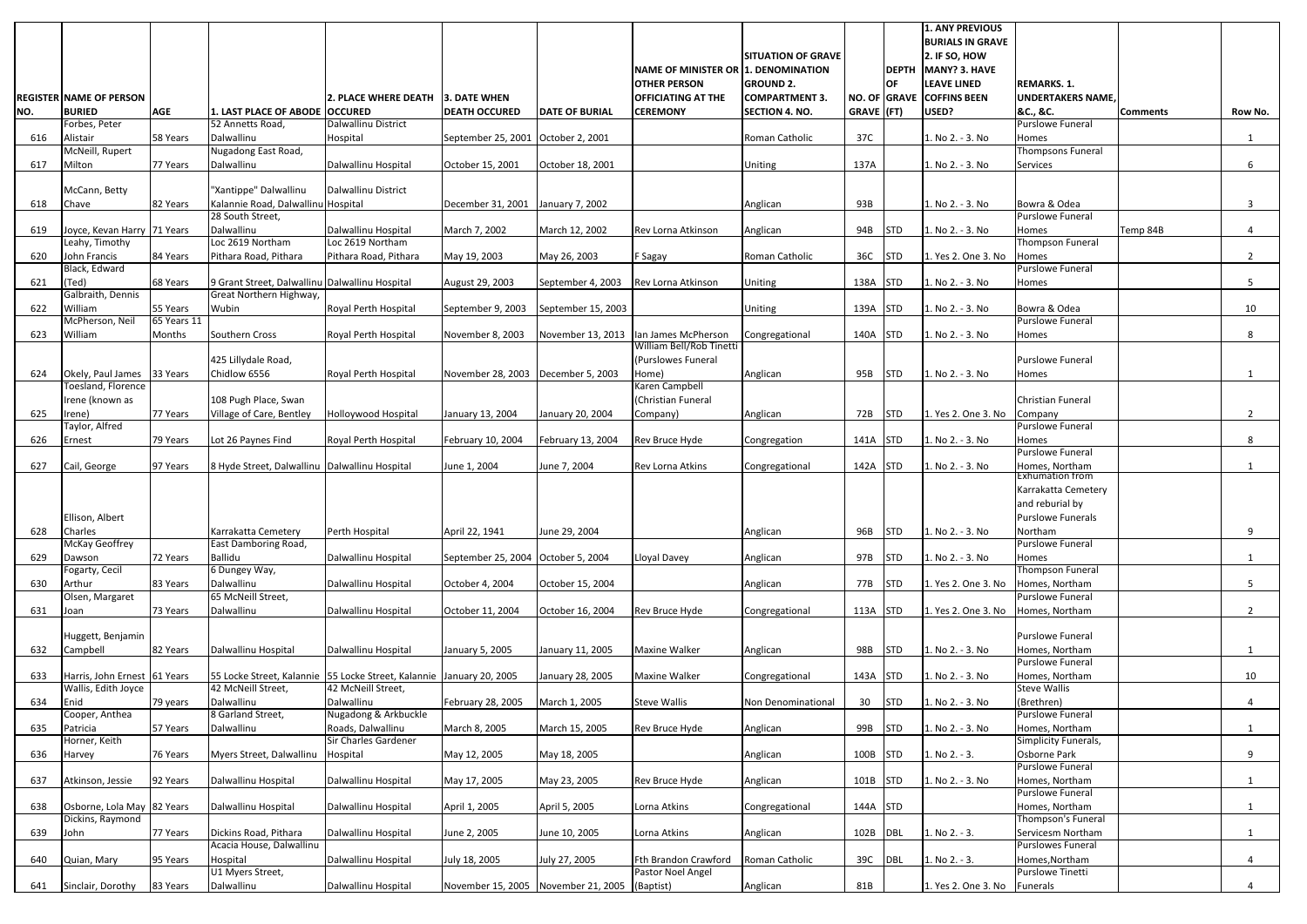|     |                                              |            |                                                |                                          |                                     |                                     |                                     |                           |              |            | <b>1. ANY PREVIOUS</b>                   |                                                     |                 |                |
|-----|----------------------------------------------|------------|------------------------------------------------|------------------------------------------|-------------------------------------|-------------------------------------|-------------------------------------|---------------------------|--------------|------------|------------------------------------------|-----------------------------------------------------|-----------------|----------------|
|     |                                              |            |                                                |                                          |                                     |                                     |                                     | <b>SITUATION OF GRAVE</b> |              |            | <b>BURIALS IN GRAVE</b><br>2. IF SO, HOW |                                                     |                 |                |
|     |                                              |            |                                                |                                          |                                     |                                     | NAME OF MINISTER OR 1. DENOMINATION |                           |              |            | DEPTH MANY? 3. HAVE                      |                                                     |                 |                |
|     |                                              |            |                                                |                                          |                                     |                                     | <b>OTHER PERSON</b>                 | <b>GROUND 2.</b>          |              | OF         | <b>LEAVE LINED</b>                       | <b>REMARKS. 1.</b>                                  |                 |                |
|     | <b>IREGISTER INAME OF PERSON</b>             |            |                                                | <b>2. PLACE WHERE DEATH</b>              | 3. DATE WHEN                        |                                     | <b>OFFICIATING AT THE</b>           | <b>COMPARTMENT 3.</b>     |              |            | NO. OF GRAVE COFFINS BEEN                | <b>UNDERTAKERS NAME,</b>                            |                 |                |
| NO. | <b>BURIED</b>                                | <b>AGE</b> | 1. LAST PLACE OF ABODE OCCURED                 |                                          | <b>DEATH OCCURED</b>                | <b>DATE OF BURIAL</b>               | <b>CEREMONY</b>                     | <b>SECTION 4. NO.</b>     | $GRAVE$ (FT) |            | USED?                                    | &C., &C.                                            | <b>Comments</b> | Row No.        |
|     |                                              |            | 30 Lesuer Drive, Jurien                        | Sir Charles Gardener                     |                                     |                                     |                                     |                           |              |            |                                          | <b>Purslowe Tinetti</b>                             |                 |                |
| 642 | Reid, Alan Robert   68 Years                 |            | Bay WA                                         | Hospital                                 | December 19, 2005                   | December 29, 2005                   | <b>Fth Geoff Aldous</b>             | Congregation              | 146A         | <b>STD</b> | 1. No 2. - 3. No                         | Funerals, Northam                                   |                 | 3              |
|     |                                              |            |                                                |                                          |                                     |                                     |                                     |                           |              |            |                                          | Thompson Funeral                                    |                 |                |
| 643 | O'Donnell, Jason                             |            | <b>Windsor Park Nursing</b>                    | <b>Windsor Park Nursing</b>              | January 27, 2006                    |                                     |                                     | Anglican                  | 88B          |            | 1. Yes 2. One 3. No                      | Services, Northam                                   |                 | $\mathbf{2}$   |
|     | Lawson, Ronald                               |            | Home, 110 Star Street,                         | Home, 110 Star Street,                   |                                     |                                     |                                     |                           |              |            |                                          | <b>Baskerville Metcalf</b>                          |                 |                |
| 644 | James                                        | 61 Years   | Carlisle 6101                                  | Carlisle 6101                            | March 14, 2006                      | March 24, 2006                      | Fr John Aldous                      | Roman Catholic            | 13C          | <b>STD</b> | 1. Yes 2. One 3. No                      | <b>Funeral Directors</b>                            |                 | 3              |
|     | Bywaters, James                              |            |                                                |                                          |                                     |                                     |                                     |                           |              |            |                                          | Purslowe Funeral                                    |                 |                |
| 645 | Russell                                      | 36 Years   | Leeson Road, Kalannie                          |                                          | November 8, 2004                    | November 18, 2004 Robert Tinetti    |                                     | Roman Catholic            | 40C STD      |            | 1. No 2. - 3. No                         | Homes                                               |                 | -1             |
|     |                                              |            |                                                | Intersection Deacon &                    |                                     |                                     |                                     |                           |              |            |                                          |                                                     |                 |                |
| 646 | Wallis, Daniel Joel 24 Years                 |            | 12 Leahy Street,<br>Dalwallinu                 | Garland Streets,<br>Dalwallinu           | May 6, 2006                         | May 13, 2006                        | Tim Wallis                          | Non Denominational        | 32           | <b>STD</b> | 1. No 2. - 3. No                         | Tim Wallis (Brethern)                               |                 | 4              |
|     |                                              |            | Sutcliffe Road,                                |                                          |                                     |                                     |                                     |                           |              |            |                                          |                                                     |                 |                |
| 647 | Roach, Helen                                 | 63 Years   | Damboring East                                 | Dalwallinu Hospital                      | July 23, 2006                       | July 27, 2006                       | Rev Bruce Hyde                      | Anglican                  | 103B         | STD        | 1. No 2. - 3. No                         | Purslowe Tinetti                                    |                 | $\overline{7}$ |
|     |                                              |            | Dalwallinu District                            | Dalwallinu District                      |                                     |                                     |                                     |                           |              |            |                                          |                                                     |                 |                |
|     |                                              |            | Hospital, Myers Road,                          | Hospital, Myers Road,                    |                                     |                                     |                                     |                           |              |            |                                          |                                                     |                 |                |
| 648 | Campbell, Brian                              | 66 Years   | Dalwallinu                                     | Dalwallinu                               | November 22, 2006                   | November 27, 2006 Maxine Walker     |                                     | Anglican                  | 104B         | <b>STD</b> | 1. No 2. - 3. No                         | Purslowe Tinetti                                    |                 | 5              |
|     |                                              |            | Dalwallinu District                            | Dalwallinu District                      |                                     |                                     |                                     |                           |              |            |                                          |                                                     |                 |                |
| 649 | Galbraith, Amy                               | 94 Years   | Hospital, Myers Road,<br>Dalwallinu            | Hospital, Myers Road,<br>Dalwallinu      | December 22, 2006                   | December 29, 2006   Keon Strickland |                                     | Anglican                  | 40D          | <b>STD</b> | 1. Yes 2. One 3. No                      | <b>Purslowe Tinetti</b>                             |                 | 3              |
|     | Strickland, Lila                             |            |                                                | Hollywood Private                        |                                     |                                     |                                     |                           |              |            |                                          |                                                     |                 |                |
| 650 | Joyce                                        | 55 Years   | 125 Centre Road, Pithara                       | Hospital                                 | February 19, 2007                   | March 1, 2007                       | Yvonne Wilhelmson                   | Anglican                  | 105B         | <b>STD</b> | No.                                      | Mareena Purslowe                                    |                 |                |
|     | Quain, Joseph                                |            | Reinternment from                              |                                          |                                     |                                     |                                     |                           |              |            |                                          | Purslowe Tinnetti                                   |                 |                |
| 651 | <b>Thomas</b>                                | 75 Years   | Karakatta Cemetery                             |                                          | September 16, 1983 July 3, 2007     |                                     |                                     |                           | 39C          |            | 1. Yes 2. One                            | <b>Funerals Northam</b>                             |                 |                |
|     |                                              |            | 27 Annetts Road,                               |                                          |                                     |                                     |                                     |                           |              |            |                                          | Purslowe Tinnetti                                   |                 |                |
| 652 | Harris, Leslie Albert 69 Years               |            | Dalwallinu<br>11A Anderson Way,                | Dalwallinu Hospital                      | September 8, 2007                   | September 18, 2007 Barbara Dinnie   |                                     | Congregational            | 147A DBL     |            | 1 No 2. - 3. No                          | <b>Funerals Northam</b><br><b>Purslowe Tinnetti</b> |                 | 10             |
| 653 | Waters, Dianne<br>Elizabeth                  | 48 Years   | Dalwallinu                                     | Dalwallinu Hospital                      | May 9, 2008                         | May 17, 2008                        | Barbara Dinnie                      | Anglican                  | 106B         | DBL        | 1. No 2. N/A 3. No                       | <b>Funerals Northam</b>                             |                 | 4              |
|     | Davies, Robert                               |            |                                                |                                          |                                     |                                     |                                     |                           |              |            |                                          |                                                     |                 |                |
| 654 | John                                         | 61 Years   | McNeill Street, Dalwallinu Dalwallinu Hospital |                                          | May 20, 2008                        | May 21, 2008                        | <b>Timothy Wallis</b>               | Non Denominational        | 33           | <b>STD</b> | 1. No 2. - 3. No                         | <b>Timothy Wallis</b>                               |                 | 4              |
|     | Osborne, Oliver                              |            |                                                |                                          |                                     |                                     |                                     |                           |              |            |                                          | Purslowe Tinetti                                    |                 |                |
| 655 | <b>Ralph Oscar</b>                           | 88 Years   | Wasley Street, Dalwallinu Dalwallinu Hospital  |                                          | September 28, 2008 October 10, 2008 |                                     | Lorna Atkins                        | Congregational            | 148A         | <b>STD</b> | 1. No 2. - 3. No                         | Funerals - Northam                                  |                 |                |
|     |                                              |            | 84A Pensance Street,                           | 84A Pensance Street,                     |                                     |                                     |                                     |                           |              |            |                                          |                                                     |                 |                |
| 656 | Taylor, Irene<br>Roach, Noel                 | 55 Years   | Bassendean<br>1452 Sutcliffe Road,             | Bassendean<br>1452 Sutcliffe Road,       | October 30, 2008                    | November 6, 2008                    | Phil Owen                           | Congregational            | 149A         |            | 1. No 2. - 3.                            | <b>Purslowe Tinnetti</b>                            |                 | 8              |
| 657 | Franklin                                     | 65 Years   | Pithara                                        | Pithara                                  | December 24, 2008                   | January 5, 2009                     | Leon Strickland                     | Anglican                  | 107B STD     |            | 1. No 2. - 3.                            | <b>Funerals Northam</b>                             |                 | $\overline{7}$ |
| 658 | Hayman, Victor                               |            |                                                |                                          |                                     |                                     |                                     | Niche Wall                | 9            |            | <b>No</b>                                |                                                     |                 | N/A            |
|     |                                              |            |                                                |                                          |                                     |                                     |                                     |                           |              |            |                                          |                                                     |                 |                |
| 659 | Ives, Blanche Rose 82 Years                  |            | Dalwallinu                                     | Dalwallinu Hospital                      | May 4, 2009                         | May 8, 2009                         | Mr MS Rae                           | Uniting                   | 135A         |            | 1. Yes 2. One 3. No                      | <b>Chipper Funerals</b>                             |                 | 9              |
|     |                                              |            |                                                |                                          |                                     |                                     | Rev Cathy Barrett-                  |                           |              |            |                                          | <b>Purslowe Tinetti</b>                             |                 |                |
| 660 | Pratt, Mary                                  | 83 Years   | Dalwallinu Hospital                            | Dalwallinu Hospital                      | November 7, 2009                    | November 16, 2009                   | Lennard                             | Anglican                  | 108B         |            | No                                       | Funerals<br>Purslowe Tinetti                        |                 | 6              |
| 661 | Stack, Ronald                                | 68 Years   | Wongan Hills                                   | Wongan Hills Hospital                    | February 26, 2010                   | March 11, 2010                      | Ric                                 | Roman Catholic            | 35C          |            | 1. Yes 2. One 3. No                      | Funerals                                            |                 |                |
|     | Fawkes, Vilma                                |            |                                                |                                          |                                     |                                     |                                     |                           |              |            |                                          |                                                     |                 |                |
| 662 | Rose                                         | 77 Years   |                                                | 4 Dungey Road, Dalwallinu                |                                     | July 12, 2009                       | <b>Timothy David Wallis</b>         | Non Denominational        | 34           | 1800 1. No |                                          | Timothy David Wallis                                |                 | 4              |
|     | Huggett, Peter                               |            | 6 Wasley Street,                               |                                          |                                     |                                     |                                     |                           |              |            |                                          | <b>Purslowe Tinetti</b>                             |                 |                |
| 663 | William                                      | 63 Years   | Dalwallinu                                     | Dalwallinu Hospital                      | August 8, 2010                      | August 16, 2010                     | Pam Peters                          | Anglican                  | 109B         |            | 1. No                                    | Funerals                                            |                 |                |
|     | Blackman, Roland                             |            |                                                |                                          |                                     |                                     | Rev Cathy Barrett-                  |                           |              |            |                                          | <b>Purslowe Tinetti</b>                             |                 |                |
| 664 | James<br>Thomas, Graham                      | 74 Years   | Roach Street, Pithara<br>68 McNeill Street,    | Dalwalinu Hospital<br>63 McNeill Street, | March 22, 2011                      | March 28, 2011                      | Lennard                             | Anglican                  | 110B         |            | 1. No                                    | Funerals<br><b>Purslowe Tinetti</b>                 |                 | 5              |
| 665 | Ross                                         | 61 Years   | Dalwallinu                                     | Dalwallinu                               | April 19, 2011                      | April 29, 2011                      | Barbara Dinnie                      | Congregational            | 150A         | 1800 1. No |                                          | Funerals                                            |                 | 11             |
|     |                                              |            | 5 Shannon Street,                              |                                          |                                     |                                     |                                     |                           |              |            |                                          | <b>Purslowe Tinetti</b>                             |                 |                |
| 666 | Nixon, Jack                                  | 75 Years   | Dalwallinu                                     | Royal Perth Hospital                     | April 29, 2011                      | May 5, 2011                         |                                     | Anglican                  | 111B         | 2400 No    |                                          | Funerals                                            |                 | $\overline{ }$ |
|     |                                              |            | 58 McConnell Street,                           |                                          |                                     |                                     |                                     |                           |              |            |                                          | <b>Purslowe Tinetti</b>                             |                 |                |
| 667 | Davis, Wendy Jane 58 Years<br>Poland, Rhonda |            | Pithara                                        | <b>Goomalling Hospital</b>               | May 7, 2011                         | May 13, 2011                        | <b>Maxine Walker</b>                | Roman Catholic            | 41C          | 2050 No    |                                          | Funerals<br><b>Purslowe Tinetti</b>                 |                 | 4              |
| 668 | June                                         | 52 Years   | 1 Stone Way, Dalwallinu Hollywood Hospital     |                                          |                                     | July 24, 2011                       | Pam Peters                          | Anglican                  | 112B         | 2050 No    |                                          | Funerals                                            |                 | $7^{\circ}$    |
|     |                                              |            |                                                |                                          |                                     |                                     |                                     |                           |              |            |                                          |                                                     |                 |                |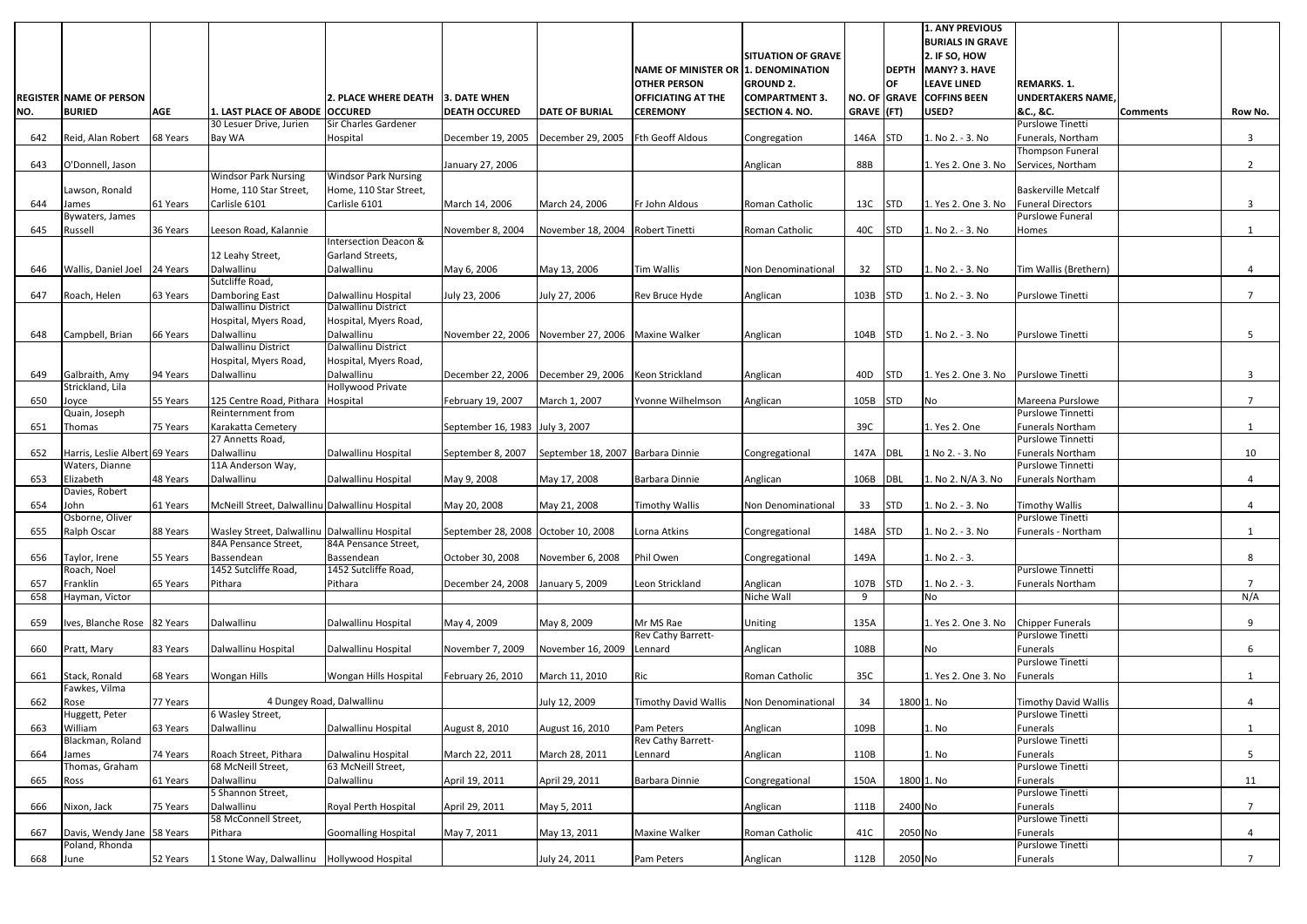|     |                                                 |            |                                                                         |                               |                      |                              |                                                            |                           |            |                           | <b>1. ANY PREVIOUS</b><br><b>BURIALS IN GRAVE</b> |                                                     |                      |                |
|-----|-------------------------------------------------|------------|-------------------------------------------------------------------------|-------------------------------|----------------------|------------------------------|------------------------------------------------------------|---------------------------|------------|---------------------------|---------------------------------------------------|-----------------------------------------------------|----------------------|----------------|
|     |                                                 |            |                                                                         |                               |                      |                              |                                                            | <b>SITUATION OF GRAVE</b> |            |                           | 2. IF SO, HOW                                     |                                                     |                      |                |
|     |                                                 |            |                                                                         |                               |                      |                              | NAME OF MINISTER OR 1. DENOMINATION<br><b>OTHER PERSON</b> | <b>GROUND 2.</b>          |            | <b>DEPTH</b><br><b>OF</b> | MANY? 3. HAVE<br><b>LEAVE LINED</b>               | <b>REMARKS. 1.</b>                                  |                      |                |
|     | <b>REGISTER NAME OF PERSON</b>                  |            |                                                                         | 2. PLACE WHERE DEATH          | <b>3. DATE WHEN</b>  |                              | <b>OFFICIATING AT THE</b>                                  | <b>ICOMPARTMENT 3</b>     |            |                           | NO. OF GRAVE COFFINS BEEN                         | <b>UNDERTAKERS NAME</b>                             |                      |                |
| NO. | <b>BURIED</b>                                   | <b>AGE</b> | 1. LAST PLACE OF ABODE OCCURED                                          |                               | <b>DEATH OCCURED</b> | <b>DATE OF BURIAL</b>        | <b>CEREMONY</b>                                            | <b>SECTION 4. NO.</b>     | GRAVE (FT) |                           | USED?                                             | &C., &C.                                            | <b>Comments</b>      | Row No.        |
|     |                                                 |            | Lot 1691 Pithara East                                                   | 34 Dalwallinu Kalannie        |                      |                              |                                                            |                           |            |                           |                                                   | <b>Purslowe Tinetti</b>                             |                      |                |
| 669 | Fry, Ashlyn Mona 3 Months                       |            | Road, Pithara                                                           | Road, Dalwallinu              | August 7, 2011       | August 11, 2011              | <b>Maxine Walker</b>                                       | Congregational            | 151A       | 2400 No                   |                                                   | Funerals                                            |                      |                |
|     | Booth, James                                    |            |                                                                         |                               |                      |                              |                                                            |                           |            |                           |                                                   | <b>Purslowe Tinetti</b>                             |                      |                |
| 670 | Robert<br>Barnes, Hugh John                     | 85 Years   | Stirling Age Care, Yokine Stirling Age Care, Yokine<br>10 Annetts Road, |                               | August 11, 2011      | August 20, 2011              | <b>Father Noel Latt</b>                                    | Roman Catholic            | 32C        |                           | 2400 1. Yes 2. One 3. No                          | Funerals<br>Purslowe Tinetti                        |                      |                |
| 671 | Walton                                          | 81 Years   | Dalwallinu                                                              | Dalwallinu Hospital           | November 23, 2011    | December 1, 2011             | Barbara Dinnie                                             | Congregational            | 152A       | 2050 No                   |                                                   | Funerals                                            |                      | 11             |
| 672 | Carter, Dennis<br>George                        | 76 Years   | <b>PCU Section, Moora</b>                                               | Hospital, Moora               | January 14, 2012     | January 24, 2012             | Barbara Dinnie                                             |                           | 153A       | 2050 No                   |                                                   | <b>Purslowe Tinetti</b><br>Funerals                 |                      | $\mathbf{3}$   |
|     |                                                 |            | Summerfield Farm,                                                       |                               |                      |                              |                                                            | Congregational            |            |                           |                                                   |                                                     |                      |                |
|     | Roach, Samuel                                   |            | Dalwallinu North Road,                                                  |                               |                      |                              |                                                            |                           |            |                           |                                                   | <b>Purslowe Tinetti</b>                             |                      |                |
| 673 | Arthur<br>Cooper, Robert                        | 94 Years   | Dalwallinu<br>8 Garland Street,                                         | Dalwallinu Hospital           | May 21, 2012         | May 28, 2012                 | Barbara Dinnie                                             | Congregational            | 155A       | 2050 No                   |                                                   | Funerals<br><b>Purslowe Tinetti</b>                 |                      | 5              |
| 674 | Magnus                                          | 68 Years   | Dalwallinu                                                              | Dalwallinu Hospital           | July 14, 2012        | July 24, 2012                | Pam Peters                                                 | Anglican                  | 99B        |                           | 2400 1. Yes 2. One 3. No                          | Funerals                                            |                      |                |
|     |                                                 |            |                                                                         |                               |                      |                              |                                                            |                           |            |                           |                                                   |                                                     |                      |                |
| 675 | Jackson, Frederick<br>William                   | 90 Years   | Dalwallinu                                                              | Royal Perth Hospital          | October 2, 2010      | October 4, 2010              | <b>Timothy David Wallis</b>                                | Non Denominational        | 35         |                           | 1800 1. No 2. N/A 3. No                           | <b>Timothy David Wallis</b>                         |                      | 4              |
|     | Benton, Robyn                                   |            | 1131 Benton Road,                                                       |                               |                      |                              |                                                            |                           |            |                           |                                                   | <b>Purslowe Funeral</b>                             |                      |                |
| 676 | Anne<br>Ray, John                               | 69 Years   | Latham<br>8 Sawyers Avenue,                                             |                               |                      | December 15, 2012 Julie Moll |                                                            | Anglican                  | 113B       |                           |                                                   | Home                                                |                      | $\overline{7}$ |
| 677 | Curruthers                                      | 87 Years   | Dalwallinu                                                              | Dalwallinu Hospital           | December 20, 2012    |                              | December 22, 2012 Timothy David Wallis                     | Non Denominational        | 36         |                           | 1800 1. No 2. N/A 3. No                           | <b>Timothy David Wallis</b>                         |                      | 4              |
|     | Butcher, Oscar                                  |            | 39 Queensville Avenue,                                                  | <b>McDougall Park Nursing</b> |                      |                              |                                                            |                           |            |                           |                                                   | <b>Purslowe Tinetti</b>                             |                      |                |
| 678 | Elton<br>Pipe, Mabel                            | 86 Years   | Lynwood                                                                 | Home, Como                    | March 17, 2013       | March 26, 2013               | Barbara Dinnie                                             | Congregational/Uniting    | 112A       |                           | 1. Yes 2. One                                     | Funerals<br><b>Purslowe Tinetti</b>                 |                      | 9              |
| 679 | Doreen (Rene)                                   | 98 Years   | Dalwallinu Hospital                                                     | Dalwallinu Hospital           | April 25, 2013       | May 1, 2013                  | Barbara Dinnie                                             | <b>Uniting</b>            | 79B        |                           | 1. Yes 2. One                                     | Funerals                                            | Interned with 568    | 1              |
|     |                                                 |            | 10 West Cott Street,                                                    | <b>Edward Colick Nursing</b>  |                      |                              |                                                            |                           |            |                           |                                                   | Bowra & O'Dea                                       |                      |                |
| 680 | Gatti, Bruce Angelo 81 Years<br>Lawton, Michael |            | Esperance<br>81 Hazlett Street,                                         | Home, Kalgoorlie              | October 2, 2010      | October 8, 2010              | Fr Richard Rutkauskas                                      | Roman Catholic            | 34C        |                           | 1. Yes 2. One                                     | <b>Funeral Directors</b><br><b>Purslowe Tinetti</b> | Interned with 583    |                |
| 681 | Andrew                                          | 73 Years   | Kalannie                                                                | Dalwallinu Hospital           | March 26, 2012       | April 11, 2012               | <b>Maxine Walker</b>                                       | Roman Catholic            | 27C        |                           | 1. Yes 2. One                                     | Funerals                                            |                      | $\overline{2}$ |
| 682 | Falls, Charles John 87 Years                    |            | 4 Shannon Street,<br>Dalwallinu                                         | Dalwalinu Hospital            | May 17, 2013         | May 23, 2013                 | Derek Chamberlin                                           | Anglican                  | 114B       |                           | <b>No</b>                                         | <b>Christian Funerals</b>                           |                      | 8              |
|     | Morgan, Gary                                    |            |                                                                         | Sir Charles Gardener          |                      |                              |                                                            |                           |            |                           |                                                   | Gascoyne Funeral                                    |                      |                |
| 683 | Francis                                         | 62 Years   | 6 Stone Way, Dalwallinu                                                 | Hospital (ICU)                | December 16, 2013    | December 21, 2013            | <b>Gail Smit</b>                                           | Anglican                  | 115B       |                           | No                                                | <b>Directors</b>                                    |                      | 8              |
| 684 | Pratt, Frank                                    | 92 Years   | 5 Harris Street, Dalwallinu Hospital                                    | Dalwallinu District           | March 9, 2014        | March 17, 2014               | Rev Kathy Barrett<br>Leonard                               | Anglican                  | 116B       |                           | No                                                | Purslowe Tinetti<br>Funerals                        |                      | 6              |
|     | Stone, Shirley                                  |            | 7 Annetts Road,                                                         |                               |                      |                              |                                                            |                           |            |                           |                                                   | <b>Purslowe Tinetti</b>                             |                      |                |
| 685 | Marjorie                                        | 71 Years   | Dalwallinu                                                              | Dalwallinu Hospital           | April 25, 2014       | May 2, 2014                  | Maxine Walker                                              | Anglican                  | 54B        |                           | 1. Yes 2. One                                     | Funerals                                            | See Reg. 454         | 4              |
| 686 | Clinch, Donald<br>Henry                         | 75 Years   | 39 Nelson Street, Buntine Dalwallinu Hospital                           |                               |                      |                              | September 15, 2014 September 29, 2014 Celebrant Susan Lees | Anglican                  | 117B       |                           | No                                                | Thompsons Funeral<br>Servcies                       |                      | $\overline{7}$ |
|     |                                                 |            |                                                                         |                               |                      |                              |                                                            |                           |            |                           |                                                   | <b>Purslowe Tinetti</b>                             |                      |                |
| 687 | Barker, Jack<br>Vaughan, Rita                   | 87 Years   | 7 Ewart Grove, Midland                                                  | SJOG Hospital, Subiaco        | January 28, 2015     | February 3, 2015             | Barbara Dinnie                                             | Congregational            | 156A       |                           | 1. No                                             | Funerals<br><b>Purslowe Tinetti</b>                 |                      |                |
| 688 | Clare                                           | 94 Years   | Dalwallinu Hospital                                                     | Dalwallinu Hospital           | March 23, 2015       | March 31, 2015               | Kathy Barrett-Leonard                                      | Anglican                  | 67B        |                           | 1. Yes 2. One                                     | Funerals                                            | See Reg. 513         |                |
|     |                                                 |            | Summerfield Farm,                                                       |                               |                      |                              |                                                            |                           |            |                           |                                                   |                                                     |                      |                |
| 689 | Roach, Alice<br>Mildred                         | 89 Years   | Dalwallinu North Road,<br>Dalwallinu                                    | Dalwallinu Hospital           | May 12, 2015         | May 20, 2015                 | Barbara Dinnie                                             | Congregational            | 155A       |                           | 1. Yes 2. One                                     | <b>Purslowe Tinetti</b><br>Funerals                 | See Reg. 673         | 5              |
|     | Peterson, Marion                                |            | 3 Shannon Street,                                                       |                               |                      |                              |                                                            |                           |            |                           |                                                   | <b>Purslowe Tinetti</b>                             |                      |                |
| 690 | Pinniel Joyce                                   | 85 Years   | Dalwallinu                                                              | Hollywood Hospital            | July 13, 2015        | July 21, 2015                | Rex Gabrielson                                             | Congregational            | 157A       |                           | 1. No                                             | Funerals<br><b>Purslowe Tinetti</b>                 |                      | 4              |
| 691 | Martin, Forrest<br>James                        | 86 Years   | Dalwallinu Hospital                                                     | Dalwallinu Hospital           | August 3, 2015       | August 14, 2015              |                                                            | Congregational            | 158A       |                           | 1. No                                             | Funerals                                            |                      | 9              |
|     | Carter, June                                    |            | 2 Wattle Close,                                                         |                               |                      |                              |                                                            |                           |            |                           |                                                   | <b>Purslowe Tinetti</b>                             |                      |                |
| 692 | Margaret                                        | 82 Years   | Dalwallinu                                                              | Dalwallinu Hospital           | December 30, 2015    | Janaury 8, 2016              | Barbara Dinnie                                             | Congregational            | 160A       |                           | 1. No                                             | Funerals                                            |                      | 3              |
|     |                                                 |            |                                                                         |                               |                      |                              |                                                            |                           |            |                           |                                                   |                                                     | Husband Alfred John  |                |
|     | Harris, Eva Jean                                |            | Acacia House, Dalwallinu 2410 Chandler Merredin                         |                               |                      |                              | Graham                                                     |                           |            |                           |                                                   | <b>Purslowe Tinetti</b>                             | Harris was buried in |                |
| 693 | Florence                                        | 98 Years   | Hospital                                                                | Road, Merredin                | March 8, 2016        | March 18, 2016               | Carslake/Barbara Dinnie Congregational                     |                           | 161A       |                           | 1. No                                             | Funerals                                            | Karrakata in 1971    | 10             |
|     | Batterham, Elsie                                |            | Acacia House, Myers                                                     | Dalwallinu Hospital,          |                      |                              |                                                            |                           |            |                           |                                                   | <b>Purslowe Tinetti</b>                             |                      |                |
| 694 | Doreen                                          | 102 Years  | Road, Dalwallinu                                                        | Myers Road, Dalwallinu        | April 4, 2016        | April 12, 2016               | <b>Stacey Graeme</b>                                       | Congregational            | 136A       |                           | 1. Yes 2. One                                     | Funerals                                            | See Reg. 613         | $2^{\circ}$    |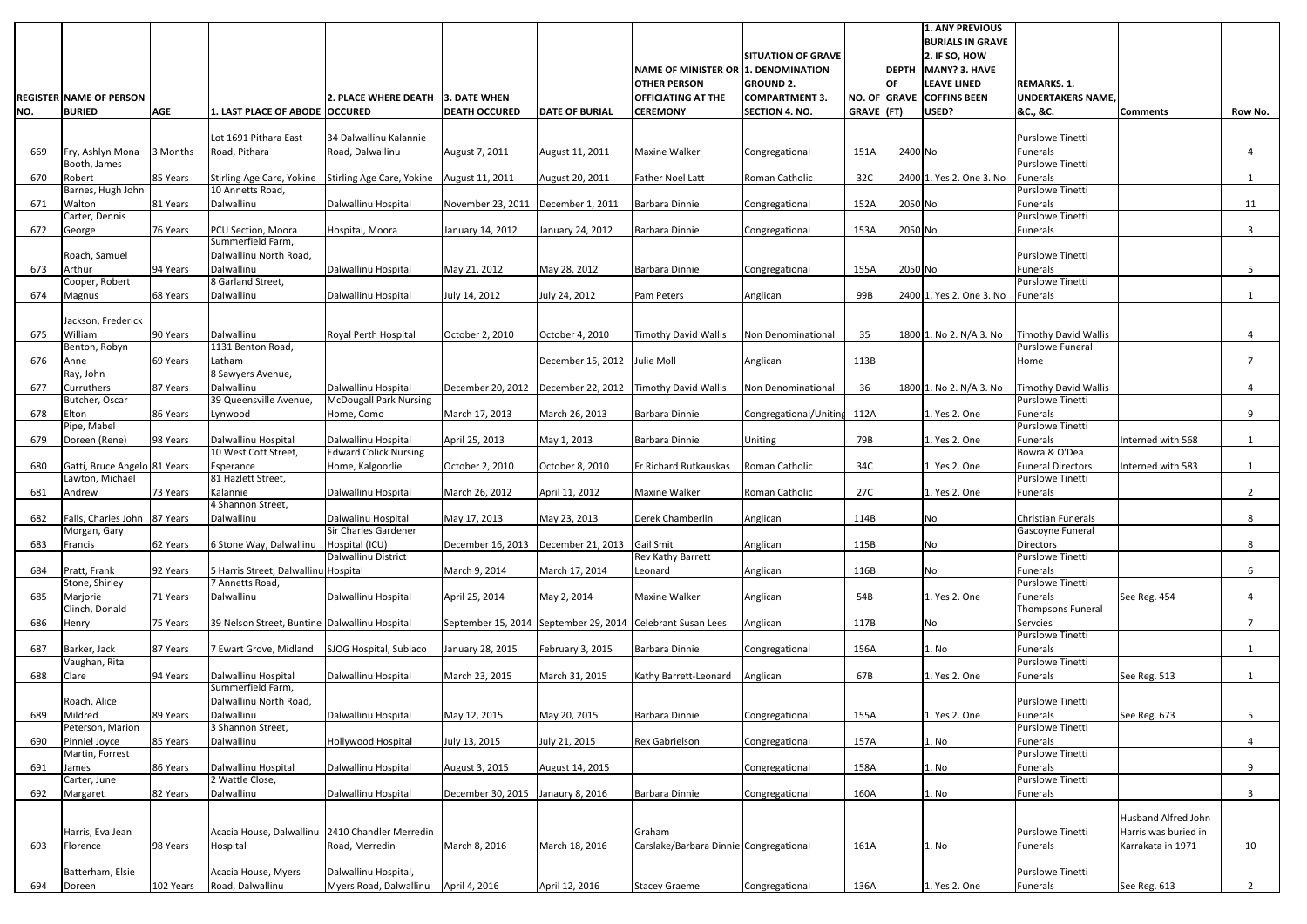|     |                                              |            |                                                                                                                              |                                               |                                    |                                                    |                                     |                           |              |              | <b>1. ANY PREVIOUS</b><br><b>BURIALS IN GRAVE</b> |                                            |                       |                |
|-----|----------------------------------------------|------------|------------------------------------------------------------------------------------------------------------------------------|-----------------------------------------------|------------------------------------|----------------------------------------------------|-------------------------------------|---------------------------|--------------|--------------|---------------------------------------------------|--------------------------------------------|-----------------------|----------------|
|     |                                              |            |                                                                                                                              |                                               |                                    |                                                    |                                     | <b>SITUATION OF GRAVE</b> |              |              | 2. IF SO, HOW                                     |                                            |                       |                |
|     |                                              |            |                                                                                                                              |                                               |                                    |                                                    | NAME OF MINISTER OR 1. DENOMINATION |                           |              | <b>DEPTH</b> | MANY? 3. HAVE                                     |                                            |                       |                |
|     |                                              |            |                                                                                                                              |                                               |                                    |                                                    | <b>OTHER PERSON</b>                 | <b>GROUND 2.</b>          |              | <b>OF</b>    | <b>LEAVE LINED</b>                                | <b>REMARKS. 1.</b>                         |                       |                |
|     | <b>REGISTER NAME OF PERSON</b>               |            |                                                                                                                              | 2. PLACE WHERE DEATH                          | <b>3. DATE WHEN</b>                |                                                    | <b>OFFICIATING AT THE</b>           | <b>ICOMPARTMENT 3</b>     | NO. OF GRAVE |              | <b>COFFINS BEEN</b>                               | <b>UNDERTAKERS NAME</b>                    |                       |                |
| NO. | <b>BURIED</b><br>Fogarty, Glynn              | <b>AGE</b> | 1. LAST PLACE OF ABODE   OCCURED<br>2 Gamenya Avenue,                                                                        | Rockingham General                            | <b>DEATH OCCURED</b>               | <b>DATE OF BURIAL</b>                              | <b>CEREMONY</b>                     | <b>SECTION 4. NO.</b>     | GRAVE (FT)   |              | USED?                                             | &C., &C.<br><b>Purslowe Tinetti</b>        | <b>Comments</b>       | Row No.        |
| 695 | Douglas                                      | 64 Years   | Merredin WA 6415                                                                                                             | Hospital                                      | April 3, 2016                      | April 22, 2016                                     | Peter Bourne                        | Anglican                  | 118B         |              | 1. No                                             | Funerals                                   |                       | $\overline{7}$ |
|     |                                              |            | Lot 29 McConnell Street,                                                                                                     |                                               |                                    |                                                    |                                     |                           |              |              |                                                   | Purslowe Tinetti                           |                       |                |
| 696 | Ball, Michael Peter 52 Years                 |            | Pithara                                                                                                                      | Dalwallinu Hospital                           | May 26, 2016                       | June 9, 2016                                       | Nola Chamberlain                    | Congregational            | 162A         |              | 1. No                                             | Funerals                                   |                       | 10             |
|     | Peterson, John                               |            | 3 Shannon Street,                                                                                                            |                                               |                                    |                                                    |                                     |                           |              |              |                                                   | Purslowe Tinetti                           |                       |                |
| 697 | Frederick<br>Cambell, Maureen                | 82 Years   | Dalwallinu                                                                                                                   | Dalwallinu Hospital                           | May 31, 2016                       | June 10, 2016                                      | Kathy Barrett-Leonard               | Congregational            | 163A         |              | 1. No                                             | <b>Funerals</b><br><b>Purslowe Tinetti</b> |                       |                |
| 698 | Dawn                                         | 90 Years   | Ballantrae Farm                                                                                                              | Dalwallinu Hospital                           | June 28, 2016                      | July 14, 2016                                      | Kathy Barrett-Leonard               | Congregational            | 164A         |              | 1. No                                             | <b>Funerals</b>                            |                       | 11             |
|     | Day, Elizabeth                               |            | 5 Dungey Road,                                                                                                               |                                               |                                    |                                                    |                                     |                           |              |              |                                                   | <b>Purslowe Tinetti</b>                    |                       |                |
| 699 | Isabel                                       | 81 Years   | Dalwallinu                                                                                                                   | Northam Hospital                              | December 3, 2016                   | December 9, 2016                                   | <b>Greg McNeill</b>                 | Congregational            | 165A         |              | 1. No                                             | Funerals                                   |                       |                |
|     | Day, Harold                                  |            | 5 Dungey Road,                                                                                                               |                                               |                                    |                                                    |                                     |                           |              |              |                                                   | <b>Purslowe Tinetti</b>                    |                       |                |
| 700 | Charles                                      | 84 Years   | Dalwallinu<br>46 Browne Avenue,                                                                                              | Dalwallinu Hospital<br>St John of God Midland | January 20, 2017                   | February 2, 2017                                   | <b>Greg McNeill</b>                 | Congregational            | 165A         |              | 1. Yes                                            | Funerals                                   | See Reg. 699          | 4              |
| 701 | Taylor, Ruby                                 | 89 Years   | Embleton                                                                                                                     | Hospital                                      | February 22, 2017                  | March 1, 2017                                      | Not Listed                          | Congregational            | 167A         |              | 1. No                                             | <b>Not Listed</b>                          |                       | 8              |
|     | Cail, Ormond                                 |            | 112 Ocean Drive, Quinns                                                                                                      | 112 Ocean Drive, Quinns                       |                                    |                                                    |                                     |                           |              |              |                                                   | Purslowe Tinetti                           |                       |                |
| 702 | Victor                                       | 79 Years   | Rock                                                                                                                         | Rock                                          | April 30, 2017                     | May 8, 2017                                        | Barbara Dinnie                      | Congregational            | 168A         |              | 1. No                                             | <b>Funerals</b>                            |                       |                |
|     |                                              |            | 27 Leahy Street,                                                                                                             | Joondalup Health                              |                                    |                                                    |                                     |                           |              |              |                                                   | Purslowe Funerals,                         |                       |                |
| 703 | Lewis, Gloria May 67 Years<br>McNeill, Coral |            | Dalwallinu                                                                                                                   | Campus                                        | May 16, 2017                       | June 2, 2017                                       |                                     | <b>Roman Catholic</b>     | 45C          |              | 1. No                                             | North Perth<br>Purslowe Tinetti            |                       |                |
| 704 | McRae                                        | 90 Years   | Dalwallinu Hospital                                                                                                          | Dalwallinu Hospital                           |                                    | September 20, 2017 September 27, 2017 Greg McNeill |                                     | Congregational            | 169A         |              | 1. No                                             | Funerals                                   |                       | 6              |
|     | Carter, William                              |            | 2 Wattle Close,                                                                                                              | St John of God Hospital,                      |                                    |                                                    |                                     |                           |              |              |                                                   | <b>Purslowe Tinetti</b>                    |                       |                |
| 705 | Robert                                       | 87 Years   | Dalwallinu                                                                                                                   | Subiaco                                       | September 27, 2017 October 6, 2017 |                                                    | Barbara Dinnie                      | Congregational            | 160A         |              | 1. Yes 2. One                                     | Funerals                                   | See Reg. 692          | 3              |
|     | Smith, Jenean                                |            | 6A Anderson Way,                                                                                                             |                                               |                                    |                                                    |                                     |                           |              |              |                                                   | <b>Purslowe Tinetti</b>                    |                       |                |
| 706 | Maria                                        | 50 Years   | Dalwallinu<br>77 Years & 3 58 McConnell Street,                                                                              | Fiona Stanley Hospital                        | December 15, 2017                  | January 5, 2018                                    | Nola Chamberlain                    | Anglican                  | 119B         |              | 1. No                                             | Funerals<br><b>Purslowe Tinetti</b>        |                       | $\overline{7}$ |
| 707 | Davis, Alfred John Months                    |            | Pithara                                                                                                                      | Northam Hospital                              | August 26, 2018                    | September 14, 2018   Maxine Walker                 |                                     | Roman Catholic            | 42C          |              | 1. No                                             | <b>Funerals</b>                            |                       |                |
|     | Clinch, Owen                                 |            | 2/10 Stegley Place,                                                                                                          | 2/10 Stegley Place,                           |                                    |                                                    |                                     |                           |              |              |                                                   |                                            |                       |                |
| 708 | Alexander                                    | 88 Years   | Morley                                                                                                                       | Morley                                        | October 2, 2018                    | October 19, 2018                                   | Malcom Skipworth                    | Anglican                  | 120B         |              | 1. No                                             | <b>Prosser Scott</b>                       |                       | $\overline{ }$ |
|     |                                              |            |                                                                                                                              |                                               |                                    |                                                    |                                     |                           |              |              |                                                   |                                            |                       |                |
| 709 |                                              |            | Harris, Jean Alma 104 Years 72 Comer Street, Como 72 Comer Street, Como November 21, 2018 November 30, 2018 Malcom Skipworth |                                               |                                    |                                                    |                                     | Congregational            | 123A         |              | 1. Yes 2. One                                     | <b>Prosser Scott</b>                       | See Reg. 580          |                |
|     |                                              |            | 50 West Damboring                                                                                                            | Royal Perth Hospital,                         |                                    |                                                    |                                     |                           |              |              |                                                   | Bowra & O'Dea                              |                       |                |
| 710 | Royal, Isaac Niki                            | 30 years   | Road, Ballidu                                                                                                                | Wellington Street, Perth                      | February 16, 2019                  | March 1, 2019                                      | Kathy Barrett-Leonard               | Congregational            | 170A         |              | 1. no                                             | <b>Funeral Directors</b>                   |                       | 9              |
|     |                                              |            | Lot 114 Parnham Road,                                                                                                        |                                               |                                    |                                                    |                                     |                           |              |              |                                                   | <b>Purslowe Tinetti</b>                    |                       |                |
| 711 | Parnham, Joan<br>Joyce, Elizabeth            | 91 Years   | Latham<br>23 Rayner Street,                                                                                                  | Dalwallinu Hospital                           | June 14, 2019                      | June 28, 2019                                      | Nola Chamberlain                    | Anglican                  | 121B         |              | 1. No                                             | Funerals<br><b>Purslowe Tinetti</b>        |                       | $\mathbf{1}$   |
| 712 | Rosemary                                     | 84 Years   | Dalwallinu                                                                                                                   | Royal Perth Hospital                          | July 18, 2019                      | July 26, 2019                                      | <b>Maxine Walker</b>                | Anglican                  | 94B          |              | 1. Yes 2. One                                     | Funerals                                   | See Reg. 619          | 4              |
|     | McNeill, George                              |            |                                                                                                                              |                                               |                                    |                                                    |                                     |                           |              |              |                                                   | <b>Purslowe Tinetti</b>                    |                       |                |
| 713 | Douglas                                      | 92 Years   | 2 Grant Street, Dalwallinu Dalwallinu Hospital                                                                               |                                               | July 30, 2019                      | August 10, 2019                                    | <b>Gregory McNeill</b>              | Congregational            | 169A         |              | 1. Yes 2. One                                     | Funerals                                   | See Reg. 704          | 6              |
|     | Lehmann, John                                |            | 51 Coomoora Road,                                                                                                            |                                               |                                    |                                                    | Archdeacon Kathy                    |                           |              |              |                                                   | <b>Purslowe Tinetti</b>                    |                       |                |
| 714 | Davidson                                     | 83 Years   | Booragoon                                                                                                                    | St John of God Murdoch                        | October 29, 2019                   | November 6, 2019                                   | Barrett-Lennard<br>Archdeacon Kathy | Congregational            | 171A         |              | 1. No                                             | Funerals<br><b>Purslowe Tinetti</b>        |                       | 11             |
| 715 | Campbell, Wallace 93 Years                   |            |                                                                                                                              | Dalwallinu Hospital                           | April 22, 2020                     | May 1, 2020                                        | Barrett-Lennard                     | Congregational            | 172A         |              | 1. No                                             | Funerals                                   |                       | 11             |
|     | Tonkin, Christine                            |            | 38 Growrey Street,                                                                                                           |                                               |                                    |                                                    |                                     |                           |              |              |                                                   | <b>Purslowe Tinetti</b>                    |                       |                |
| 716 | Veronica                                     | 68 Years   | Wubin                                                                                                                        | Home                                          | May 19, 2020                       | May 29, 2020                                       | <b>Greg McNeill</b>                 | Congregational            | 173A         |              | 1. No                                             | Funerals                                   |                       | $2^{\circ}$    |
|     | Leahy, Marney                                |            | 14402 Northam Pithara                                                                                                        |                                               |                                    |                                                    |                                     |                           |              |              |                                                   | <b>Purslowe Tinetti</b>                    |                       |                |
| 717 | Jade Pithara                                 | 6 Days     | Road, Pithara                                                                                                                |                                               | June 3, 2020                       | June 19, 2020                                      | <b>Maxine Walker</b>                | Roman Catholic            | 46C          |              | 1. No                                             | Funerals                                   |                       | 3              |
|     | Jackson, Margaret                            |            |                                                                                                                              |                                               |                                    |                                                    |                                     |                           |              |              |                                                   |                                            |                       |                |
| 718 | Hannaford                                    | 98 Years   |                                                                                                                              | Dalwallinu Hospital                           | July 27, 2020                      | July 27, 2020                                      | <b>Timothy Wallis</b>               | Non Denominational        | 37           |              | 1.No                                              | <b>Timothy Wallis</b>                      |                       | 4              |
|     | Davies, Enid                                 |            | 76 McNeill Street,                                                                                                           |                                               |                                    |                                                    |                                     |                           |              |              |                                                   |                                            |                       |                |
| 719 | Margaret                                     | 98 Years   | Dalwallinu                                                                                                                   | Dalwallinu Hospital                           | July 31, 2020                      | July 31, 2020                                      | <b>Timothy Wallis</b>               | Non Denominational        | 38           |              | 1.No                                              | <b>Timothy Wallis</b>                      | Unable to located the | 4              |
|     |                                              |            |                                                                                                                              |                                               |                                    |                                                    |                                     |                           |              |              |                                                   |                                            | grave of AC Ellison   |                |
|     |                                              |            |                                                                                                                              |                                               |                                    |                                                    |                                     |                           |              |              |                                                   |                                            | (628) grave 96B,      |                |
|     | Ellison, James                               |            | Gunyidi-Wubin Road,                                                                                                          |                                               |                                    |                                                    |                                     |                           |              |              |                                                   | <b>Purslowe Tinetti</b>                    | marker placed with    |                |
| 720 | Edward                                       | 91 Years   | Wubin                                                                                                                        | Dalwallinu Hospital                           | August 29, 2020                    | September 24. 2020 Barbara Dinnie                  |                                     | Anglican                  | 122B         |              | 1.No                                              | Funerals                                   | James                 | 9              |
| 721 | McNeill, Marjory<br>Nita                     | 96 Years   | Pioneer House, McNeil<br>Street, Dalwallinu                                                                                  | Dalwallinu Hospital                           | September 24, 2020 October 1, 2020 |                                                    | Leigh Thompson                      | Congregational            | 137A         |              | 1.Yes 2. One                                      | Thompson's Funeral<br>Services Northam     | See Reg. 617          | 6              |
|     |                                              |            |                                                                                                                              |                                               |                                    |                                                    |                                     |                           |              |              |                                                   |                                            |                       |                |